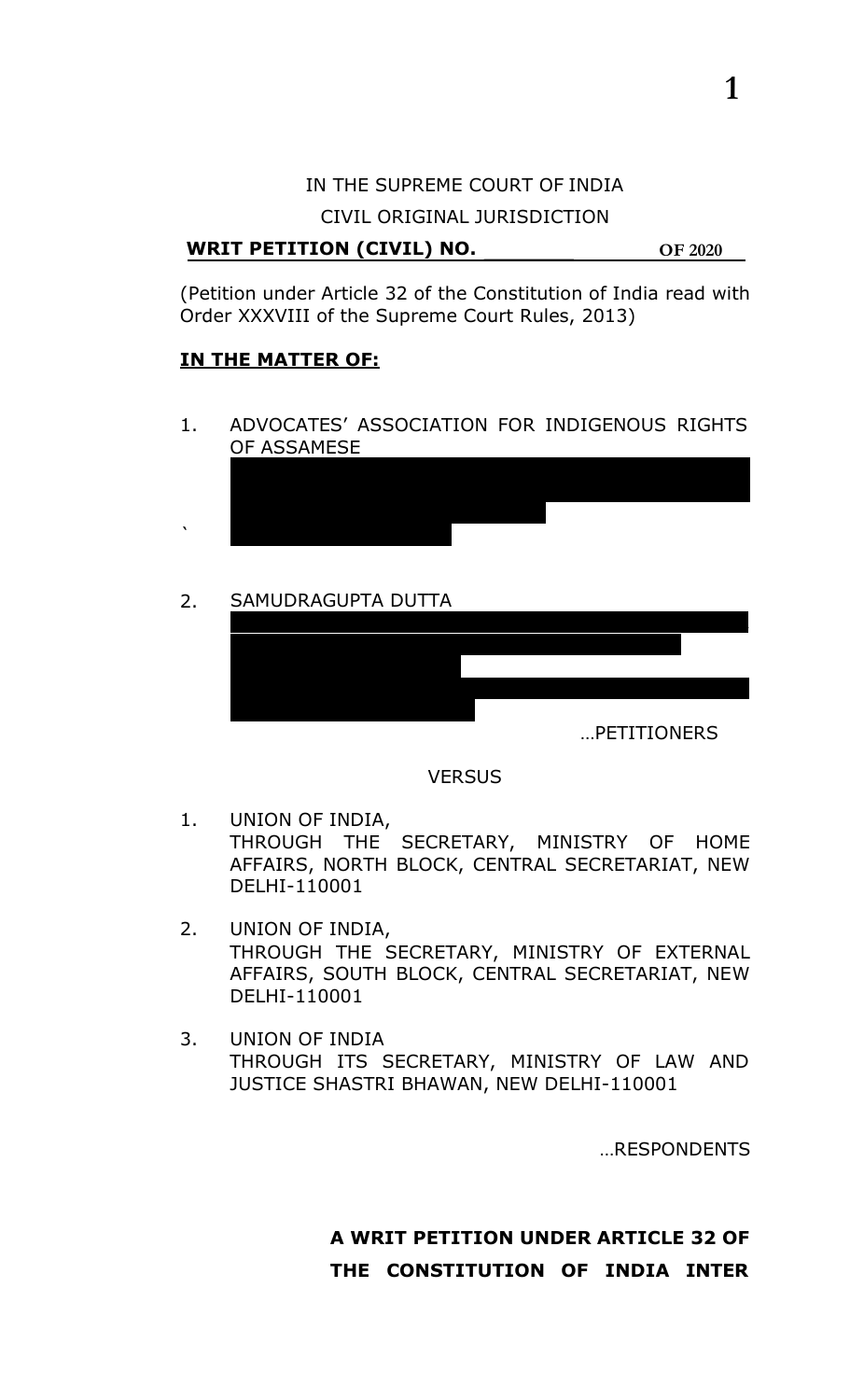**ALIA CHALLENGING THE CITIZENSHIP (AMENDMENT) ACT, 2019 AND SEEKING ENFORCEMENT OF THE PETITIONERS' RIGHTS GUARANTEED UNDER PART III OF THE CONSTITUTION OF INDIA**

To

The Hon'ble Chief Justice of India andHis Companion Justices of the Hon'ble Supreme Court of India.

The humble Petition of the Petitioners above named.

#### **MOST RESPECTFULLY SHEWETH:**

1. The present Petition has been preferred by the Petitioners herein in their representative capacity for a large number of people living in Assam who have suffered and are still suffering the consequences of illegal immigration of Bangladeshi citizens in Assam, seeking enforcement of their fundamental rights as well as constitutional rights guaranteed under Articles 14, 15, 19, 21, 25, 29, 325, 326 and 355 of the Constitution of India. The present Petition inter alia challenges the Citizenship (Amendment) Act, 2019 as a whole, and/or specifically Sections 2, 3, 5 and 6 thereof, as discriminatory, arbitrary, illegal and against the basic structure of the Constitution.

#### **ARRAY OF PARTIES**

1. The Petitioner No.1 is the association of Advocates from State of Assam formed to legally protect, promote and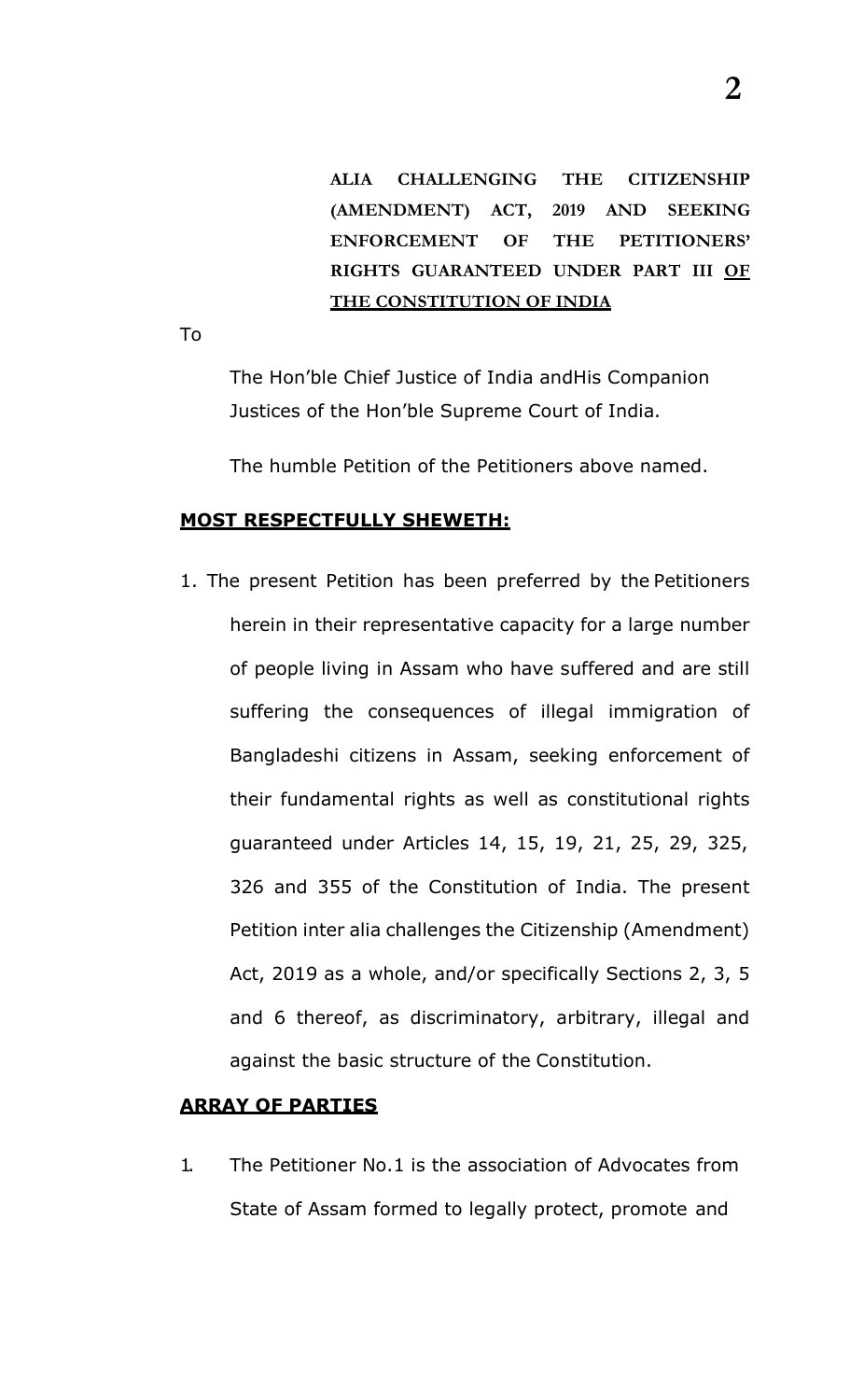preserve the culture, language, ethnicity and indigenous diversity and the demography of Assam and Petitioner No.2 is a citizen of India,

- 2. The Petitioners do not have any personal interest or any personal gain or private motive or any other oblique reason in filing this Writ Petitioner in Public Interest. The Petitioner has not been involved in any other civil or criminal or revenue litigation, which could have legal nexus with the issues involved in the present Petition.
- 3. Respondent No. 1 is the Union of India, through the Ministry of Home Affairs and Respondent No. 2 is the Ministry of External Affairs of the Union of India. The Union of India has enacted the Citizenship (Amendment) Act, 2019, which is currently under challenge in the present Writ Petition. Respondent No. 3 is the Ministry of Law and Justice of the Union of India. All the three Respondents are proper and necessary parties to the present Petition and are likely to be affected by the orders sought in the present Petition.
- 4. The Petitioners, through the present writ petition, are invoking the civil original writ jurisdiction of this Hon'ble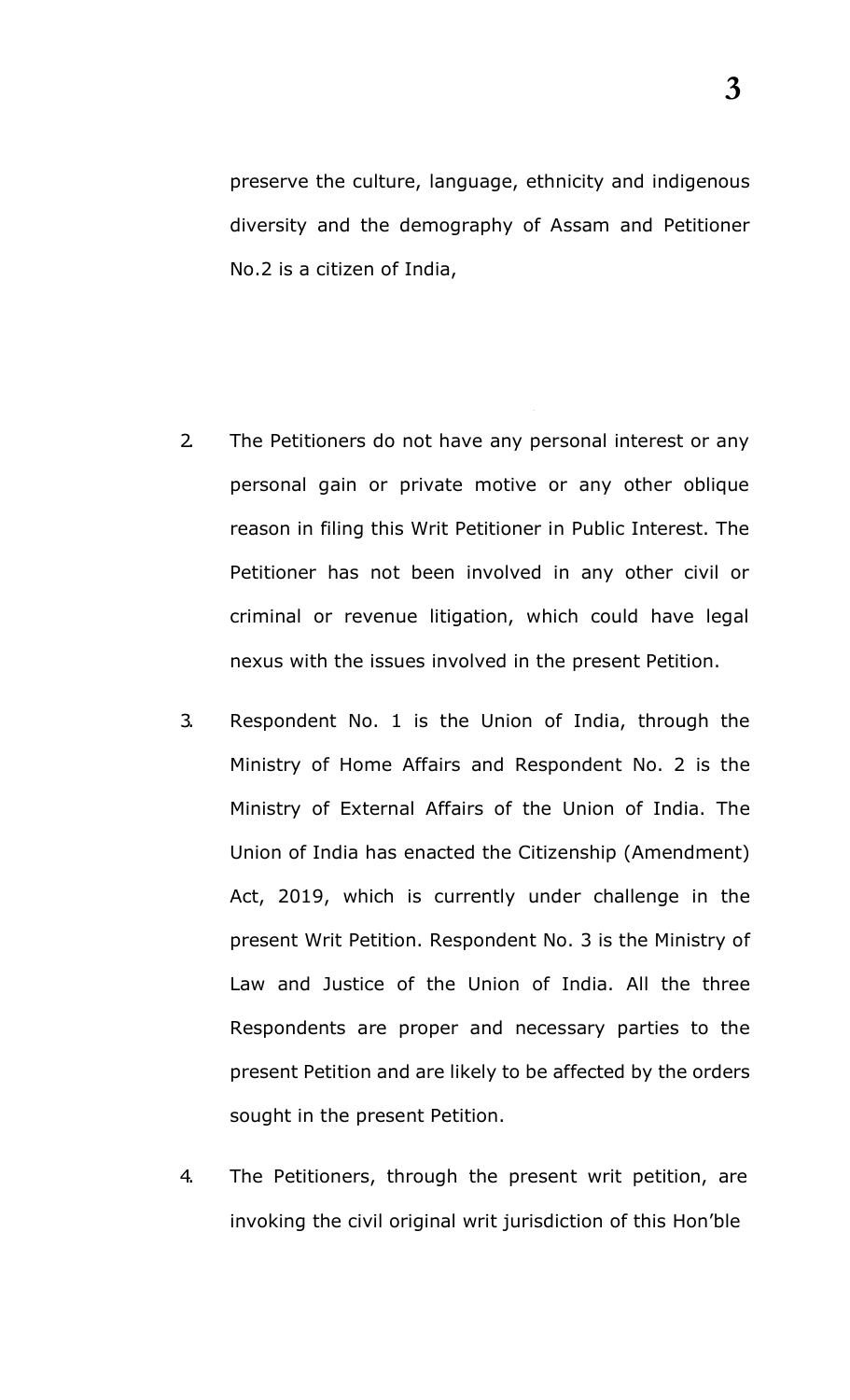Court to seek issuance of a writ, order or direction of like nature against the Respondents herein inter alia to quash the Citizenship (Amendment) Act, 2019 as a whole or Section 2, 3, 5 and 6 thereof, being unconstitutional and in violation of several provisions of the Constitution of India.

- 5. The Petitioners have no other equally efficacious remedy except to approach this Hon'ble Court by way of present Writ Petition. All annexures annexed to the Writ Petition are true copies of their respective originals.
- 6. That the Petitioners herein have never approached this Hon'ble Court or any other Court seeking a relief similar to the relief sought for in the present writ petition.

### **BRIEF FACTS OF THE CASE**

7. That In 1935, when the Government of India Act was promulgated, Assam was, Under Section 46(1), stated to be a Governor's province. It was in this scenario that the Foreigners Act of 1946 was enacted under which the burden of proving whether a person is or is not a foreigner lies upon such person. At the commencement of the Constitution of India, Article 5 stated that every person who has his domicile in the territory of India and who was either born in the territory of India; or either of whose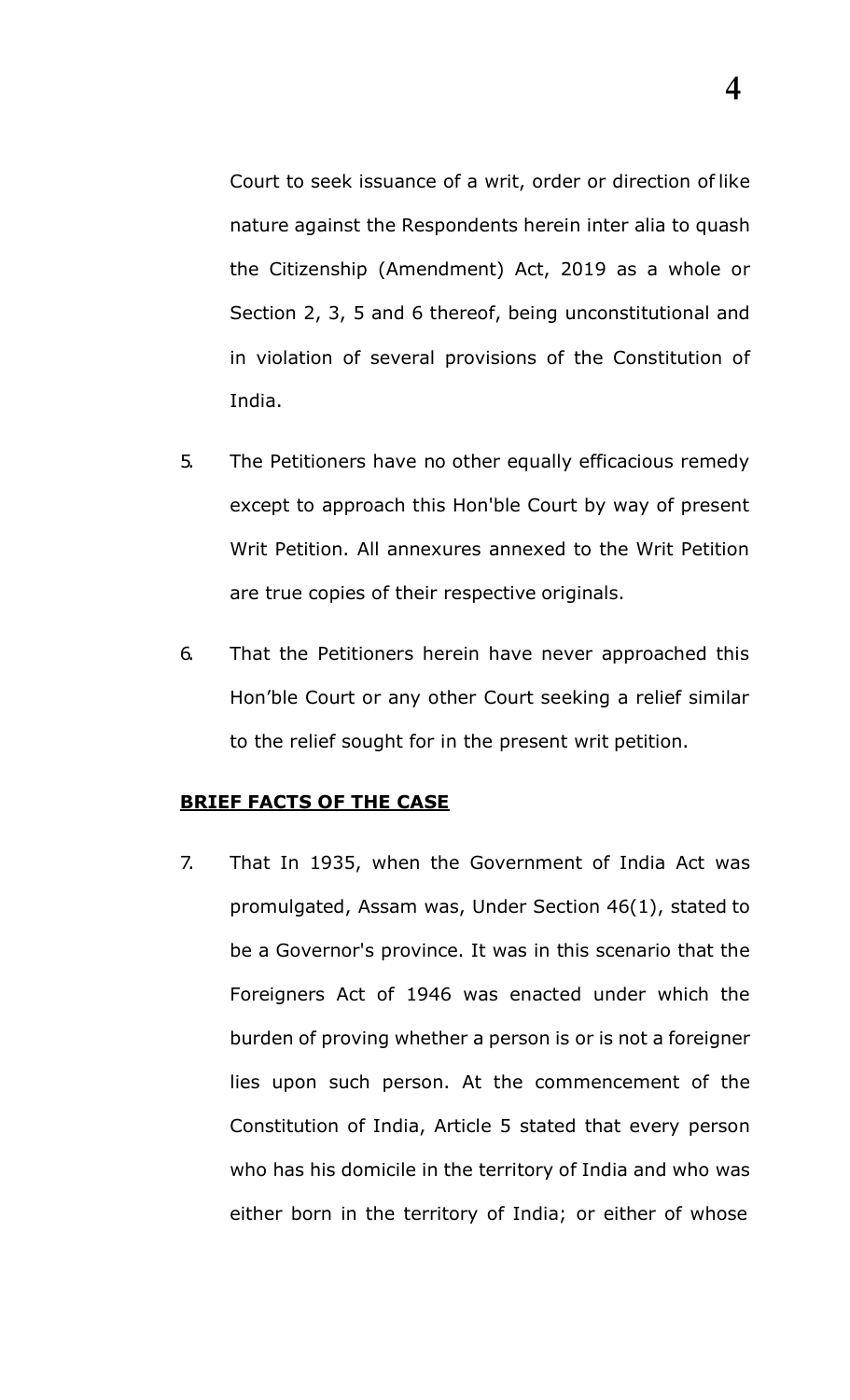parents were born in the territory of India; or who has been ordinarily resident in the territory of India for not less than 5 years immediately preceding such commencement shall be a citizen of India. Exception is made under Article 6 in respect of those who, or whose parents have migrated into India from Pakistan, before 19 July 1948. The base line date for being a citizen of India under the Constitution is 26th January 1950.

- 8. In recognition of the continuous influx and illegal migration from East Pakistan, Parliament enacted The Immigrants (Expulsion from Assam) Act, 1950 to protect the indigenous inhabitants. The Act empowered the Central Government to order expulsion of certain immigrants. The statement of objects and reasons ofthis Act says "during the last few months a serious situation had arisen from the immigration of a very large number of East Bengal residents into Assam. Such large migration is disturbing the economy of the province, besides giving rise to a serious law and order problem. The bill seeks to confer necessary powers on the Central Government to deal with the situation."
- 9. That between 1948 and 1971, there were large scale migrations from East Pakistan to Assam. As is well known, West Pakistan commenced hostilities against East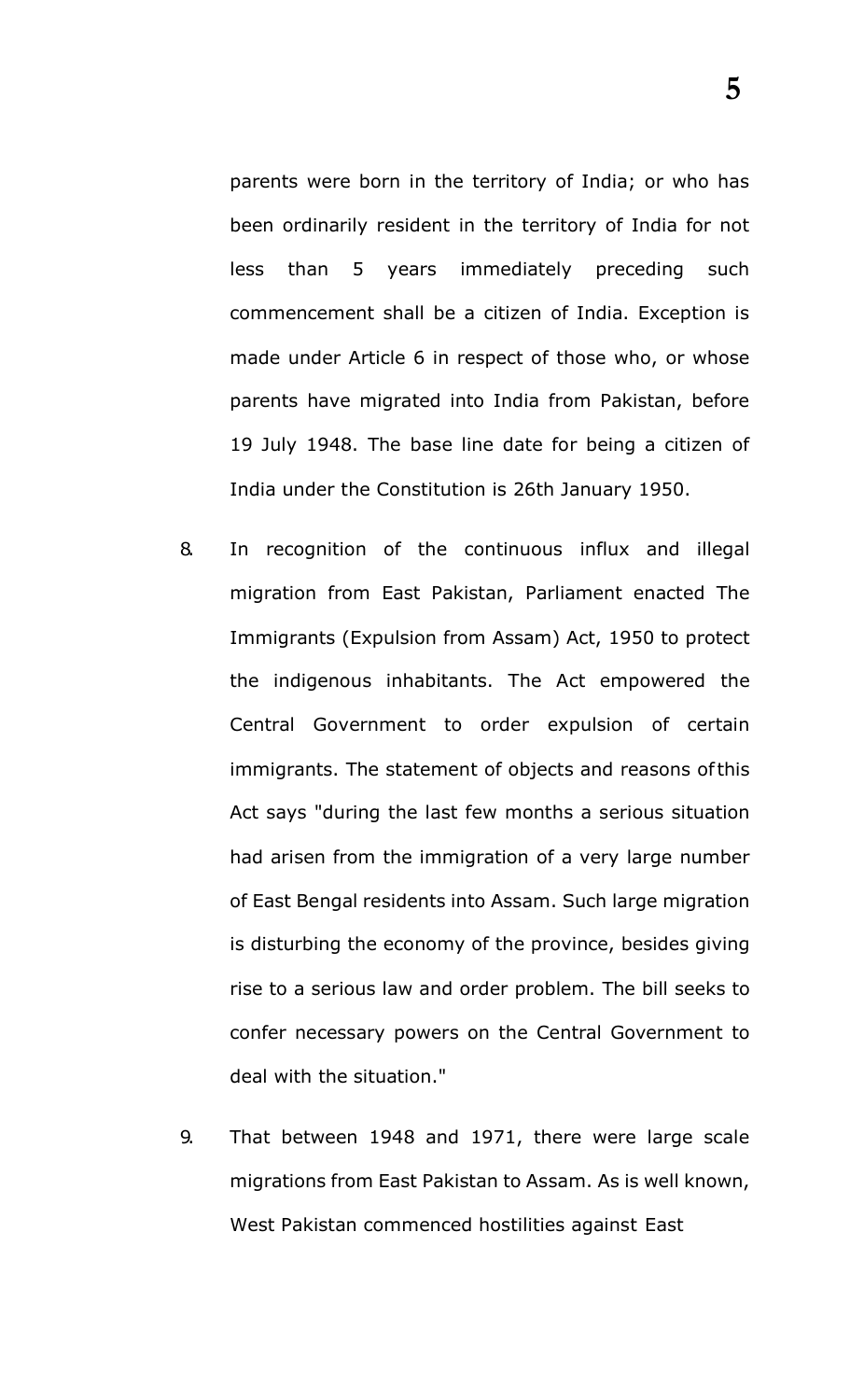Pakistan on 25th March, 1971 culminating in the war which dismembered the two parts of Pakistan and in which a new nation, Bangladesh, was born.

- 10. That Bangladesh and India share a 4,096-kilometer international border, the fifth-longest land border in the world. Out of the said border, 262 kms fall in the State of Assam and 92 kms of the border in the State of Assam is riverine. It is respectfully submitted by the Petitioners that large scale illegal migration from Bangladesh over several decades has been altering the demographic complexion of the State of Assam. It poses a grave threat both to the identity of the Assamese people and to national security. Illegal migration into Assam was the core issue behind the Assam Movement. It was also the prime contributory factor behind the outbreak of insurgency in the State.
- 11. That given the continuing influx of illegal migrants from Bangladesh into Assam, the All Assam Students Union first submitted a memorandum to the then Prime Minister of India (in 1980) inviting her urgent attention to this issue. As a result of such representations, Parliament enacted the Illegal Migrants (Determination by Tribunal) Act, 1983. This Act was made applicable only to Assam and was expected to be a measure which speeded upthe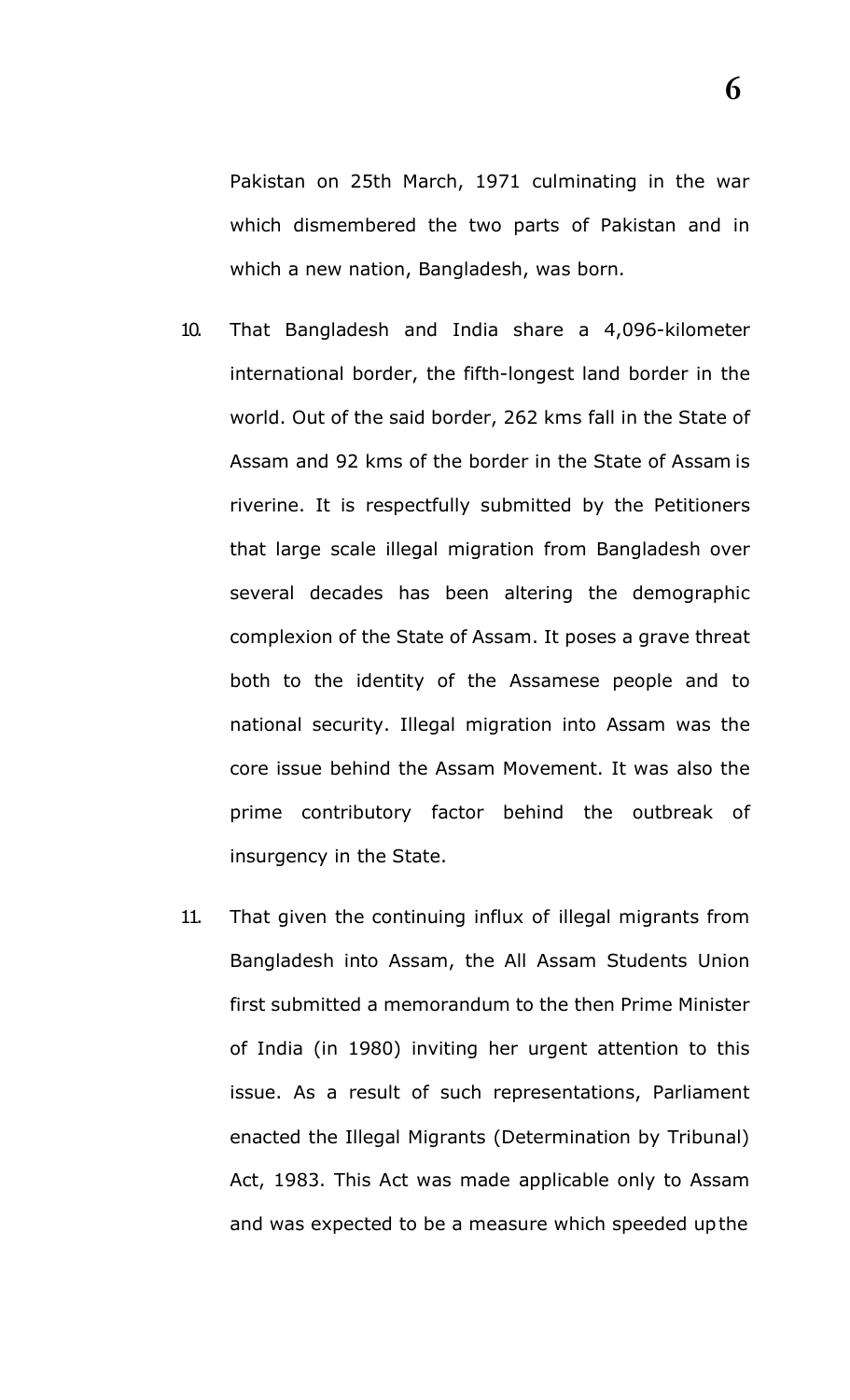determination of illegal migrants in the State of Assam with a view to their deportation. Not being satisfied with this parliamentary measure, and in view of large scale agitations in the State of Assam, an accord was signed known as the "Assam Accord" on 15th August, 1985 between the AASU, AAGSP and the Central and the State Governments.

12. The Assam Accord (1985) was a Memorandum of Settlement signed between representatives of the Government of India, State of Assam, the Petitioner No. 1 and other representative organisations in New Delhi on 15.08.1985. The Accord brought an end to the agitation and paved the way for the leaders of the agitation to form a political party and a government in the state of Assam soon thereafter.. The Assam Accord was signed in the presence of Mr. Rajiv Gandhi, the then Prime Minister of India. The Accord received widespread acceptance. The political party formed by the leaders of the agitation, namely, AsomGanaParishad (AGP), contested elections and formed the government in the elections held immediately thereafter. It may be mentioned that although the Assam Accord brought an end to the agitation, some of the vital clauses are yet to be implemented. The Assam Accord reads as under: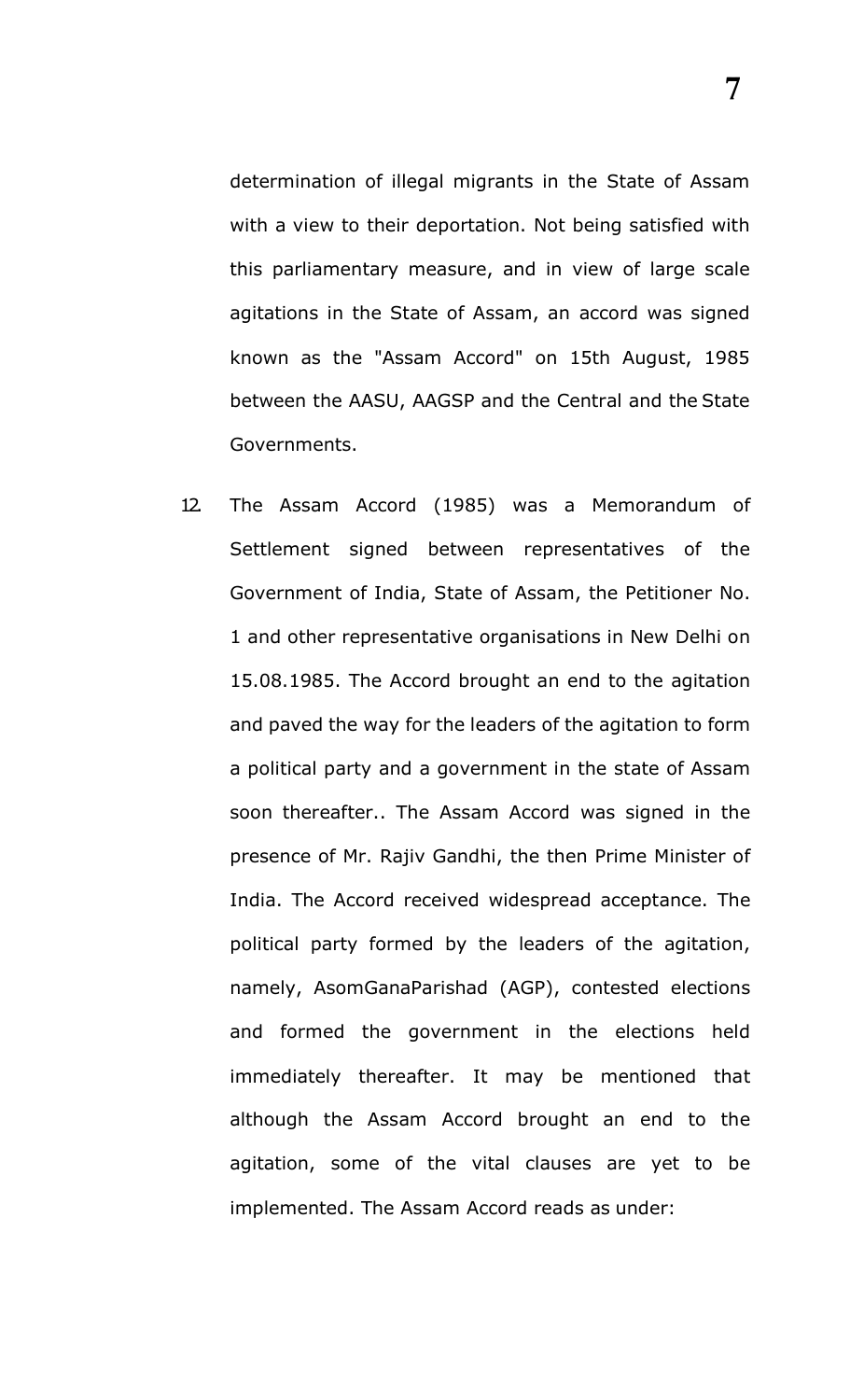#### *"ASSAM ACCORD*

*15th August, 1985*

# *(Accord between AASU, AAGSP, Central and State Government on the Foreigner Problem Issue)*

*MEMORANDUM of SETTLEMENT*

*1. Government have all along been most anxious to find a satisfactory solution to the problem of Foreigners in Assam. The All Assam Students' Union (AASU) andthe All Assam GanaSangramParishad (AAGSP) have also expressed their Keenness to find such a solution.*

*2. The AASU through their Memorandum dated 2nd February, 1980 presented to the Late Prime Minister Smt. Indira Gandhi, conveyed their profound sense of apprehensions regarding the continuing influx of foreign nationals into Assam and the fear about adverse affects upon the political, social, cultural and economic life of the State.*

*3. Being fully alive to the genuine apprehensions of the people of Assam, the then Prime Minister initiated the dialogue with the AASU/AAGSP. Subsequently, talks were held at the Prime Minister's and Home Ministers levels during the period 1980-83. Several rounds of informal talks were held during 1984. Formal discussions were resumed in March, 1985.*

*4. Keeping all aspects of the problem including constitutional and legal provision, international agreements, national commitments and humanitarian considerations, it has been decided to proceed as follows:*

*FOREIGNERS ISSUE:*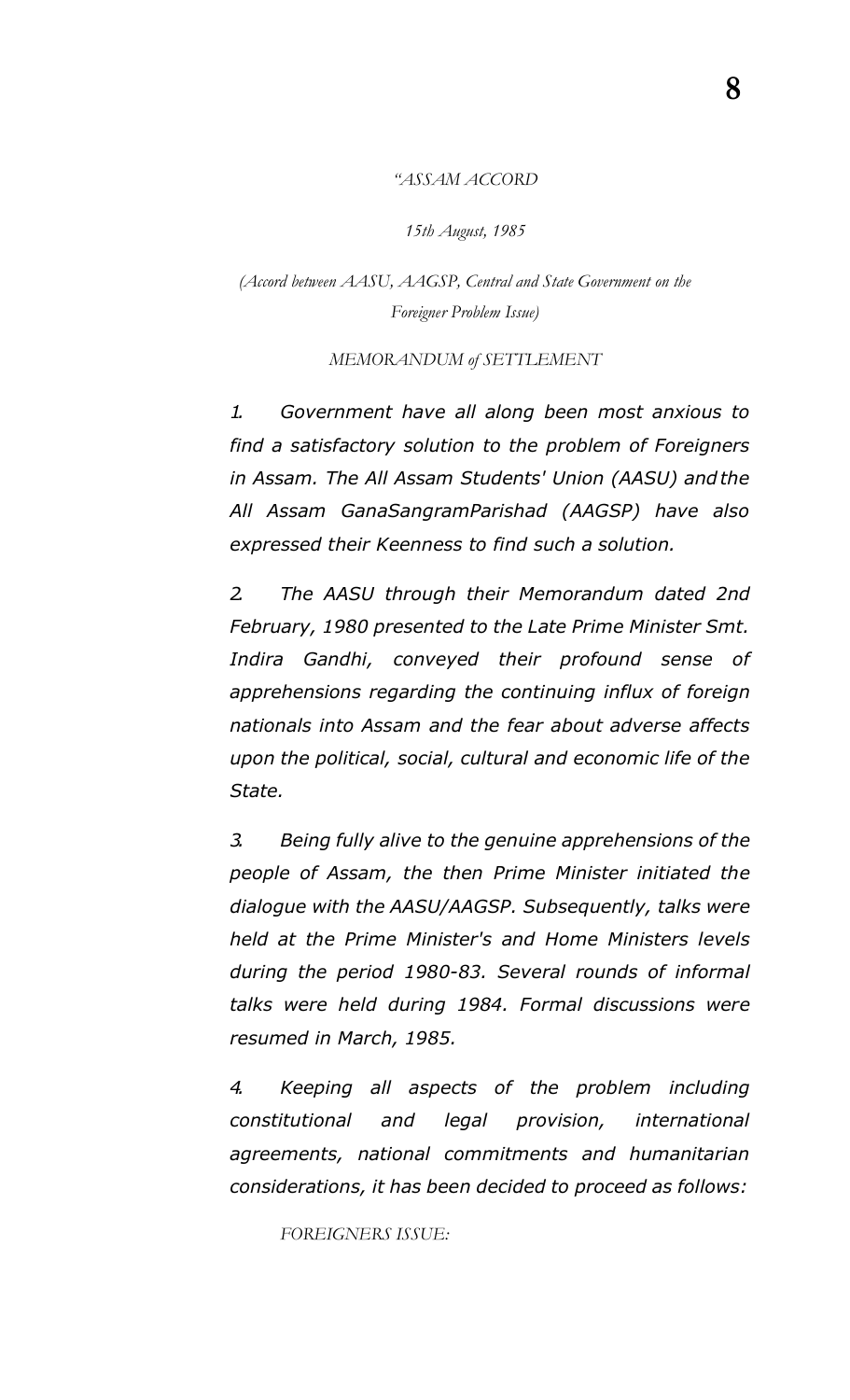*5.*

*1. For purpose of detection and deletion of foreigners, 1-1-1966 shall be the base date and year.*

*2. All persons who came to Assam prior to 1-1- 1966, including those amongst them whose names appeared on the electoral rolls used in 1967 elections, shall be regularized.*

*3. Foreigners who came to Assam after 1-1-1966 (inclusive) and upto 24thMarch, 1971 shall be detected in accordance with the provisions of the Foreigners Act, 1946 and the Foreigners (Tribunals) Order, 1939.*

*4. Names of foreigners so detected will be deleted from the electoral rolls in force. Such persons will be required to register themselves before the Registration Officers of the respective districts in accordance with the provisions of the Registration of Foreigners Act, 1939 and the Registration of Foreigners Rules, 1939.*

*5. For this purpose, Government of India will undertake suitable strengthening of the governmental machinery.*

*6. On the expiry of the period of ten year following the date of detection, the names of all such persons which have been deleted from the electoral rolls shall be restored.*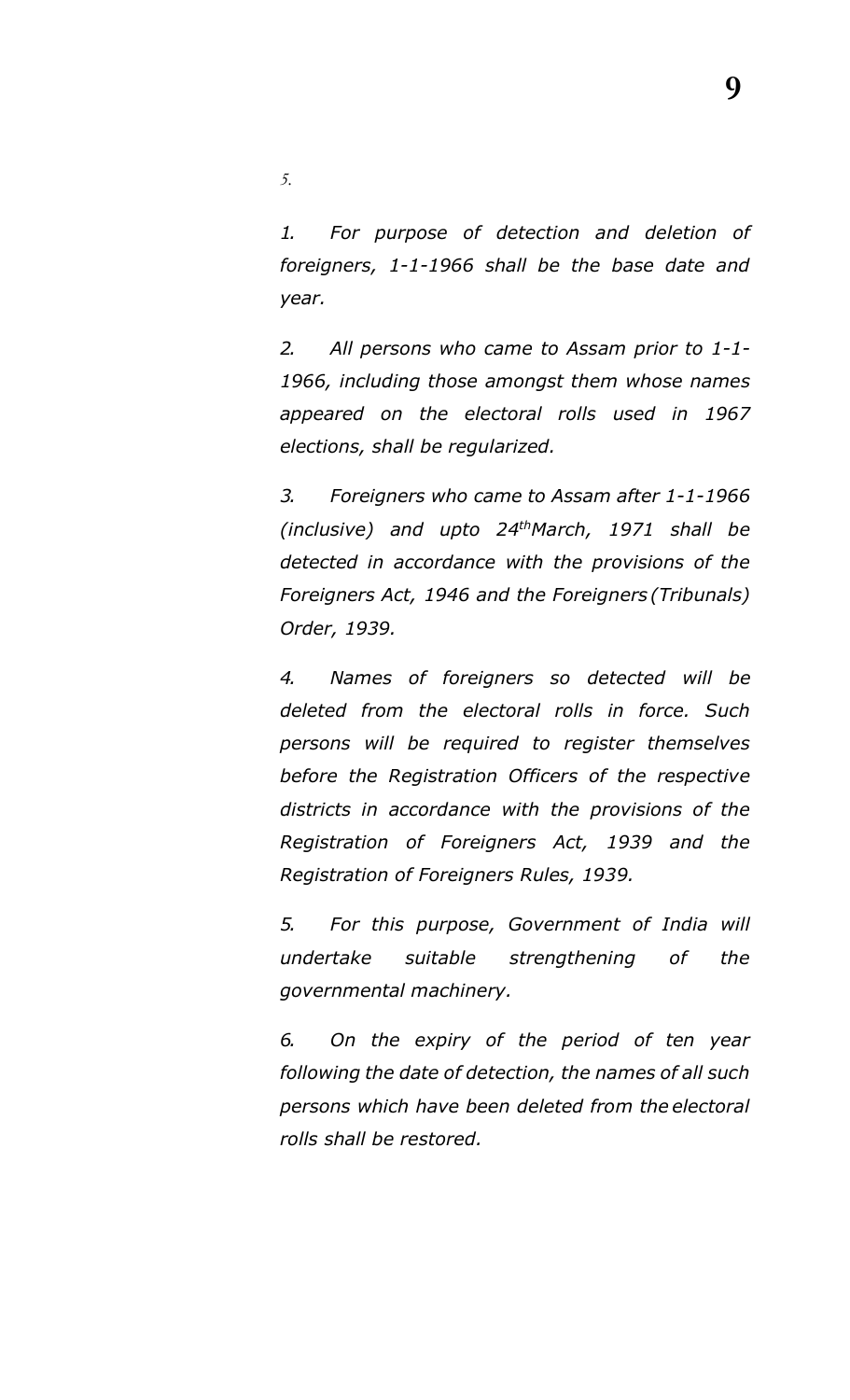*7. All persons who were expelled earlier, but have since re-entered illegally into Assam, shall be expelled.*

*8. Foreigners who came to Assam on or after March 25, 1971 shall continue to be detected, deleted and expelled in accordance with the law. Immediate and practical steps shall be taken to expel such foreigners.*

*9. The Government will give due consideration to certain difficulties express by the AASU/AAGSP regarding the implementation of the Illegal Migrants (Determination by Tribunals) Act, 1983.*

*Safeguards and Economic Development:*

*6. Constitutional, legislative and administrative safeguards, as may be appropriate, shall be provided to protect, preserve and promote the cultural, social, linguistic identity and heritage of the Assamese people.*

*7. The Government takes this opportunity to renew their commitment for the speedy all round economic development of Assam, so as to improve the standard of living of the people. Special emphasis will be placed on the education and Science & Technology through establishment of national institutions.*

*Other Issues:*

*1. The Government will arrange for the issue of citizenship certificate in future only by the authorities of the Central Government.*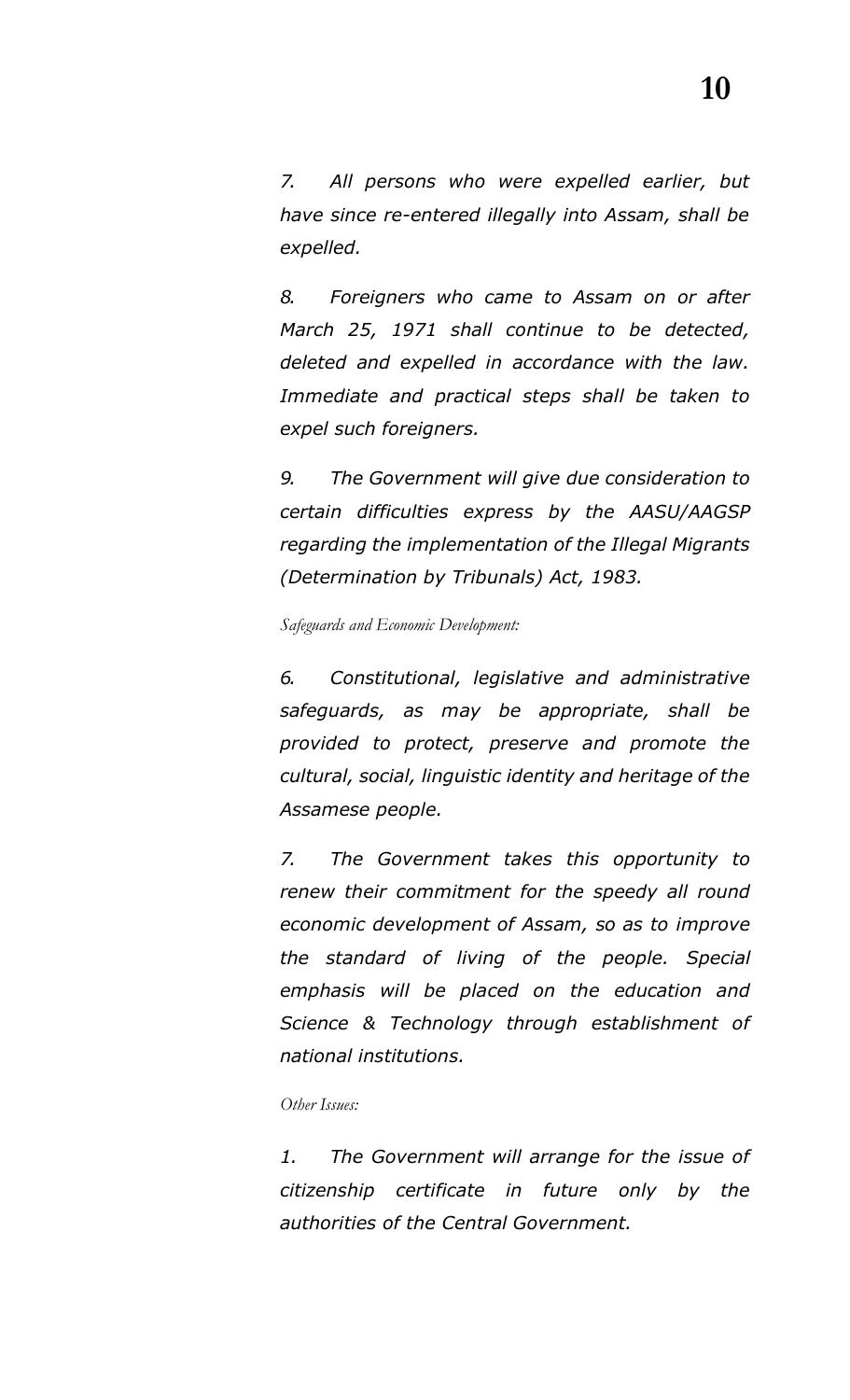*2. Specific complaints that may be made by the AASU/AAGSP about irregular issuance of Indian Citizenship Certificates (ICC) will be looked into.*

*9.*

*1. The international border shall be made secure against future infiltration by erection of physical barriers like walls barbed wire fencing and other obstacles at appropriate places. Patrolling by security forces on land and riverine routes all along the international border shall be adequately intensified. In order to further strengthen the security arrangements, to prevent effectively future infiltration, an adequate number of check posts shall be set up.*

*2. Besides the arrangements mentioned above and keeping in view security considerations, a road all along the international border shall be constructed so as to facilitate patrolling by security forces. Land between border and the road would be kept free of human habitation, wherever possible. Riverine patrolling along the international border would be intensified. All effective measures would be adopted to prevent infiltrators crossing or attempting to cross the international border.*

*10. It will be ensured that relevant laws for prevention of encroachment of government lands and lands in tribal belts and blocks are strictly enforced and unauthorized encroachers evicted as laid down under such laws.*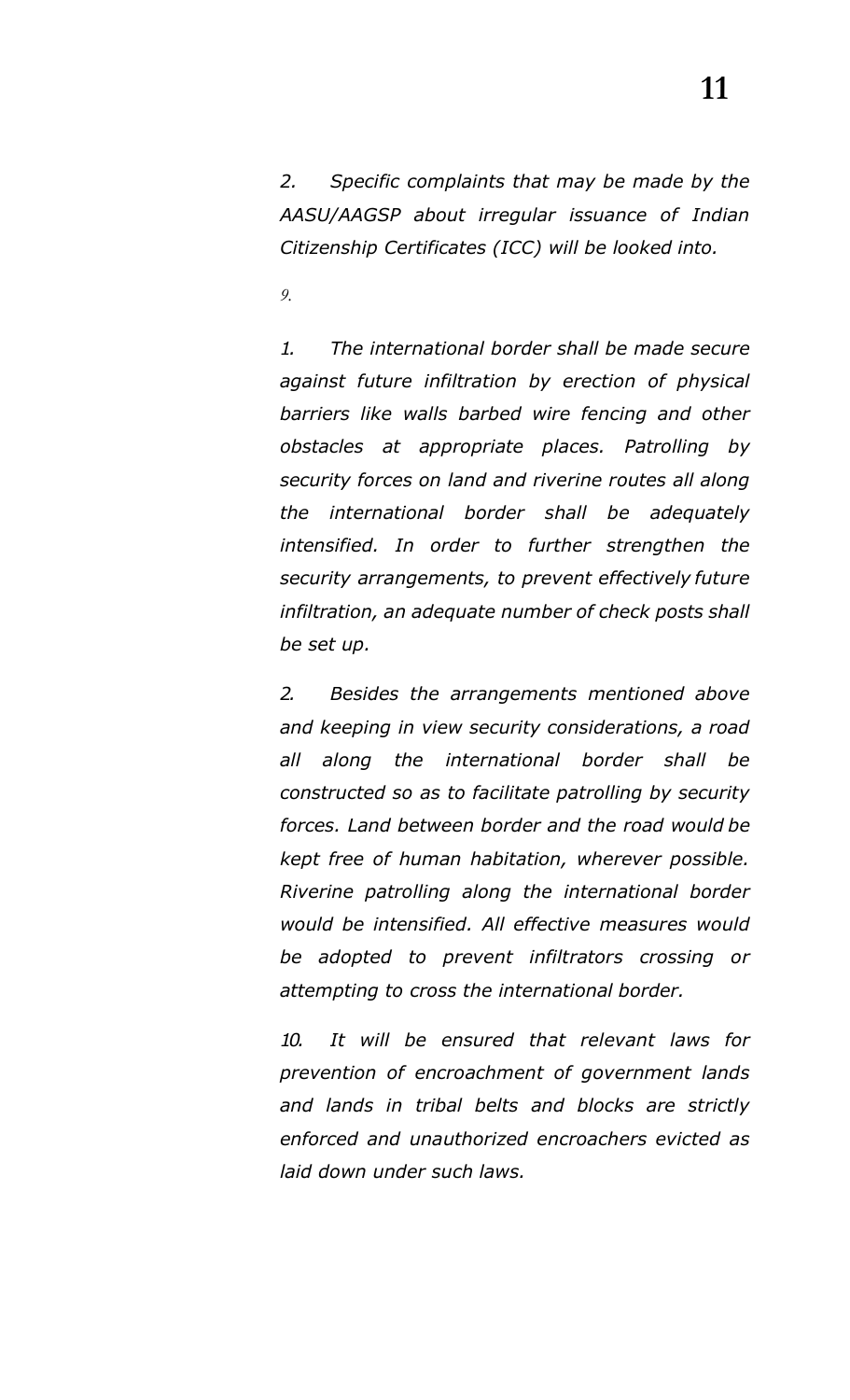*11. It will be ensured that the law restricting acquisition of immovable property by foreigners in Assam is strictly enforced.*

*12. It will be ensured that Birth and Death Registers are duly maintained.*

*Restoration of Normalcy:*

*13. The All Assam Students Unions (AASU) and the All Assam GanaSangramParishad (AAGSP) call off the agitation, assure full co-operation and dedicate themselves towards the development of the Country.*

*14. The Central and the State Government have agreed to:*

*1. Review with sympathy and withdraw cases of disciplinary action taken against employees in the context of the agitation and to ensure that there is no victimization;*

*2. Frame a scheme for ex-gratia payment to next of kin of those who were killed in the course in the agitation.*

*3. Give sympathetic consideration to proposal for relaxation of upper age limit for employment in public service in Assam, having regard to exceptional situation that prevailed in holding academic and competitive examinations etc. in the context of agitation in Assam:*

*4. Undertake review of detention cases, if any, as well as cases against persons charged with criminal*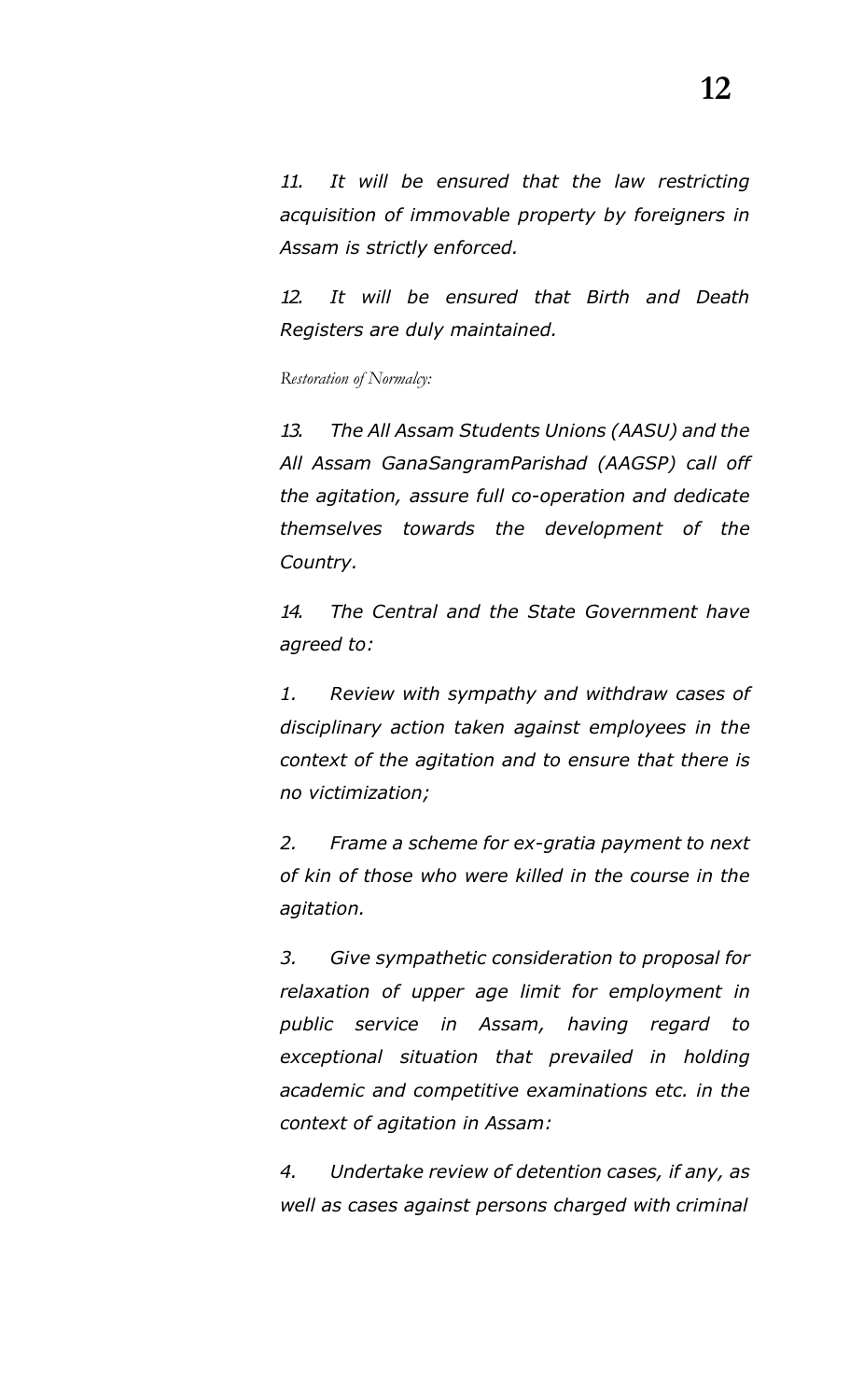*offences in connection with the agitation, except those charged with commission of heinous offences.*

*5. Consider withdrawal of the prohibitory orders/notifications in force, if any:*

*15. The Ministry of Home Affairs will be the nodal Ministry for the implementation of the above."*

13. It was in pursuance of this accord that Section 6A was inserted in the Citizenship Act in 1985. The Statement of Objects and Reasons of the Act specifically states that it is a legislation required to give effect to the Assam Accord. It was inserted into the Citizenship Act, 1955, via Act 65 of 1985 with effect from 07.12.1985.

> Section 6A provides that, notwithstanding anything contained in any other law for the time being in force,

a. all persons of Indian origin who came into Assam from the territories included in Bangladesh immediately before the commencement of the Citizenship (Amendment) Act, 1985 (including such of those whose names were included in the electoral rolls used for the purposes of the General Election to the House of the people held in 1967) before 01.01.1966, and who have been ordinarily resident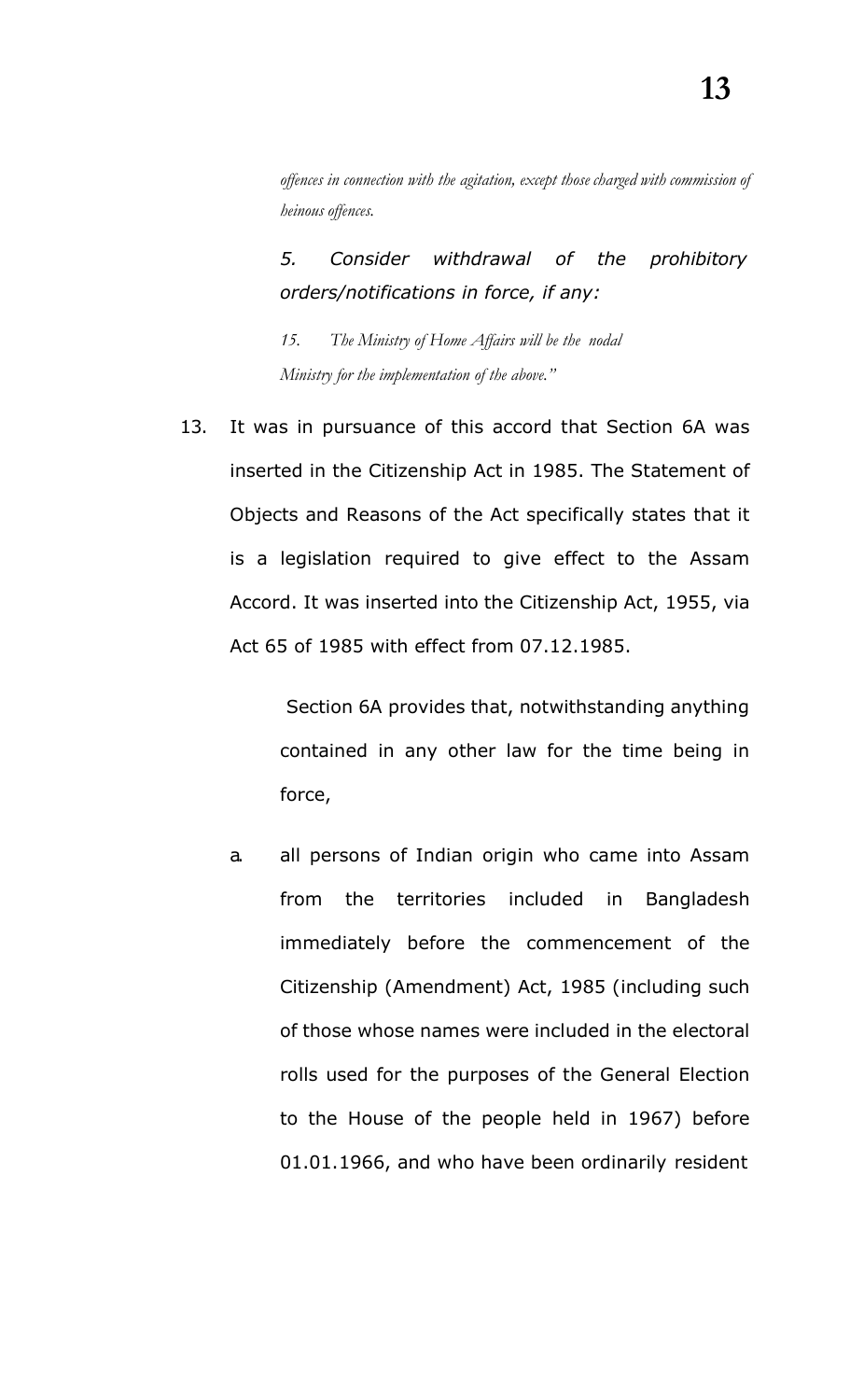in Assam since the date of their entry into Assam, shall be deemed to be citizens of India;

- b. all persons of Indian origin who came to Assam from the territories included in Bangladesh immediately before the commencement of the Citizenship (Amendment) Act, 1985, on or after 01.01.1966 but before 25.03.1971, and have been ordinarily resident in Assam and have beendetected to be a foreigner, shall register with the Registering Authority and their names, if included in the electoral roll for any Assembly/Parliamentary Constituency in force on the date of such detection, shall be deleted therefrom for a period of 10 years.
- c. all persons of Indian origin who came to Assam from the territories included in Bangladesh immediately before the commencement of the Citizenship (Amendment) Act, 1985, on or after 01.01.1966 but before 25.03.1971, from the date of detection as a foreigner, shall have the same rights and obligations as a citizen of India, except the right to have their name included in electoral rolls for any Assemblyor Parliamentary constituency. Ten years from the date of detection as a foreigner, such person would be deemed to be a citizen of India.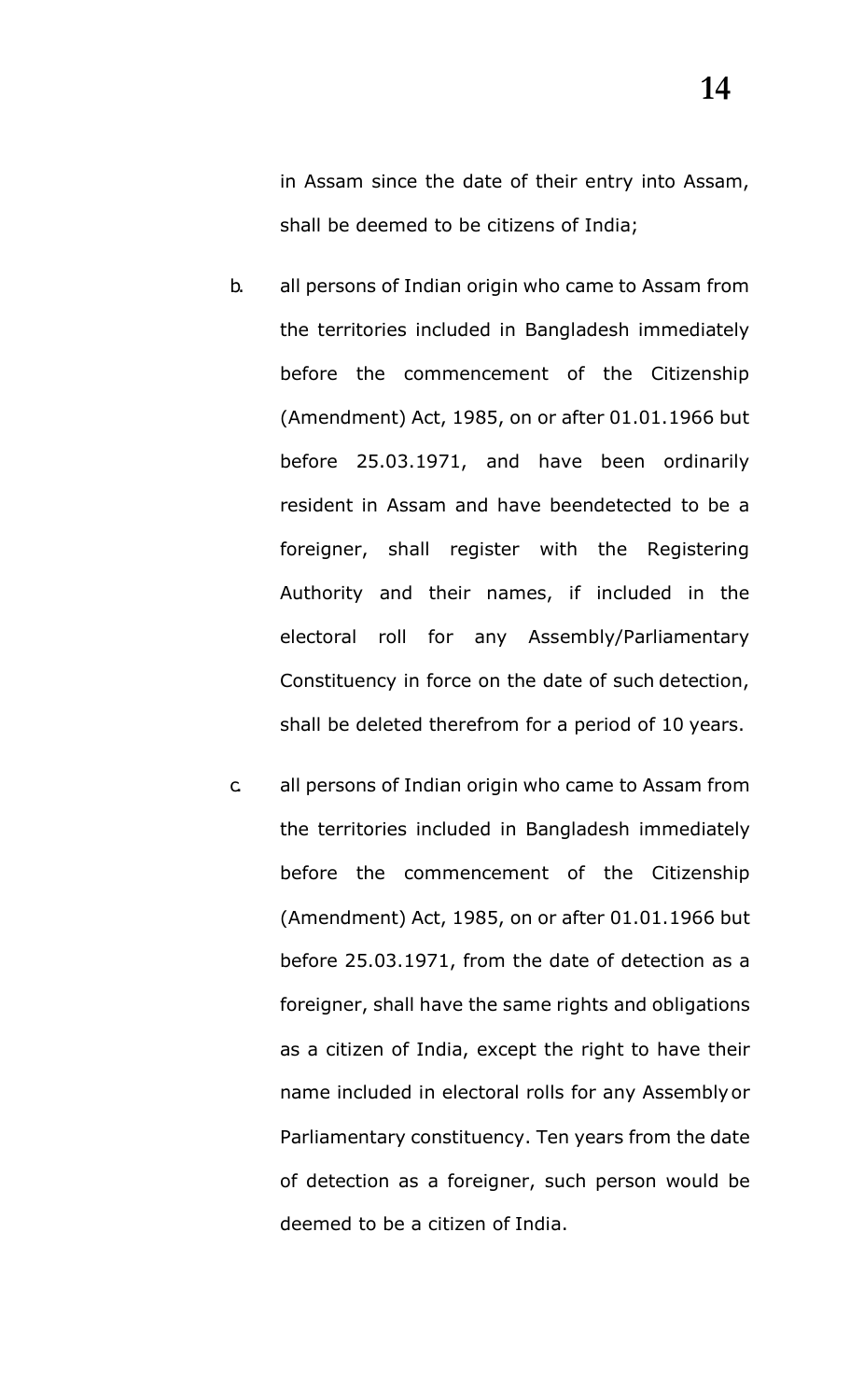- 14. That as part of the Assam Accord, a huge number of illegal migrants were made deemed citizens of India. It is interesting to note that Parliament has not enacted any law pertaining to refugees from other countries. Refugee status can be granted and has been granted in India through executive orders passed by the Central Government. In any case, Section 6A did not merely rest content with granting refugee status to those who were illegal migrants from East Pakistan but went on to grant them the benefit of citizenship of India so that all persons who had migrated before 1966 and all persons who migrated before 25th March, 1971 respectively were to become citizens of India either immediately or as is mentioned by the Act after a period of 10 years once there has been a determination that they have in fact settled in India between 1966 and 1971.
- 15. The Governor of Assam in his report dated 8th November, 1998 sent to the President of India has clearly said that unabated influx of illegal migrants of Bangladesh into Assam has led to a perceptible change in the demographic pattern of the State and has reduced the Assamese people to a minority in their own State. It is a contributory factor behind the outbreak of insurgency in the State and illegal migration not only affects the people of Assam but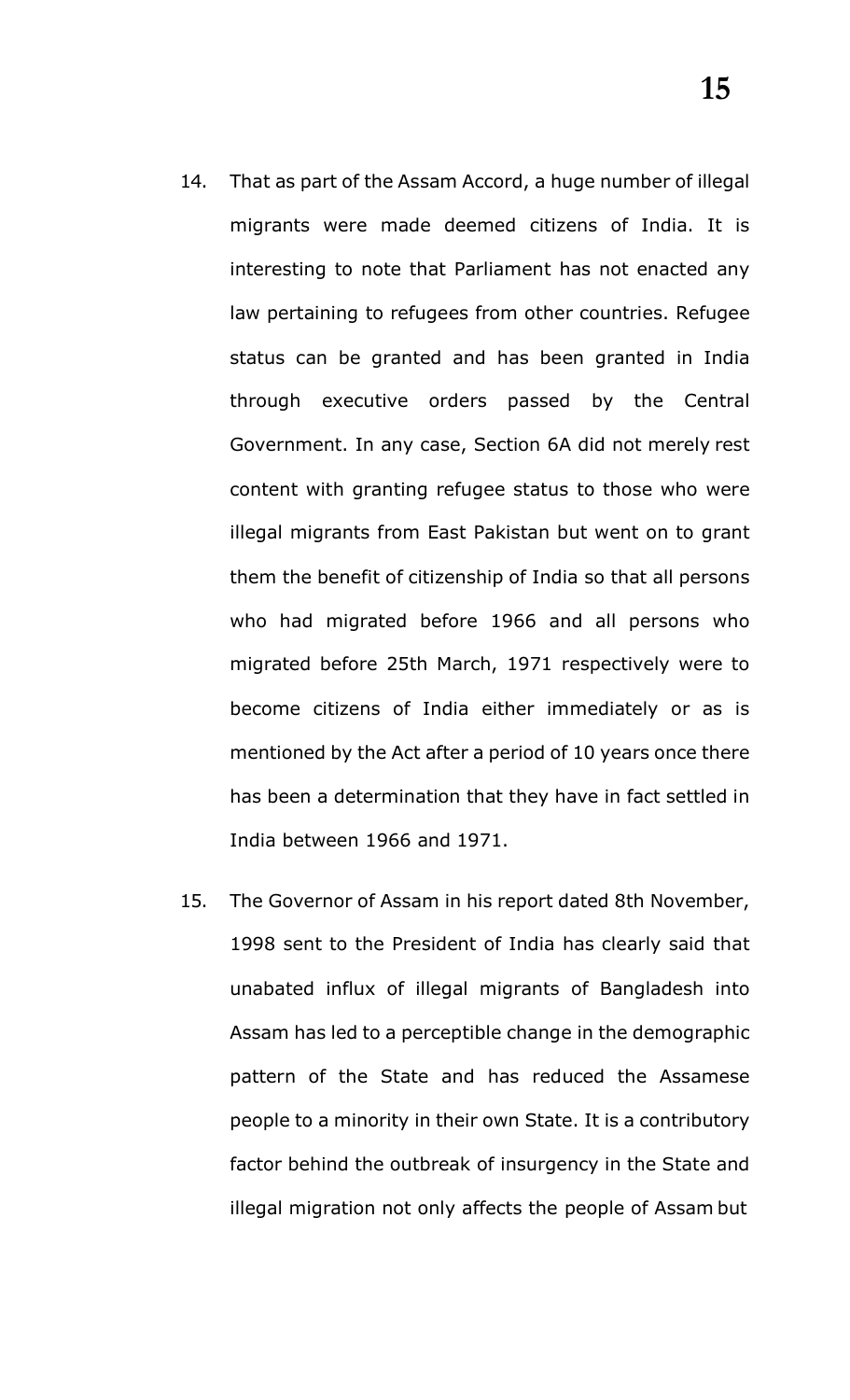has more dangerous dimensions of greatly undermining our national security. The report also says that this can lead to the severing of the entire landmass of the northeast with all its resources from the rest of the country which will have disastrous strategic and economic consequences. The report is by a person who has held the high and responsible position of Deputy Chief of the Army Staff and is very well equipped to recognize the potential danger or threat to the security of the nation by the unabated influx and continued presence of Bangladeshi nationals in India. Bangladesh is one of the world's most populous countries having very few industries. The economic prospects of the people in that country being extremely grim, they are too keen to cross over the border and occupy the land wherever it is possible to do so. The report of the Governor, the affidavits and other material on record show that millions of Bangladeshi nationals have illegally crossed the international border and have occupied vast tracts of land like "Char land" barren or cultivable land, forest area and have taken possession of the same in the State of Assam. Their willingness to work at low wages has deprived Indian citizens and specially people in Assam of employment opportunities. This, as stated in the Governor's report, has led to insurgency in Assam. Insurgency is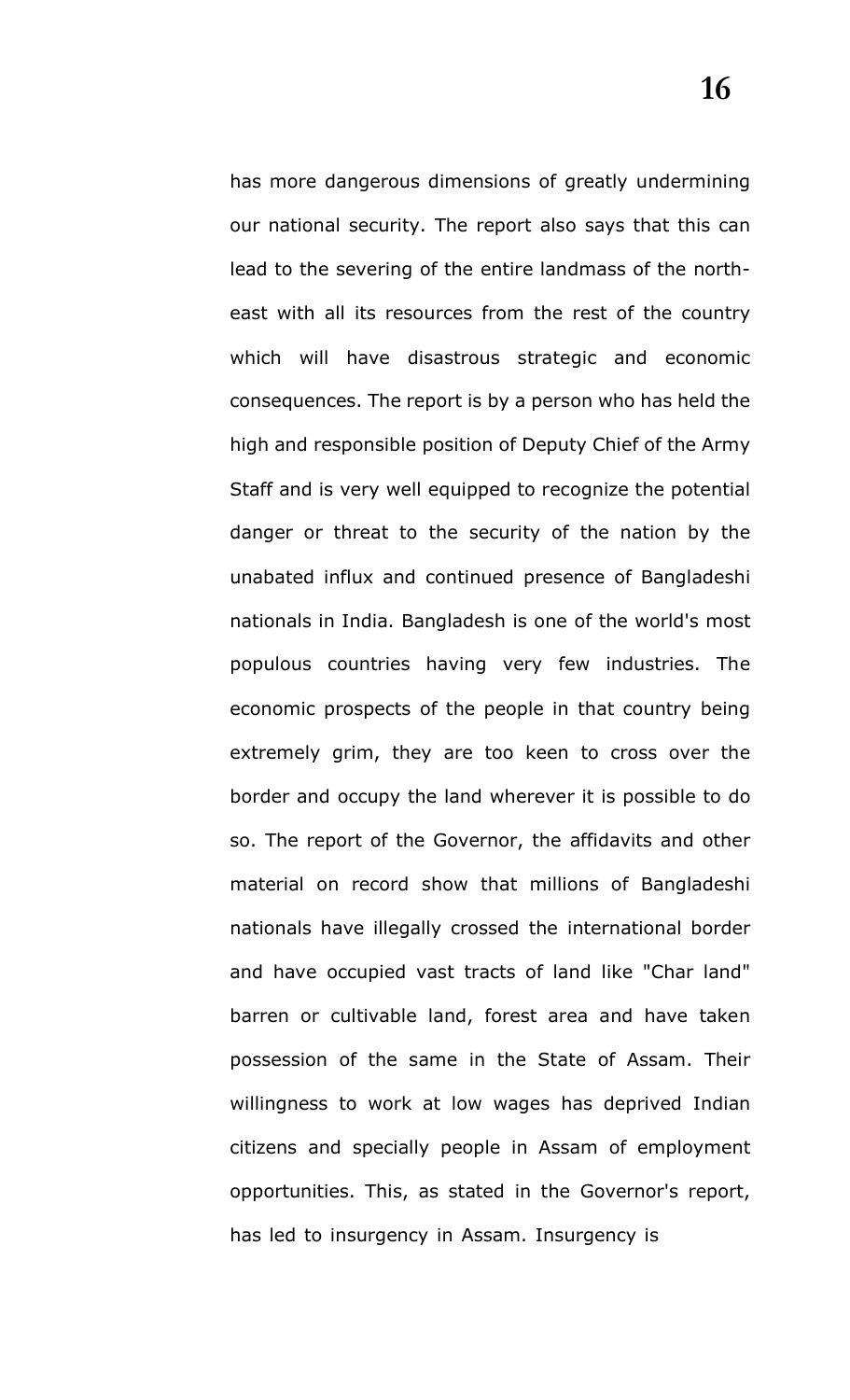undoubtedly a serious form of internal disturbance which causes grave threat to the life of people, creates panic situation and also hampers the growth and economic prosperity of the State of Assam though it possesses vast natural resources. This being the situation there can be no manner of doubt that the State of Assam is facing "external aggression and internal disturbance" on account of large scale illegal migration of Bangladeshi nationals. It, therefore, becomes the duty of Union of India to take all measures for protection of the State of Assam from such external aggression and internal disturbance as enjoined in Article 355 of the Constitution. Having regard to this constitutional mandate, the question arises whether the Union of India has taken any measures for that purpose. He said:

The dangerous consequences of large scale illegal migration from Bangladesh, both for the people of Assam and more for the Nation as a whole, need to be empathetically stressed. No misconceived and mistaken notions of secularism should be allowed to come in the way of doing so.

As a result of population movement from Bangladesh, the spectre looms large of the indigenous people of Assam being reduced to a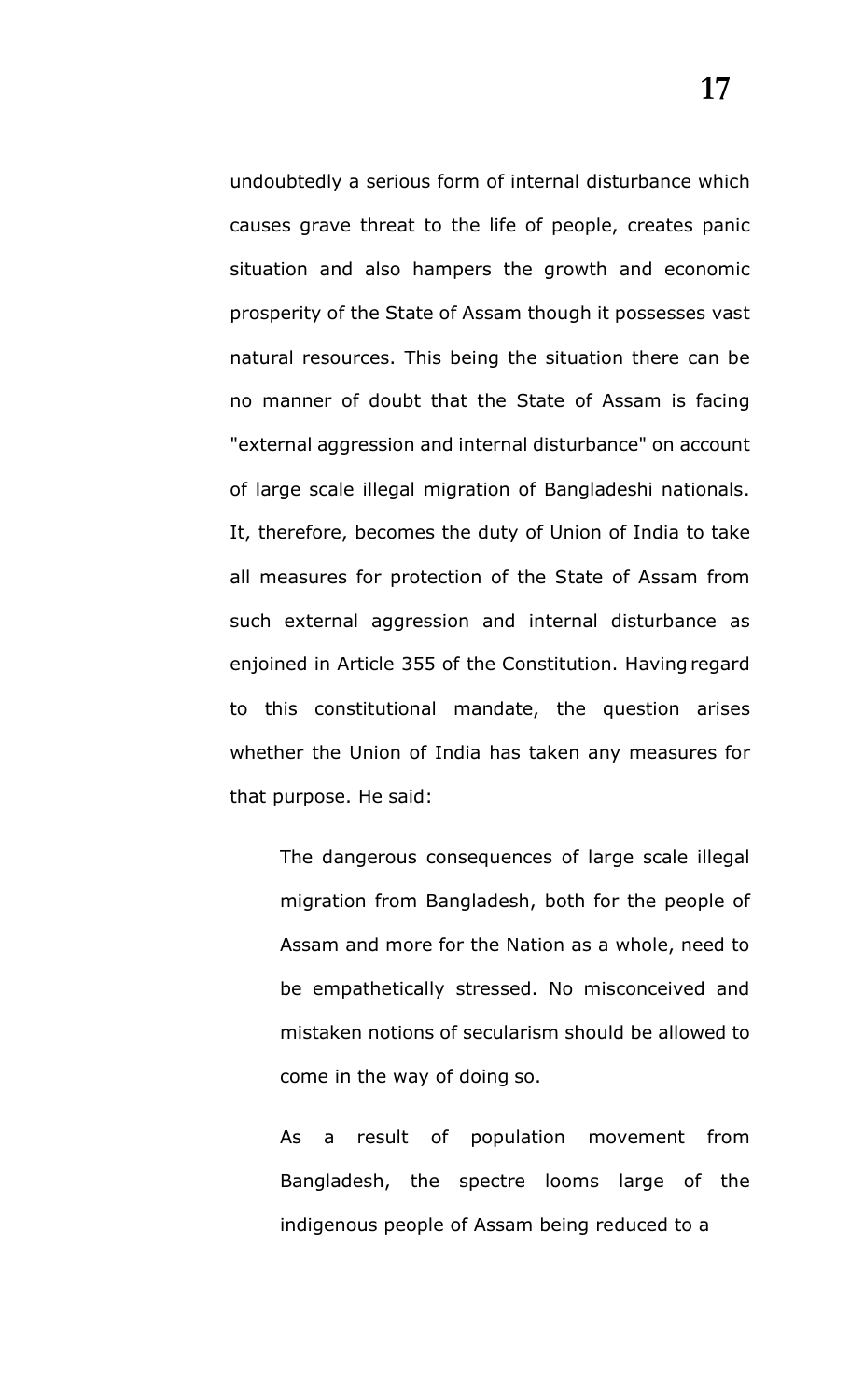minority in their home state. Their cultural survival will be in jeopardy, their political control will be weakened and their employment opportunities will be undermined.

The silent and invidious demographic invasion of Assam may result in the loss of the geo-strategically vital districts of lower Assam. The influx of illegal migrants is turning these districts into a Muslim majority region. It will then only be a matter of time when a demand for their merger with Bangladesh may be made. The rapid growth of international Islamic fundamentalism may provide the driving force for this demand. In this context, it is pertinent that Bangladesh has long discarded secularism and has chosen to become an Islamic State. Loss of lower Assam will severe the entire land mass of the North East, from the rest of India and the rich natural resources of that region will be lost to the Nation.

16. That three judge bench of this Hon'ble Court struckdown the Illegal Migrants (Determination by Tribunals) Act, 1983 and the Illegal Migrants (Determination by Tribunals) Rules, 1984 as ultra vires in its judgment reported as *SarbanandaSonowal v. Union of India,*(2005)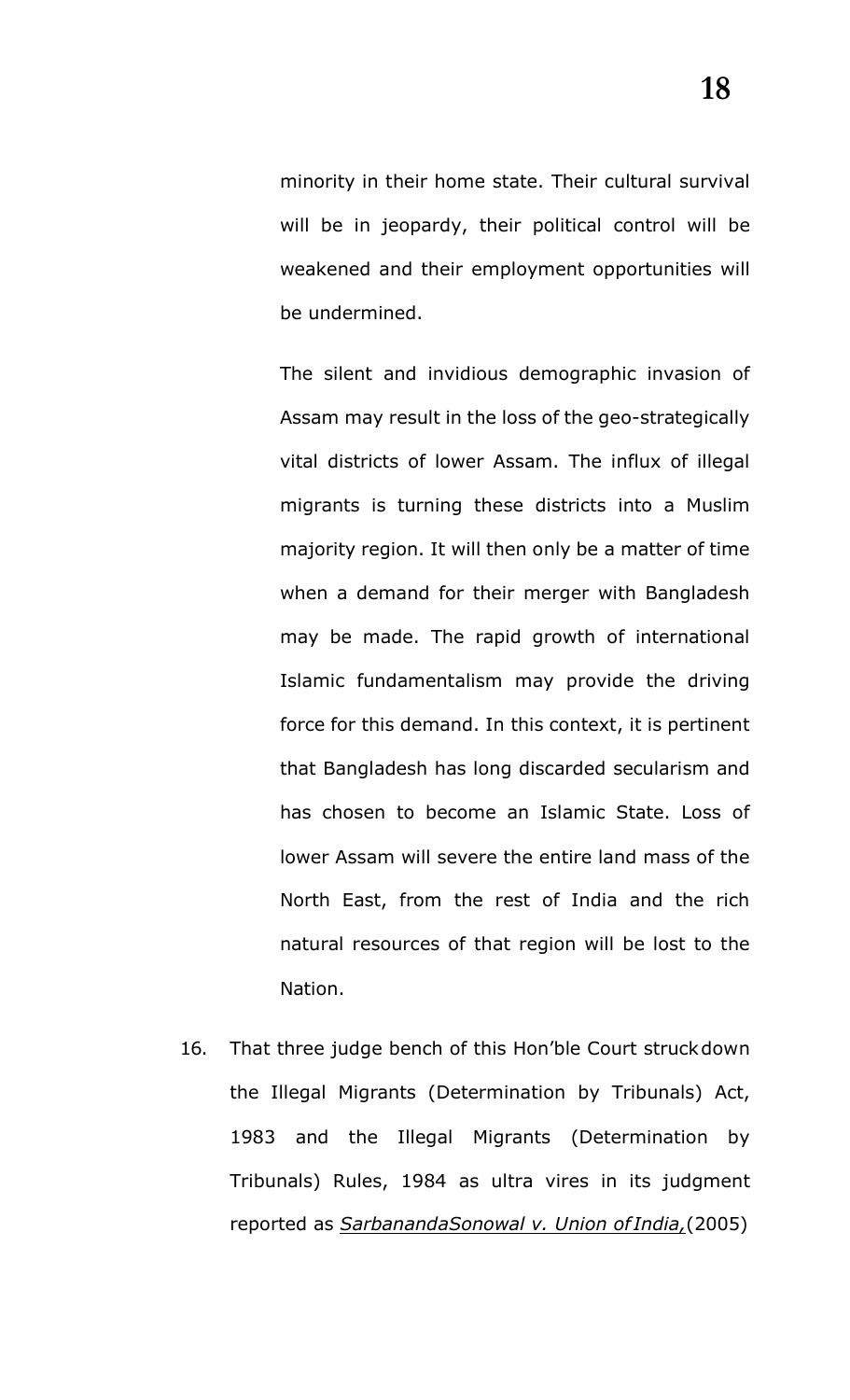5 SCC 665 (hereinafter**"**Sonowal (I)"). It was inter alia held by this Hon'ble Court (at para 63)that illegal migration into the State of Assam constituted "external aggression" within the meaning of Article 355 of the Constitution of India.this Court referred to the Assam Accord and to the huge influx of illegal migrants into the State of Assam and came to the conclusion that the 1983 Act and the rules made thereunder operated in the reverse direction i.e. instead of seeing that illegal migrants are deported, it did the opposite by placing the burden of proof on the State to prove that a person happens to be an illegal migrant. This Court went on to hold that Article 355 of the Constitution had been violated, in as much as the Union had failed to protect the State of Assam against the external aggression and internal disturbance caused by the huge influx of illegal migrants from Bangladesh to Assam and went on to hold the 1983 Act to be violative of Article 14 as well.

17. That in the aforesaid case the Union of India filed a counter-affidavit on 18-7-2000, which has been sworn by ShriJatinderBir Singh, Director, Ministry of Home Affairs. In para 7 of this affidavit, it was stated that a proposal to repeal the IMDT Act is under consideration of the Government of India. A copy of the reply given by Shri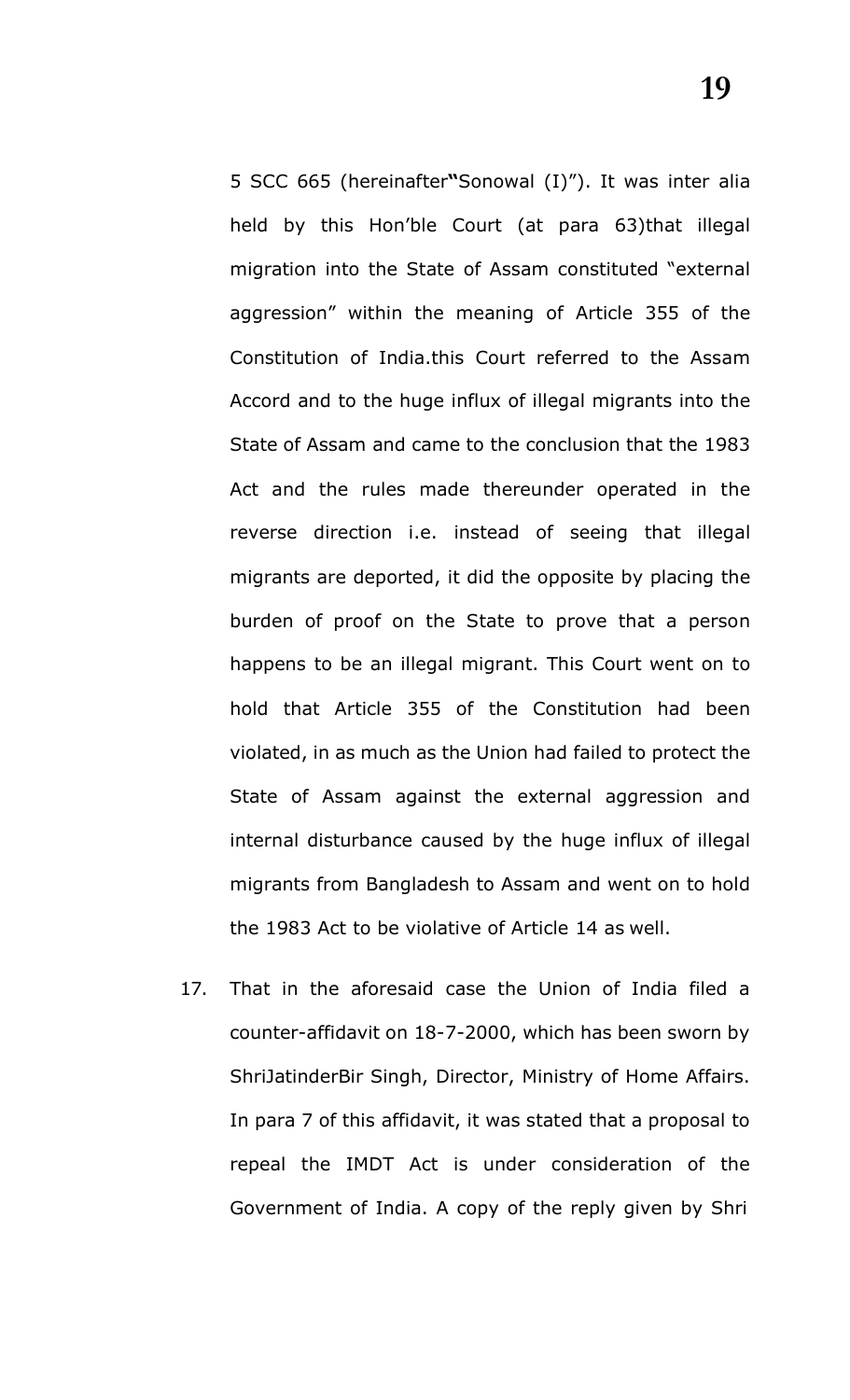I.D. Swami, Minister of State in the Ministry of Home Affairs in the RajyaSabha on 8-3-2000 has been filed as Annexure R-2 to the counter-affidavit, wherein the Minister had said that in the State of Assam Foreigners Tribunals under the Foreigners Act, 1946 are functioning for detection of illegal migrants, who had come to the State of Assam after 1-1-1966 and up to 24-3-1971 and the Illegal Migrants Determination Tribunals under the IMDT Act have been constituted for detection and deportation of illegal migrants, who had entered into India on or after 25-3-1971. The Hon'ble Minister had further stated that the Government is of the view that application of the IMDT Act to the State of Assam alone is discriminatory and a proposal to repeal the said Act is under consideration of the Government. A true copy of the latest status report filed by the Government in Writ Petition No. 125 of 1998, which has been filed seeking deportation aZSof all Bangladeshi nationals from India, has been filed as Annexure R-1 to the counter-affidavit and paras 3 to 7 of the said status report are being reproduced below:

Continuing influx of Bangladeshi nationals into India has been on account of a variety of reasons including religious and economic. There is a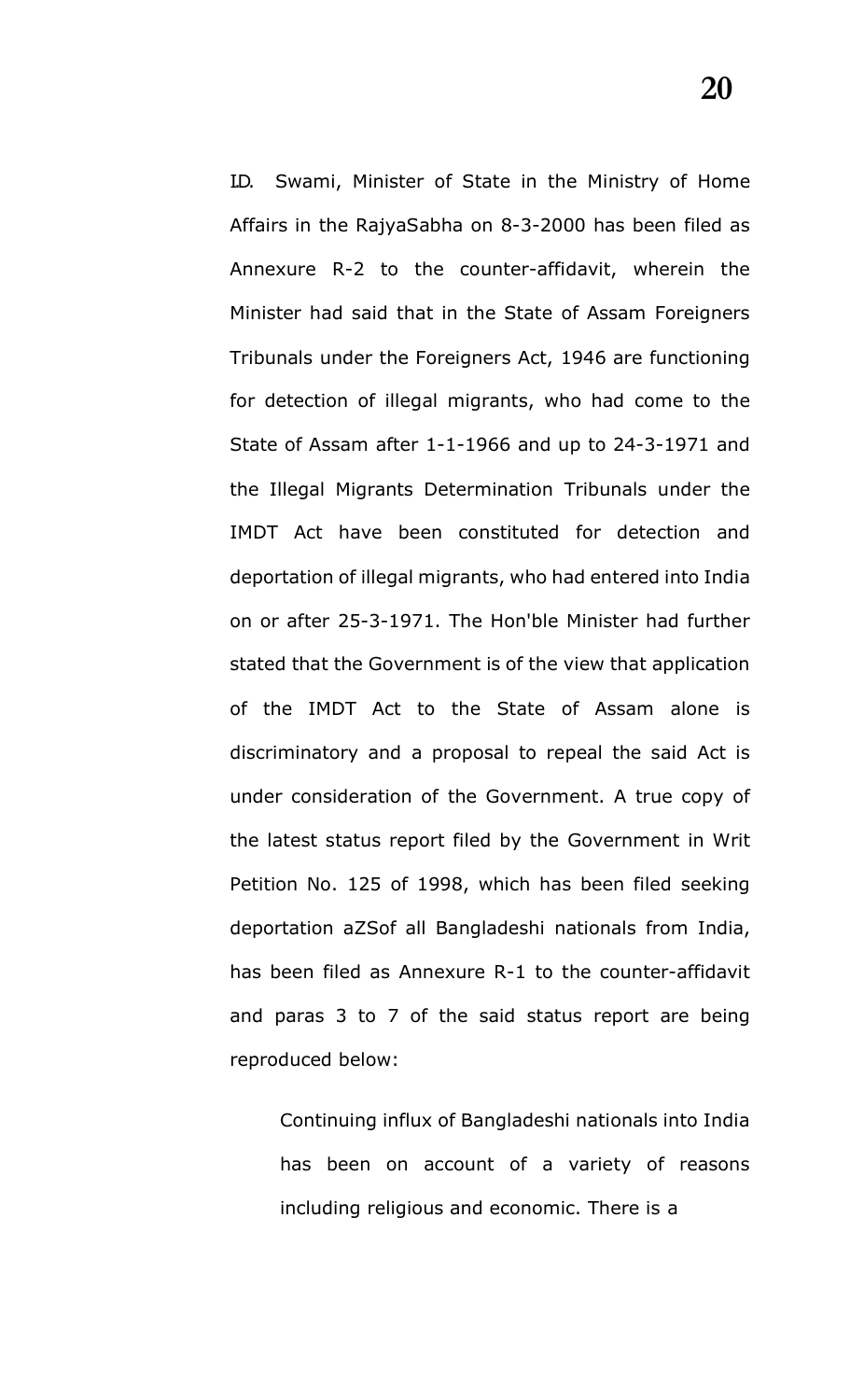combination of factors on both sides which are responsible for continuing influx of illegal immigration from Bangladesh. The important 'Push Factors' on the Bangladesh side include:

- (a) steep and continuous increase in population;
- (b) sharp deterioration in land-man ratio;
- (c) low rates of economic growth particularly poor performance in agriculture;

The 'Pull Factors' on the Indian side include:

- (a) ethnic proximity and kinship enabling easy shelter to the immigrants;
- (b) porous and easily negotiable border with Bangladesh;
- (c) better economic opportunities;
- (d) interested religious and political elements encouraging immigration;
- 18. In *SarbanandaSonowal v. Union of India* it was held by this Hon'ble Court that:

the influx of Bangladeshi nationals who have illegally migrated into Assam pose a threat to the integrity and security of north-eastern region. Their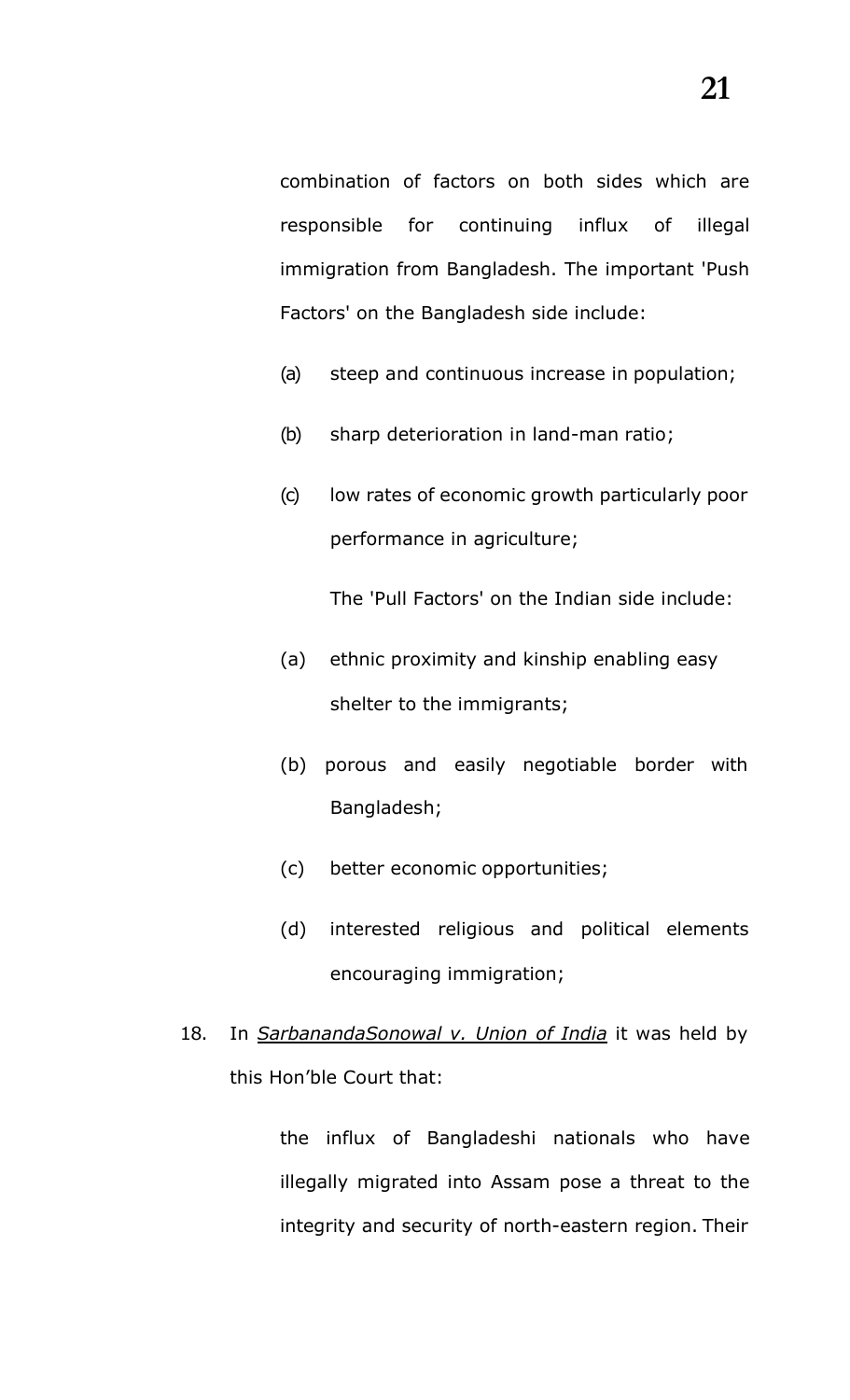presence has changed the demographic character of that region and the local people of Assam have been reduced to a status of minority in certain districts. In such circumstances, if the Parliament had enacted a legislation exclusively for the State of Assam which was more stringent than the Foreigners Act, which is applicable to rest of India, and also in the State of Assam for identification of such persons who migrated from the territory of present Bangladesh between 1 st January, 1966 to 24<sup>th</sup>March, 1971, such a legislation would have passed the test of Article 14 as the differentiation so made would have had rational nexus with the avowed policy and objective of the Act. But the mere making of a geographical classification cannot be sustained where the Act instead of achieving the object of the legislation defeats the very purpose for which the legislation has been made. As discussed earlier, the provisions of the Foreigners Act are far more effective in identification and deportation of foreigners who have illegally crossed the international border and have entered Indiawithout any authority of law and have no authority to continue to remain in India. For satisfying the test of Article 14, the geographical factor alone in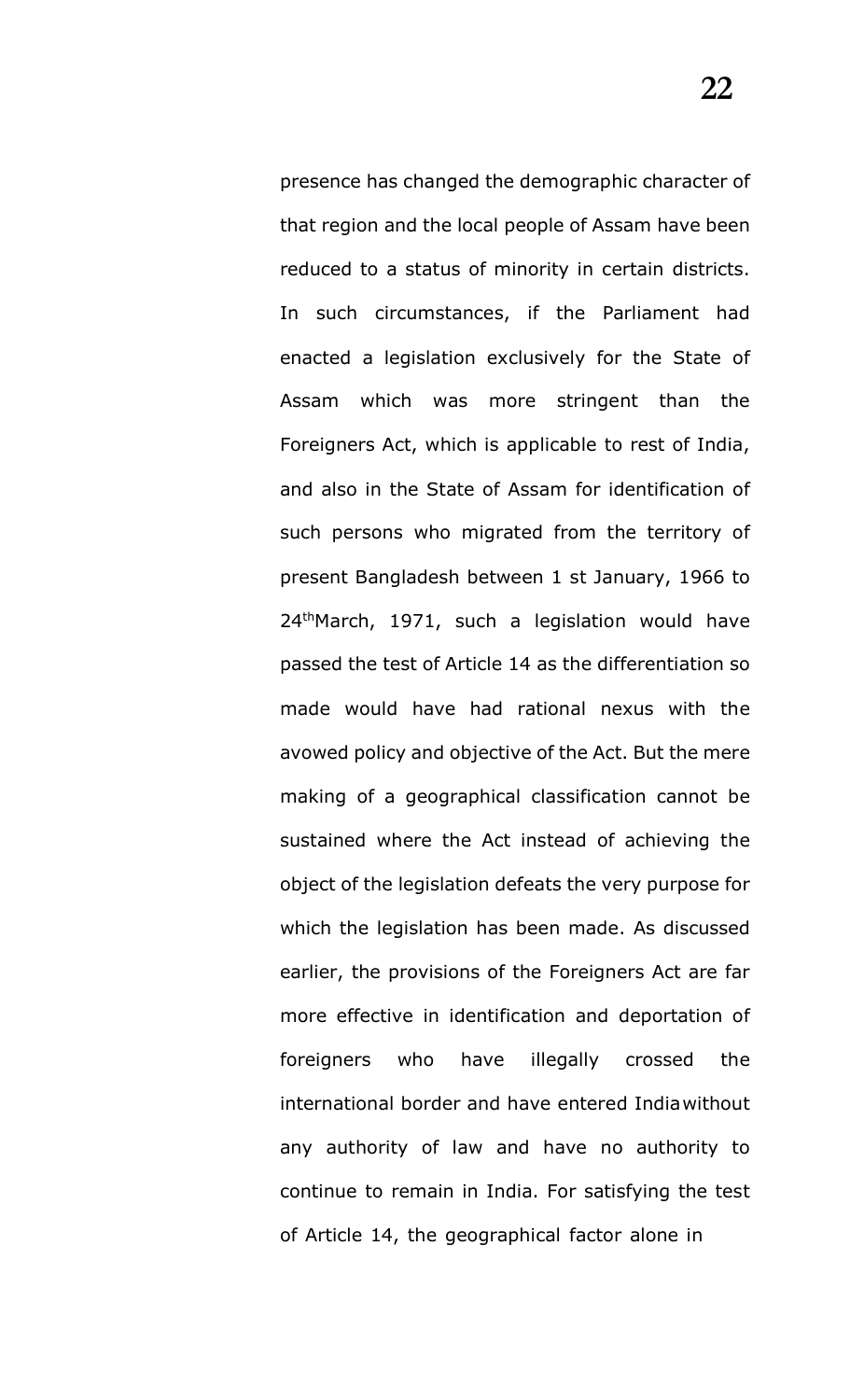making a classification is not enough but there must be a nexus with the objects sought to be achieved. If geographical consideration becomes the sole criteria completely overlooking the other aspect of "rational nexus with the policy and object of the Act" it would be open to the legislature to apply enactments made by it to any sub- division or district within the State and leaving others at its sweet will. This is not the underlying spirit or the legal principle on which Article 14 is founded. Since the classification made whereby IMDT Act is made applicable only to the State of Assam has no rational nexus with the policy and object of the Act, it is clearly violative of Article 14 of the Constitution and is liable to be struck down on this ground also.

19. That the petitioner submits that it is difficult to make a realistic estimate of the number of illegal immigrants from Bangladesh because they enter surreptitiously and are able to mingle easily with the local population due to ethnic and linguistic similarities. The demographic composition in the districts bordering Bangladesh has altered with the illegal immigration from Bangladesh. The districts of Assam and West Bengal bordering Bangladesh have recorded growth of population higher than the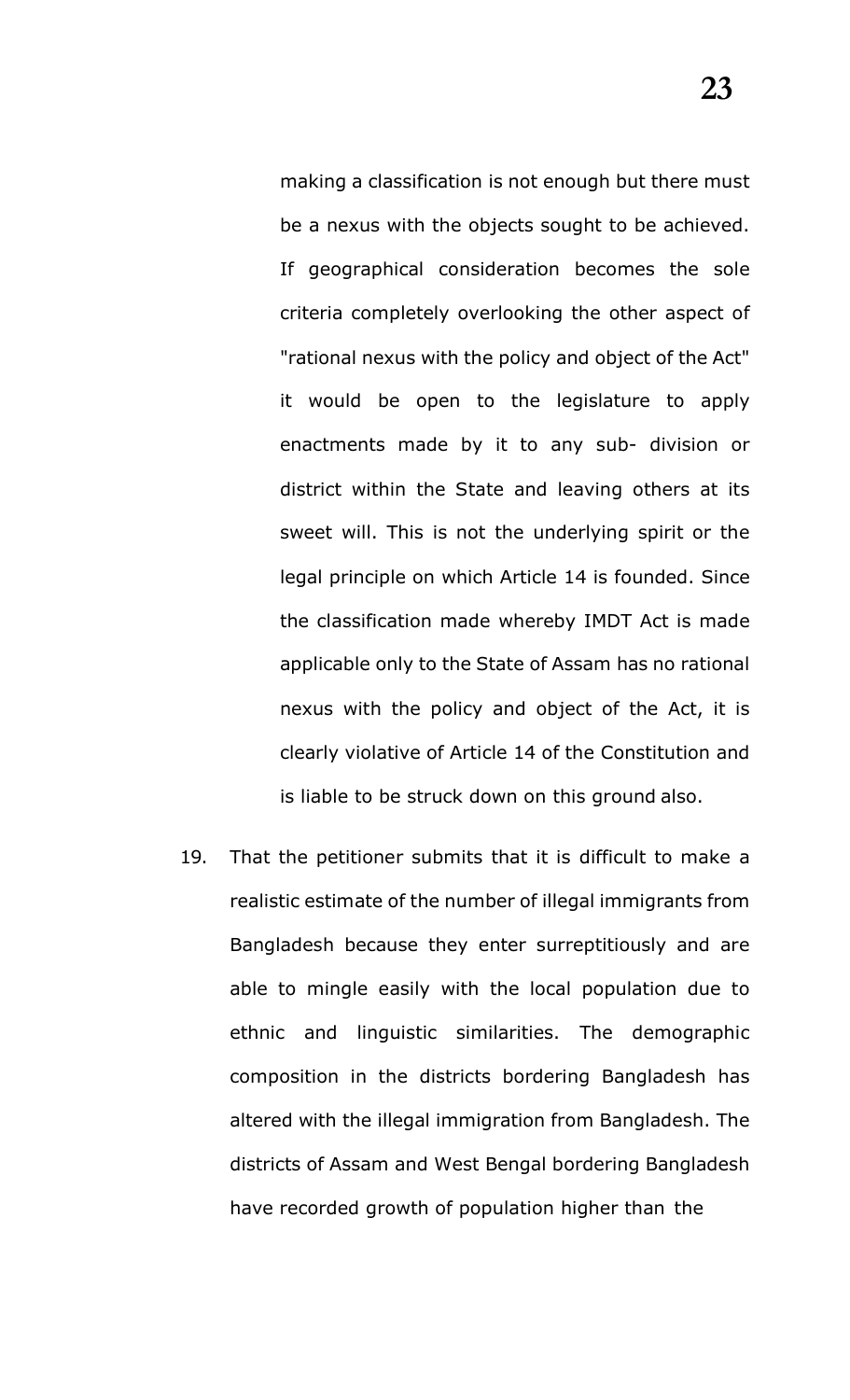national average. The States of Meghalaya, Mizoram and Tripura have also recorded high rates of population growth. Illegal immigrants from Bangladesh have also been using West Bengal as a corridor to migrate to other parts of the country.

- 20. The large-scale influx of illegal Bangladesh immigrants has led to large tracts of sensitive international borders being occupied by foreigners. This has serious implications for internal security. a result of population movement from Bangladesh, the specter looms large of the indigenous people of Assam being reduced to a minority in their home State. Their cultural survival will be in jeopardy, their political control will be a weakened and their employment opportunities will be undermined. There was a large scale influx of persons from the then East Pakistan into India before the commencement of December 1971 Indo-Pak war.
- 21. Further in response to un-starred question no 332 pertaining to deportation of illegal Bangladeshi migrants from India, the Minister of State, Home Affairs submitted a statement to the Parliament indicating therein that the estimated number of illegal Bangladeshi immigrants in India as on 31/12/2001 was 1, 20, 53,950. Out of the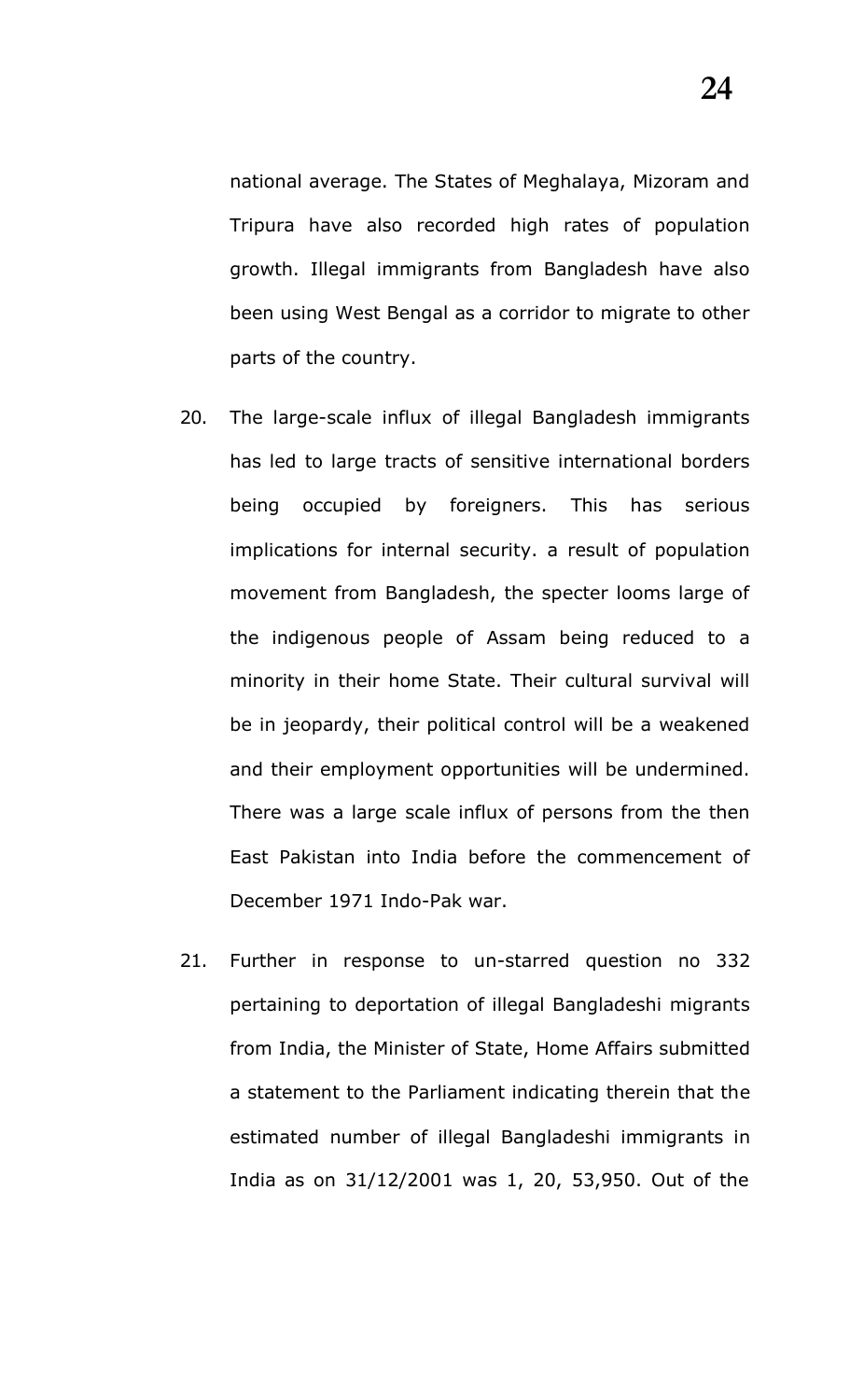total figure of 1.20 crores, 50 lacs illegal Bangladeshi immigrants were in Assam alone.

22. On 3rd November, 1971, one month before the actual commencement of the war, Dr. Nagendra Singh, India's representative in the Sixth Committee of the General Assembly on the Definition of Aggression, made a statement, wherein he said :- "..................The first consideration, in the view of the Indian Delegation, is that aggression must be comprehensively defined. Though precision may be the first virtue of a good definition, we would not like to sacrifice the requirement of a comprehensive definition of aggression at any cost. There are many reasons for holding this view. Aggression can be of several kinds such as direct or indirect, armed in nature or even without the use of any arms whatsoever. There can be even direct aggression without arms.......................................... We would accordingly support the categorical view expressed by the distinguished delegate of Burma, the U.K. and others that a definition of aggression excluding indirect methods would be incomplete and therefore dangerous. ......................................................, there could be a unique type of bloodless aggression from a vast and incessant flow of millions of human beings forced to flee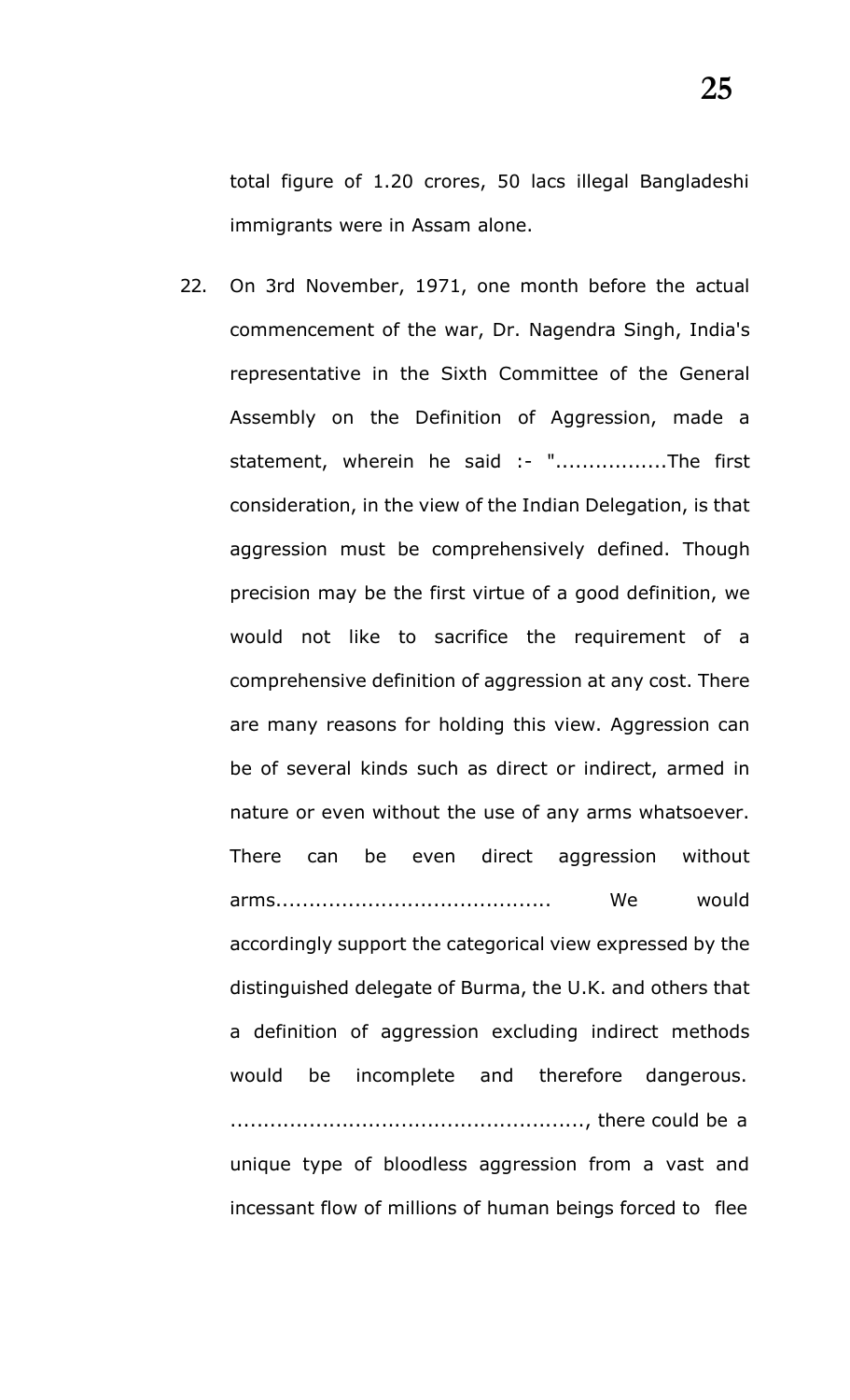into another State. If this invasion of unarmed men in totally unmanageable proportion were to not only impair the economic and political well-being of the receiving victim State but to threaten its very existence, I am afraid, Mr. Chairman, it would have to be categorized as aggression. In such a case, there may not be use of armed force across the frontier since the use of force may be totally confined within one's territorial boundary, but if this results in inundating the neighbouring State by millions of fleeing citizens of the offending State, there could be an aggression of a worst order............................................... What I wish to convey, Mr. Chairman, is the complexity of the problem which does not permit of a fourline definition of aggression much less an ad-interim declaration on it."

23. This Hon'ble Court in its judgment dated 17.12.2014 in Assam SanmilitaMahasangha vs. Union of India, (2015) 3 SCC 1has observed that thirteen questions, enumerated therein, need to be answered by a minimum of 5 Judges under Article 145(3) of the Constitution of India, as most of them are substantial questions as to the interpretation of the Constitution An enumeration of these questions is as follows: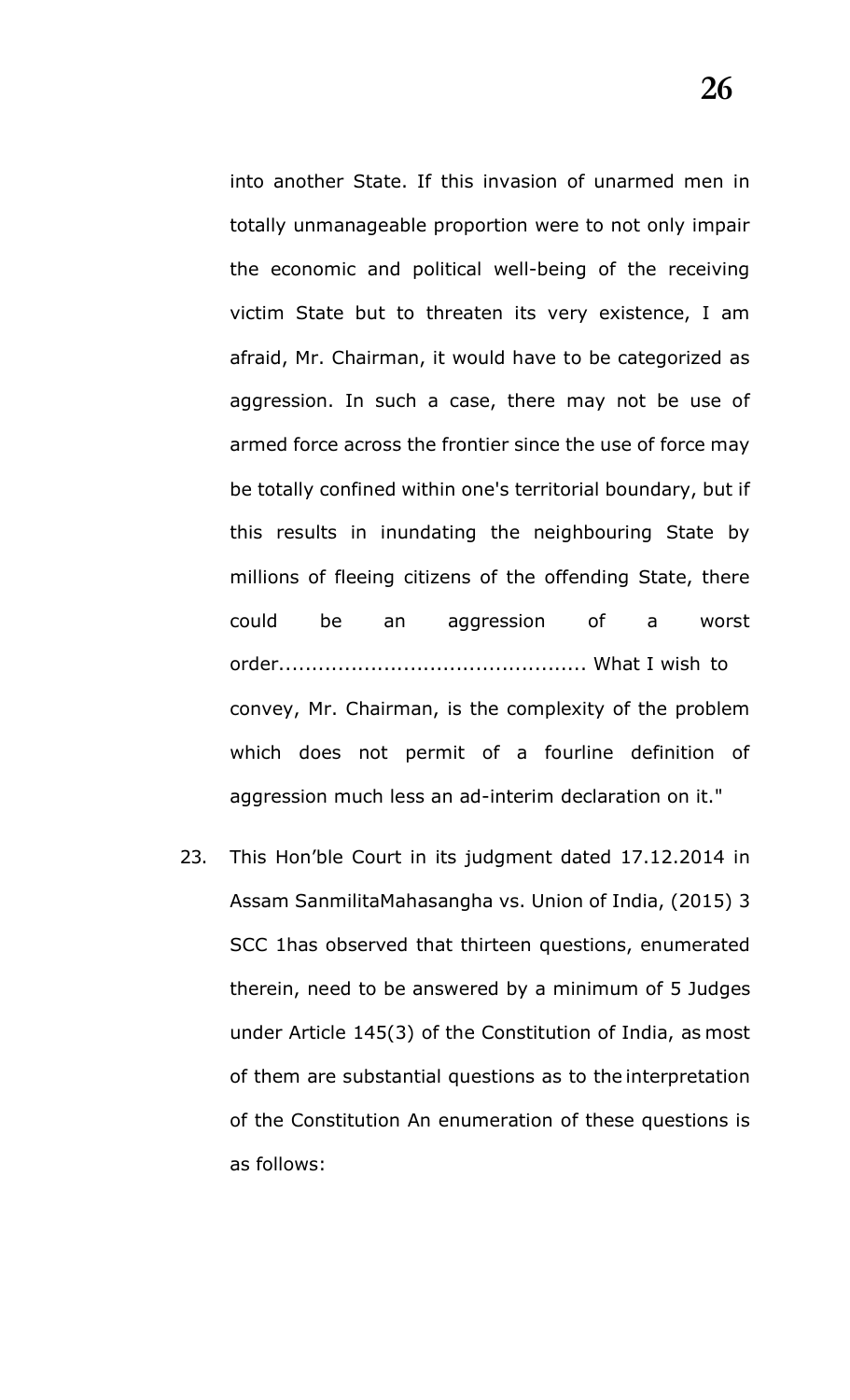- (i) Whether Articles 10 and 11 of theConstitution of India permit the enactment of Section 6A of the Citizenship Act in as much as Section 6A, in prescribing a cut-off date different from the cut-off date prescribed in Article 6, can do so without a "variation" of Article 6itself; regard, in particular, being had to the phraseology of Article 4(2) read with Article 368(1)?
- (ii) Whether Section 6A violates Articles 325 and 326 of the Constitution of India in that it has diluted the political rights of the citizens of the State of Assam;
- (iii) What is the scope of the fundamental right contained in Article 29(1)? Is the fundamental right absolute in its terms? In particular, what is the meaning of the expression "culture"and the expression "conserve"? Whether Section 6A violates Article 29(1)?
- (iv) Whether Section 6A violates Article 355? What is the true interpretation of Article 355 of the Constitution? Would an influx of illegal migrants into a State of India constitute "external aggression" and/or "internal disturbance"? Does the expression "State"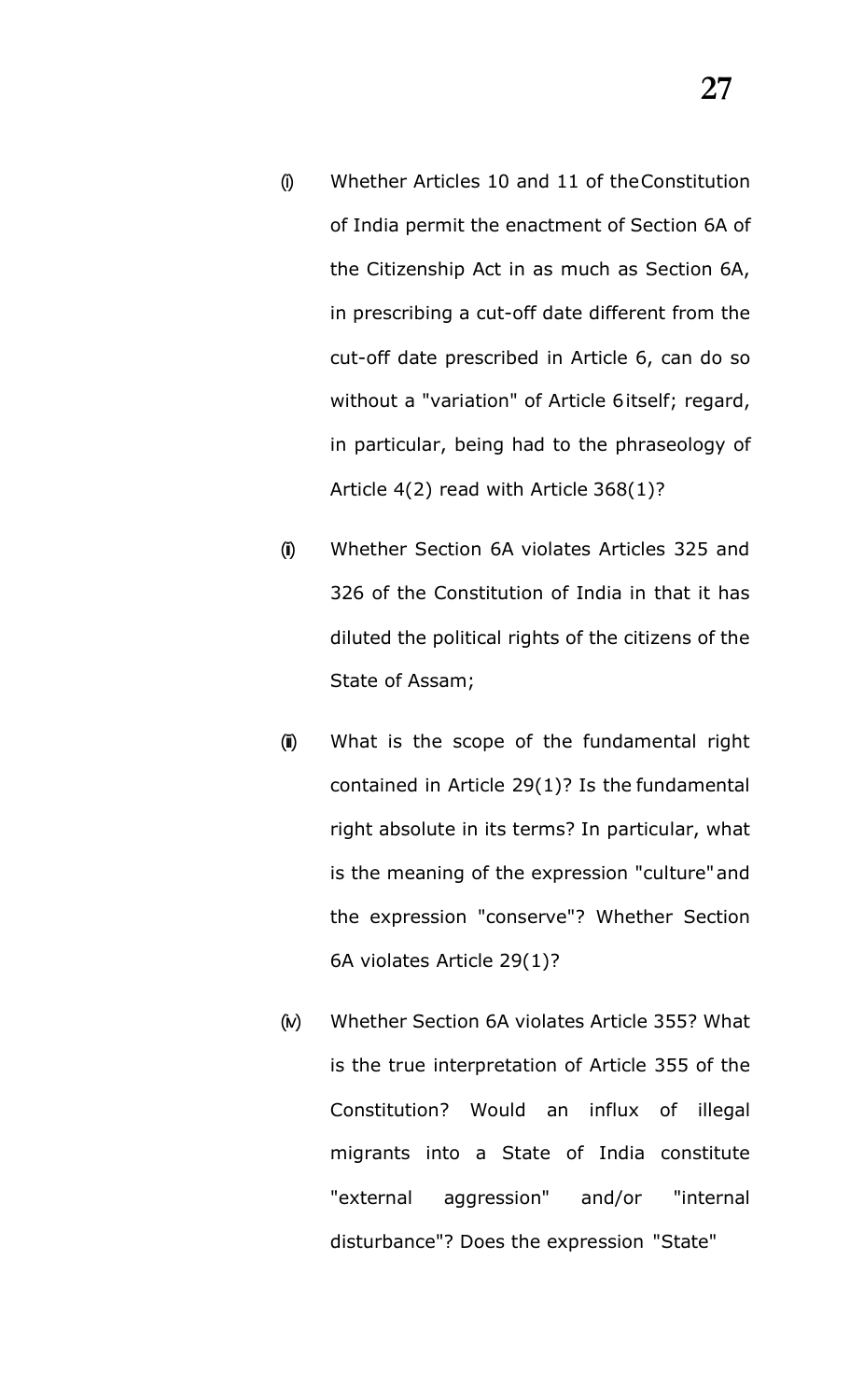occurring in this Article refer only to a territorial region or does it also include the people living in the State, which wouldinclude their culture and identity?

- (v) Whether Section 6A violates Article 14 in that, it singles out Assam from other border States (which comprise a distinct class) and discriminates against it. Also whether there is no rational basis for having a separate cut-off date for regularizing illegal migrants who enter Assam as opposed to the rest of the country; and
- (vi) Whether Section 6A violates Article 21 in that the lives and personal liberty of the citizens of Assam have been affected adversely by the massive influx of illegal migrants from Bangladesh.
- (vii) Whether delay is a factor that can be taken into account in moulding relief under a petition filed Under Article 32 of the Constitution?
- (viii) Whether, after a large number of migrants from East Pakistan have enjoyed rights as Citizens of India for over 40 years, any relief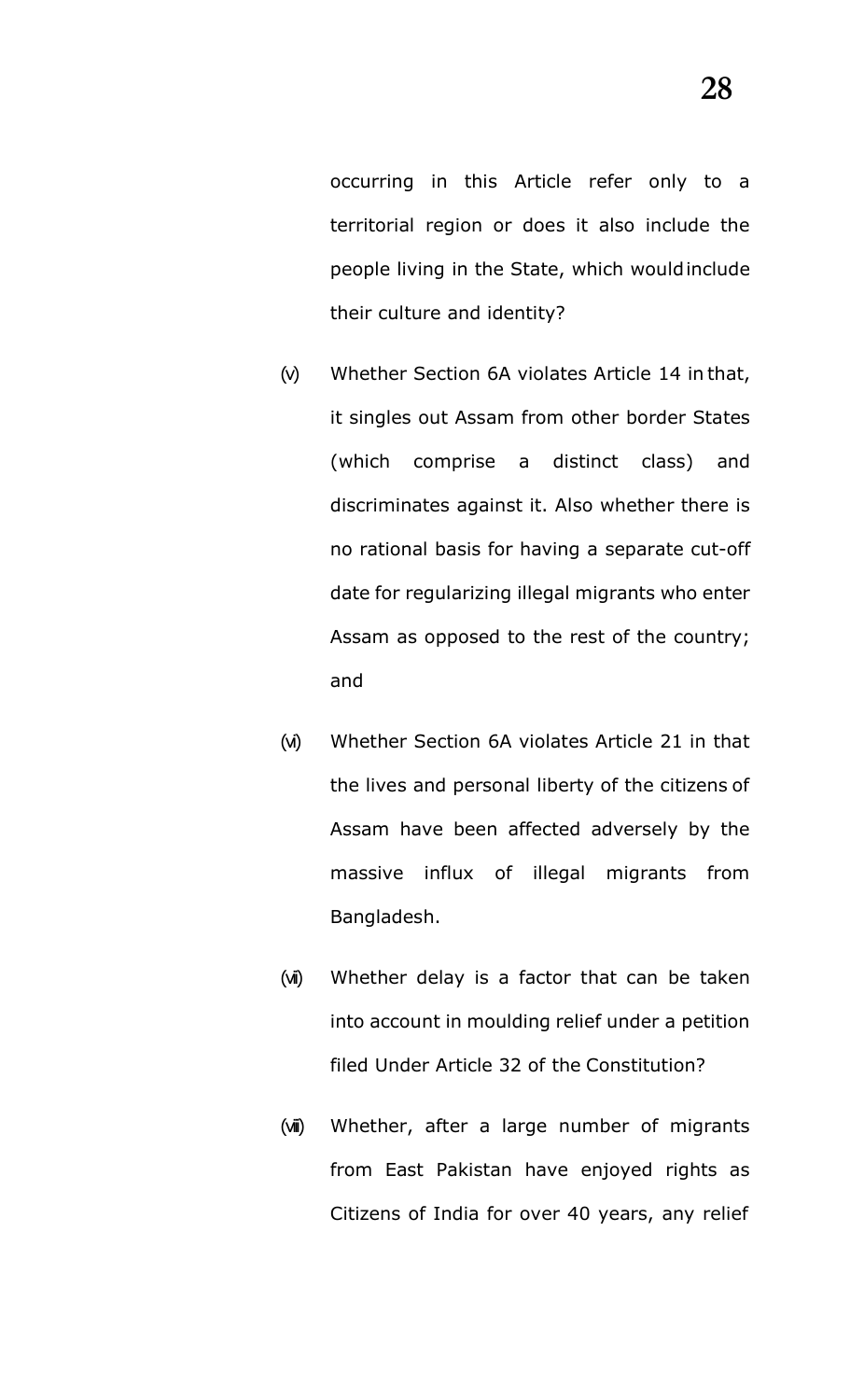can be given in the petitions filed in the present cases?

- (ix) Whether Section 6A violates the basicpremise of the Constitution and the Citizenship Act in that it permits Citizens who have allegedly not lost their Citizenship of East Pakistan to become deemed Citizens of India, thereby conferring dual Citizenship to such persons?
- (x) Whether Section 6A violates the fundamental basis of Section 5(1) proviso and Section 5(2) of the Citizenship Act (as it stood in 1985) in that it permits a class of migrants to become deemed Citizens of India without any reciprocity from Bangladesh and without taking the oath of allegiance to the Indian Constitution?
- (xi) Whether the Immigrants (Expulsion from Assam) Act, 1950 being a special enactment qua immigrants into Assam, alone can apply to migrants from East Pakistan/Bangladesh to the exclusion of the general Foreigners Act and the Foreigners (Tribunals) Order, 1964 made thereunder?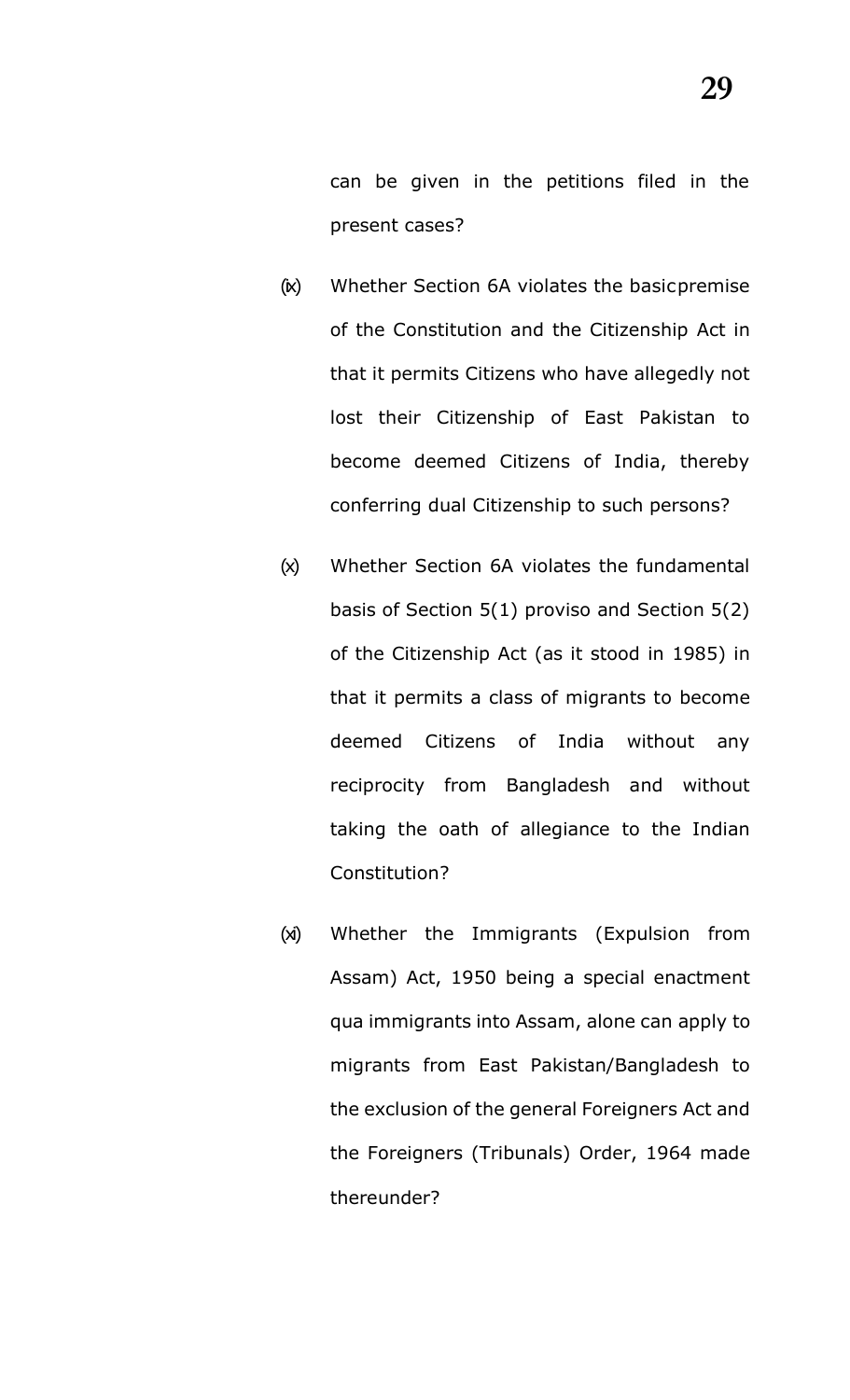- (xii) Whether Section 6A violates the Rule of Law in that it gives way to political expediency and not to Government according to law?
- (xiii) Whether Section 6A violates fundamental rights in that no mechanism is provided to determine which persons are ordinarily resident in Assam since the dates of their entry into Assam, thus granting deemed citizenship to such persons arbitrarily?
- 24. This Hon'ble Court in the aforesaid case of Assam SanmilitaMahasangha vs. Union Further, issued directions to the Union of India and the State of Assam to detect foreigners belonging to the stream of 1.1.1966 to 24.3.1971 and to detect and deport all illegal migrants who have come to the State of Assam after 25.3.1971. This Hon'ble Court also directed the Union of India to enter into necessary discussions with the Government of Bangladesh to streamline the procedure of deportation. The Hon'ble Chief Justice of the Gauhati High Court was requested to monitor the functioning of the Foreigners Tribunals by constituting a Special Bench. Specific directions to ensure effective border patrolling such as completion of fencing, installation of flood lights, laying of motorable roads along the border were issued to prevent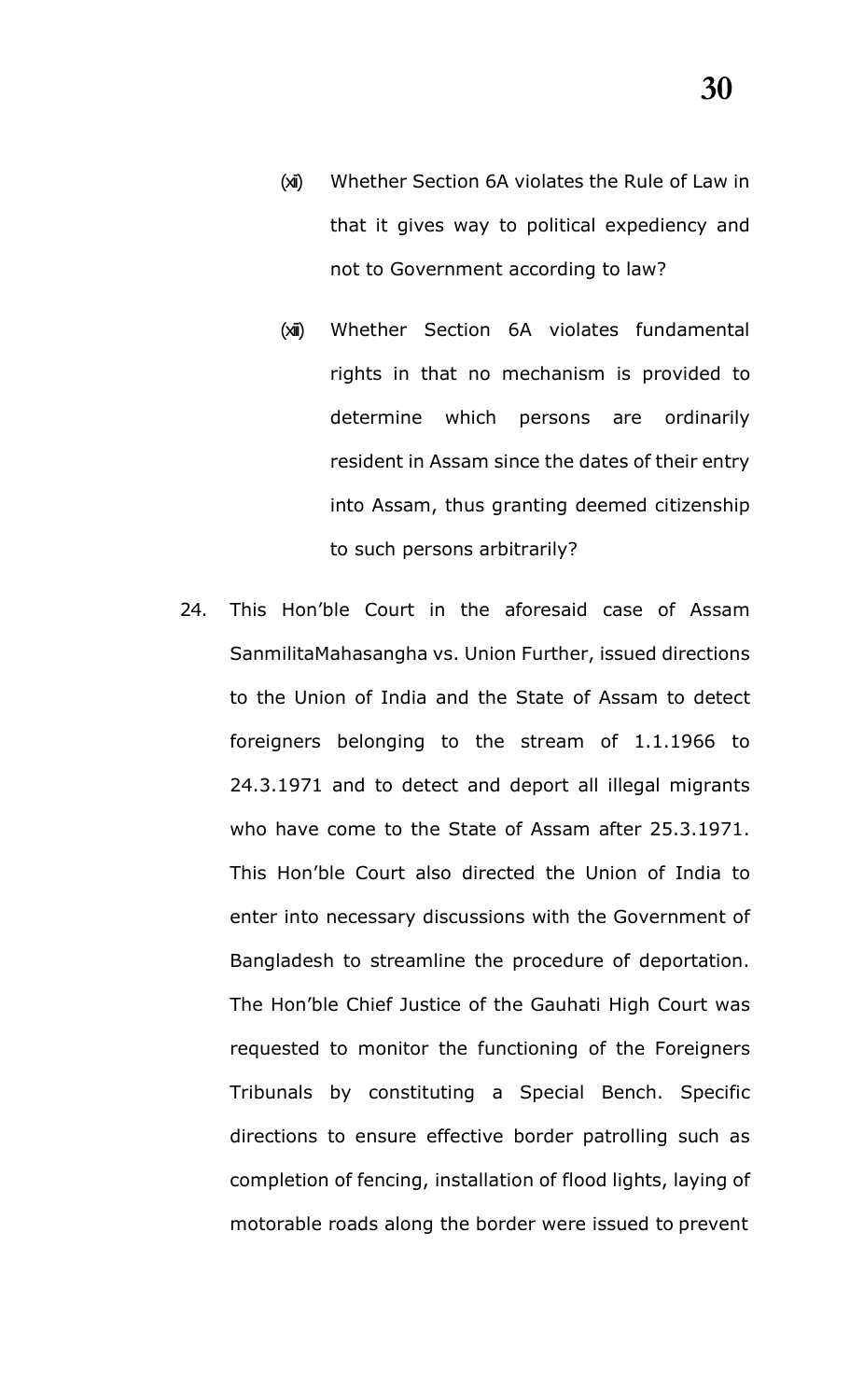illegal access to the country from Bangladesh. The actions taken by Union of India and the State of Assam in this regard have been monitored by a two-Judge Bench of this Hon'ble Court from time to time.

- 25. On 07.09.2015, the Union of India promulgated Passport (Entry into India) Amendment Rules, 2015 (hereinafter "2015 Rules") under Section 3 of the Passport (Entry into India) Act, 1920 exempting Hindus, Sikhs, Buddhists, Jains, Parsis and Christians who were compelled to seek shelter in India due to religious persecution or fear of religious persecution in Pakistan and Bangladesh and who have entered India on or before 31.12.2014 without valid documents (or who have overstayed), from the application of Rule 3 of the Passport (Entry into India) Rules, 1950. Rule 3 of the Passport (Entry into India) Rules, 1950 provides that no person, except those specified in Rule 4, may enter India without a "valid passport" (a valid passport is one which conforms to the requirements under Rule 5) and that no person may enter India via water, land or air except through such port or other place as may be specified in this behalf by the Central Government.
- 26. On the very same day, being 07.09.2015, the Union of India also promulgated the Foreigners (Amendment)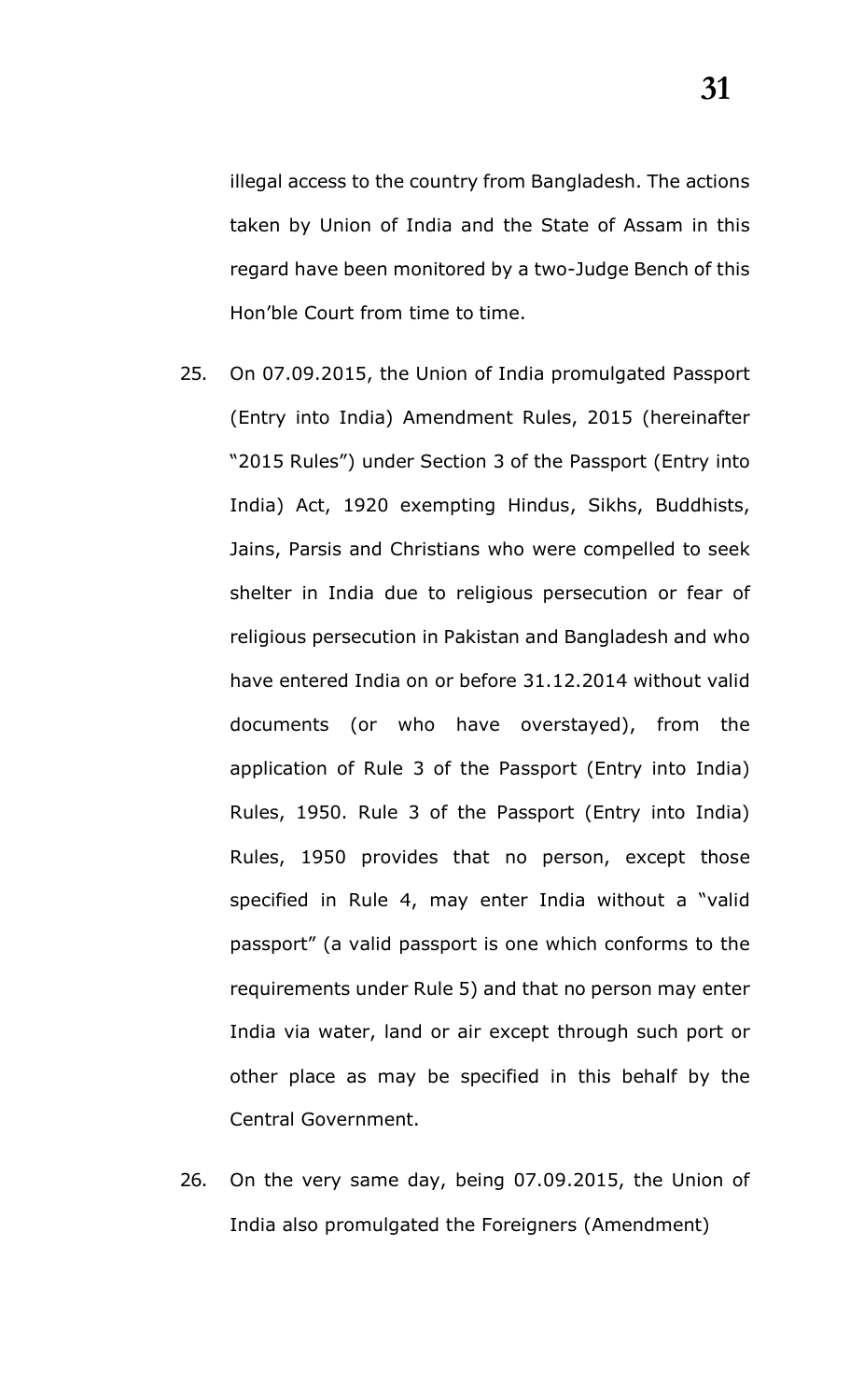Order, 2015 (hereinafter "2015 Order") in purported exercise of powers under Section 3 of the ForeignersAct, 1946. The Foreigners (Amendment) Order, 2015 grants Hindus, Sikhs, Buddhists, Jains, Parsis and Christians who were compelled to seek shelter in India due to religious persecution or fear of religious persecution in Pakistan and Bangladesh and who have entered India on or before 31.12.2014 without valid documents or who have overstayed, exemption from the application of the provisions of the Foreigners Act, 1946 and the orders made there under.

- 27. It is submitted that the effect of the 2015 Rule and the 2015 Order is thus that a class of foreigners, who have entered India without a valid passport or other legal authority or who stay in India beyond the period of authorisation, can continue to remain in India based on religious affiliation, due to alleged religious persecution or alleged fear of religious persecution. A Writ Petition, being W.P. (C) No. 68 of 2016 titled as *Pranab KumarMazumadar& Ors. v. Union of India & Anr.* has been filed challengingthe 2015 Rule and 2015 Order and notice had been issued thereon on 10.03.2016
- 28. That on 23.12.2016 the Respondent No. 1 issued another notification/Order, which stated as follows: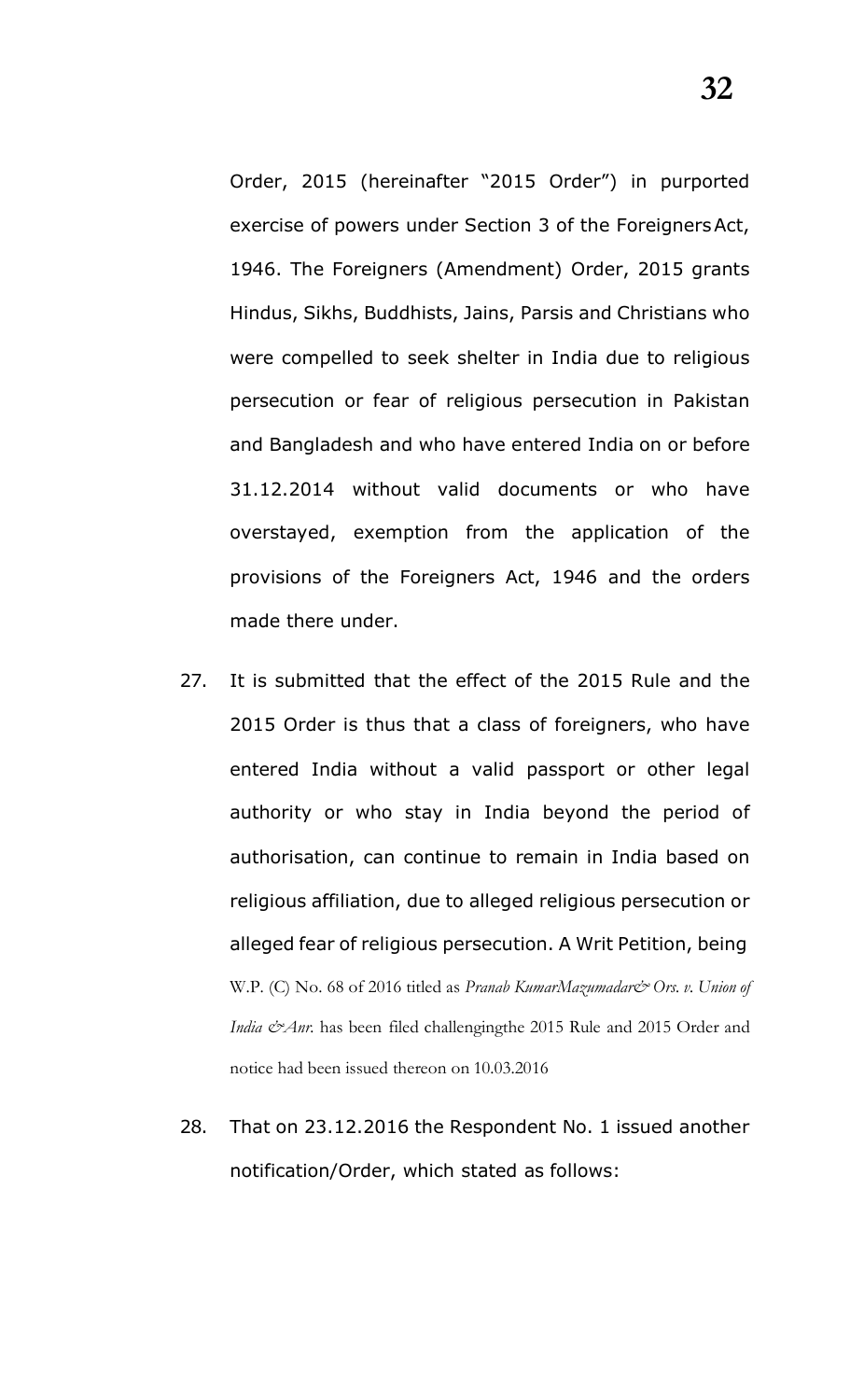"S.O. 4132(E).—In exercise of the powers conferred by section 16 of the Citizenship Act, 1955 (57 of 1955), the Central Government hereby directs that powers exercisable by it, for registration as a citizen of India under section 5 or for grant of certificate of naturalisation under section 6 of the Citizenship Act, 1955, in respect of any person belonging to minority community in Afghanistan, Bangladesh and Pakistan, namely, Hindus, Sikhs, Buddhists, Jains, Parsis and Christians (herein this Order referred to as "the applicant"), residing in the States of Chhattisgarh, Gujarat, Madhya Pradesh, Maharashtra, Rajasthan and Uttar Pradesh and Union territory of Delhi, shall also be exercisable  $by-$ 

- (a) the Collector, within whose jurisdiction the applicant is ordinarily resident, in relation to the districts of—
- (i) Raipur in the State of Chhattisgarh;
- (ii) Ahemdabad, Gandhinagar and Kutch in the State of Gujarat;
- (iii) Bhopal and Indore in the State of Madhya Pradesh;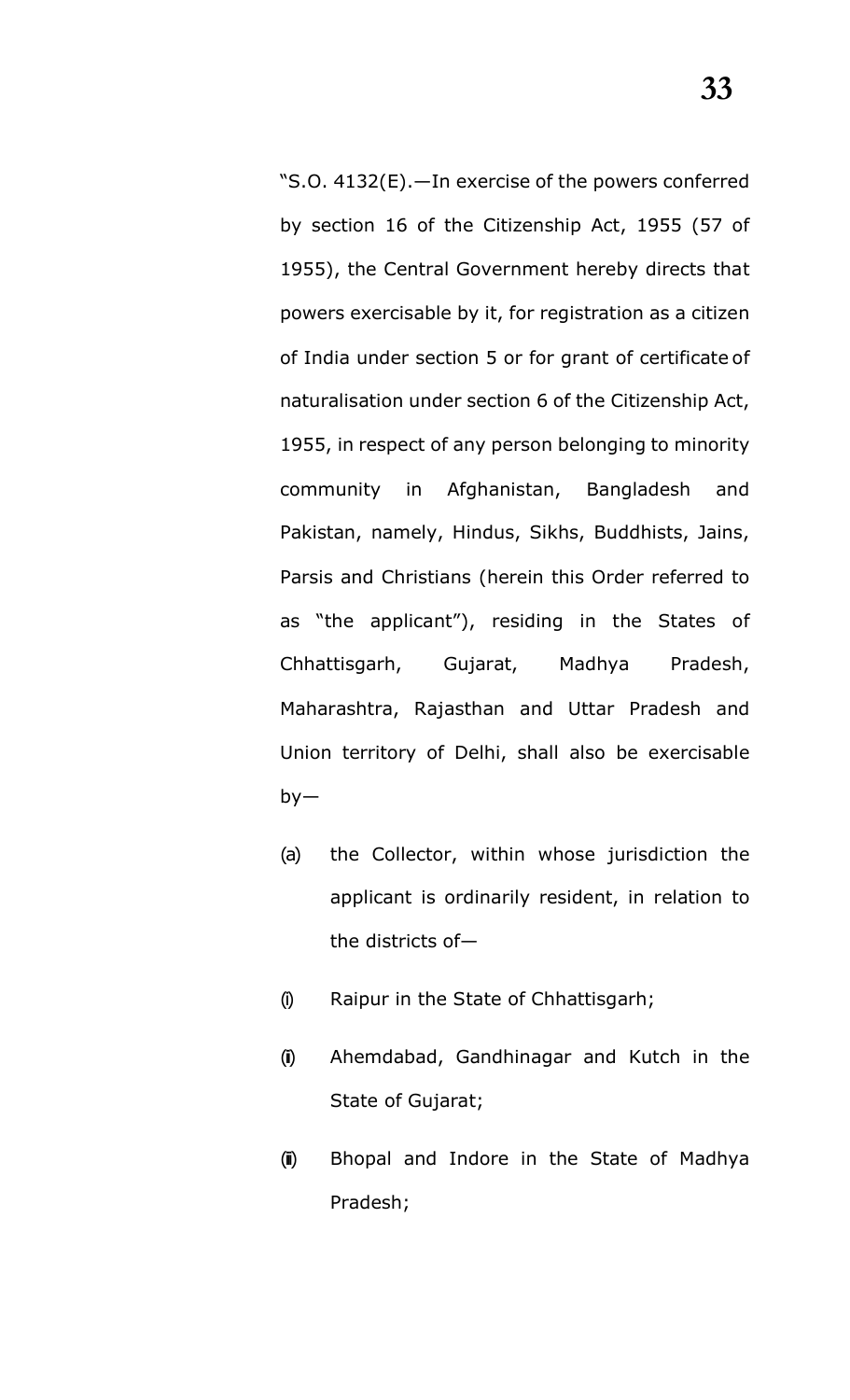- (v) Jodhpur, Jaisalmer and Jaipur in the State of Rajasthan;
- (vi) Lucknow in the State of Uttar Pradesh; and
- (vii) West Delhi and South Delhi in the Union territory of Delhi; and
- (b) the Secretary of the Department of Home of the State or the Union territory, as the case may be, within whose jurisdiction the applicant is ordinarily resident, in relation to districts not covered under clause (a), in accordance with the provisions of the Citizenship Rules, 2009 (hereinafter referred to as the said rules), subject to the following conditions, namely:—
- (A) the application for registration as citizen of India or grant of certificate of naturalisation as citizen of India under the said rules is made by the applicant online;
- (B) the verification of the application is done simultaneously by the Collector or the Secretary, as the case may be, at the district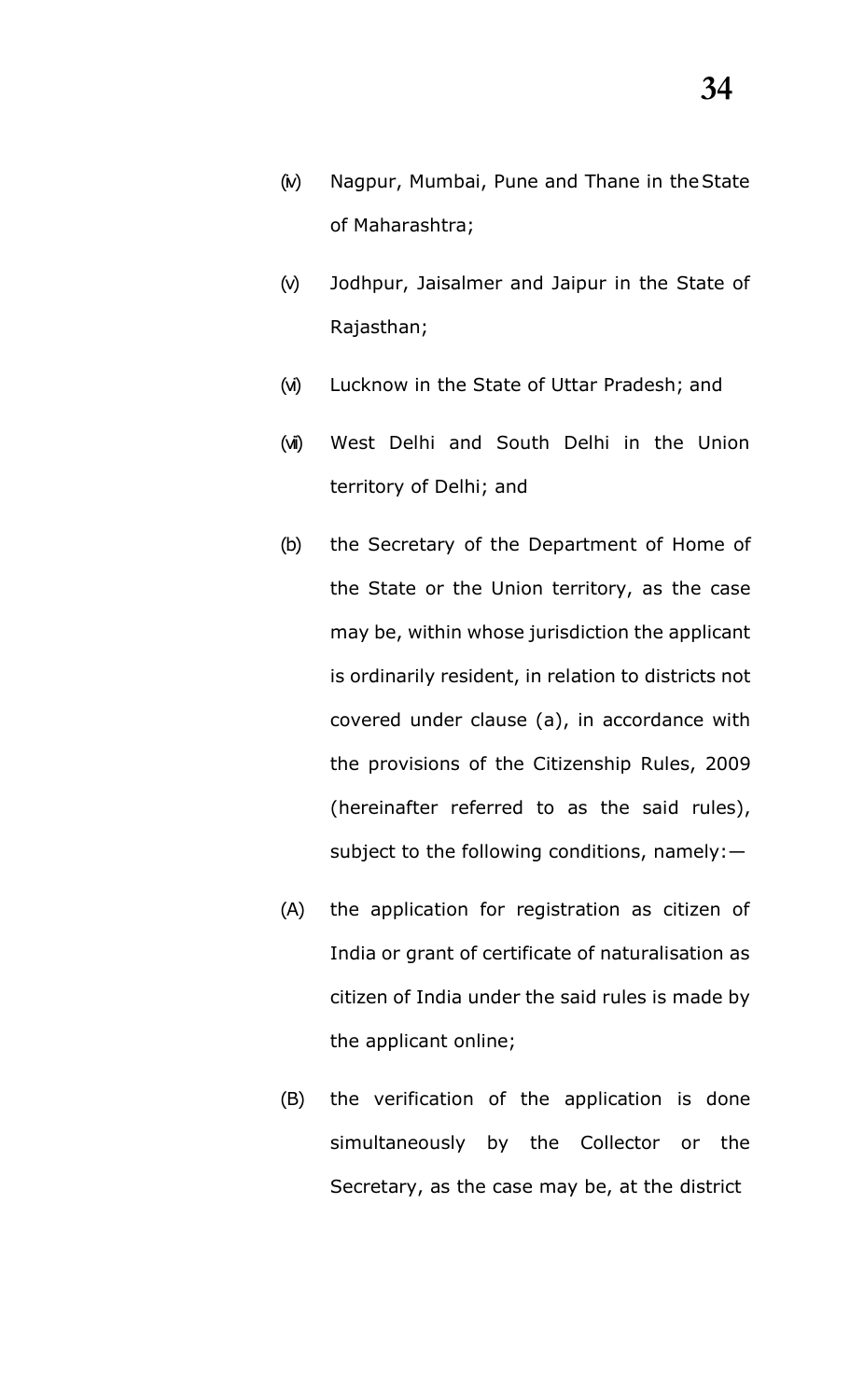level and the State level and the application and the reports thereon shall be made accessible simultaneously to the Central Government;

- (C) the Collector or the Secretary, as the case may be, makes such inquiry as he considers necessary for ascertaining the suitability of the applicant and for that purpose forward the application online to such agencies for verification and comments as may berequired under the instructions issued by the Central Government in this regard;
- (D) the comments of the agencies referred to in clause (C) are uploaded online by such agencies and accessible to the Collector or the Secretary, as the case may be, and the Central Government;
- (E) the Collector or the Secretary, as the case may be, on being satisfied with the suitability of the applicant, grant him the citizenship of India by registration or naturalisation and issue a certificate of registration or naturalisation, as the case may be, signed by the Collector or the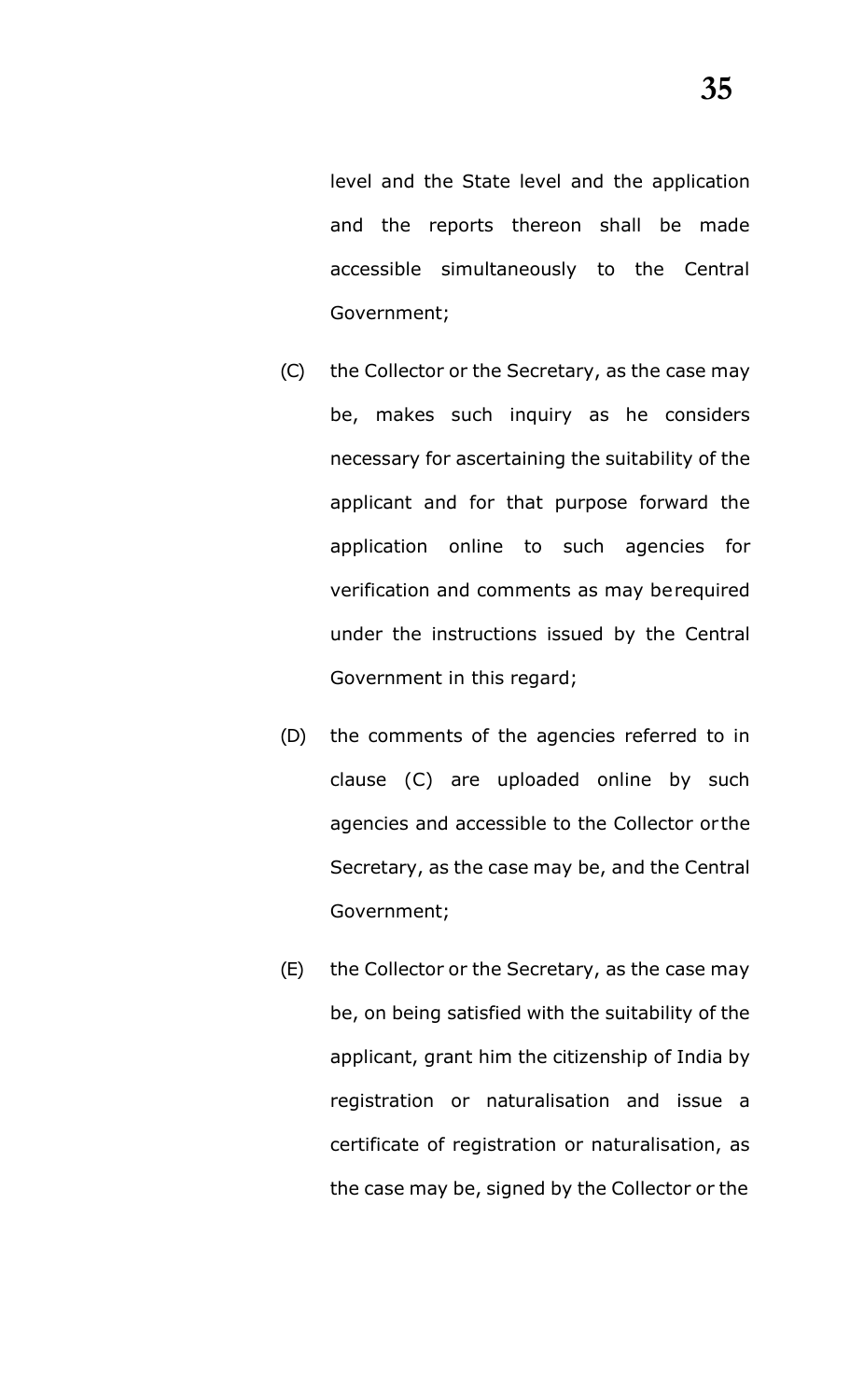Secretary, as the case may be, in the Form as prescribed in the said rules; and

- (F) the Collector and the Secretary shall maintain a register, in accordance with the said rules, containing the details of persons so registered or naturalised as a citizen of India and furnish a copy thereof to the Central Government within seven days of such registration or naturalisation…"
- 29. A Writ Petition, being W.P. (C) No. 20 of 2019 titled as *NagarikatwaAainSongsudhanBirodhi Mancha (Forum Against Citizenship Act Amendment Bill) vs. Union Of India* has been filed challenging inter alia the aforesaidnotification/ Order dated 23.12.2016 and notice had been issued thereon on 27.02.2019.
- 30. That as per the directions of this Hon'ble Court, a National Register of Citizens (NRC) was being prepared by a team of NRC officials, being led by the State Coordinator, and the same was being continuously monitored by this Hon'ble Court. On December 31, 2018, a draft list was published by the NRC authorities which contained names of over 40 lakhs people most of whom were found to have migrated into Assam illegally and to be excluded from the final NRC. As per the Rules, these people were provided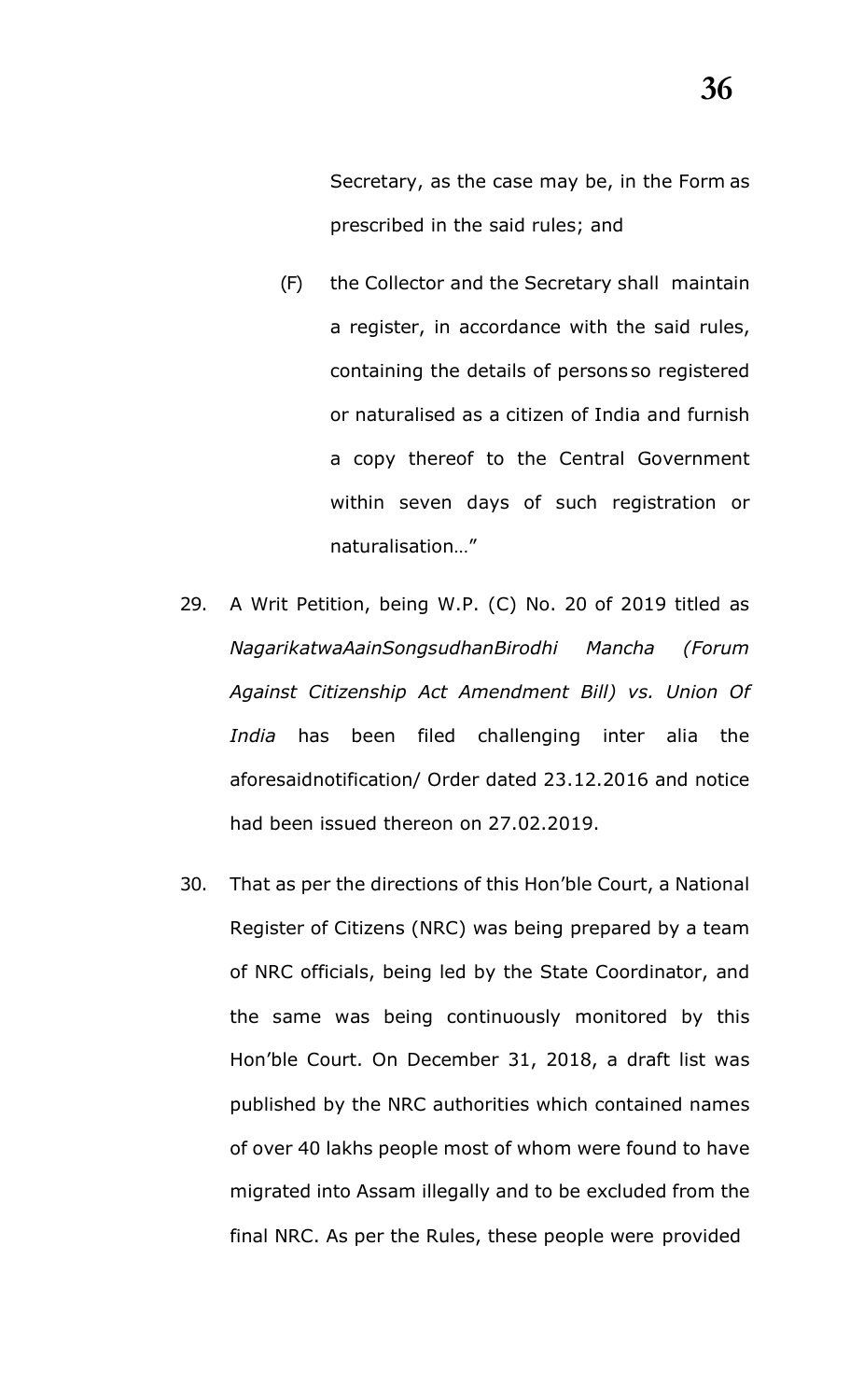the opportunity to present their claims for being included in the final draft and were also heard thereafter. In June 2019, according to a statement issued by the state coordinator of NRC, 1,02,462 persons were further declared ineligible during the process of verification carried out by the Local Registrars of Citizens Registration (LRCRs). The final list of persons which are excluded from the NRC has been published on August 31, 2019 wherein out of a total of 3,30,27,661 applicants, only 19,06, 657 people were excluded.

31. That the Union of India has enacted the Citizenship (Amendment) Act, 2019, on 12.12.2019, which inter alia seeks to make illegal migrants who are Hindus, Sikhs, Buddhists, Jains, Parsis and Christians from Afghanistan, Bangladesh and Pakistan, eligible for citizenship. The said Act also makes amendments to provisions related to Overseas Citizen of India (OCI) cardholders, including a provision to allow cancellation of OCI registration if the person has violated any law notified by the central government. For the sake of convenience, the provisions of the Act are reproduced below:

> **"1**. (1) This Act may be called the Citizenship (Amendment) Act, 2019.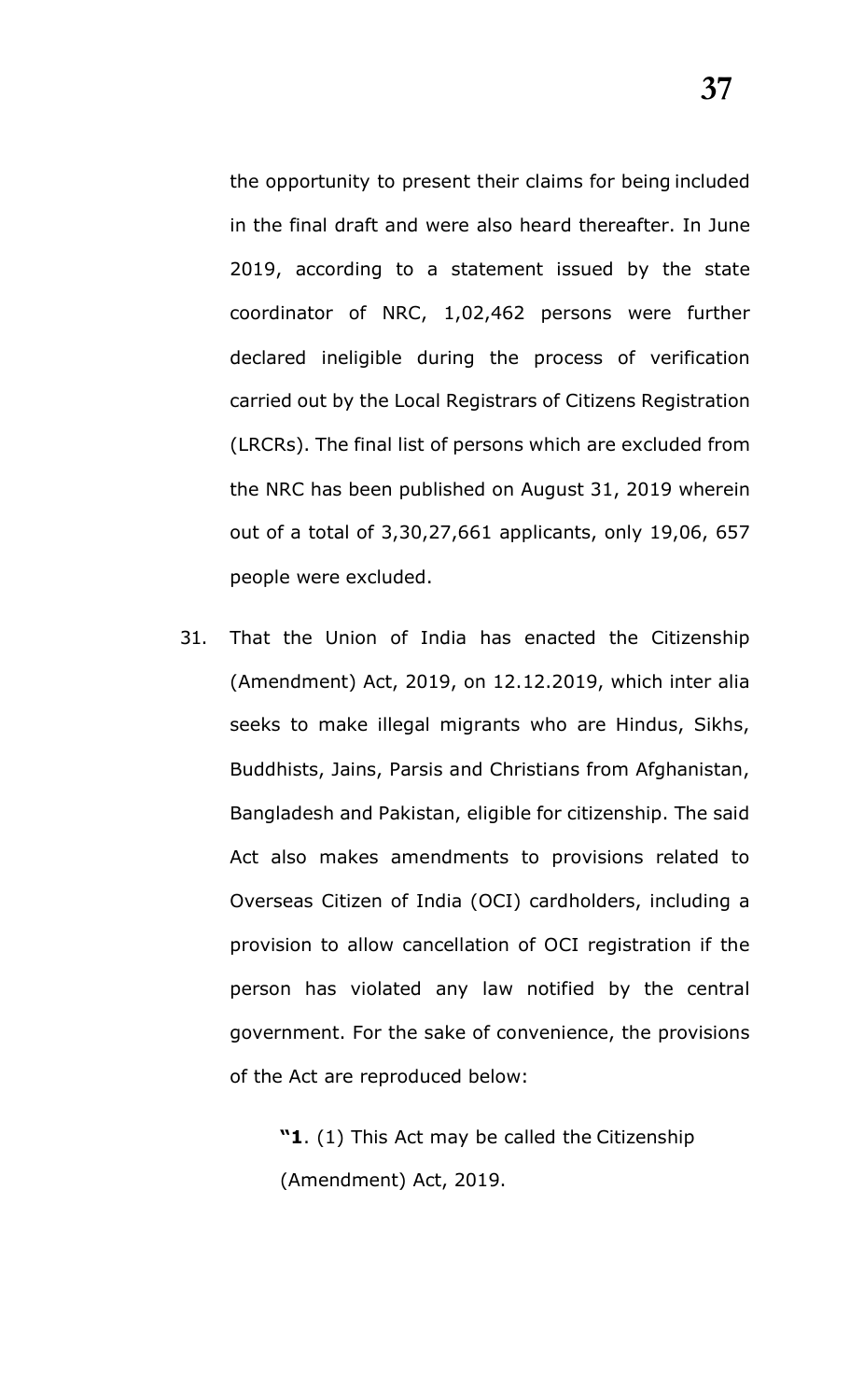(2) It shall come into force on such date as the Central Government may, by notification in the Official Gazette, appoint.

**2.** In the Citizenship Act, 1955 (hereinafter referred to as the principalAct), in section 2, in sub-section (1), in clause (b), the following proviso shall be inserted, namely:—

"Provided that any person belonging to Hindu, Sikh, Buddhist, Jain, Parsi or Christian community from Afghanistan, Bangladesh or Pakistan, who entered into India on or before the 31st day of December, 2014 and who has been exempted by the Central Government by or under clause (c) of sub-section (2) of section 3 of the Passport (Entry into India) Act, 1920 or from the application of the provisions of the Foreigners Act, 1946 or any rule or order made thereunder, shall not be treated as illegal migrant for the purposes of this Act;".

**3.** After section 6A of the principal Act, the following section shall be inserted, namely:— "6B. (1) The Central Government or an authority specified by it in this behalf may, subject to such conditions, restrictions and manner as may be prescribed, on an application made in this behalf,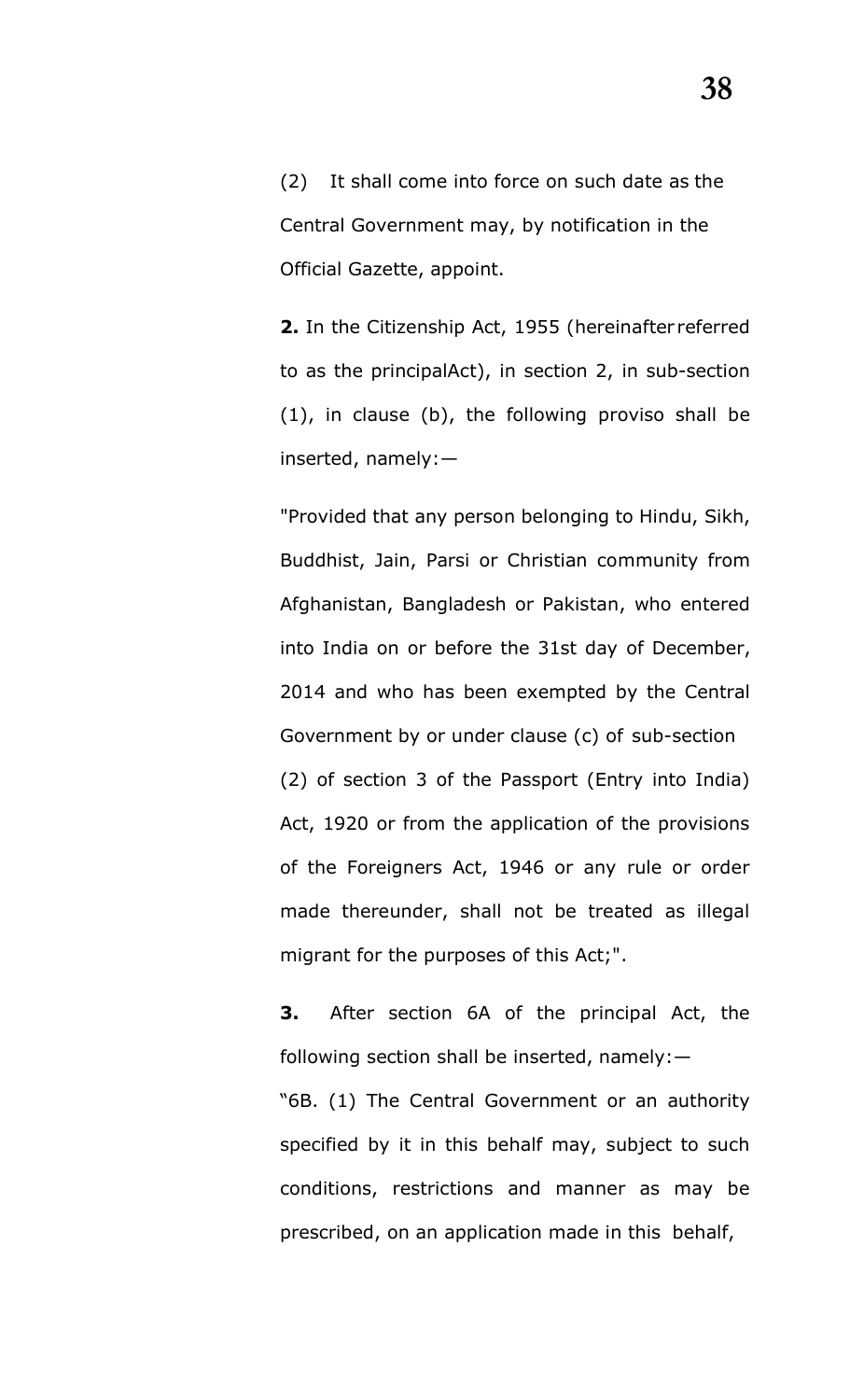grant a certificate of registration or certificate of naturalisation to a person referred to in the proviso to clause (b) of sub-section (1) of section 2.

(2) Subject to fulfilment of the conditions specified in section 5 or the qualifications for naturalisation under the provisions of the Third Schedule, a person granted the certificate of registration or certificate of naturalisation under sub-section (1) shall be deemed to be a citizen of India from the date of his entry into India.

(3) On and from the date of commencement of the Citizenship (Amendment) Act, 2019, any proceeding pending against a person under this section in respect of illegal migration or citizenship shall stand abated on conferment of citizenship to him: Provided that such person shall not be disqualified for making application for citizenship under this section on the ground that the proceeding is pending against him and the Central Government or authority specified by it in this behalf shall not reject his application on that ground if he is otherwise found qualified for grant of citizenship under this section: Provided further that the person who makes the application for citizenship under this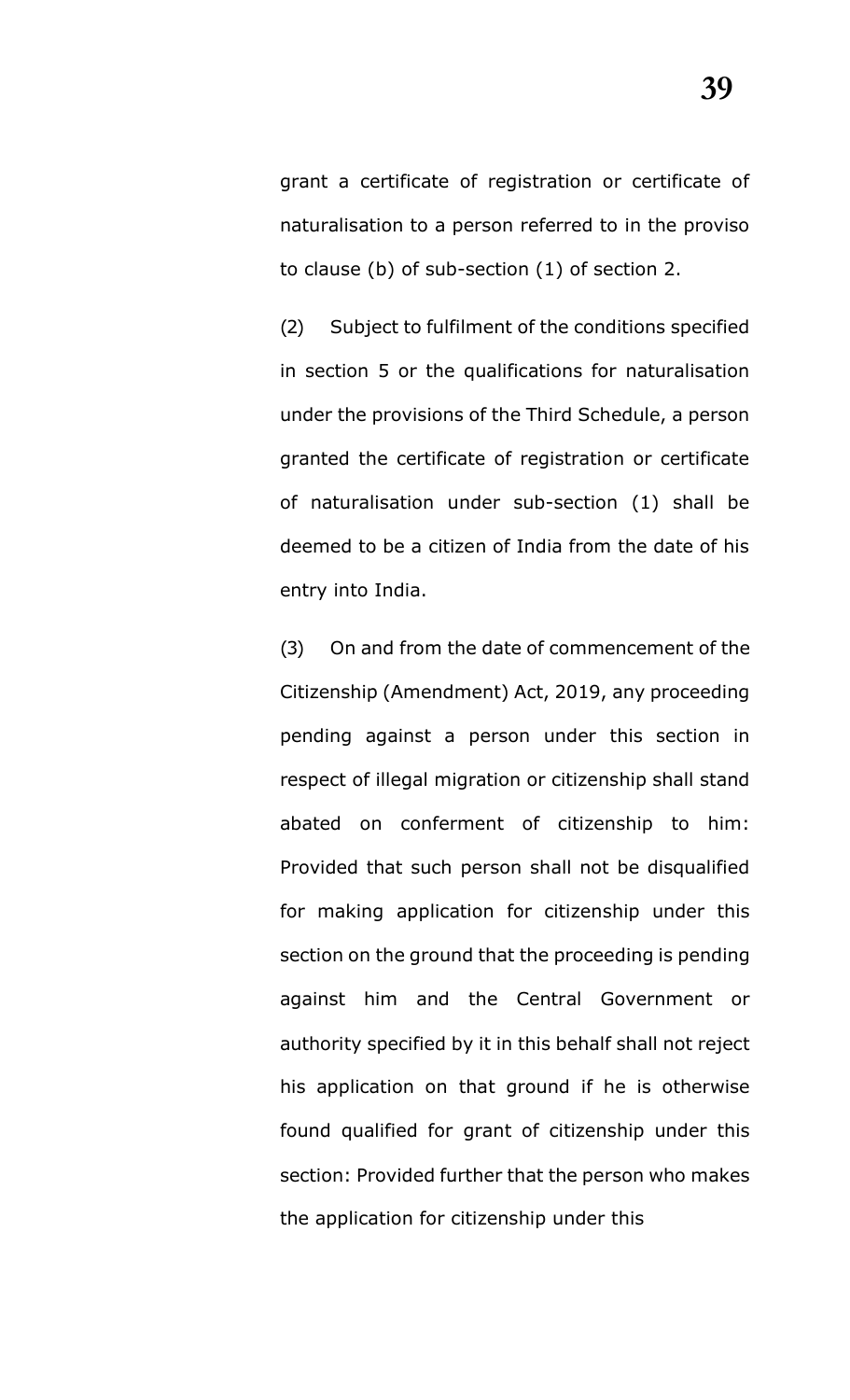section shall not be deprived of his rights and privileges to which he was entitled on the date of receipt of his application on the ground of making such application.

(4) Nothing in this section shall apply to tribal area of Assam, Meghalaya, Mizoram or Tripura as included in the Sixth Schedule to the Constitution and the area covered under "The Inner Line" notified under the Bengal Eastern Frontier Regulation, 1873."

**4.** In section 7D of the principal Act,— (i) after clause (d), the following clause shall be inserted, namely:—

"(da) the Overseas Citizen of India Cardholder has violated any of the provisions of this Act or provisions of any other law for time being in force as may be specified by the Central Government in the notification published in the Official Gazette; or".

(ii) after clause (f), the following proviso shall be inserted, namely:— "Provided that no order under this section shall be passed unless the Overseas Citizen of India Cardholder has been given a reasonable opportunity of being heard.".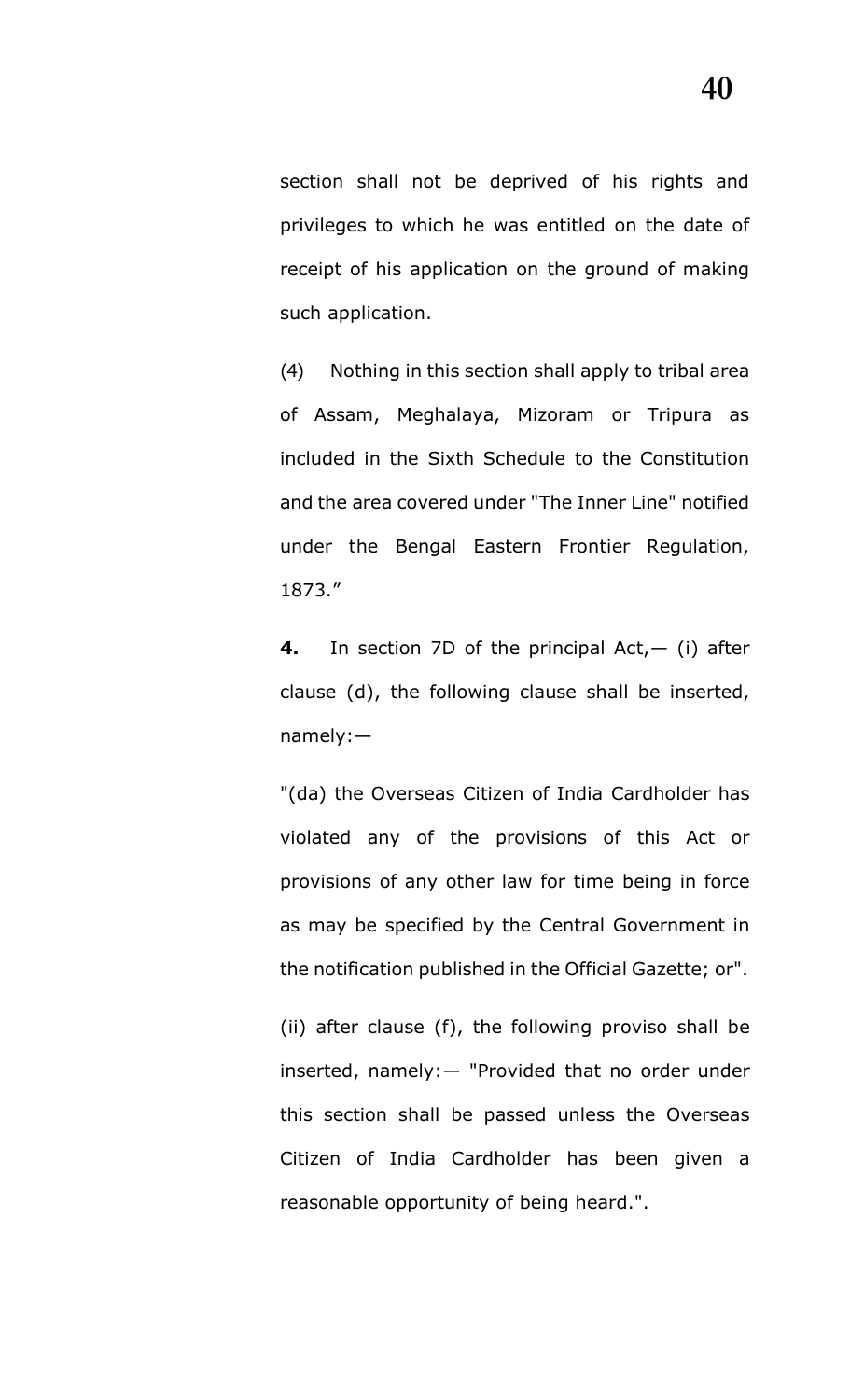**5.** In section 18 of the principal Act, in subsection (2), after clause (ee), the following clause shall be inserted, namely:—

"(eei) the conditions, restrictions and manner for granting certificate of registration or certificate of naturalisation under sub-section (1) of section 6B;".

**6.** In the Third Schedule to the principal Act, in clause (d), the following proviso shall be inserted, namely:—

"Provided that for the person belonging to Hindu, Sikh, Buddhist, Jain,Parsi or Christian communityin Afghanistan, Bangladesh or Pakistan, the aggregate period of residence or service of Government in India as required under this clause shall be read as "not less than five years" in place of "not less than eleven years".""

It is submitted that Section 2 of the impugned Act amends Section 2(1)(b) of the 1955 Act to provide that Hindus, Sikhs, Buddhists, Jains, Parsis and Christians from Afghanistan, Bangladesh and Pakistan will not be treated as illegal migrants. In order to get this benefit, they must have also been exempted from the Foreigners Act, 1946 and the Passport (Entry into India) Act, 1920 by the central government.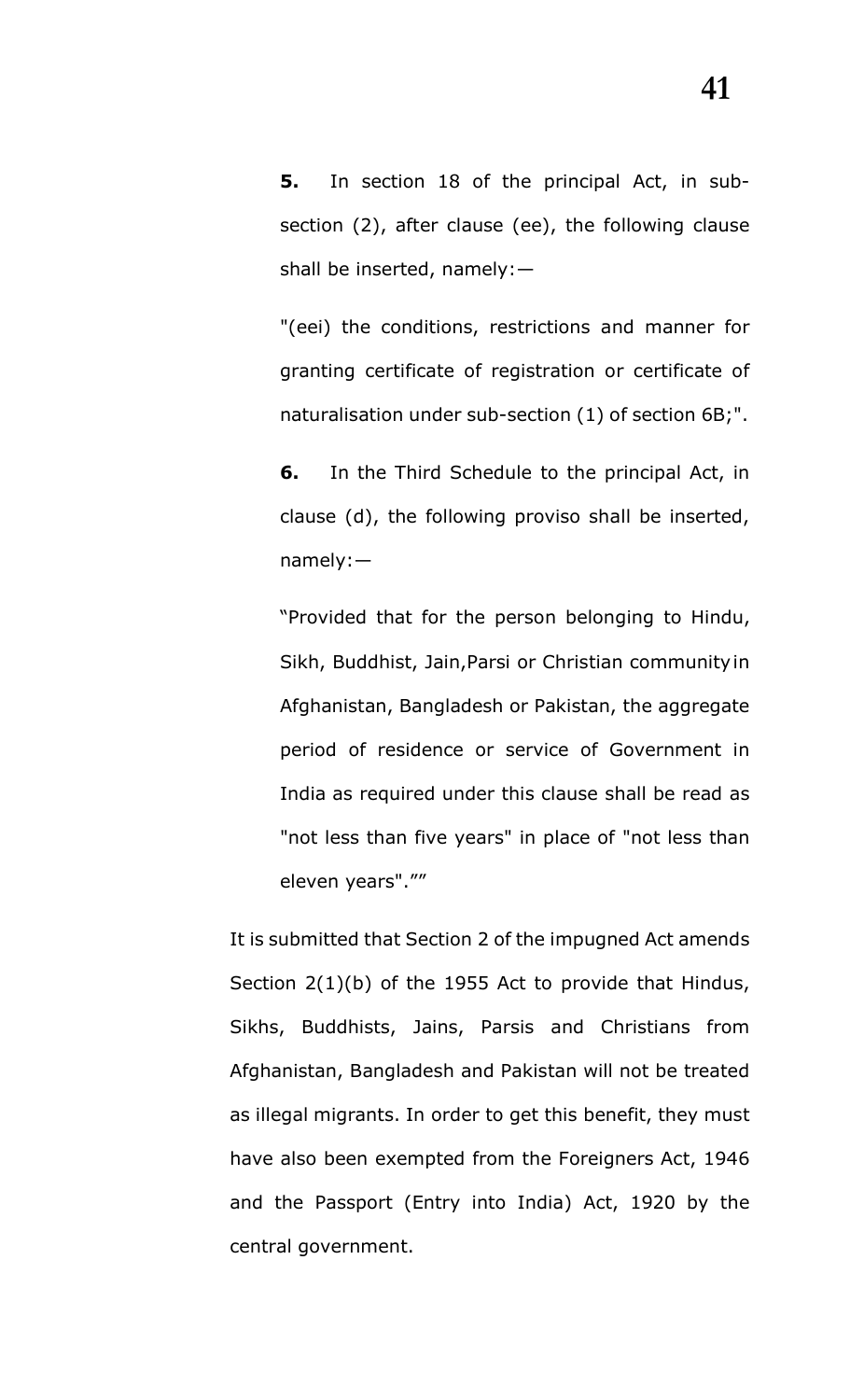The unamended 1955 Act allowed a person to apply for citizenship by naturalisation, if the person meets certain qualifications. One of the qualifications is that the person must have resided in India or been in central government service for the last 12 months and at least 11 years of the preceding 14 years. However, section 3 of the impugned Act has further inserted "Section 6B" in the 1955 Act, which inter alia created an exception for Hindus, Sikhs, Buddhists, Jains, Parsis and Christians from Afghanistan, Bangladesh and Pakistan, with regard to this qualification. For these groups of persons, the 11 years' requirement will be reduced to about five years. It further provides that on acquiring citizenship: (i) such persons shall be deemed to be citizens of India from the date of their entry into India, and (ii) all legal proceedings against them in respect of their illegal migration or citizenship will be closed.

Further, sections 5 and 6 of the impugned Act also makes consequent amendments to Sections 18 and the Third Schedule of the 1955 Act respectively. Further by Notification dated 10.1.2020 the Citizenship (Amendment) Act, 2019 was brought into force w.e.f 10.1.2020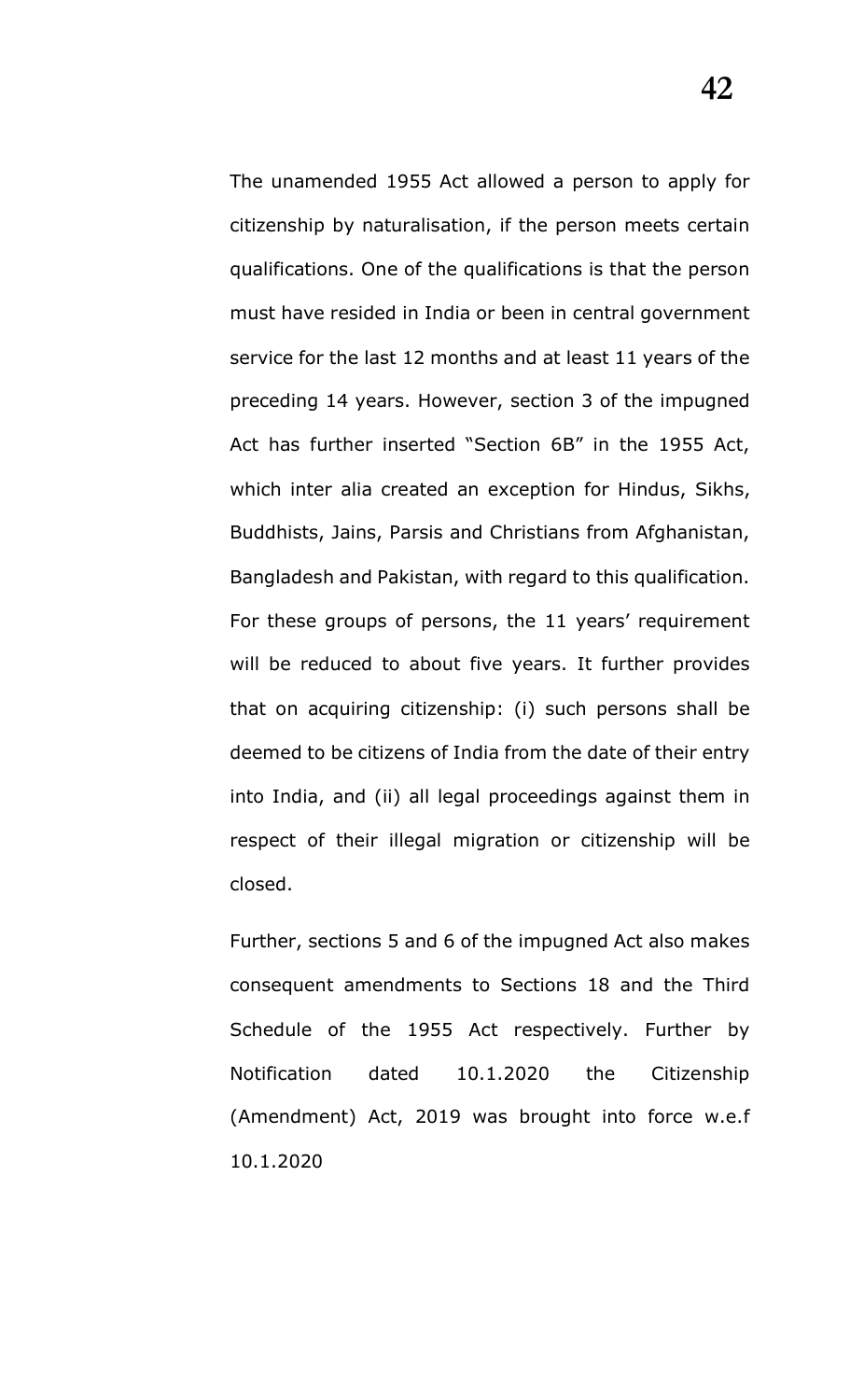True copy of the Citizenship Amendment Act, 2019 issued by Ministry of Law and Justice on 12<sup>th</sup> December, 2019 and Notification dated 10.1.2020 issued by Ministry of Law and Justice is filed herewith and marked as **ANNEXURE P-1** (Pg. to ) and **ANNEXURE P-2**

- $(Pg.$  to  $)$ ..
- In the context of the relevant constitutional provisions and aforesaid statutory scheme, it is respectfully submitted that the impugned Act (especially Sections 2, 3, 5 and 6 thereof) is unreasonable, arbitrary, illegal and thus, violative of Article 14, 15, 19, 21, 29, 325, 326 and 355 of the Constitution of India. The impugned Act has been passed under extraneous political considerations and is in derogation of the rights of Indian citizens living in the state of Assam. The impugned Act is not in public interest and welfare. The result of the impugned Act will be that a large number of non-Indians, who have surreptitiously entered Assam after 25.03.1971, without possession of valid passport, travel documents or other lawful authority to do so, will be able to take citizenship and reside therein. The impugned Act seeks to do away with any sort of regulation for Hindus, Sikhs, Buddhists, Jains, Parsis and Christian foreigners entering India illegally from Bangladesh, Afghanistan and Pakistan.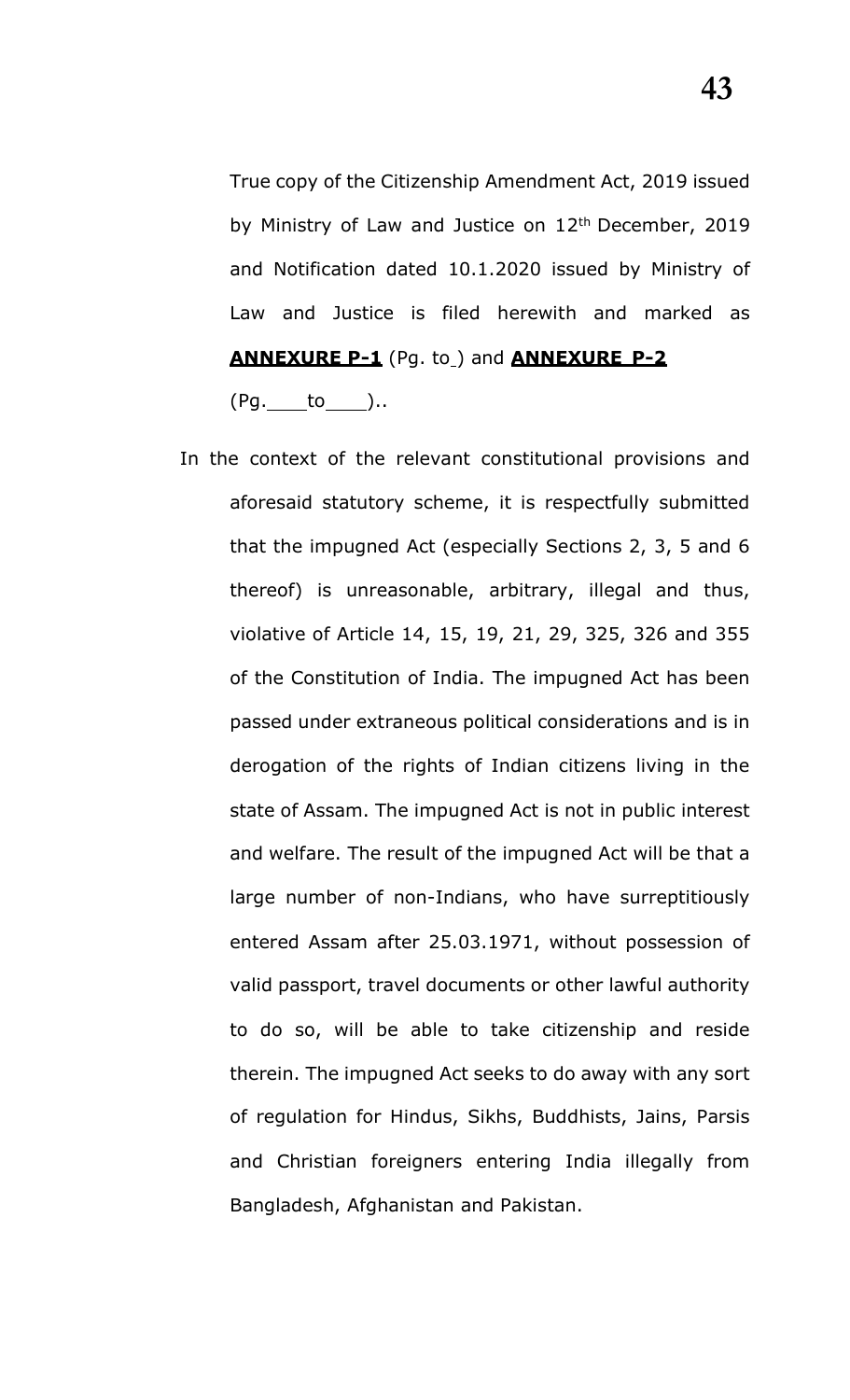32. Therefore, in light of the abovementioned facts, the Petitioners herein are constrained to file the present Writ Petition challenging the Impugned Act on the following amongst other grounds, which are being taken without prejudice to each other and the Petitioners seek liberty to urge further grounds at the time of hearing, if so advised.

# **VIOLATION OF ARTICLE 21 OF THE PEOPLE OF ASSAM GUARANTEED UNDER THE CONSTITUTION OF INDIA:**

(A) Because the Citizenship Amendment Act, 2019 violates Article 21 of the people of Assam in that the lives and liberty of the Citizens of Assam will be affected adversely by the massive influx of illegal immigrant as citizens of India. It has been again and again observed by this Hon'ble Court that influx of illegal immigrant had massively affected the socio economic condition of the State of Assam and the samehas serious implications for internal security. As a result of this grant of citizenship the indigenous people of Assam will be reduced to a minority in their home State. Their cultural survival will be in jeopardy, their political control will be a weakened and their employment opportunities will be undermined.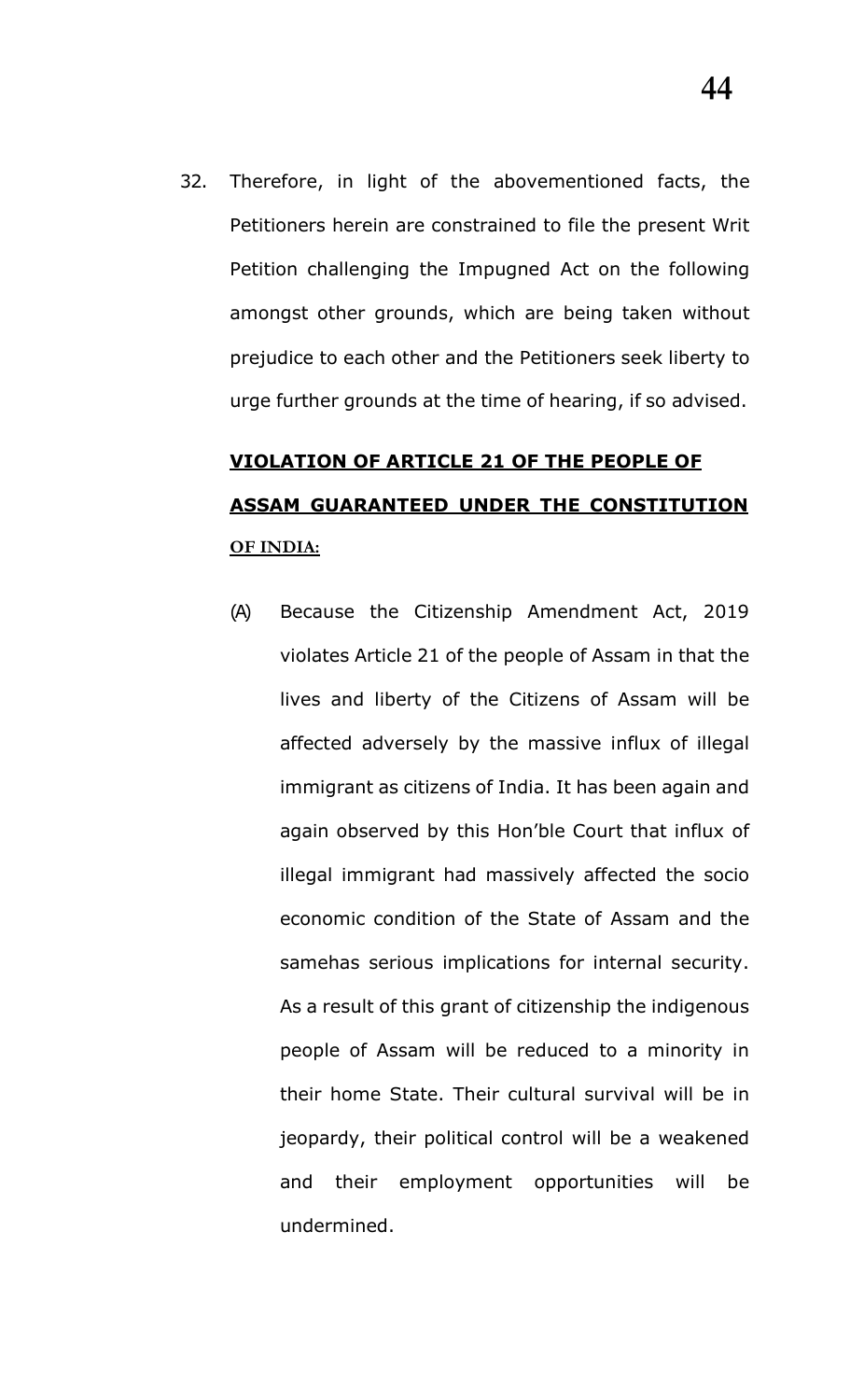- (B) Because the early approach' to Article 21 which guarantees right to life and personal liberty was circumscribed by literal interpretation in A.K. Gopalan AIR 1950 SC 27. But in course of time, the scope of this application of the article against arbitrary encroachment by the executives has been expanded by liberal interpretation of the components of the article in tune with the relevant international understanding. Thus protection against arbitrary privation, of "life" no longer means mere protection of death, or physical injury, but also an invasion of the right to "live" with humandignity and would include all these aspects of life which would go to make a man's life meaningful. (Francis Coralie Mullin v. UT of Delhi (1981)1 SCC 608, P. Rathinam v. Union of India (1994)3SCC394, at SCC p.. 409, para 27,' C. MasilamaniMudaliar V. Idol of Sri SwaminathaswamiSwaminathaswamiThirukoil, (1996) 8 SCC 525, at page 536)
- (C) Because in Writ Assam SanmilitaMahasangha& Ors. vs Union of India & Ors (2015) 3 SCC 1, this Honourable Court observed that illegal migration has resulted in "periodic clashes between the citizens of India and migrants', leading to loss of life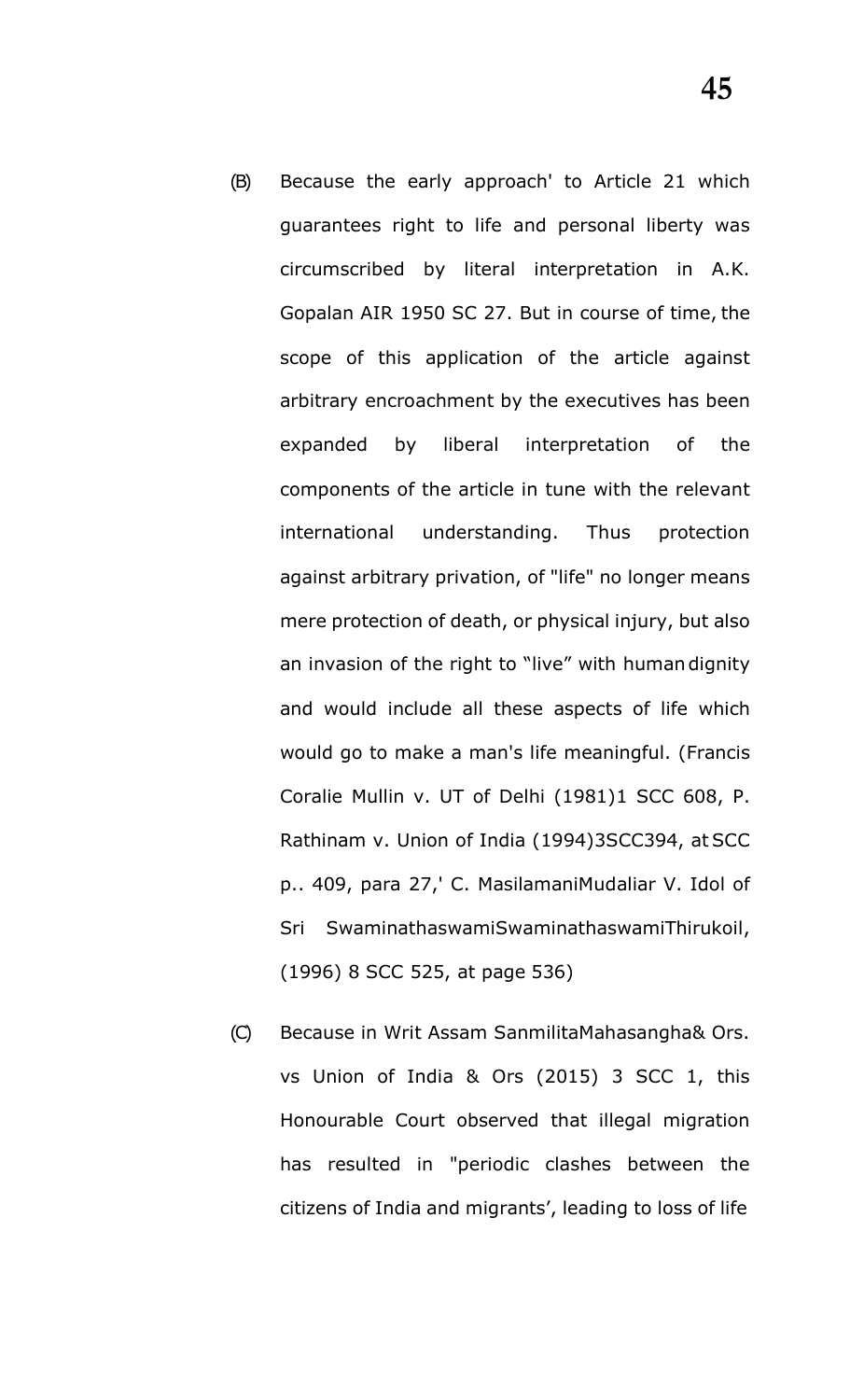and property, and thereby violating the constitutional rights of the Assamese people. It reaffirmed that illegal migration had eroded the cultural way of life of the Assamese people as they were being swamped by the illegal migrants who had no right to be in India.

- (D) Because considering the aforesaid aspect the constitutional validity of Section 6A of the Citizenship Act on the ground of it violating Article 21 of the Citizens of Assam is already referred to Constitution Bench of this Hon'ble Court. Under such a situation when the influx of illegal immigrants between 1951 to 1971 itself in pending consideration, the CAA,2019 could not have been introduced.
- (E) Because the Writ Petitioners state that State of Assam has repeatedly witnessed ethnic clashes and violence leading to loss of human lives and destruction of properties. The State is unable to ensure the safety and security of its inhabitants thereby resulting in a direct infringement of Article 21 of the Constitution of India. The ethnic riots and armed movements witnessed in Assam are well documented. It is submitted that the continuous and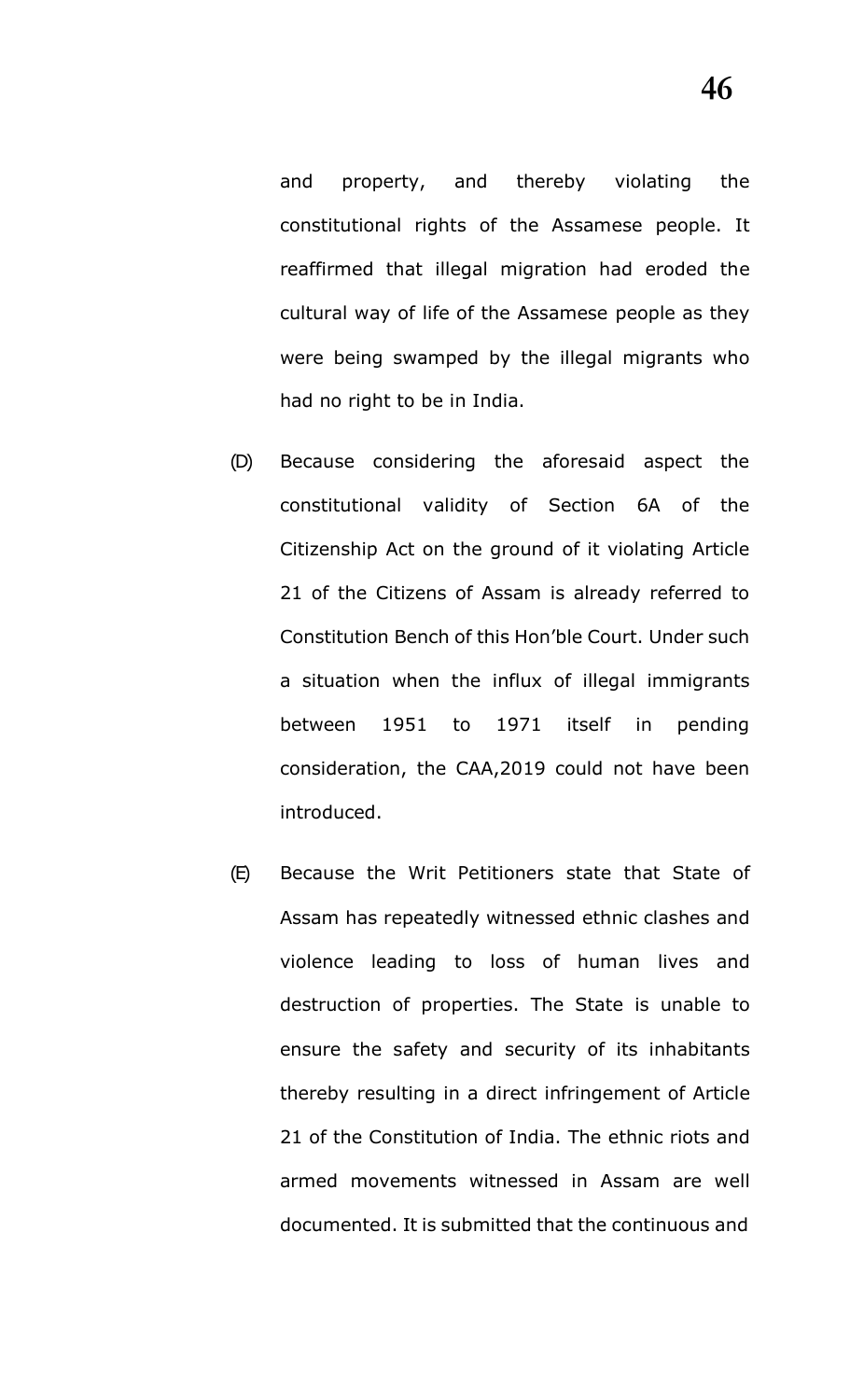frequent ethnic clashes and conflicts is hugely disruptive of community development and is also in gross violation of the right to life and dignity. Ethnic clashes arises out of existential threat perceptions, fear of being reduced to minority in one's own homeland and/or giving up territories to foreigners, imposition of foreign or alien culture. Ever since the dawn- of human civilization every group and community in the world has fiercely defended their homeland from alien attack and illegal occupation. Right to protect their own homeland, territory, culture, honor and dignity from illegal alien occupation is an inviolable right that exists in every group and community. The petitioners submit that the unabated influx of illegal immigrants into their land violates this basic right of the Assamese Community and has put at jeopardy the very existence of their culture, religion and national identity.

(F) Because the State is the custodian of the natural resources which is to be used for the benefit of the people. In a country of over billion population with scarce natural resources, depleting forest coverand agricultural land, increase in pollution, limited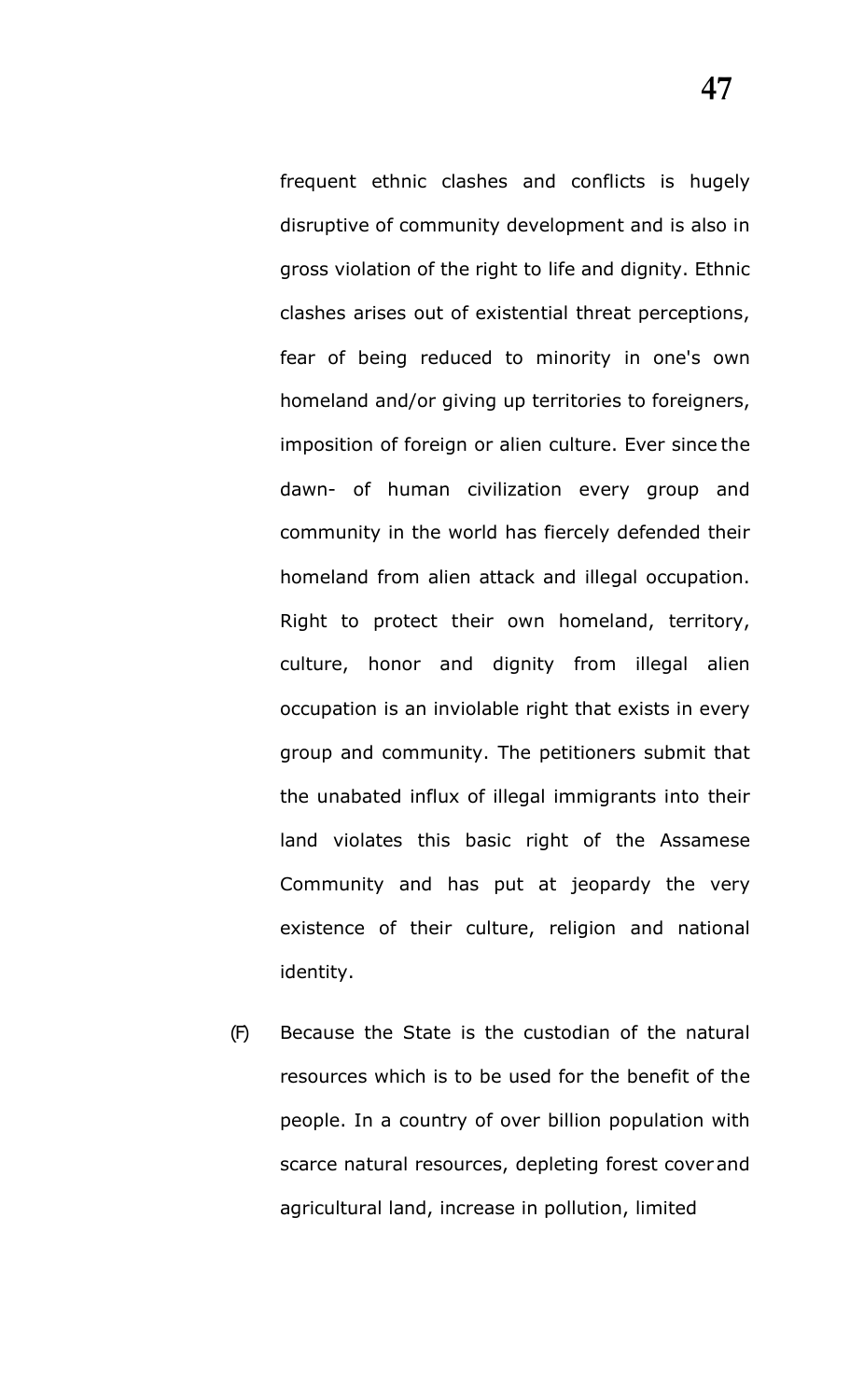economic opportunities and almost half of the population living in abject poverty, the State cannot arbitrarily increase the population of the state without an effective policy for settlement, economic and political rights of the migrant population. Any action by the State without laying down any measures for protection of the said cultural and economic rights of the Citizens of India living in the state of Assam which are guaranteed as fundamental right under 21 of the Constitution of India would be both constitutionally as well as judicially susceptible.

(G) Because the CAA in the guise of protecting the autonomy of indigenous persons across North Eastern States is essentially destructive of the right of the indigenous people of Assam to fully enjoy their right to life, liberty and dignity under Article 21 of the Constitution.

## **VIOLATION OF ARTICLE 29 (1) OF THE PEOPLE OF ASSAM GUARANTEED UNDER THE CONSTITUTION OF INDIA:**

(H) Because this Hon'ble Court inSarbanandaSonowal's case observed that "Article 29(1) confers a Fundamental Right on all sections of the citizens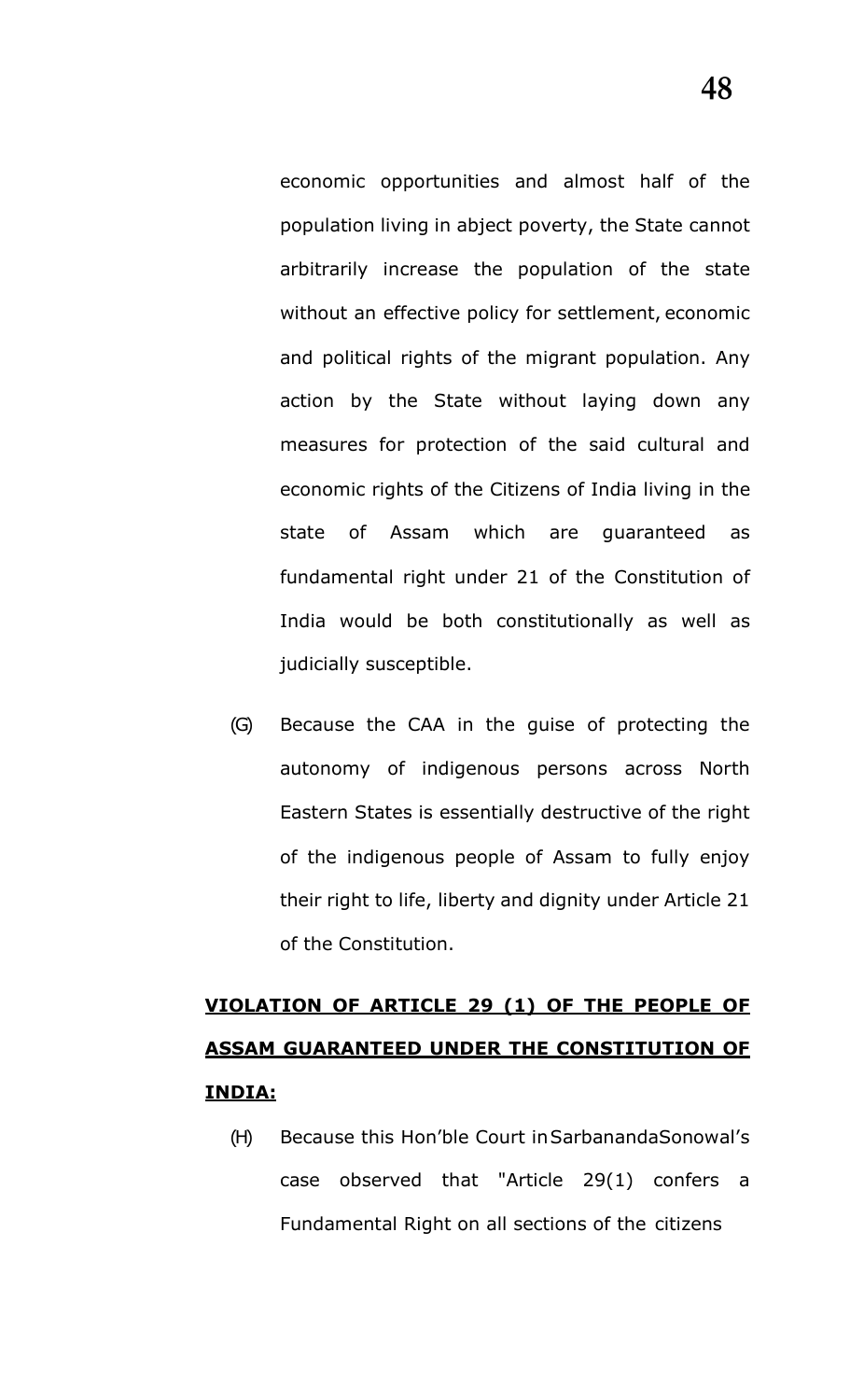residing in the territory of India or any part thereof having a distinct language, script or culture of its own to conserve the same and any invasion of this ' Right would be ultra-vires. In this regard it is submitted that the application of section 3 of the CAA in allowing citizenship to large numbers of illegal migrants, to non-Tribal areas of Assam without adopting international standards for the intake of refugees and leaving the burden of proof of religious/ persecution largely on the state, seriously endangers its local people's right to conserve its own culture language and culture. The joint parliamentary committee and numerous representatives of the North East raised concerns that once persons who are illegal immigrants claimed protection under religious persecution in the past or fear of persecution, it would be almost impossible for the state to gather evidence toprove such a case. This essentially means that in the guise of persecution and no manageable standards being laid out, Section 2 and Section 3 of the CAA will grant citizenship without any safeguards against illegal immigration thereby simply abrogating Article 29 (1) of the Constitution qua the indigenous people of Assam.

**49**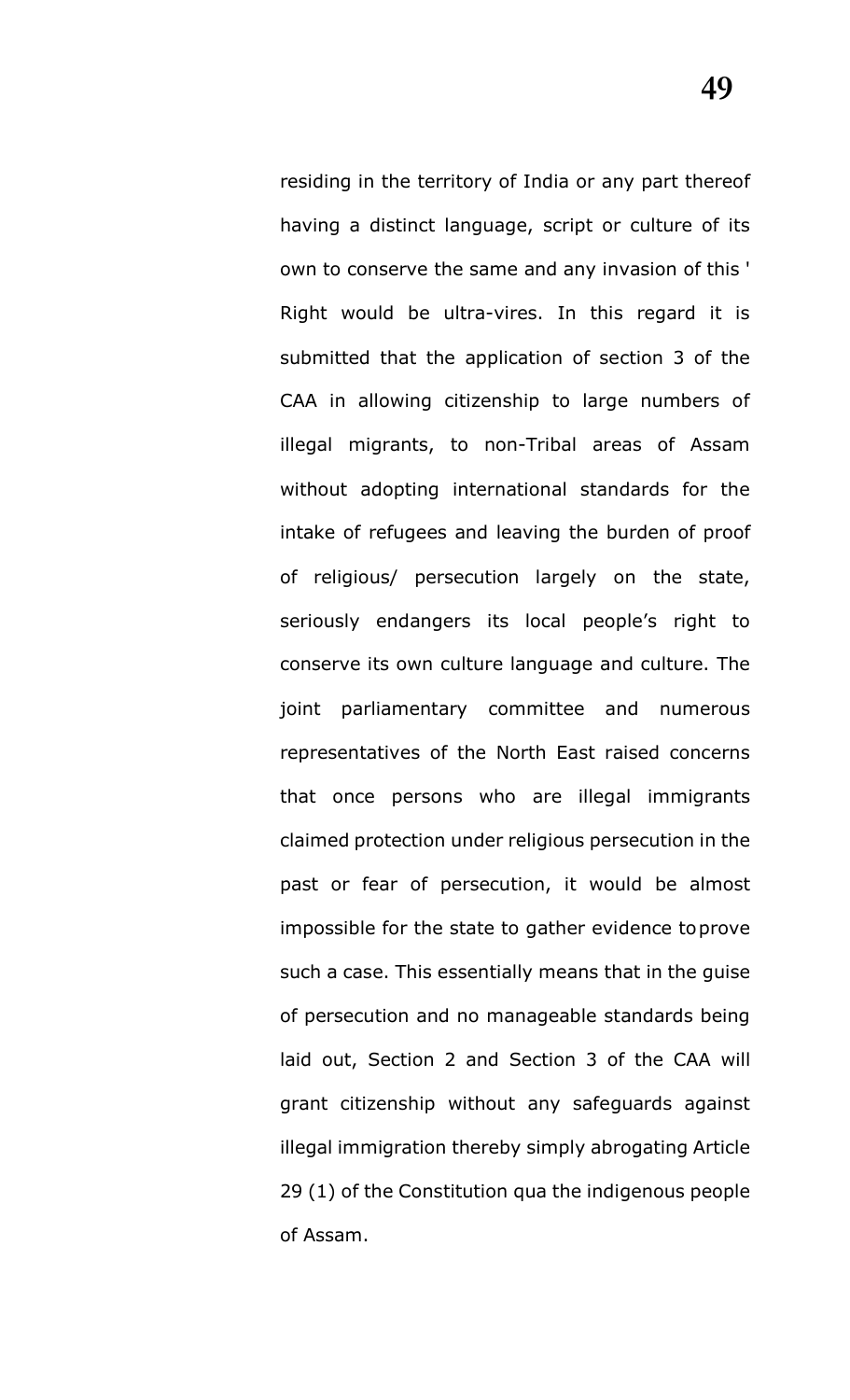(I) Because Article 29 (1) of the Constitution confers a fundamental right on all sections of citizens residing in the territory of India or any part thereof havinga distinct language, script or culture of its own to conserve the same and any invasion of this right would be ultra-vires. In this regard the petitioner respectfully submits that enforcement of the impugned Act will no doubt facilitate to a large extent the illegal migrants from Bangladesh to continue to reside in Assam. This has resulted in rapid changes in the demographic patterns in the state of Assam and it is emerging as a serious threat to the very identity of-the Assamese people. It. is submitted that indigenous communities are losing control of their land while illegal Bangladeshi immigrants have embarked on a large-scale land grab policy. This has also given rise to ethnic problems as was recently faced by the Bodos. The problem of immigration is also leading to change in demography in the state, and a serious threat to the unity, integrity and security of India. The presence of millions of illegal immigrants in Assam has adversely affected the language, script and culture of the local indigenous people. As a matter of fact there are several districts in Assam where the local

**50**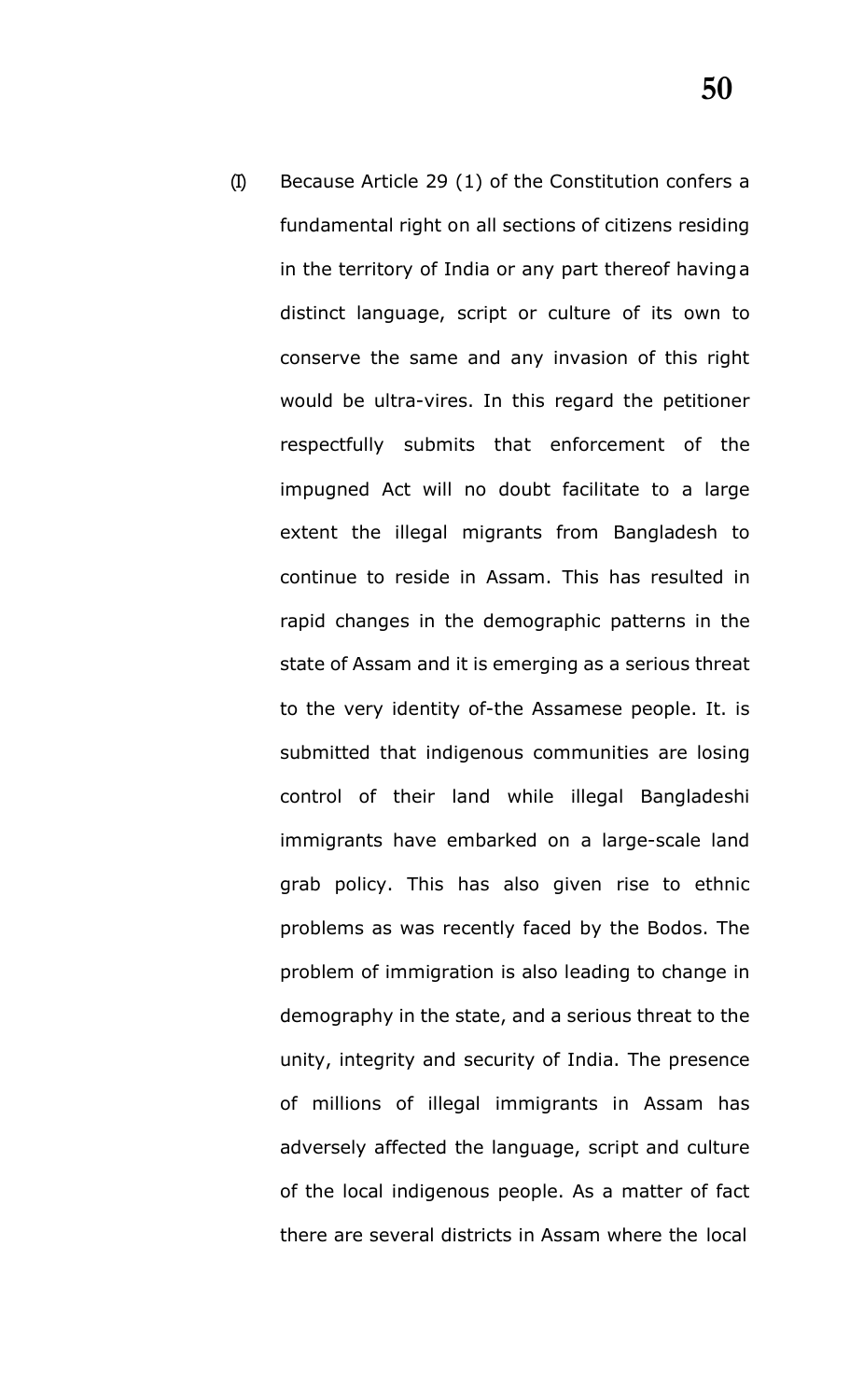indigenous people have already been reduced to a minority.

- (J) Because the right conferred upon the citizens residing in the territory of India or any part thereof to conserve their language, script or culture is made by the Constitution absolute,. Therefore any legislation that directly or indirectly affects this very valuable fundamental "right has to be necessarily stuck down as ultra-vires.
- (K) Because the Assamese Culture has developed due to cultural assimilation of different ethno-cultural groups under various politico-economic systems in different periods of history. The term ''Assamese" is often used to refer to those who are citizens of Assam. The Constitution of India has defined who shall be a citizen of India and therefore the reference point for determining the Assamese culture for recognition as a constitutional right has to be the date of commencement of the Constitution of India.
- (L) Because the Assamese language is the principal language of the state and is regarded as the lingua franca. The population of Assam largely comprised of numerous Assam Tribes with their varied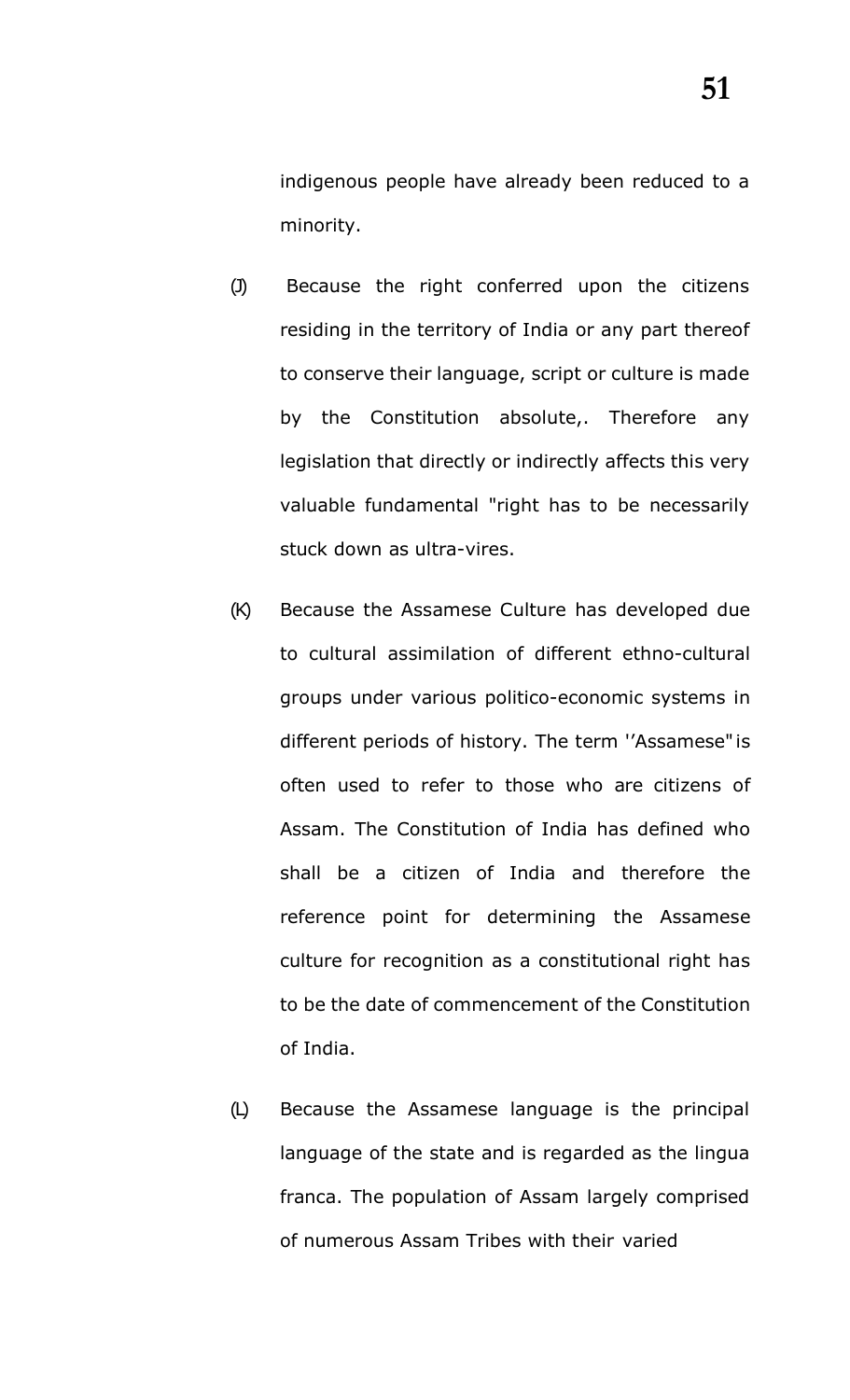customs, languages, tradition, culture, dresses,and exotic way of life. Some of the prominent tribes of Assam are Bodo, §ingpho, Santha, Dimasa, people, Karbi, Kharnti, Khamyang, Mishing, Nishi, Phake and Rabha. The tribal communities of Assam have their individual languages, cultural traits, rites, rituals, festivals, folk music, dance contributing to the richness of the socio cultural fabric of Assam. Assam, being the home to many ethnic groups and different cultures, is rich in folk music. Painting is an ancient tradition of Assam.' Silk Weaving andCrafts is part of rich Assamese Culture. The Institution of Satra is a unique feature of Vaishnavism in Assam, founded by Sankardeva (1449 to 1568), the father of Assamese culture. Institutions like sattra(monasteries) and village Namghar (prayer houses), had profound influence in the evolution of social makeup of Assam's society. The artistic oeuvres lead to engendering of new forms of literature, music (Borgeets or songs celestials), theatre (AnkiaNaat) and dance (Sattriya dance). There are several important traditional festivals in Assam. Bihu is the most celebrated festival in Assam. The ethnic tribes in Assam have their own festivals.

**52**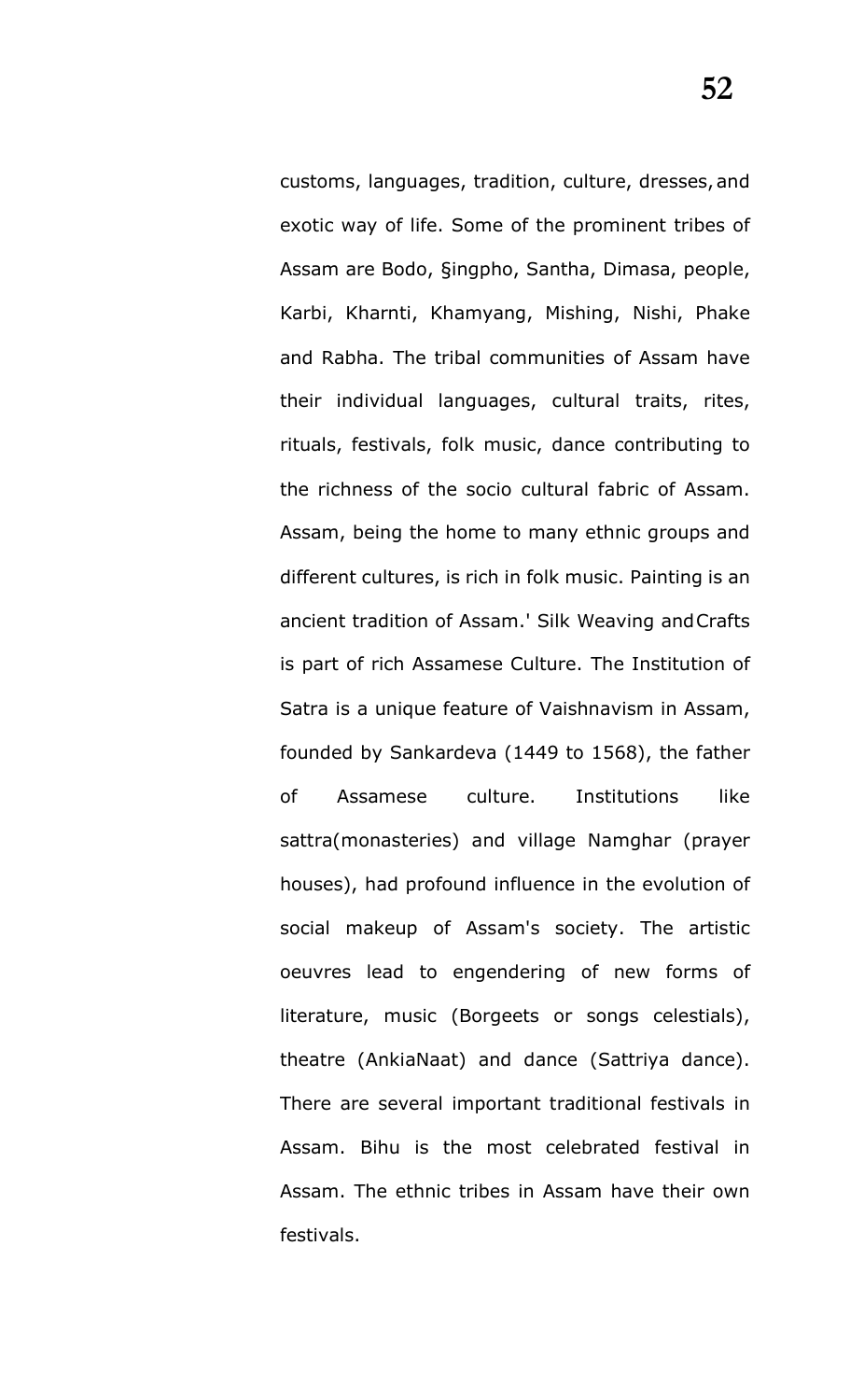(M) Because the immigration from Bangladesh is a real threat to the language, cultural and ethnic identity of the Assam. As stated above, these apprehensions are real given the/ fact that /he demography of the state is fast changing. The culture of Bengali migrants, (whether an individual is a Hindu or Muslim) which includes their language, respect for rule of law, their general acceptance of family planning schemes, perception towards nature, traditional social and cultural institutions of Assam and the liberal values etc is different to that of the Assamese culture and will definitely reduce the identity of Assamese in their own homeland.

#### **VIOLATION OF ARTICLE 14 OF THE PEOPLE OF ASSAM GUARANTEED UNDER THE CONSTITUTION OF INDIA:**

(N) Because the explicit objective of section  $6B(4)$  of the Citizenship Act 1955 inserted through Section 3 of the CAA is to constitutionally protect indigenous people in North Eastern states. However, the classification of Assam into tribal and non-tribal areas for the purpose of application of the impugned Actbears no rational nexus to its objective of protecting indigenous people who are dispersed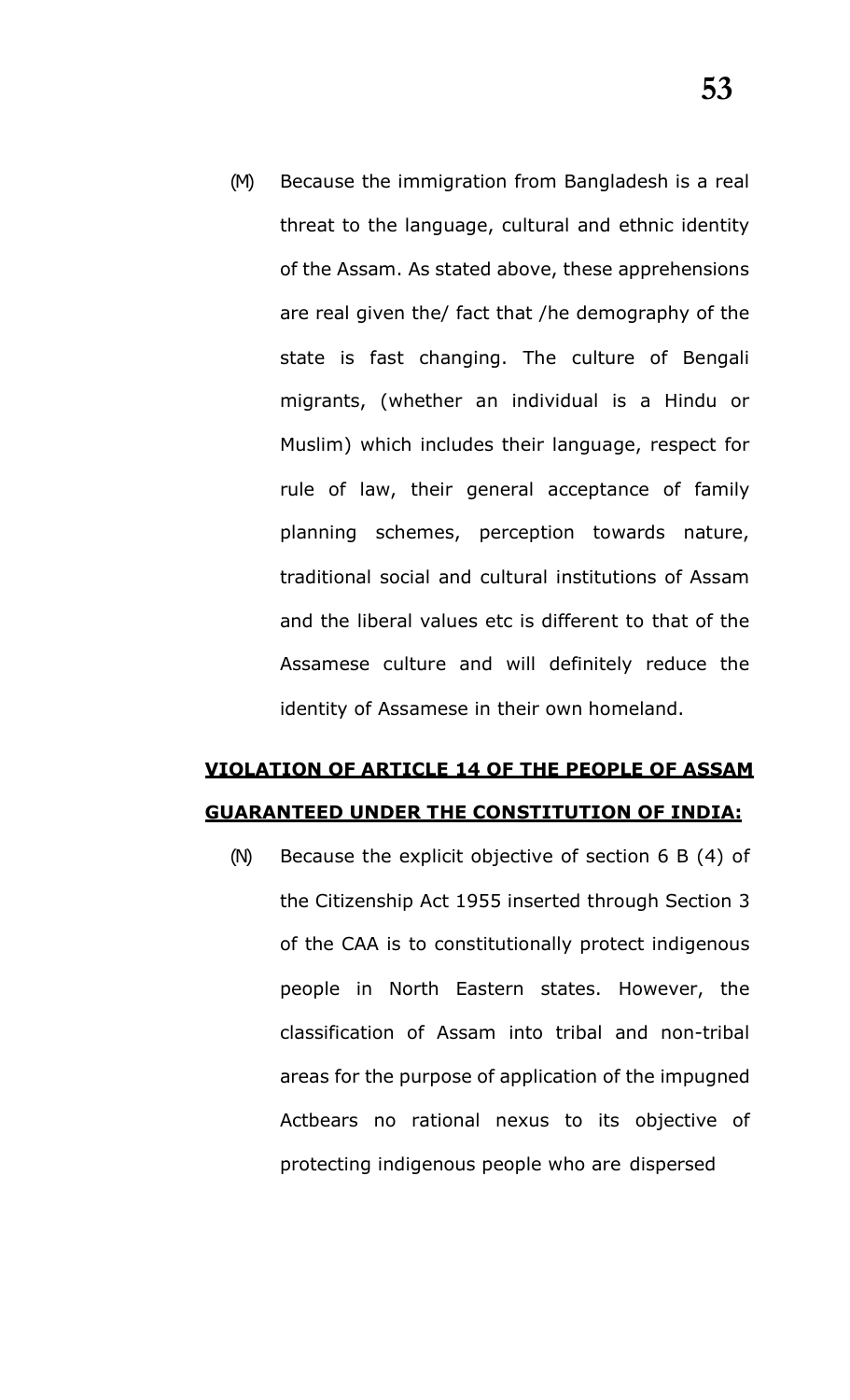across the entire state including its non-tribal areas. Section 3(4) therefore violates Article 14.

(O) Because in SarbanandaSonowal this Hon'ble Court further held as under: "For satisfying the test of Article 14 the geographical factor known in making a classification is not enough but there must be a nexus of the object sought to be achieved, If geographical consideration becomes the sole criterion completely overlooking the other aspect of "rational nexus with the policy and objects of the Act" it would be open to the legislature to apply enactments made by it to any subdivision or districts within the state and leaving others at its sweet will. This is not the underlying spirit of the legal principle on which Article 14 is founded."

In the above context it is submitted that Section 6B (4) also excludes the application of Section 6B of the Citizenship Act to areas covered under the Inner Line notified under the Bengal Eastern Frontier regulation 1873. This effectively excludes the entire states of Mizoram, Nagaland, Arunachal Pradesh and Manipur from having to grant citizenship to any persons from Bangladesh, Afghanistan or Pakistan under the CAA, to protect

**54**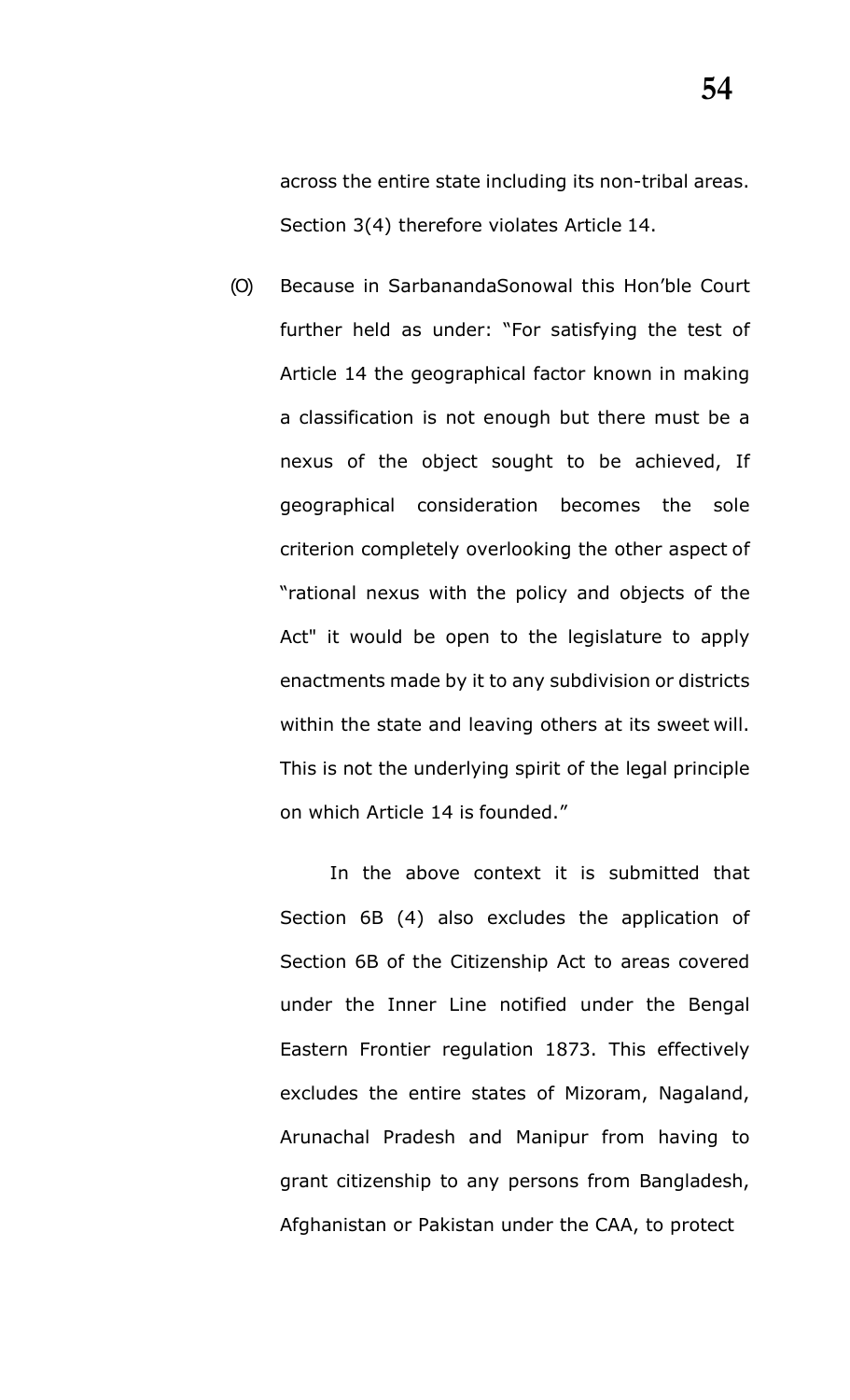their indigenous cultures. Given that Section 6B(4) of the Citizenship Act admittedly seeks to protect the constitutional guarantees of indigenous persons in the North Eastern states, not exempting the entire states of Assam which admittedly face the greatest influx of immigrants, is a wholly unreasonable classification vis a vis the other North Eastern states entirely excluded. This classification between wholly excluded states and partially excluded states bears no rational nexus to the object of protecting indigenous people sought. It is therefore a classification between states solely based on geography that has no nexus to its objects sought to be achieved and- hence Section 3 of the CAA and Section 6 B (4) of the Citizenship Act contravenes Article 14 of the Constitution.

(P) Because This Hon'ble Court in S.G. Jaisinghani v. Union of India and Ors., [1967] 2 SCR 703, at Para 18-19], elucidated upon the principles to examine if; the executive has been bestowed with arbitrary discretionary powers as under: "In this context it is important to emphasize that the absence of arbitrary power is the first essential of the rule of law upon which our whole constitutional system is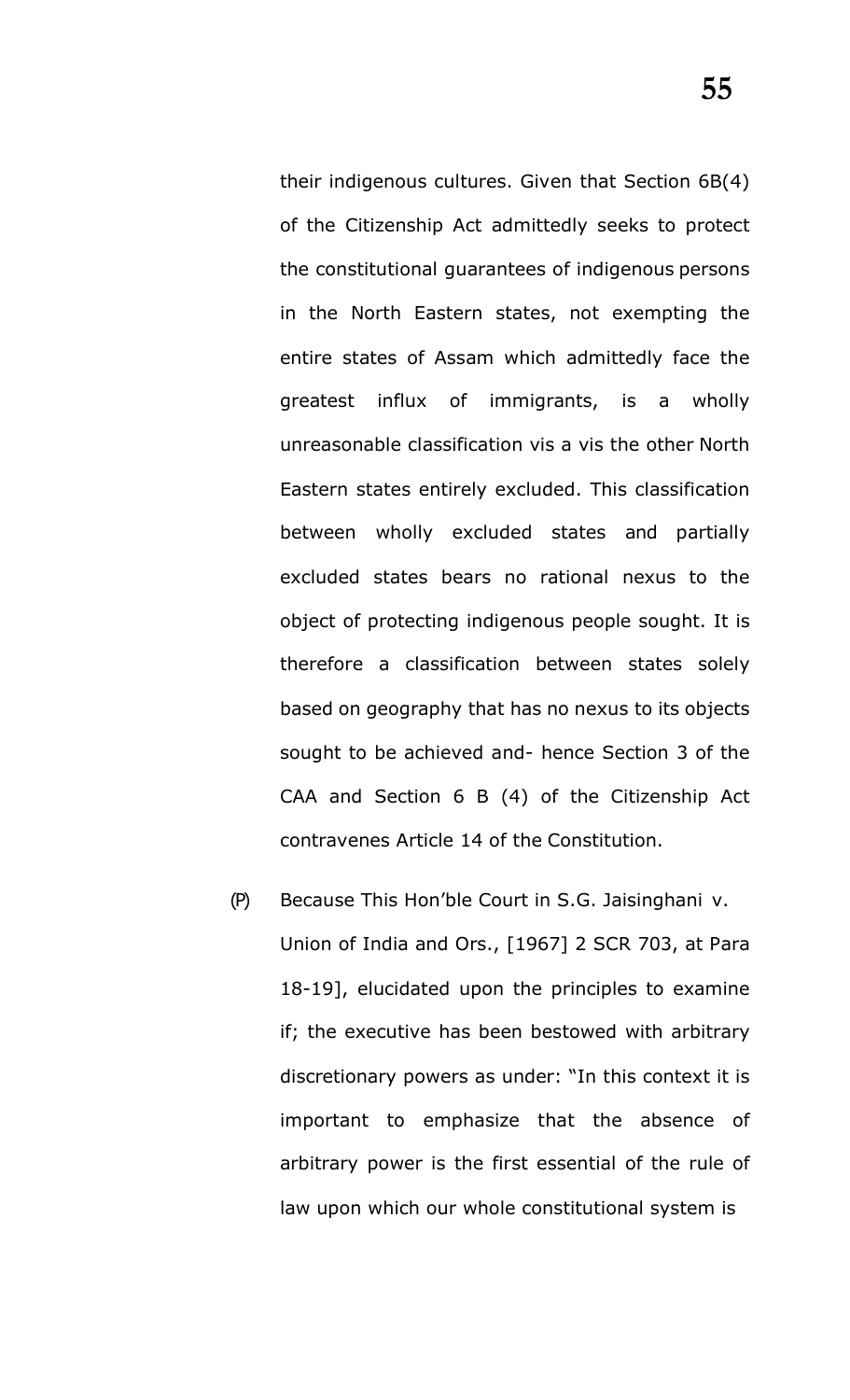based. In a system governed by rule of law, discretion, when conferred upon executive authorities, must beconfined within clearly defined limits. The rule of law from this point of view means that decisions should be made by the application of known principles and rules and, in general, such decisions should be predictable and the citizen should know where he is. If a decision is taken without any principle or without any rule it is Unpredictable and such a decision is the antithesis of a decision taken in accordance with the rule of law."

In the aforesaid context it is submitted that even assuming that the bill grants protection only to illegal immigration facing religious persecution, Section 2 of the CM in granting "any person" belonging to Hindu, Sikh, Jain, Parsi or Christian community from Afghanistan, Bangladesh and Pakistan" to enjoy continued stay in India read with Section 3 of the CAA which also allows any such persons a path to citizenship grants unbridled, excessive and unanalyzed power to the Central Government to determine any class of persons "under clause (c) of sub-section 2 of section 3 of the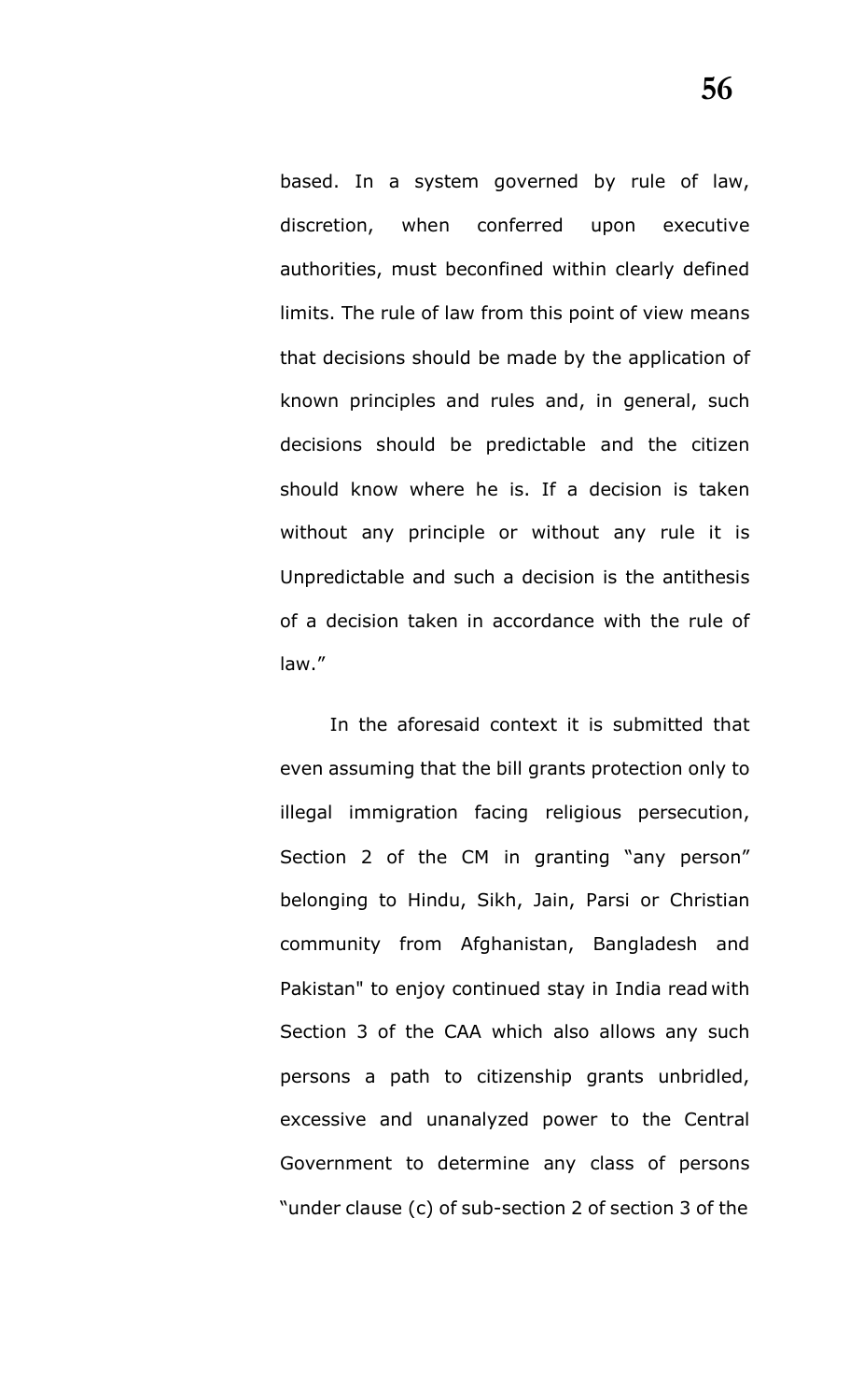Passport (Entry into India) Act, 1920" to avail of the benefits of these provisions: Further, it does not enjoin a prescribed authority with the power to determine whether and in what manner and to what extent, if at all, such persons of the specified religion who have entered into India from Pakistan, Afghanistan and/or Bangladesh, form a special class and/or are eligible for a special treatment, thus granting legal 'right to citizenship of India to such persons arbitrarily and en- masse. The power to allow any class of persons and not just religiously persecuted communities goes far beyond the /stated objectives of the CAA to grant shelter to persecuted persons from the stated countries. Section's 2 and 3 are therefore excessive, manifestly arbitrary and violate Article 14 of the Constitution.

(Q) Because the classification made by the impugned Act has no rational nexus with the object it is said to achieve. It is submitted that it would not be correct to say that the impugned Act has been enacted to protect persecuted communities from the neighbouring countries of India as there are several other minority communities also in the countries in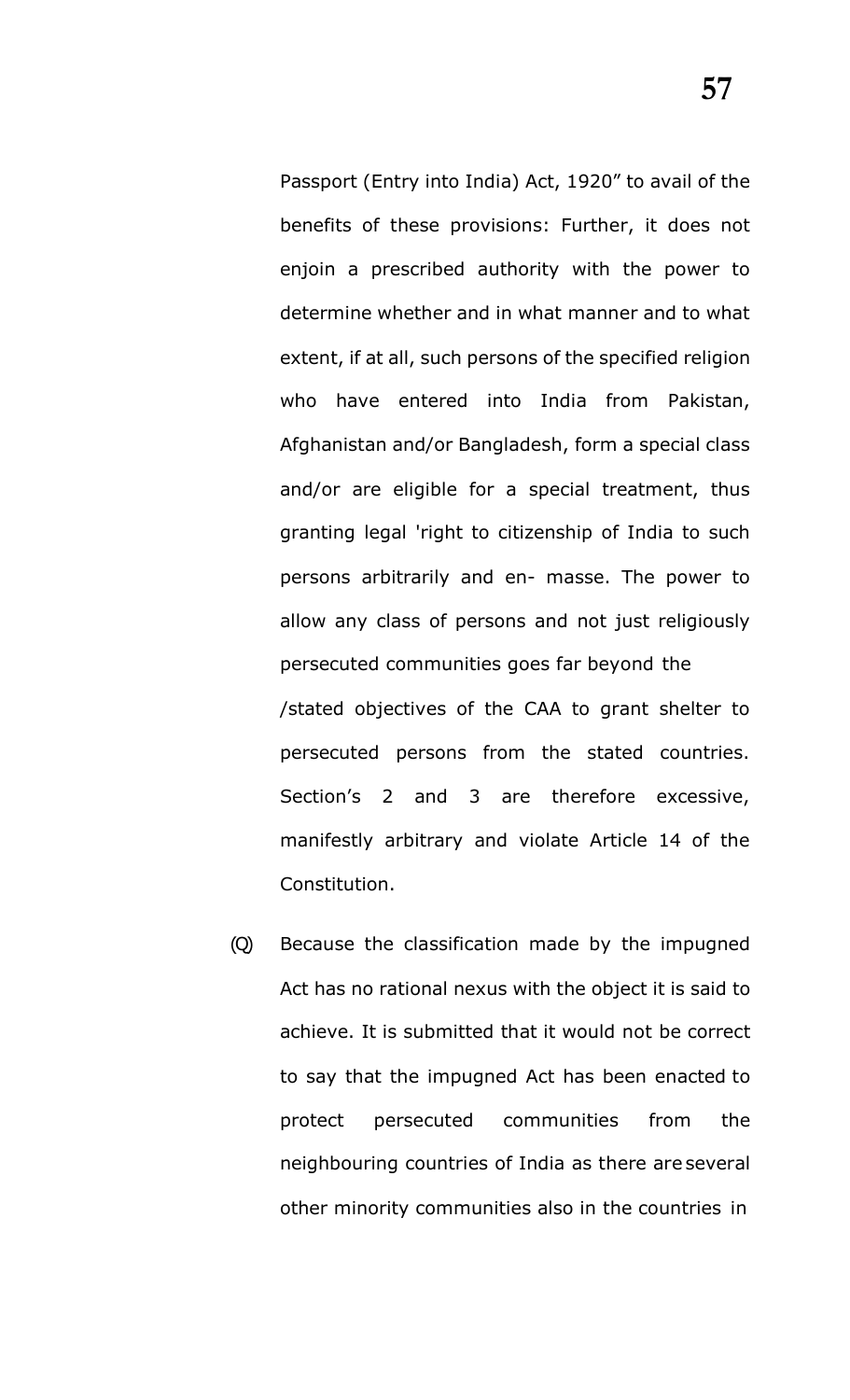question which also face discrimination and/ or persecution from the other majority Muslim communities. It is further submitted that even the selection of just three countries with a specific state/ majority religion, while leaving out other countries with other state/ majority religions, inter alia like Sri Lanka, Myanmar, China etc. itself fails to withstand the test of a reasonable classification. It is therefore, submitted that both religion based classification and country based classification, done in Sections 2, 3, 5 and 6 of the impugned Act, are unconstitutional and liable to be struck down by this Hon'ble Court.

(R) Because the impugned Act grants unbridled discretion for exclusion of a certain class of persons from the existing legal framework regulating the grant of citizenship of India, without prescribing guidelines/ determinable criteria for identificationof such persons, who may have been persecuted. Further, they do not enjoin a prescribed authority with the power to determine whether and in what manner and to what extent, if at all, such persons of the specified religion who have entered into India from Pakistan, Afghanistan and/or Bangladesh, form a special class and/or are eligible for a special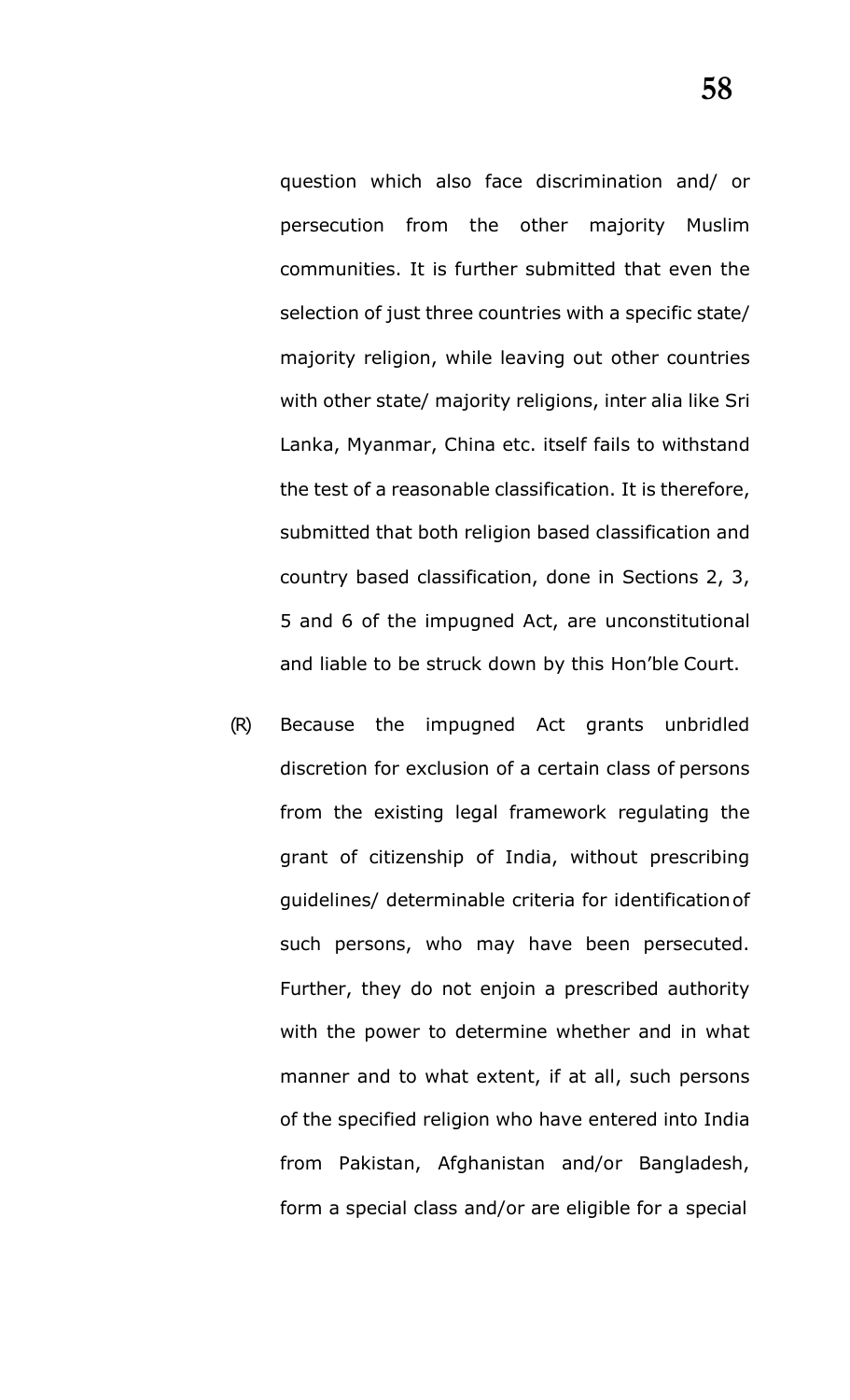treatment, thus granting legal right to citizenshipof India to such persons arbitrarily and *en-masse*.

(S) Because the Home Minister, Central Government in his debate in parliament has stated that a self declaration from Hindu,- Sikh, Buddhist, Jain, Parsis and Christian Illegal Immigrant stating that he/she entered India prior to  $31<sup>st</sup>$  December 2014 will acceptable to consider his citizenship. If this procedure is adopted to consider the citizenship of a illegal immigrant then any person can enter anytime into India and claim citizenship. Even any other person who does not fall in the definition of the amended Act can change his name and swear a false affidavit. This as such shows that the entire Act is absurd and unreasonable and threats the entire State of Assam as well the entire Nation.

## **VIOLATION OF ASSAM ACCORD AND THE AMENDMENT MADE IN CITIZENSHIP ACT, 1955 PURSUANT TO ASSAM ACCORD:**

(T) Because Sections 2, 3, 5 and 6 of the impugnedAct is inconsistent of Section 6A of the Citizenship Act, 1955 (hereinafter referred to as "the 1955 Act"). Section 6A was inserted into the 1955 Act, by the Citizenship (Amendment) Act 1985, as a result of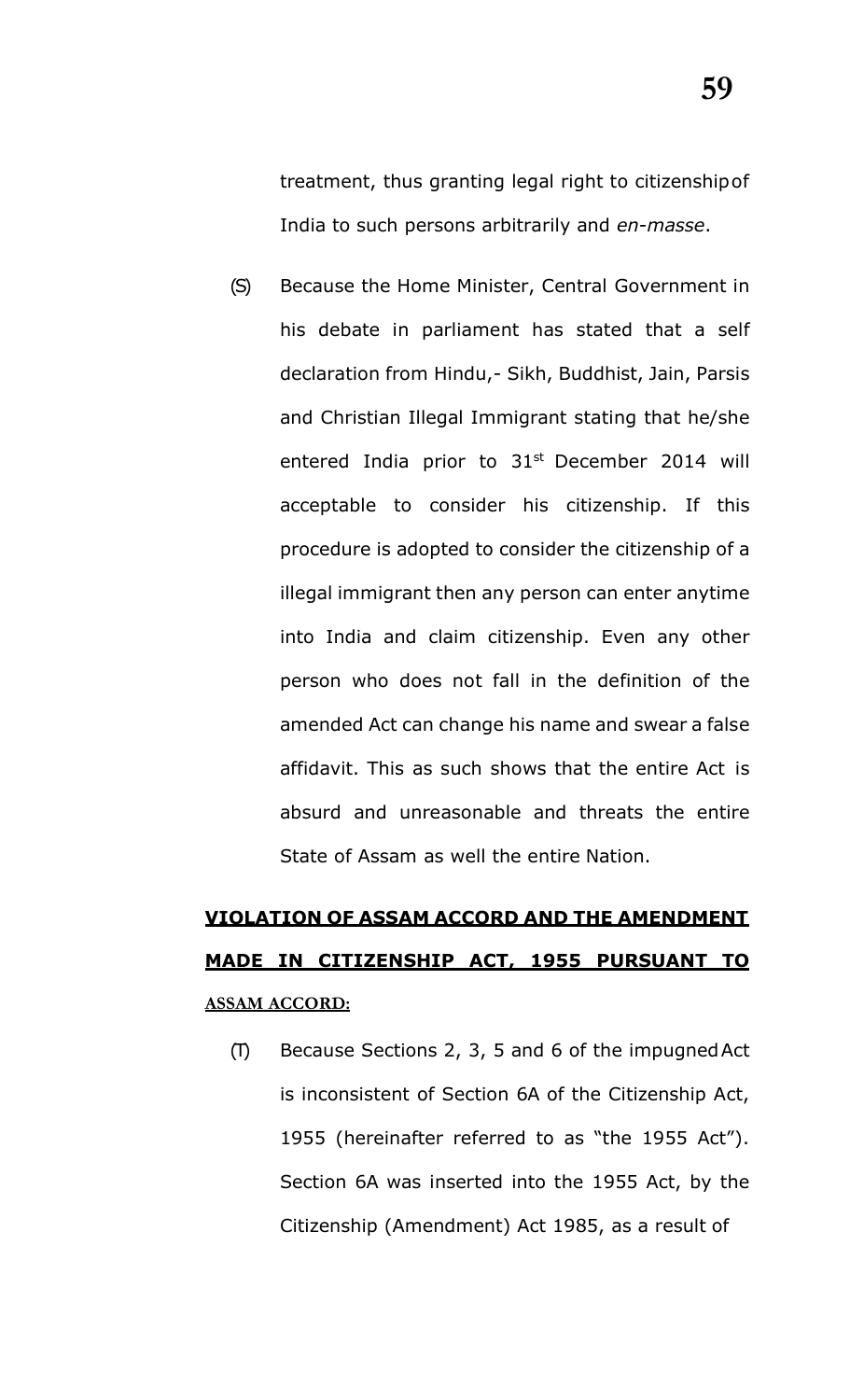the 1985 Assam Accord, whereby illegal migrants who have entered the State of Assam from Bangladesh up to 24.03.1971 were ultimately required to be granted citizenship of India, on the assurance that illegal migrants entering the state of Assam after 25.03.1971 would be deported back to Bangladesh. Sections 2, 3, 5 and 6 of the impugned Act are completely contrary to Section 6A of the 1955 Act, since it legitimises the entry and continued stay of "illegal migrants" as defined under Section 2(1) (b) the 1955 Act in the state of Assam, even if they entered India after 25.03.1971. It is submitted that the provisions of the impugned Act, thus, go contrary to the solemn promise made to the Assamese people by way of the enactment of Section 6A of the 1955 Act. Further when the validity of 6A itself is in question before the Constitution Bench of this Hon'ble Court bringing of CAA,2019 will further worsen the situation of the Citizens in Assam

(U) Because Section 2 of the CAA which grants the Central Government excessive and uncanalized discretionary power to exclude any class of persons of the Hindu Sikh) Jain, Parsi or Christian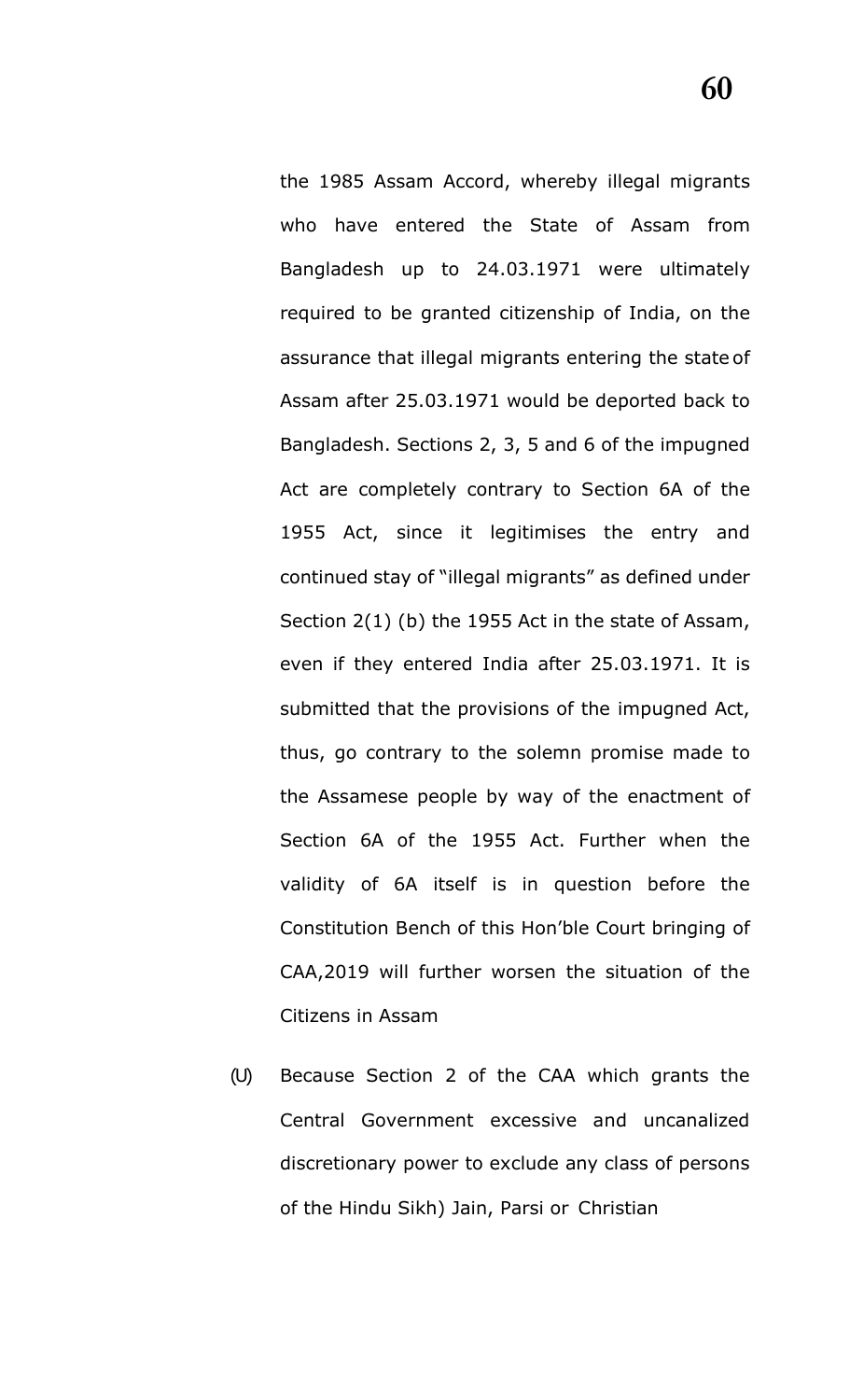community from Afghanistan, Bangladesh or Pakistan as illegal migrants-; grossly violates the guarantee of Article 5.3 of the Assam Accord "to detect, delete and expel foreigners entering Assam after 24.03.1971" which is still in force. In this regard it is submitted that Section 2 of the CAA inserts a proviso to section 2(1) (b) of the Citizenship Act, 1955 ceases to treat as an illegal immigrant "any person belonging to the Hindu Sikh, Jain, Parsi or Christian community from Afghanistan, Bangladesh or Pakistan who entered India on or before the 31 December 2014 and who has been exempted b|y.'the Central Government by or under clause (c ) of sub-section (2) of Section 3 of the Passport (Entry into India) Act, 1920 or from the application of the provisions of the Foreigners Act, 1946 or any rule or order made thereunder, it may be noted that by way of notifications of the Central Government dated 7th September, 2015, 'persons belonging to the Hindu Sikh, Jain, Parsi or Christian community from Afghanistan, Bangladesh or Pakistan who were compelled to seek shelter in India due to religious persecution or fear of religious persecution and entered India on or before the 31 December 2014 were as a class made exempt'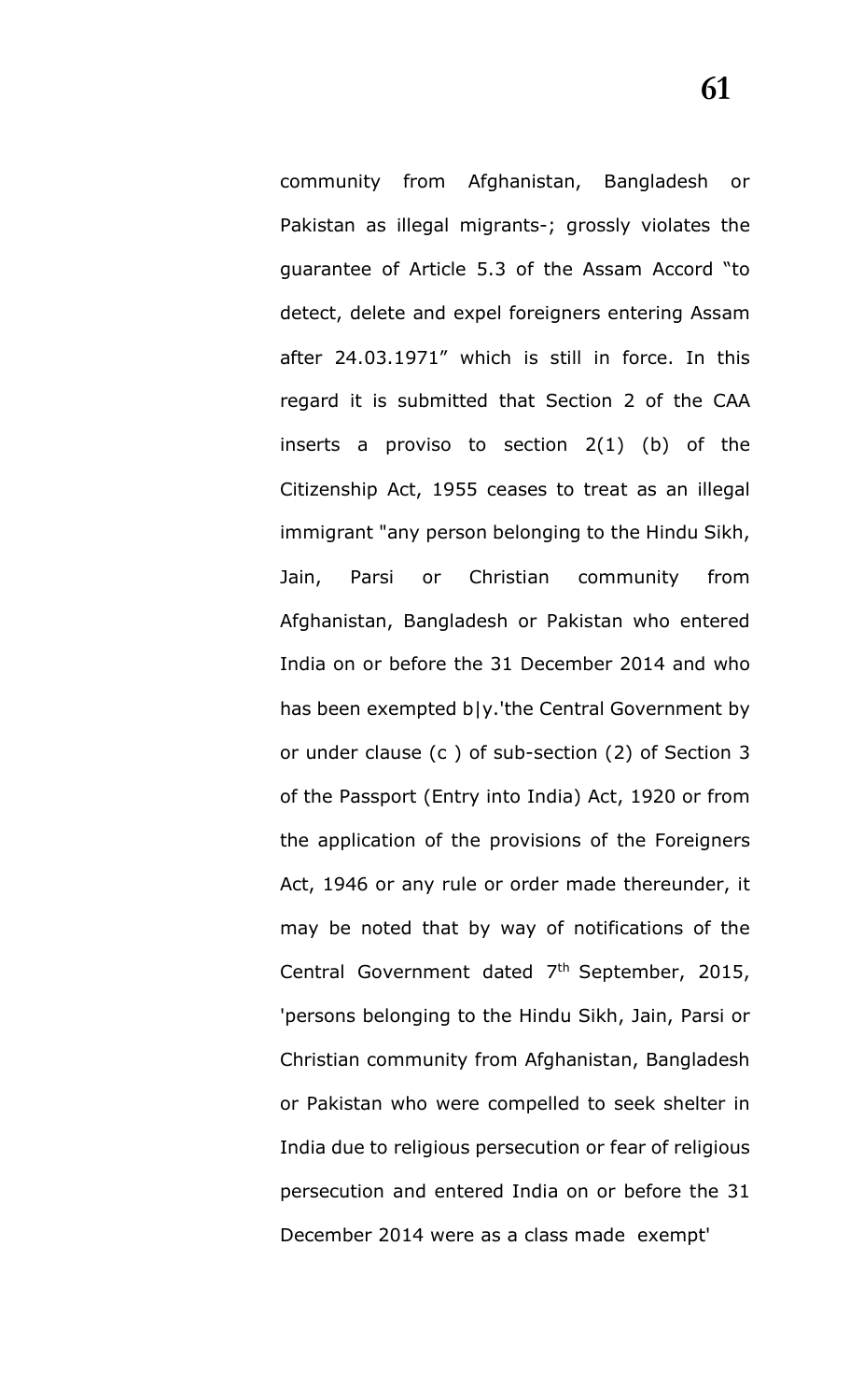under clause 3 (2) (c) of the Passport (Entry into India) Act, 1920 and the provisions of the Foreigners Act, 1946. This seriously jeopardises the basic cultural, social and linguistic rights of the Assamese people guaranteed underArticl.es 14, 21 and 29 (1) of the Constitution. Even assuming but not admitting that such classes of persons excluded are solely confined to those facing or in fear of religious persecution, there are very few manageable standards to measure persons from neighbouring countries that have allegedly faced past persecution as noted in the report of the JPC examining the CAB. Section 2 therefore only throws opens the flood gates to illegal immigration and threatens the basic rights and security of the local people of Assam. This wholly abrogates the guarantee of Article 5.8 of the Assam Accord to detect and expel illegal immigrants and the stated objective of the CAA itself to protect indigenous populations of the North East.

(V) Because Section 3 of the CAA by not excluding the application of section 6B (3) to non-Tribal areas of Assam frustrates the terms of the Assam Accord that disallows citizenship to illegal immigrants even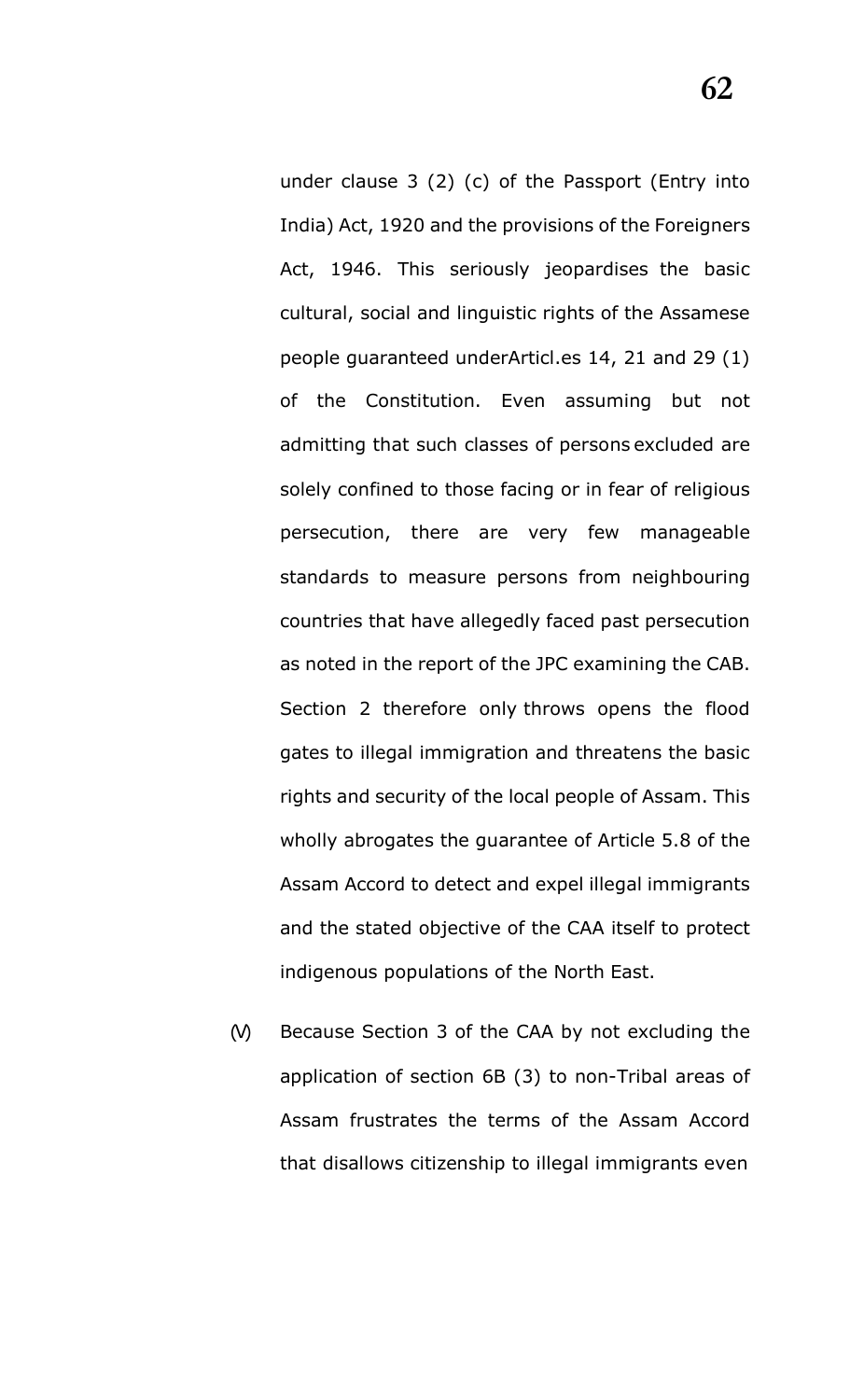in the state's non-tribal areas. The petitioners respectfully submit that Section 3 of the CAA by way of inserting section 6B (3) in the Citizenship Act goes even further in creating a pathway to citizenship for illegal immigrants belonging to Hindu, Sikh, 'Jain, Parsi or Christian community from Afghanistan, Bangladesh and Pakistan who entered India before 31 December 2014. While, Section 3 of the CAA excludes the application of section 6B (3) to the Tribal Areas of Assam, it applies Section 6B (3) to ai! non-Tribal areas of Assam. Therefore, the binding terms of the Assam Accord that specifically seeks to deny citizenship to illegal immigrants and expel such person across even in the state's nontribal areas stands wholly frustrated.

(W) Because the amendment defeats the purpose ofthe accord and opens the floodgates to more illegal immigration and consequently increases claims on diminishing resources. The transformation of migrants, hitherto perceived as illegal encroachers, into legitimate citizens cannot be justified. The impugned amendments have enabled the post-1971 stream of illegal migrants apply for Indian citizenship via the route of naturalisation at a future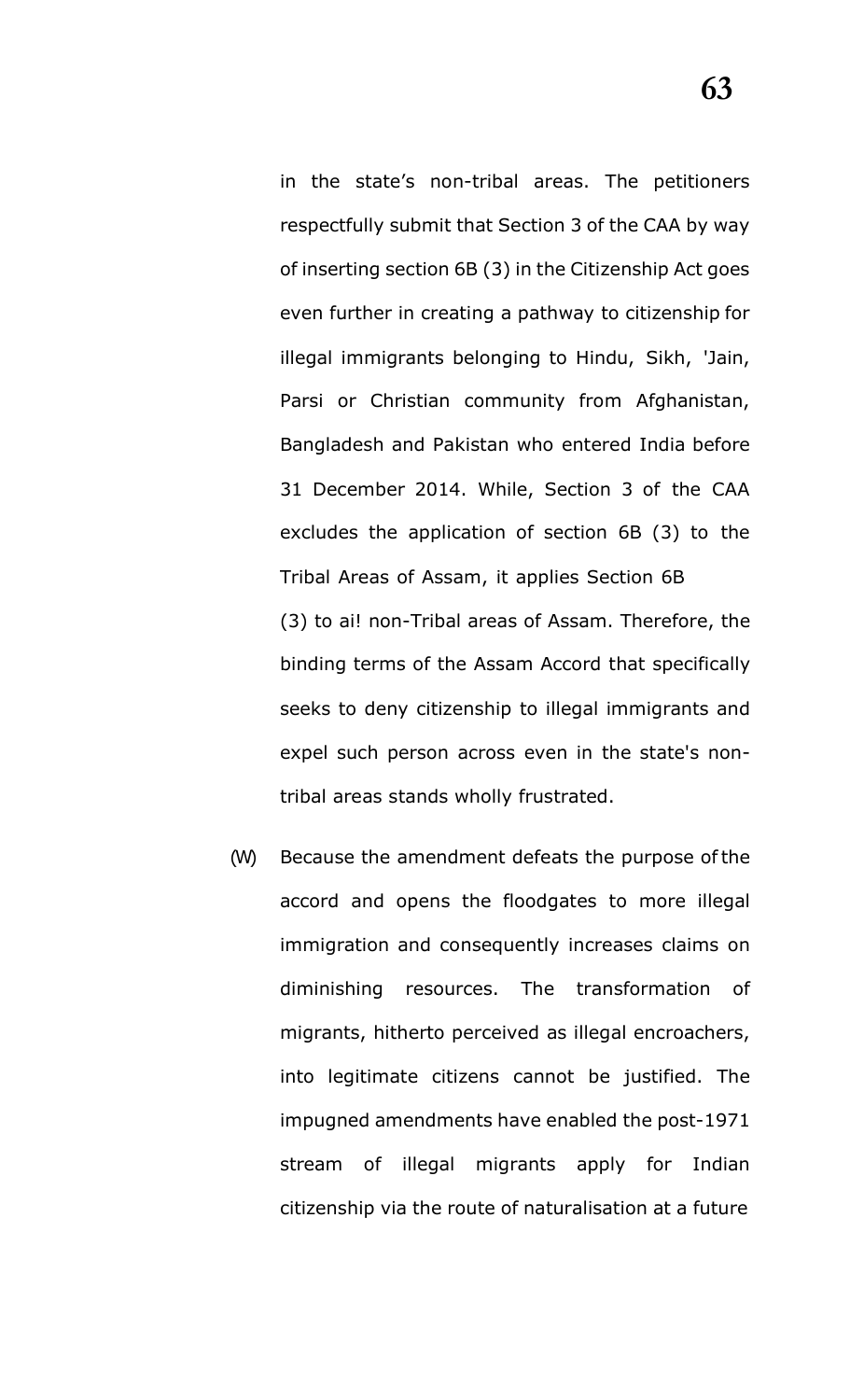point of time. In order that these people can apply for citizenship under Section 6, they are proposed to bedecriminalised by lifting the prefix 'illegal' before the word, 'migrants'.

- (X) Because the Citizenship Amendment Act, 2019 does not omit, modify or repeal Section 6 A of the Citizenship Act, 1955 which is a specific provision concerning grant of citizenship to foreigners in the state of Assam. It is submitted that if two directions are issued by an authority, one covering a large number of matters in general and another to selected matter, the latter direction should prevail as regards the small group of subject matter and for the rest the earlier directions must be given effect to. This is based on the rule that the general provision should yield to the specific provision. It is therefore submitted that in respect of Assam , Section 6A of the Citizenship Act, 1955, being a specific provision will be applicable.
- (Y) Because the newly incorporated Section 6B cannot prevail over Section 6A of the Citizenship Act, 1955. The principle that the latter Act would prevail over/override the earlier Act has consistently been held to be subject to the exception that a general provision does not derogate from a special one. Where the general enactment covers a situation for which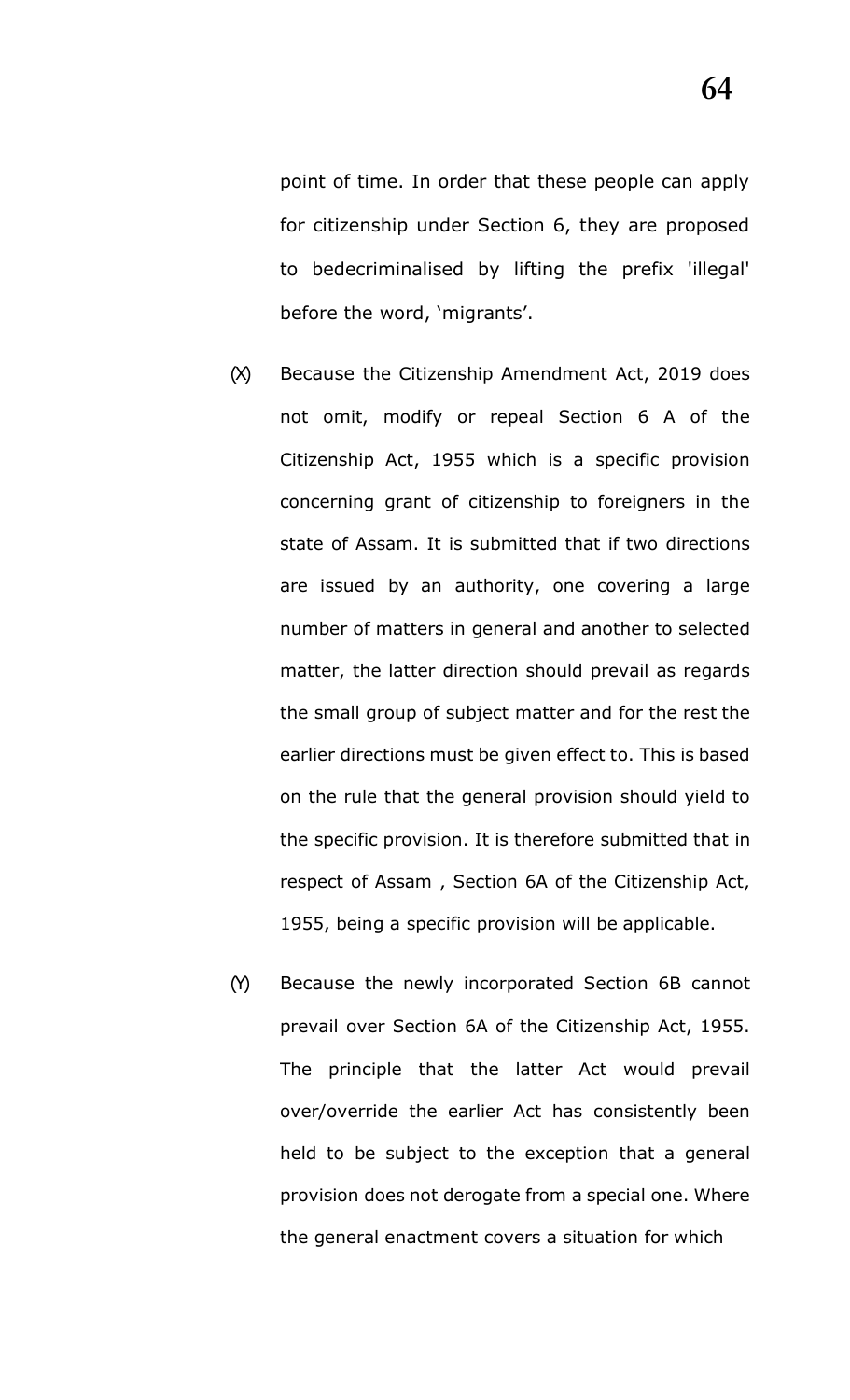specific provision is made by another enactment contained in the earlier Act, it should be presumed that the situation was intended to be continued to be dealt with by the specific provision rather than the later general one. Furthermore, it is submitted that 6A has a non-obstante clause wherein it is stated that the provisions of Section 6 A will have preference over any other law existing for the time being in force. The newly incorporated Section 6B does not have a saving clause. It is therefore submitted that in respect of the state of Assam, the cut-off date for grant of citizenship to immigrants from Bangladesh would be 25.03.1971

### **VIOLATION OF ARTICLE 355 OF STATE OF ASSAM GUARANTEED UNDER THE CONSTITUTION OF INDIA:**

(Z) Because the Citizenship Amendment Act 2019 will result in huge influx of immigrants to Assam not only from the porus borders with Bangladesh but also from other north eastern states in which this Act is exempted. By the exemption in the second proviso of Section 6B, the Citizenship Amendment Act, 2019 will be made applicable only to non-tribal areas of Assam in the whole of North East India. Resultantly, unequal laws of acquiring citizenship will be prevalent in North East India sometimes within a range of a few kilometres. This will consequently result in more influx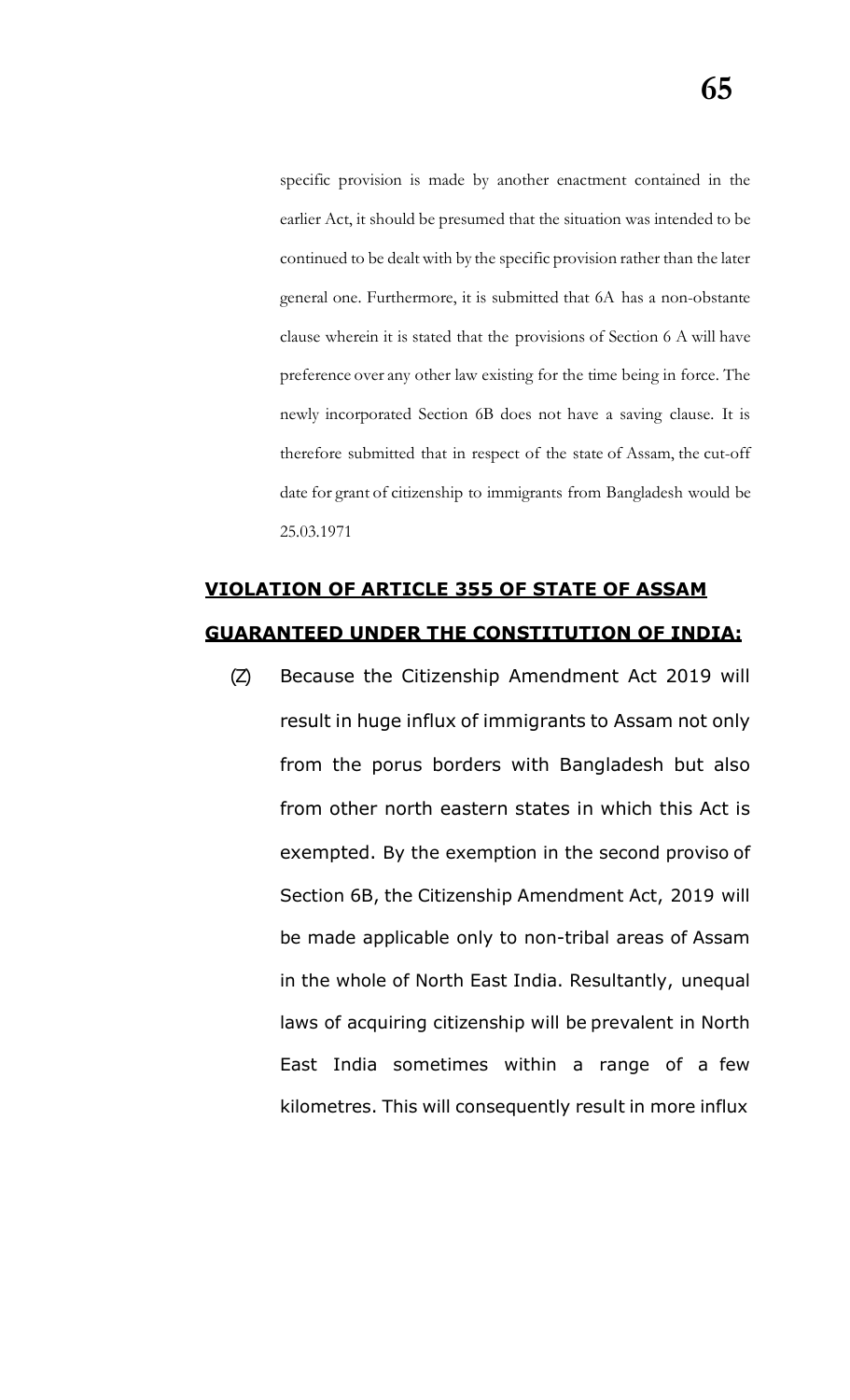of immigrants to Assam from all the neighbouring states of North East for the purposes of obtaining citizenship of India.

(AA) Because in SarabanandaSonowal's case (Supra) it was specifically observed that there can be no manner of doubt that the State of Assam is facing "external aggression and internal disturbance" on account of large scale illegal migration of Bangladeshi nationals. It, therefore, becomes the duty of Union of India to take all measures for protection of the State of Assam from suchexternal aggression and internal disturbance as enjoined in Article 355 of the Constitution. In such situation when there is specific observation from this Hon'ble Court that the illegal immigrants are causing "external aggression and internal disturbance" in the state of Assam, granting citizenship to illegal immigrants now would constitute further external aggression and internal disturbance and as such will violate Article 355. In this regard the petitioner submits that the impugned provisions seek to promote illegal infiltration and at the same time protect and regularize lacs of illegal migrants who have illegally entered into Assam. As noted by this Hon'ble Court, Assam is facing "external aggression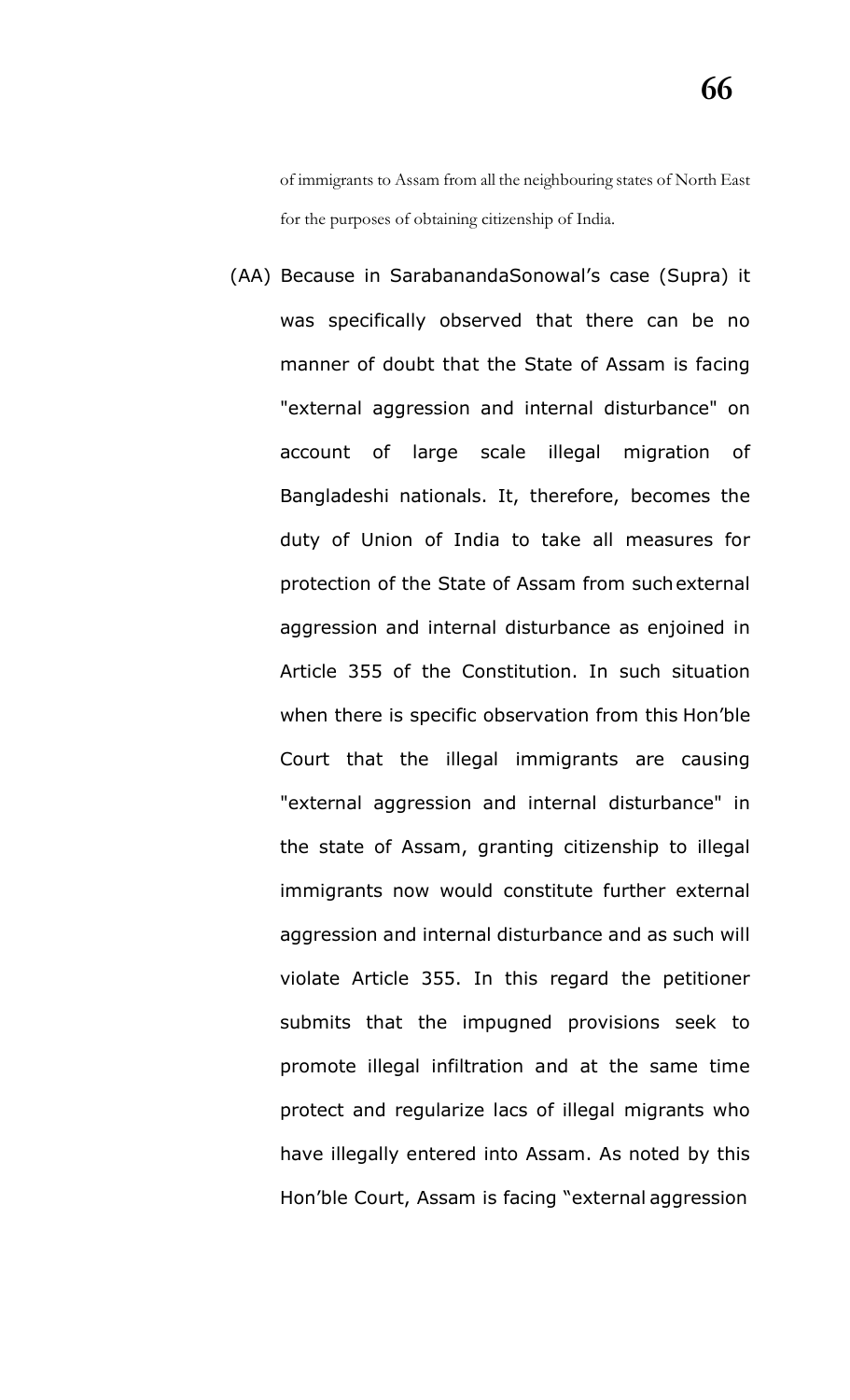and internal disturbance" on account of large- scale illegal migration of Bangladeshi nationals. Therefore any law that- attempts to confer citizenship on these aggressors instead of detecting and deporting them has to be necessarily struck down as ultra-vires the Constitution.

(BB) FOR THAT the population patterns of Assam have been changed as a result of Illegal migration of foreign nationals. The huge magnitude of the problem and the serious threat to the territorial integrity of the nation that this influx of foreign nationals possesses, is clearly revealed by the following figures of census report of Assam.

PERCENTAGE OF INCREASE OF POPULATION PER DECADE ASSAM AND INDIA

| Year  | Population   | $of \frac{9}{6}$ | increase %increase |
|-------|--------------|------------------|--------------------|
|       | Assam        | Assam            | India              |
| 1951  | 80,28,856    | 19.94            | 13.31              |
| 1961  | 108, 37, 329 | 34.98            | 21.64              |
| 1971/ | 146,25,152   | 34.95            | 24.80              |

Assam tops the list of states, which registered more than 50% increase during 1911-1961.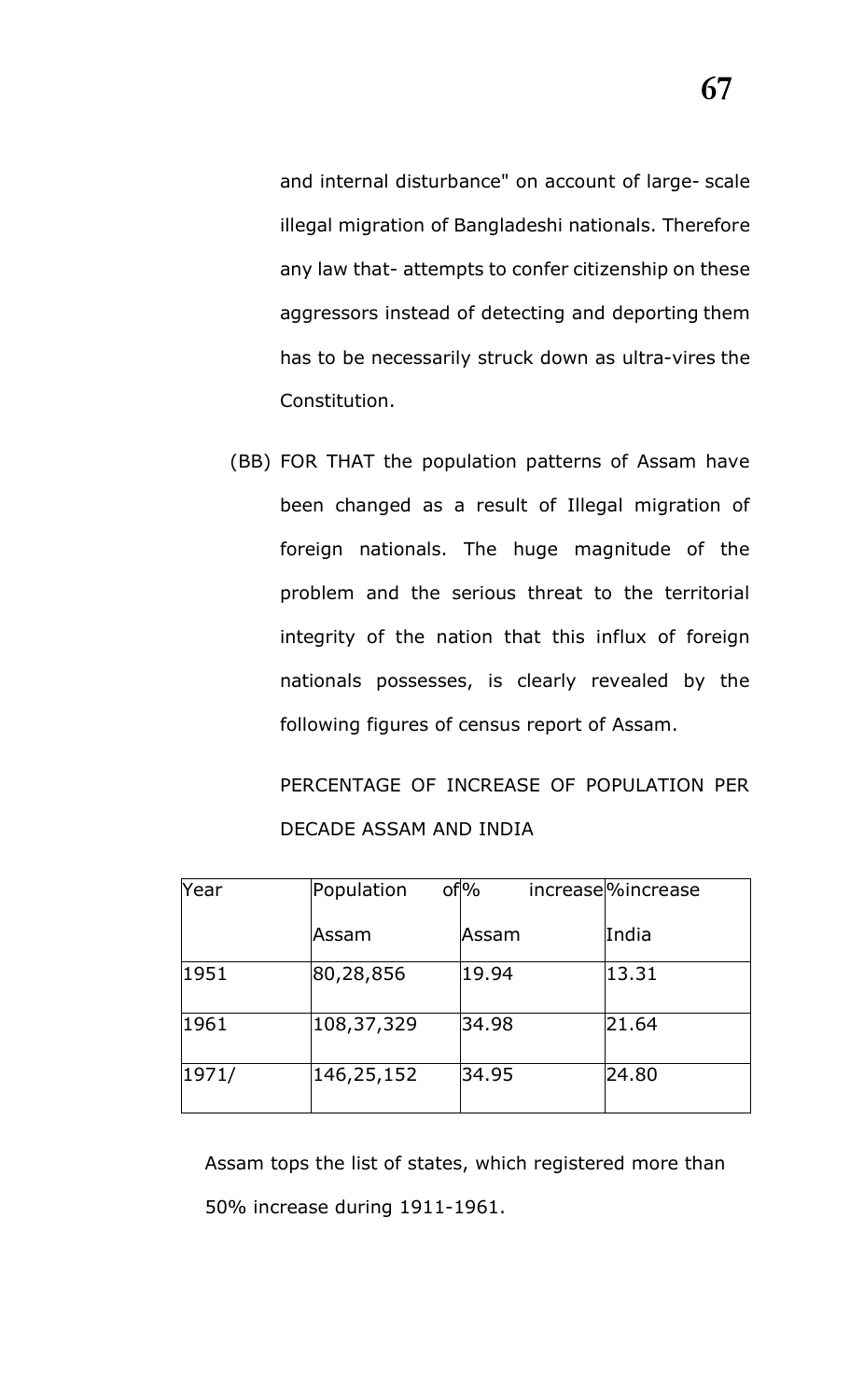a comparative study of the increase of voters of Assam since 1957 to 1971 also reveals the gravity of the changing population pattern of Assam-

| <b>Year</b> | No. of Electors | lIncrease   | $\%$<br>of<br>increase<br>during the period |
|-------------|-----------------|-------------|---------------------------------------------|
| 1957        | 44,93,359       |             |                                             |
| 1962        | 49,42,816       | 4,49,457    | $10\%$ (in 5 years)                         |
| 1966        | 55,85,056       | 6,42,240    | 12.99%<br>(in<br>$\overline{4}$<br>years)   |
| 1970        | 87,01,805       | 31, 16, 749 | $2.09\%$ (in 4 years)                       |
| 1971        | 92,96,198       | 5, 94, 393  | 10.42% (in $1$ year)                        |
|             |                 |             |                                             |

(CC) Becauase the United Nations Declaration on the Rights of Indigenous People adopted on13.09.2007 and duly signed by India envisaged the need to respect and promote the inherent rights of the indigenous people which derive from their political, economic and social structures and from their' cultures, spiritual traditions, histories and philosophies, especially their rights to land, territories and resources. Hence, it is the duty of the Union of India to protect such rights of the indigenous people of Assam which have been violated by the impugned Act.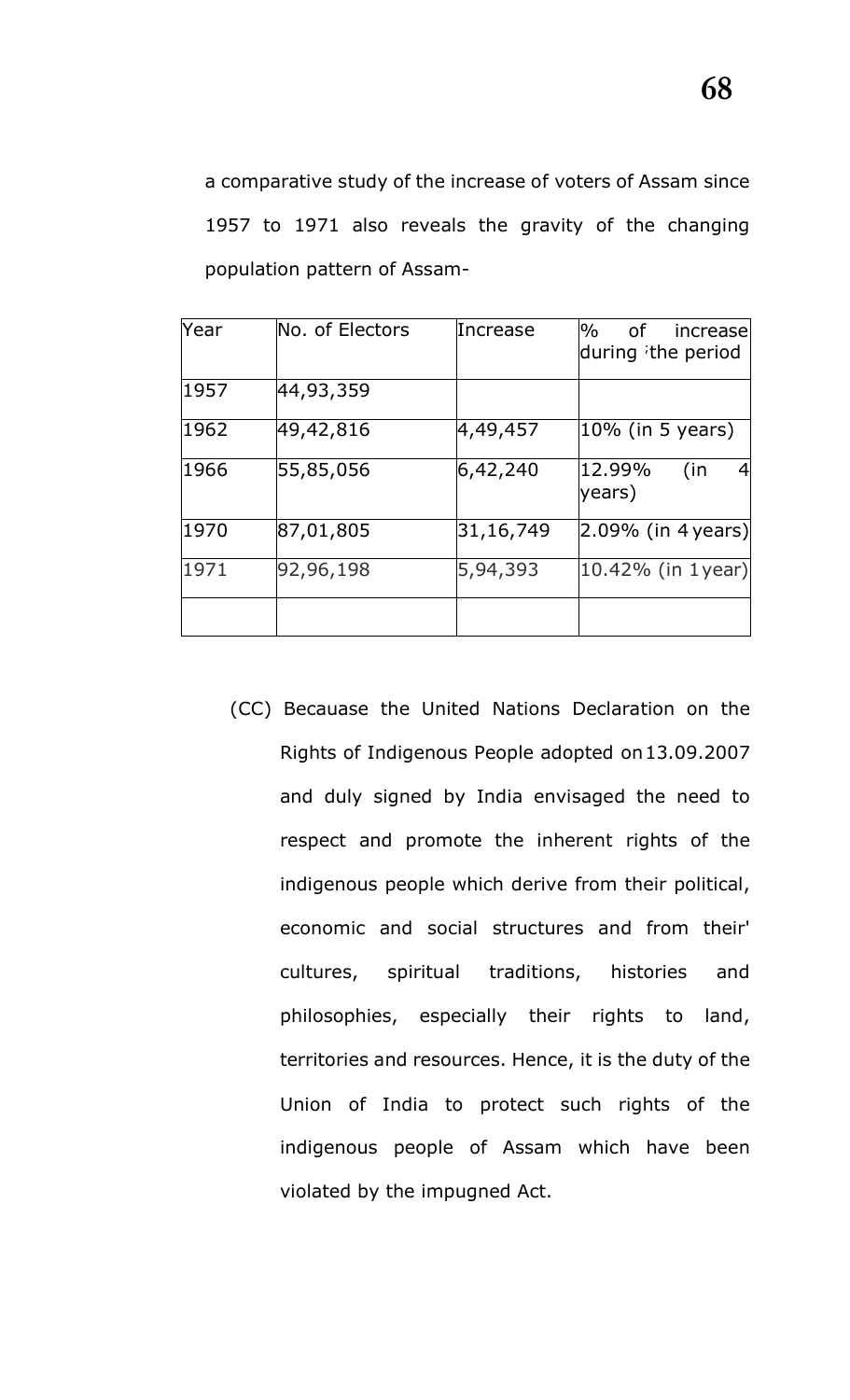(DD) Because the ramification due to the vast and incessant flow of illegal migrants into the State of Assam has disrupted the traditional "socio fabric of Assam and the rights thereto of the indigenous people, even as per the latest Census figures of 2011, the figures for population density in thethree Districts of Assam bordering Bangladesh i.e. Dhubri, Cachar and Karimganj and the adjoining Districts of Goalpara1 and Hailakandi have increased in the last decade (2001-2011) as against the State and National average, this grim reality has to be acknowledged:

[2001-2011]

|                     | Population<br>sq. km | Density/Growth Rate (in %) |
|---------------------|----------------------|----------------------------|
| National<br>Average | 382                  | 17.64                      |
| State<br>Average    | 397                  | 16.901                     |

| Dhubri     | 1171 | 24.40 |
|------------|------|-------|
| Karimganj- |      | 20.74 |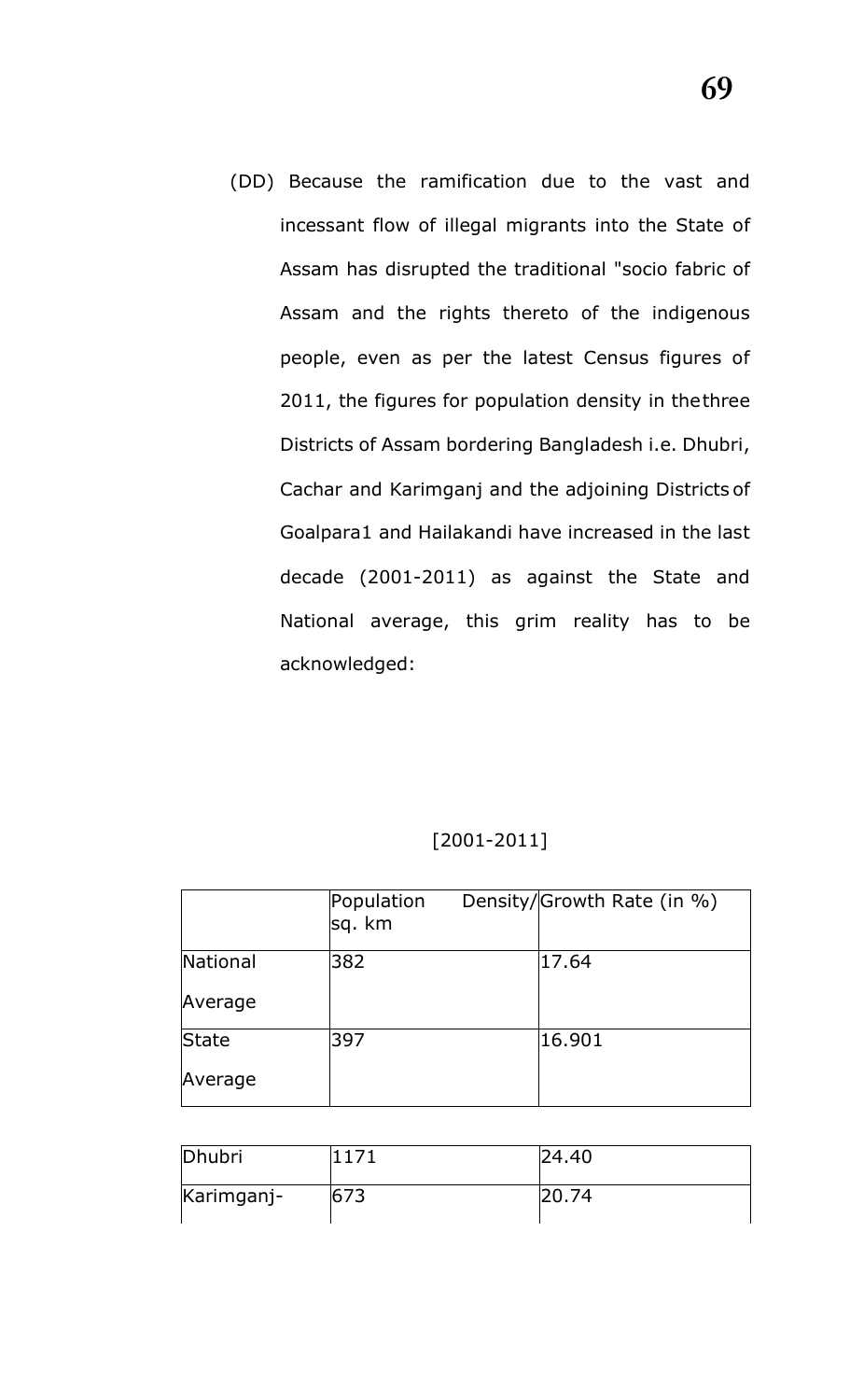| Cachar     | 459 | 20.17 |
|------------|-----|-------|
| Goalpara   | 553 | 22.74 |
| Hailakandi | 497 | 21.44 |

These figures would clearly go to conclusively prove that there is a continuous alarming rise in population in the bordering districts of Assam which is not only a potent threat to the security and well being of the people of Assam but the nation as well.

(EE) Because the Central Government failed to take note of its consistent stand on the issue large scale influx of person from the then East Pakistan into India (Assam) before and following Indo-Pak War of 1971. It has been noted by this Hon'ble Court in-SarbanandaSonowal (1) at para 56 that on 03.11.1971, Dr. Nagendra Singh, India's representative in the 6th Committee of the General Assembly on the definition of aggression, made a statement to the effect that influx of large number of persons from across the border into India is an act of aggression, Having regard to the said stand and also having regard to the constitutional scheme onacquisition of citizenship, the impugned notifications are not only inconceivable but are also plainly contrary to the constitutional scheme. The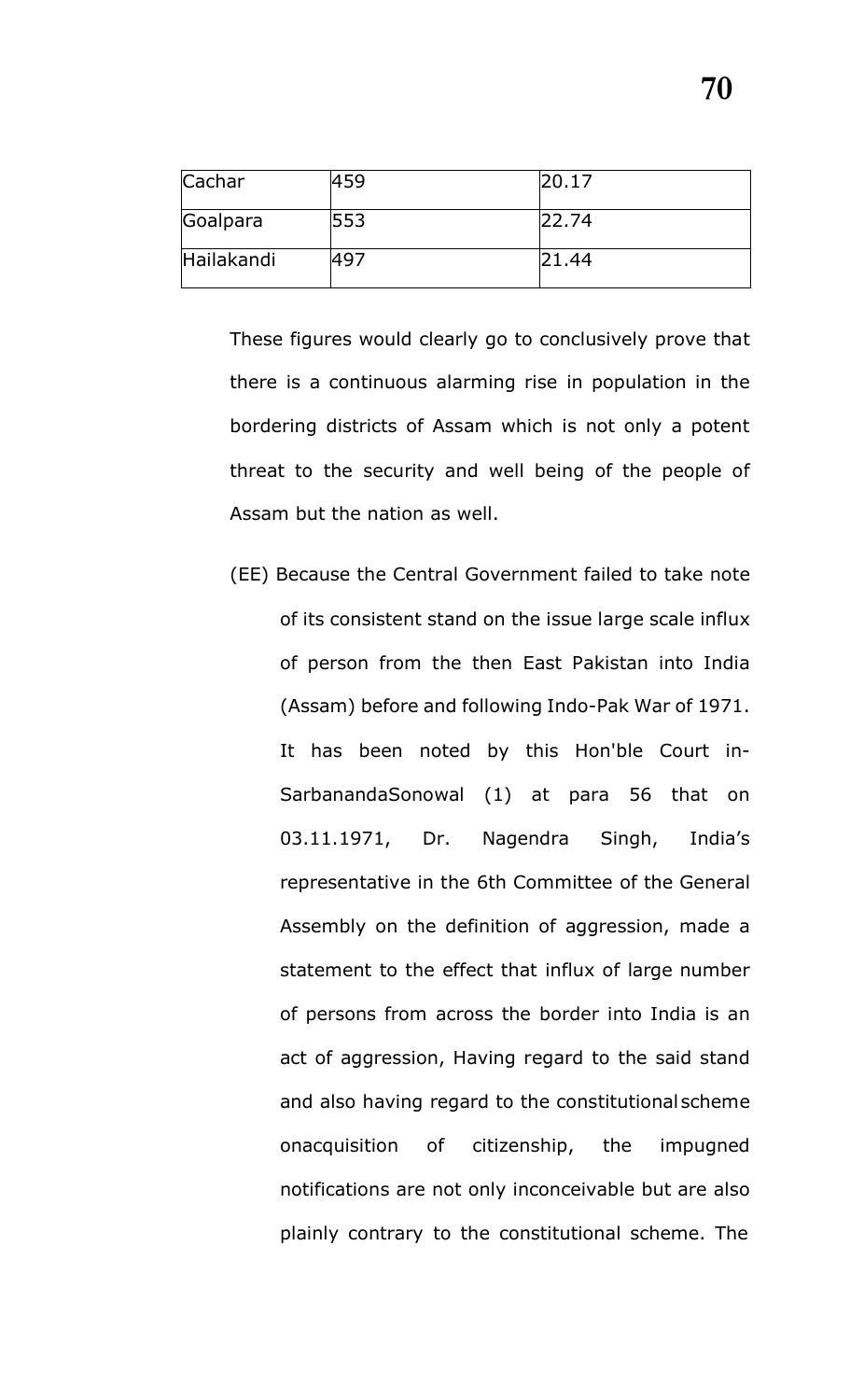purported action on the part of the Central Government to confer legitimacy to these hoards of illegal immigrants therefore cannot withstand legal scrutiny.

(FF) Because in SarbanandaSonowal's case this Hon'ble Court quoted certain observations of United States' Supreme Court made in 130 U.S. 581 (Chae Chan Ping vs. United States) which reads as under

> "To preserve its independence, and give security against foreign aggression and encroachment, is the highest duty of every nation, and to attain these ends nearly all other considerations are to be subordinated. It matters not in what form such aggression and encroachment come, whether from the foreign nation acting in its national character or from vast hordes of its people crowding in upon us. The Government, possessing the powers which are to be exercised for protection and security, is clothed with authority to determine the occasion on which the powers shall be called forth; and its determination, so far as the subjects affected are concerned, are necessarily conclusive upon all its departments and officers. If, therefore, the Government of the United States, through its legislative department, considers the presence of foreigners of a different race in the country, who will not assimilate with us to be dangerous to its peace and security, their exclusion is not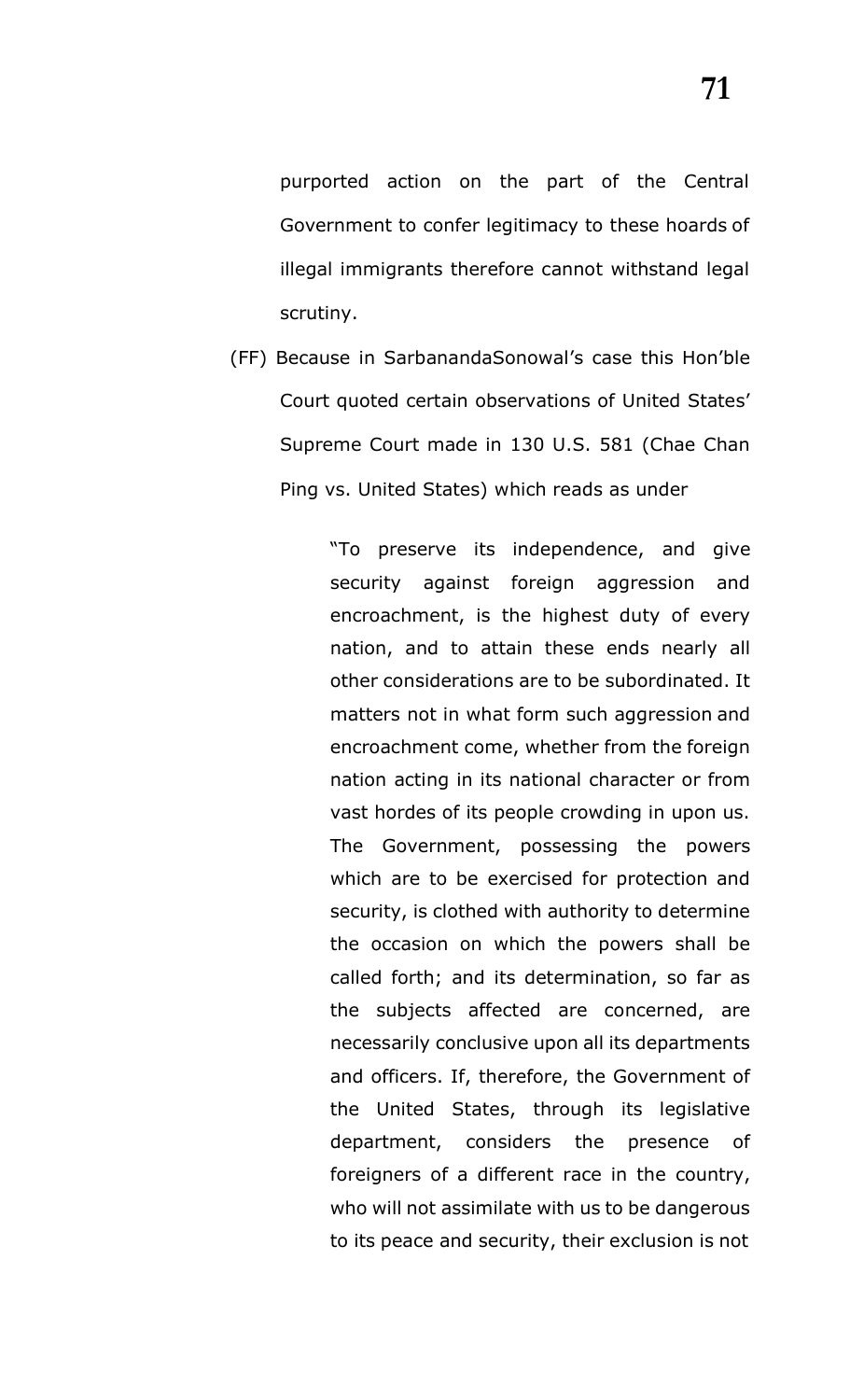to be stayed because at the time there are no actual hostilities with the nation of which the foreigners are subjects. The existence of war would render the necessity of the proceeding only more obvious and pressing. The same necessity, in a less pressing degree, may arise when war does not exist and the same authority which adjudges the necessity in one case must also determine it in the other."

(GG) Lord Denning in his book "The Due Process of Law" has written an "Introduction" to Part Five "Entrances and Exits" (page155) and the opening paragraph thereof reads as under :

> "In recent times England has been invaded not by enemies nor by friends but by those who seek England as a haven. In their own countries there are poverty, disease and no homes. In England there is social security a national health service and guaranteed housing all to be had for the asking without payment and without working for it. Once here, each seeks to bring his relatives to join him. So they multiply exceedingly." Thus, one of the most respected and learned Judges of the recent times has termed the influx of persons from erstwhile colonies of Britain into Britain as "invasion"

(HH) FOR THAT Article 355 of the Constitution demands that all States be protected by the Centre from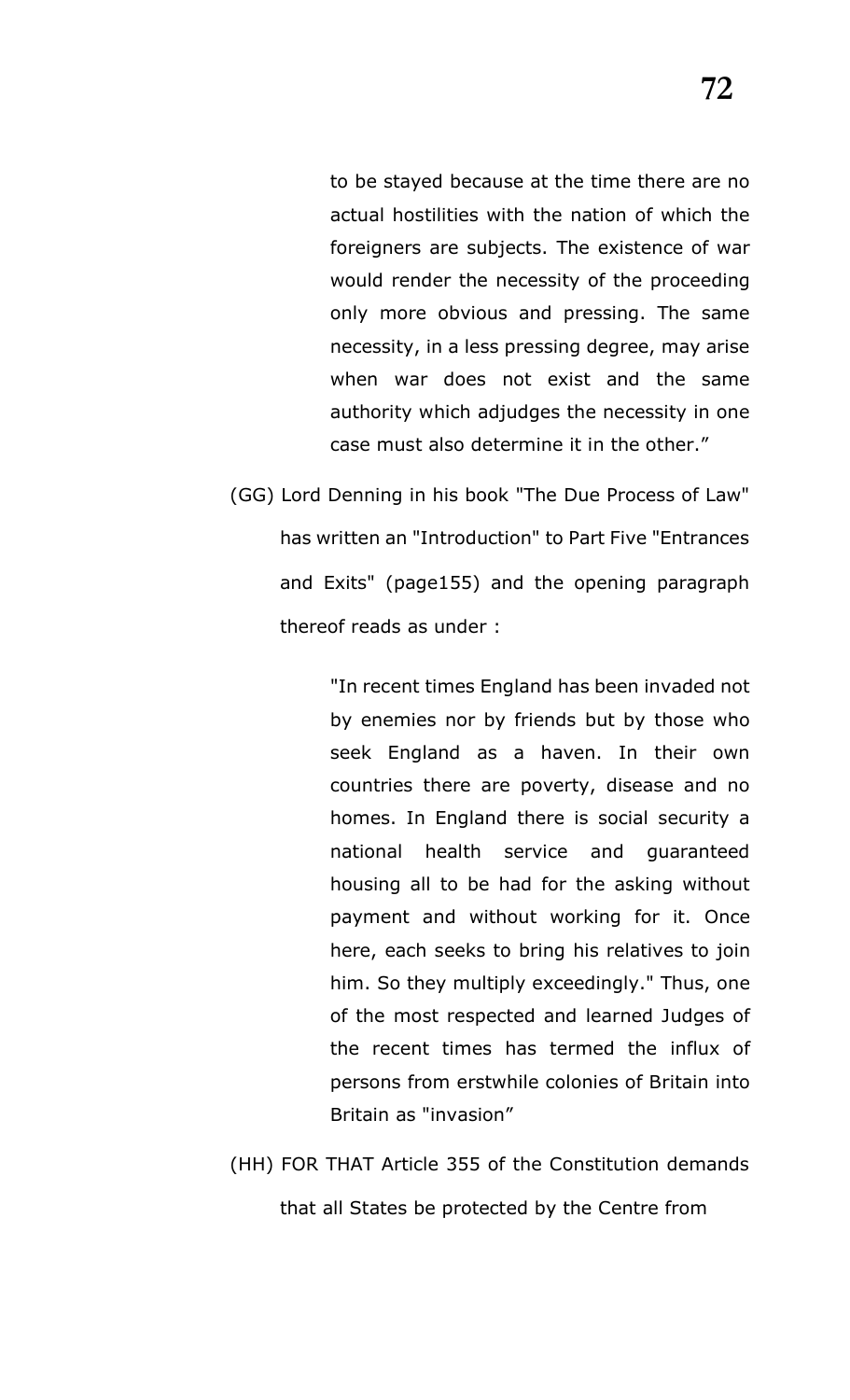external aggression and internal disturbance. Large scale unchecked and illegal foreign immigration of the kind experienced by Assam that destroys local autonomy has been held by boifa-legislative bodies and the Hon'ble Supreme Court to be a cause of a serious security threatthat amounts to external aggression that causes internal disturbance. The internal threat posed by the increase in the illegal immigrants was addressed in the Report of Parliamentary Standing Committee of Home Affairs on "the Illegal Migrants Laws (Replacing and Amending ) Bill| 2003" which conclusively states that the illegal migration from Bangladesh is a prime contributory factor in the rise of insurgency in the North Eastern states. This Hon'ble Court in SarbanandaSonowal also held that: "The word "Aggression" in Article 355 of the Constitution of India is an all comprehensive word having very wide meaning having complex dimensions For example, there could be a unique bloodless aggression from a vast and incessant-.flow of millions of Human beings being forced to flee into, another state only to impair the economic and political wellbeing of the receiving state." In view of the aforesaidjt is submitted that the impugned Act not only allows a dangerously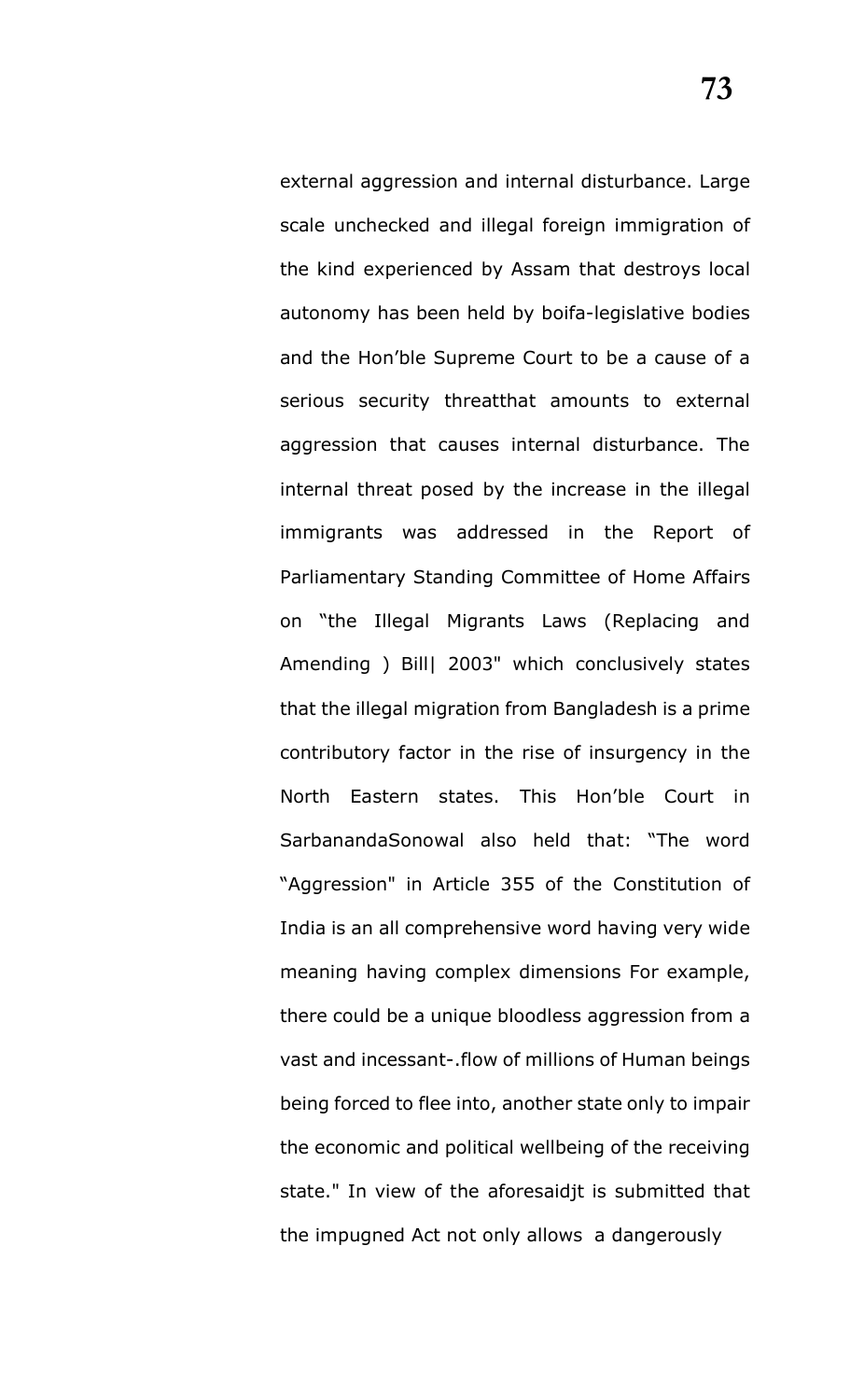large inflow of illegal immigrants without any checks and balances to stay but also guarantees all of them a pathway to citizenship. The threat to national security is ; only compounded by the testimony of national security agencies before the joint parliamentary committee that examined the CAB, that testified to the impossible task of verifying whether illegal immigrants in the past were genuinely faced or were under the fear of religious persecution. The CAA therefore amounts to an abdication of the Centre of its duty under Article 355 to protect states from external aggression and damages the federal structure envisaged under the Constitution.

# **VIOLATION OF ARTICLE 325 and 326 OF THE PEOPLE OF ASSAM GUARANTEED UNDER THE CONSTITUTION OF INDIA:**

(II) Because the impugned Act violates Article 325 and 326 of the Constitution of India as the same dilutes the political rights of the original inhabitants/ bonafide citizens of the State of Assam. In this view the impugned amendment Act deserves to be declared ultra-vires the, Constitution and accordingly struck down.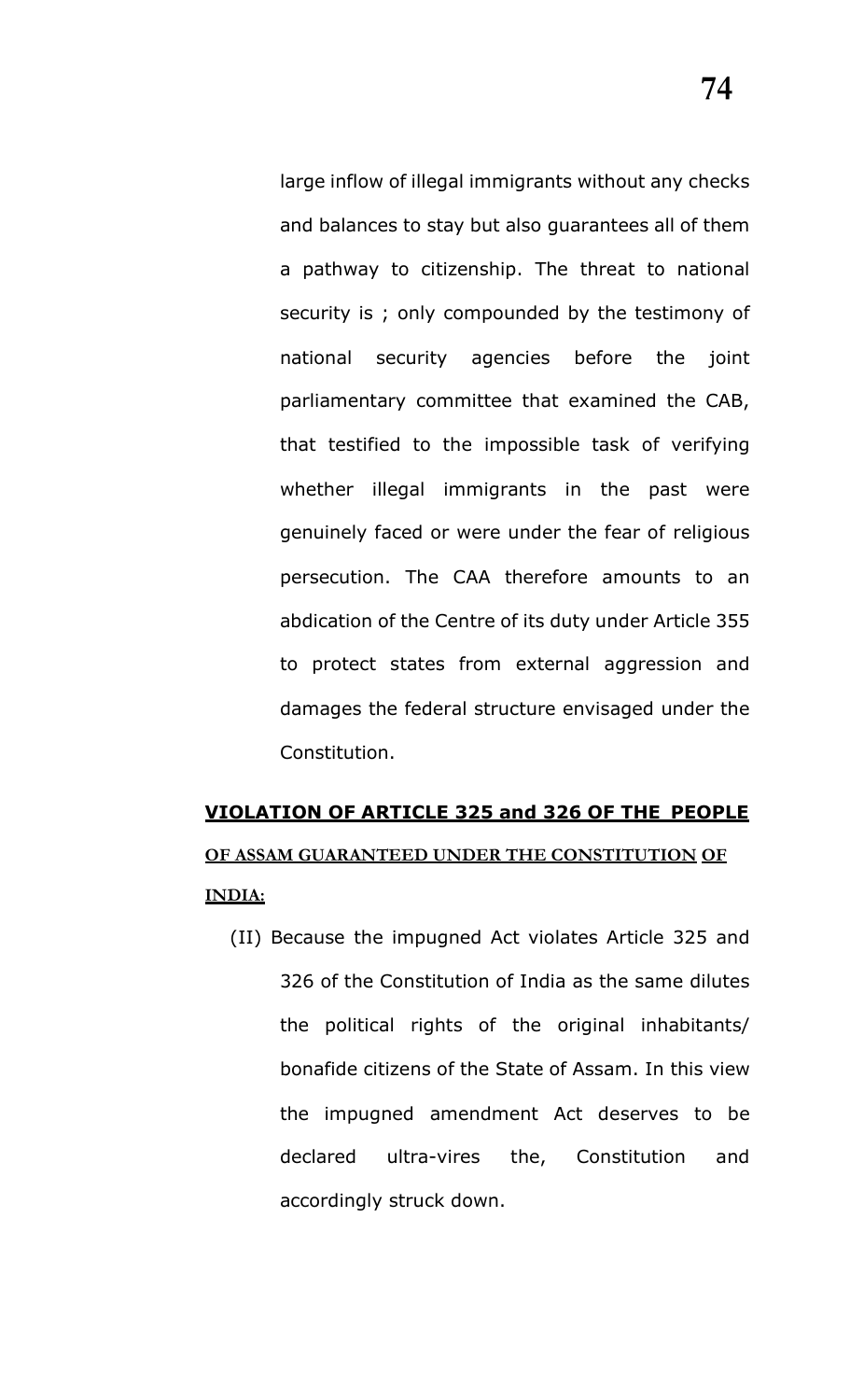## **VIOLATION OF PART II (CITIZENSHIP) OF THE CONSTITUTION OF INDIA**

- (JJ) Because while Section 3 of the Citizenship Act covers the acquisition of citizenship by birth for the rest of the country, Section S A therein, incorporated by an amendment in 1985, and is meant for providing special provisions for citizenship in Assam covered under the Assam Accord. According to this 6 A of the Citizenship Act, read with the provisions in the Schedule under Section 4A (4) of the Citizenship {Registration of Citizens and Issue of National Identity Cards) Rules, 2003, any person who crossed over to the Indian territory after March 25, 1971 shall be treated as an illegal migrant. But for the impugned Act, such a case of illegal migration would have attracted the relevant penal provisions of the Foreigners Act, 1946 and the Foreigners Tribunal Order, 1964.
- (KK) Because the scheme of the Constitution of India does not anywhere provide for giving shelter to any illegal immigrant who have stealthily sneaked in through the border and settled down in the territory of India. As a matter of fact no where in the world would one find any legal provision which seeks to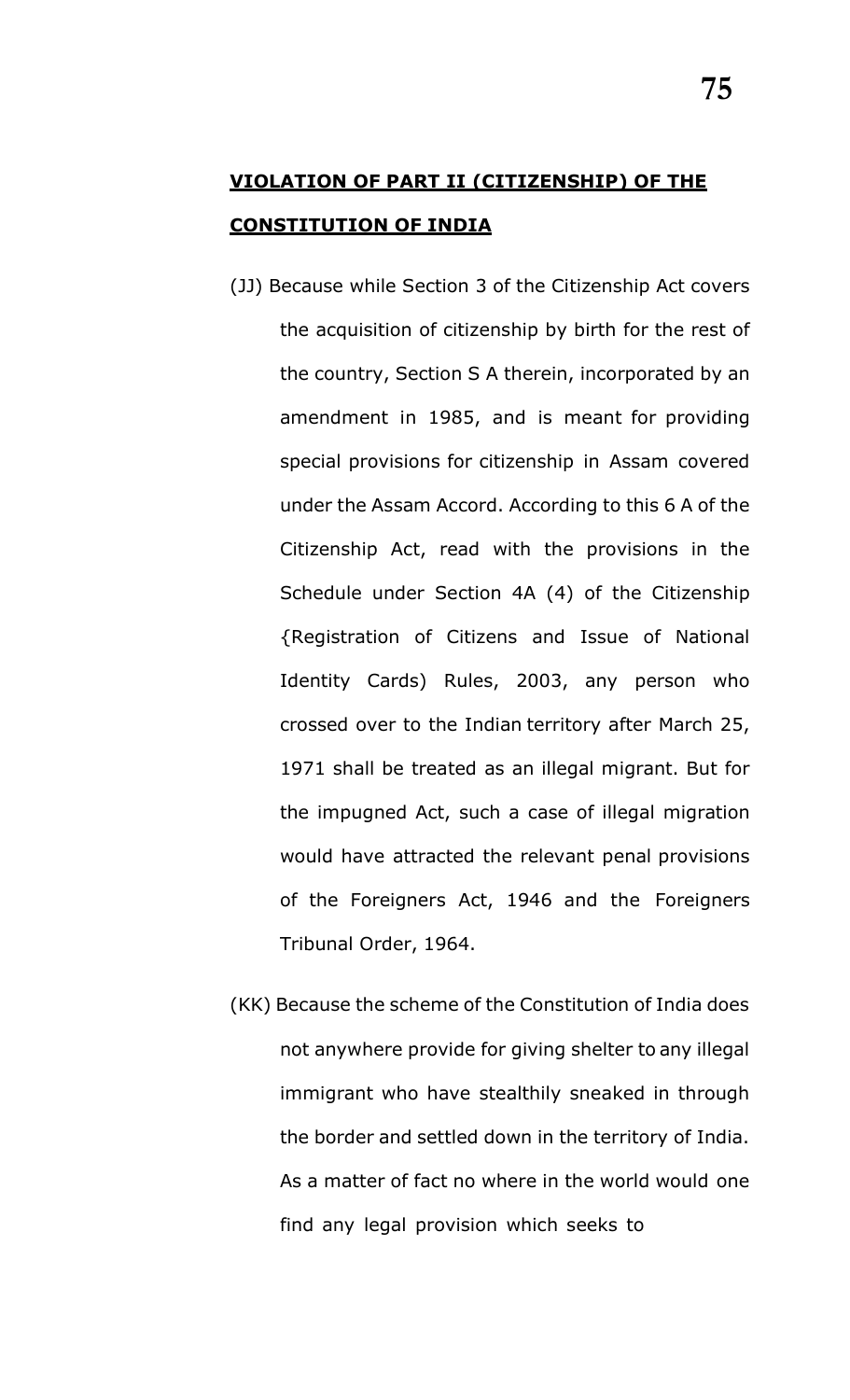shelter foreigners who have illegally entered that country. The only exception is perhaps Israel which is a "Jewish State" and offers the "right to return" to Jews from anywhere in the world.

(LL) Because Article 6 of the Constitution of Indiaclearly states that a person, who came to India from the territory then included in Pakistan and whose parents or grandparents were born in India as understood under the Government of India Act, 1935, would be treated as an Indian Citizen. However, for acquiring citizenship, this Article has stated that such a person should migrant to India before July, 19, 1948. There is a rider, too, that if any other person had come to India before six months of the commencement of the Constitution in order to be treated as Indian Citizen, he or she must get himself / herself registered as an Indian Citizen with the prescribed authorities in the manner laid down by the Government of India. The Constitution was enforced with effect from January 26, 1950. Therefore, any person who came to India, the last date should be before 19 January, 1949 at the latest it is thus seen that there are two cut-off dates, i.e. July, 19, 1948 without application and January 19,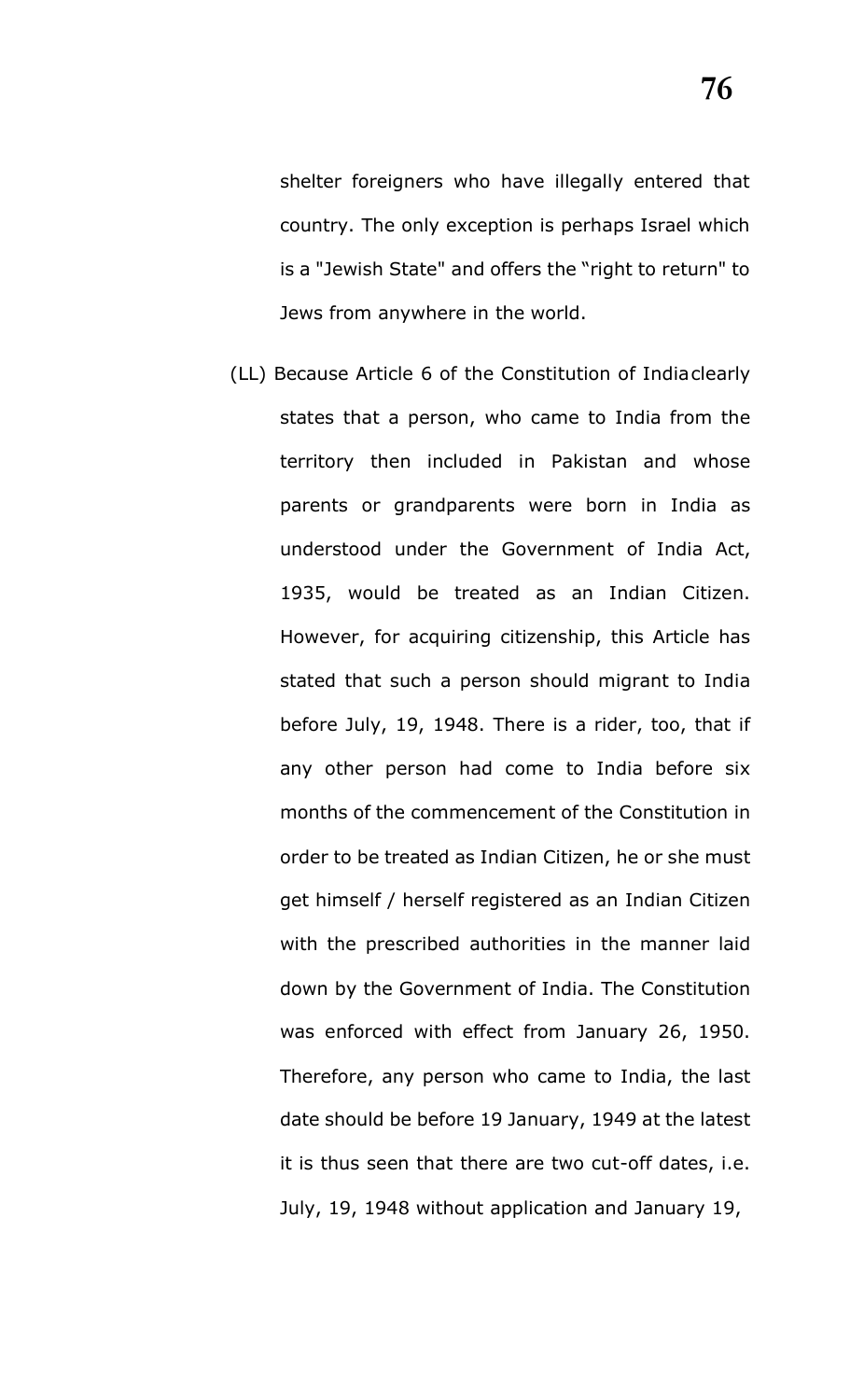1949 with application, for acquiring Indian Citizenship. These are the laid down under the Constitution of India and till now provisions of Article 6 of the Constitution have remained unchanged. It is also provided by the Constitution that any law, which in any manner infringes the fundamental rights conferred on the citizens by theConstitution, is void. In this regard it is submitted that the impugned Act most arbitrarily and without any legal basis has fixed the cut-off date as 31/12/2014 for people of 6 minority communities who claim themselves to be victims of religious persecution in Pakistan, Afganistan and Bangladesh. It is stated that there cannot be any other cut-off date which is at a variance with the one that is given in the Constitution. The above provisions contravene Articles 14 & 21 of the Indian Constitution. In this view of the matter the impugned Act is ultra-vires the Constitution and hence liable to be quashed.

(MM) Because the founding fathers of our Constitution never intended to extend protection to illegal infiltrators and confer citizenship upon them at any stage. However, notwithstanding the same, the Government of India has failed to initiate effective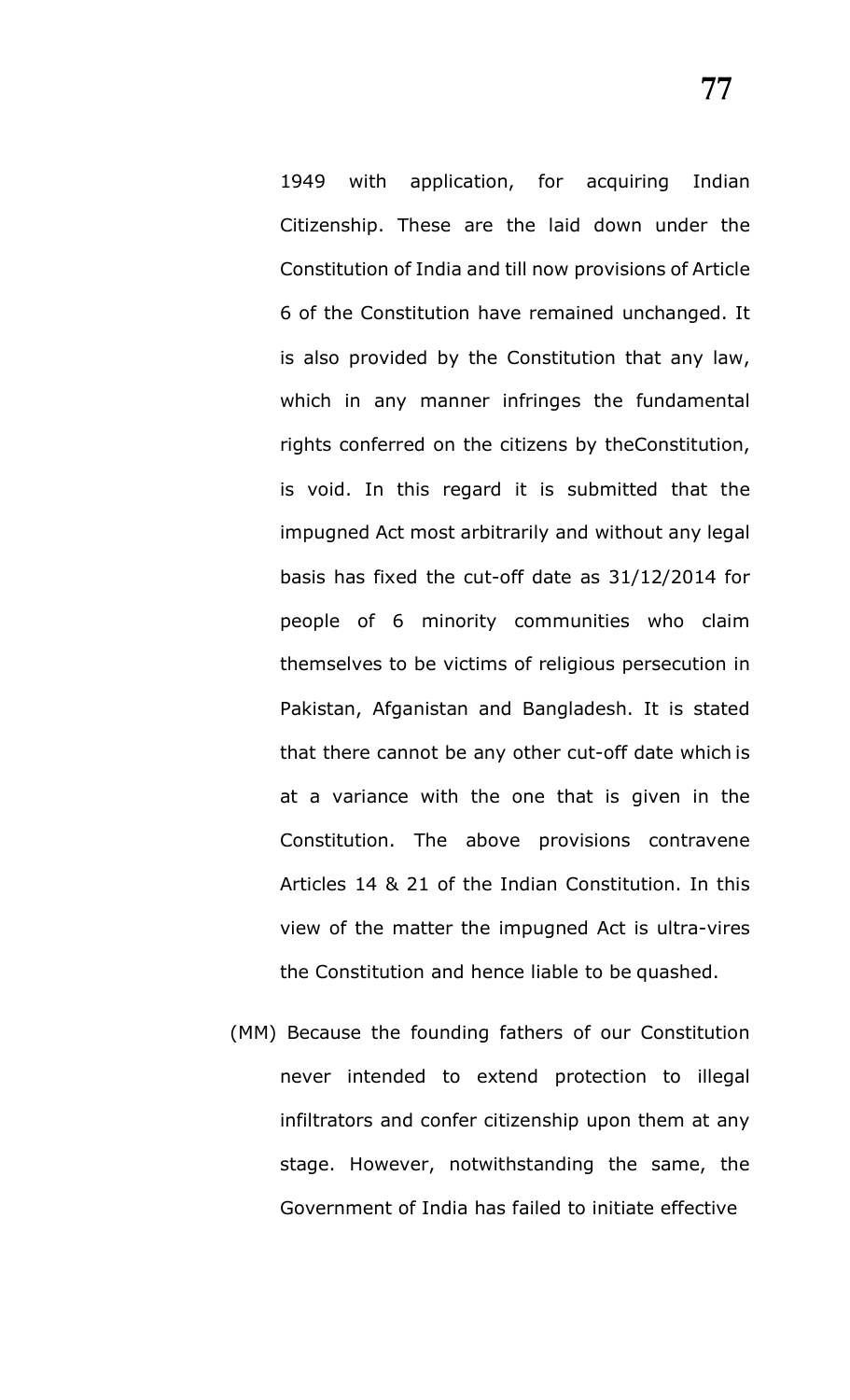steps to free the country from such illegal infiltrators and on the contrary has actually enacted the impugned Act with the sole purpose and intent of conferring citizenship to illegal immigrants coming from Bangladesh, Pakistan and Afghanistan far beyond the time frame prescribed by the Constitution. There is absolutely no relevance of 31/12/2014 in so far as India or Assam is concerned. Yet such a cutoff date has been arbitrarily inserted forming the sole basis of the Act impugned herein.

(NN) Because Article 6 of the Constitution brings forth a closure to the issues of citizenship of such category of migrants from Pakistan by spelling out cut off dates in clear and unequivocal terms, Therefore, all persons illegally entering the Indian territory from Bangladesh contrary to the Constitutional scheme and beyond the time frame prescribed by the Constitution is required to be treated as an offender under the Indian Law and the Government is1 constitutionally-bound to take action against such a person by ensuring his/ her removal from the territory of India at the earliest. However, in a marked departure of the said principle, the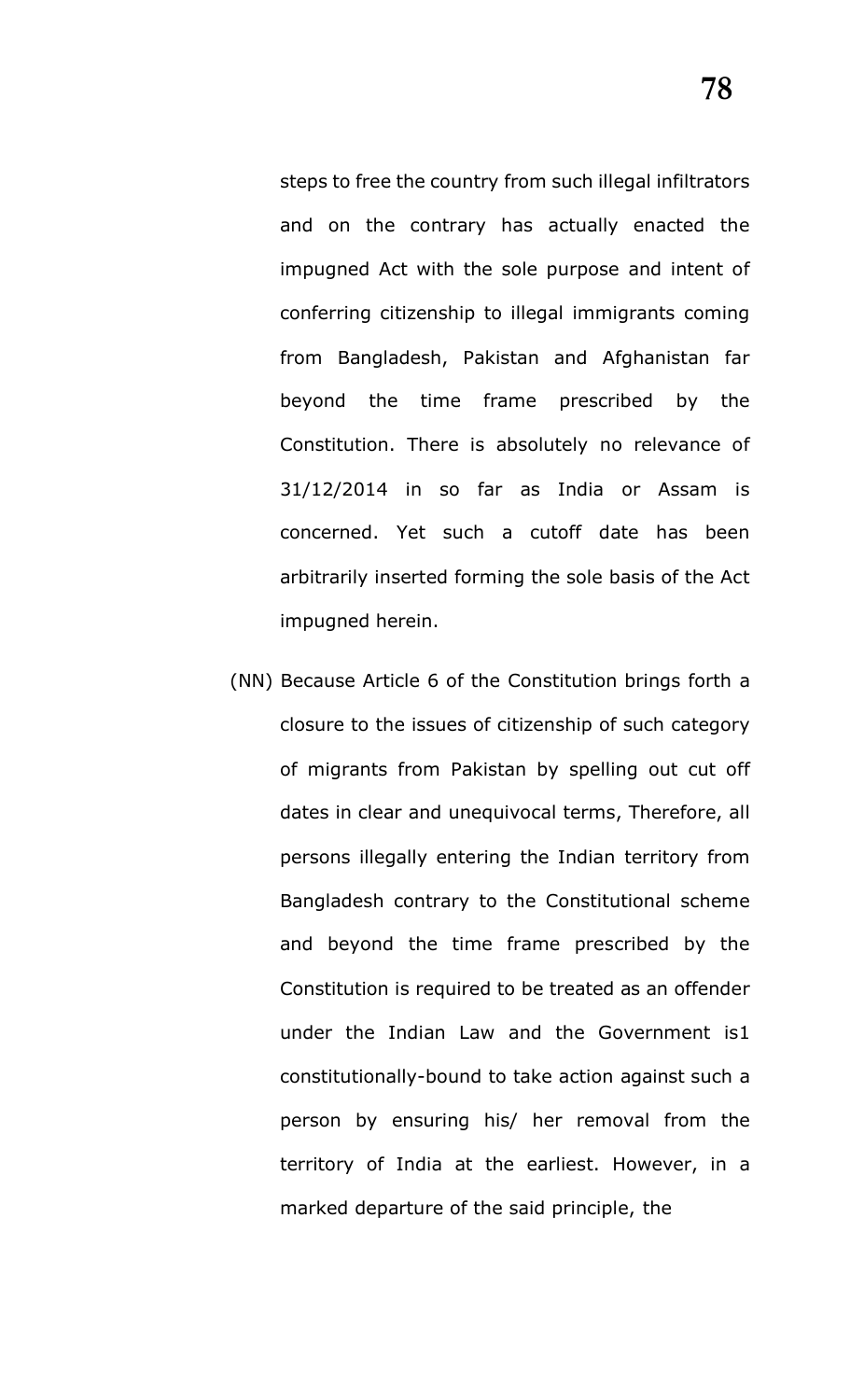impugned Act seek to legitimize the entry and stay of the "illegal immigrants" of 6 minority communities who have entered on or before 31/12/2014. The net result of such an enactment would be that an illegal immigrant who enters Assam in violation of the Indian legal system gets an opportunity of legitimizing his/ her transgression as such, only by virtue of the impugned provisions. The question that would therefore arise is that, can an individual who is in conflict with the constitutional right on the very day of his/her illegal entry into Indian territory be accorded citizenship by operation of the impugned legislations by condoning his illegal entry into India, which act had been unconstitutional on the very date of its inception, more so when Art. 6 of the Constitution itself has not been amended to provide for enlarging the time frame prescribed by the Constitution.

(OO) Because the impugned provision is also contrary to Article 13 of the International Covenant of 1966 on Civil and Political Rights which provides that an alien lawfully entering the territory of a State party to the Covenant be expelled only pursuant to a decision reached by law. Ironically India is a signatory to the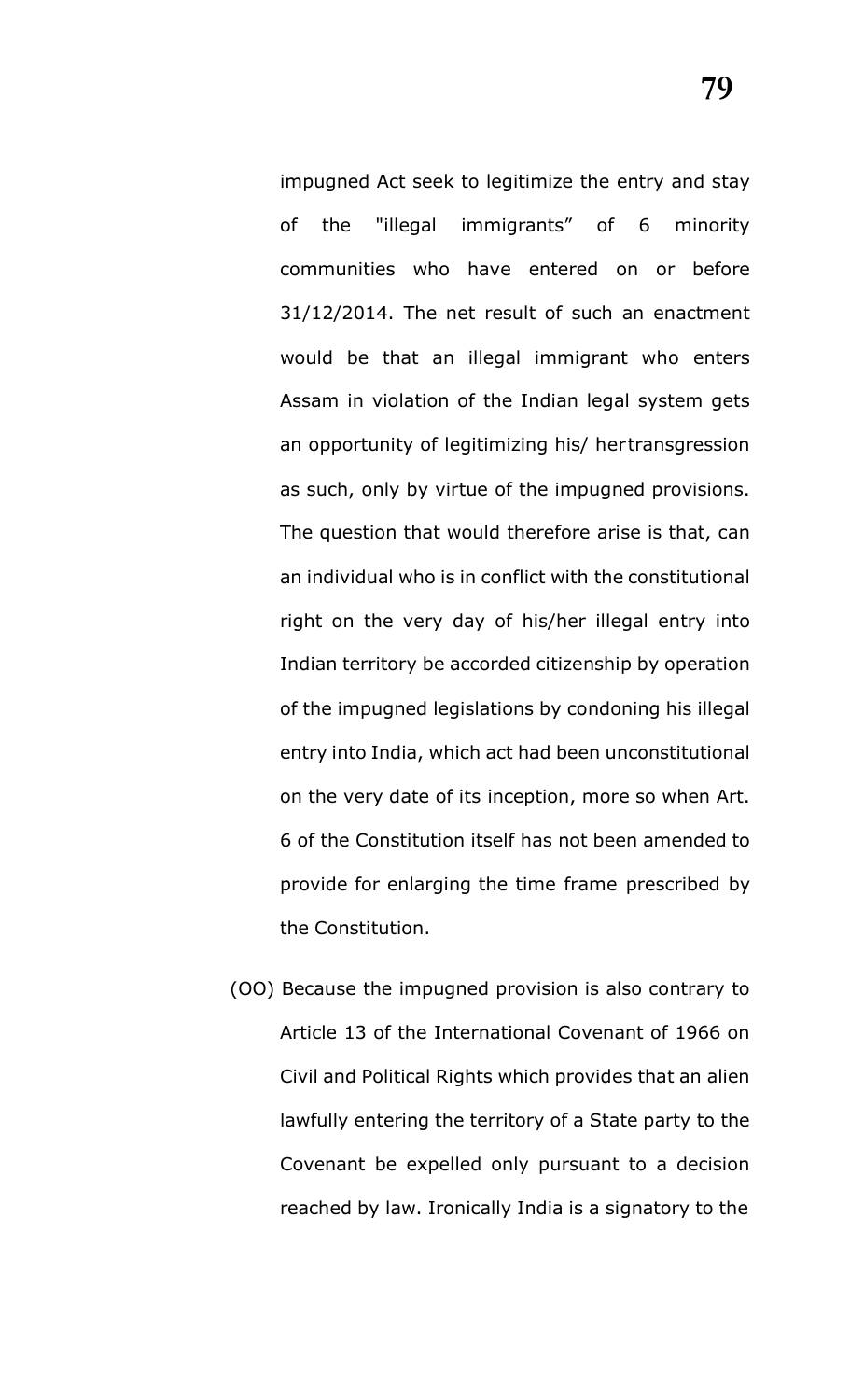said Covenant. Under the circumstances the purportedattempt to confer legitimacy to the illegal migrants from the then East Pakistan by way of impugned provision is legally not sustainable. As a matter of fact in terms of Article 13 aforementioned migrants who; have entered illegally or unlawfully are not entitled to any substantive and procedural safeguards. All these fundamental aspects which have special relevance in the contextual facts were ignored by the lawmakers

#### **VIOLATION OF THIS HON'BLE COURT'S DECISION:**

- (PP) Because Sections 2, 3, 5 and 6 of the impugned Act violate the obligations of Respondent No. 1 under the United Nations Declaration on the Rights of Indigenous Peoples. It is submitted that due to the continued influx of the illegal immigrants in Assam, the Respondents herein have failed to protect the rights of the indigenous people of Assam as enshrined under the said Declaration. It is submitted that the impugned Act is, in any manner, also in violation of the international obligations of India.
- (QQ) Because Sections 2, 3, 5 and 6 of the impugned Act are in violation of the judgment of this Hon'ble Court

**80**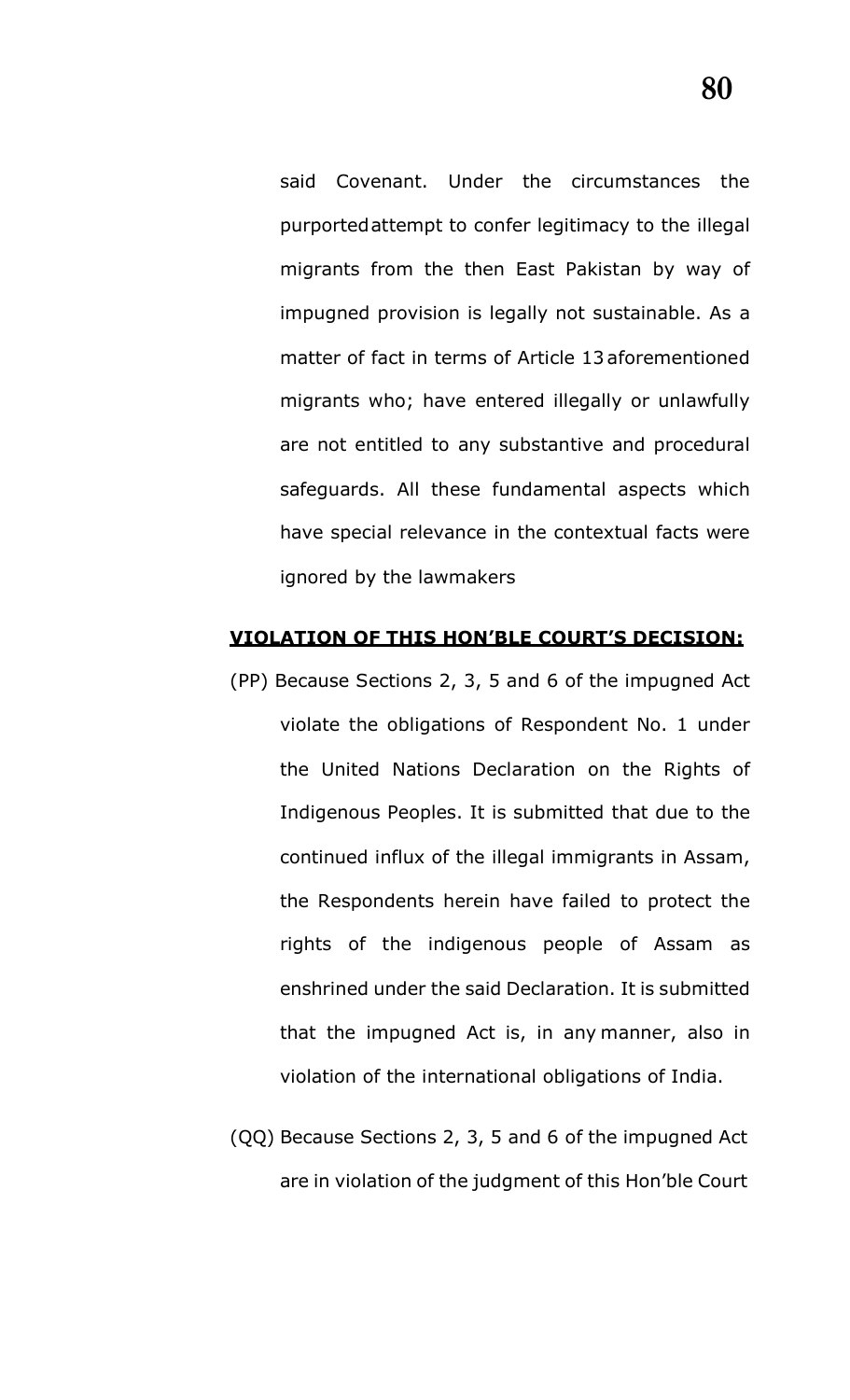in Sonowal (I) wherein this Hon'ble Court gave a clear mandate to the Central Government to remove illegal migrants from India and equated the entry and stay of illegal migrants in the state of Assam with external aggression. All foreigners, irrespective of religion or place of origin, who enter India without valid travel documents, are illegal migrants and liable for expulsion. By establishing vague and indeterminable criteria, the effect of the impugned provisions will be to enable more illegal migrants to claim exemption from the existing statutory framework. On a similar reasoning, in the said judgment, this Hon'ble Court had struck down the Illegal Migrants (Determination by Tribunals) Act, 1983 and the Illegal Migrants (Determination by Tribunals) Rules, 1984 as ultra vires the Constitution. Similarly, in Sonowal II also, the Hon'ble Court had emphasized that all illegal immigrants should be deported.

(RR) Because Sections 2, 3, 5 and 6 of the impugned Act are in violation of the judgment of this Hon'ble Court in All Assam SanmilitiaMahasangha v. Union of India (2015) 3 SCC 1 wherein this Hon'ble Court directed the Union Government to and to detect and deport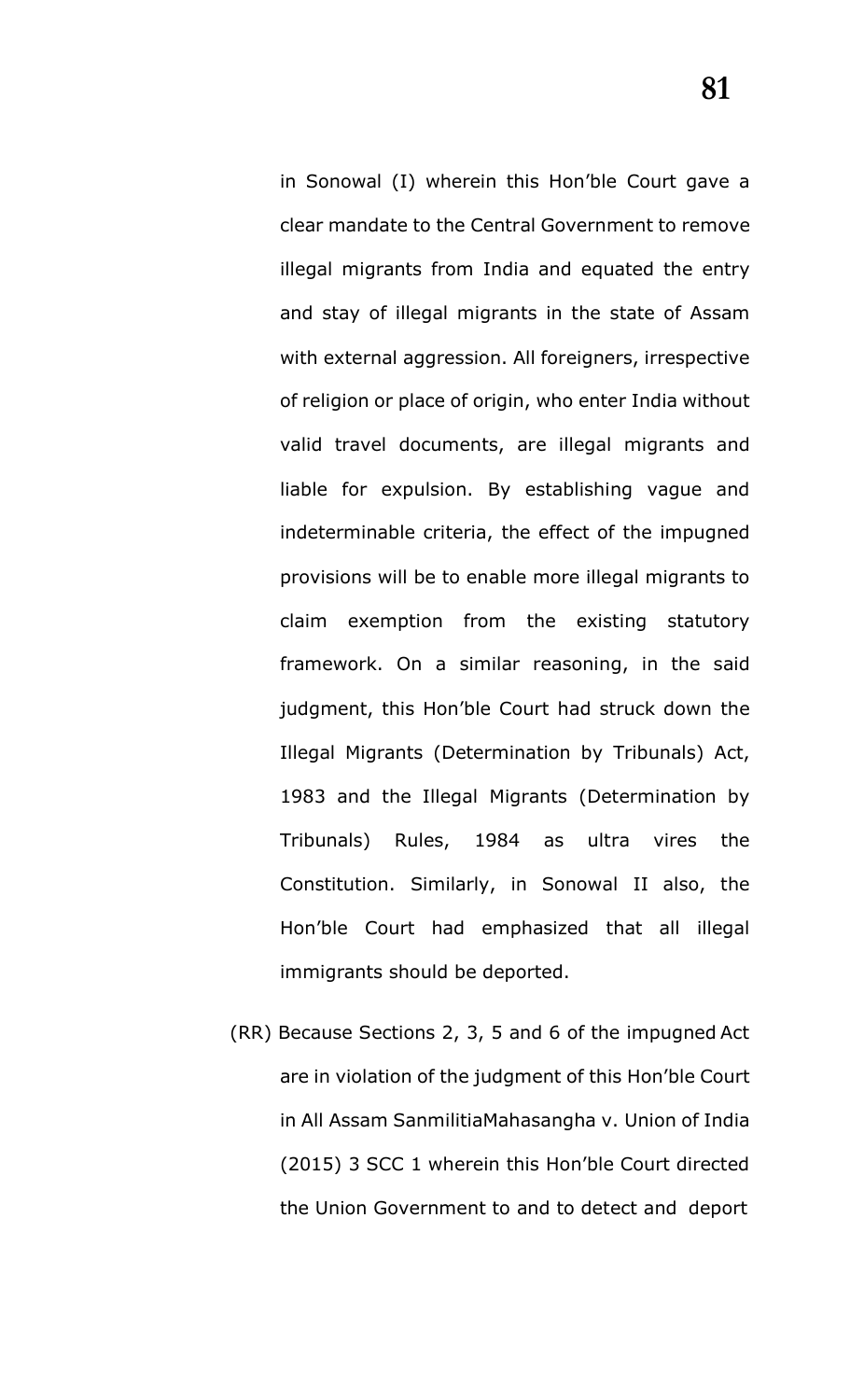all illegal migrants who have come to the State of Assam after 25.3.1971. The impugned Act is an attempt to overreach the following directions ofthis Hon'ble Court.

> *"41. We are at loss to understand why 67 years after independence the Eastern border is left porous..."*

> *"42. …we have considered the necessity of issuing appropriate directions to the Union of India and the State of Assam to ensure that effective steps are taken to prevent illegal access to the country from Bangladesh; to detect foreigners belonging to the stream of 1.1.1966 to 24.3.1971 so as to give effect to the provisions of Section 6(3) & (4) of the Citizenship Act* **and todetect and deport all illegal migrants who have come to the State of Assam after 25.3.1971.***The Union will take all effectivesteps to complete the fencing (double coiled wire fencing) in such parts/portions of the Indo-Bangla border (including the StateofAssam) where presently the fencing is yet to be completed. The vigil along the riverine boundary will be effectively maintained by continuous patrolling. Such part of the international border which has been perceived to be inhospitable on account of the difficult terrain will be patrolled andmonitored at vulnerable points that could provide means of illegal entry. Motorable roads alongside the international border, wherever incomplete or*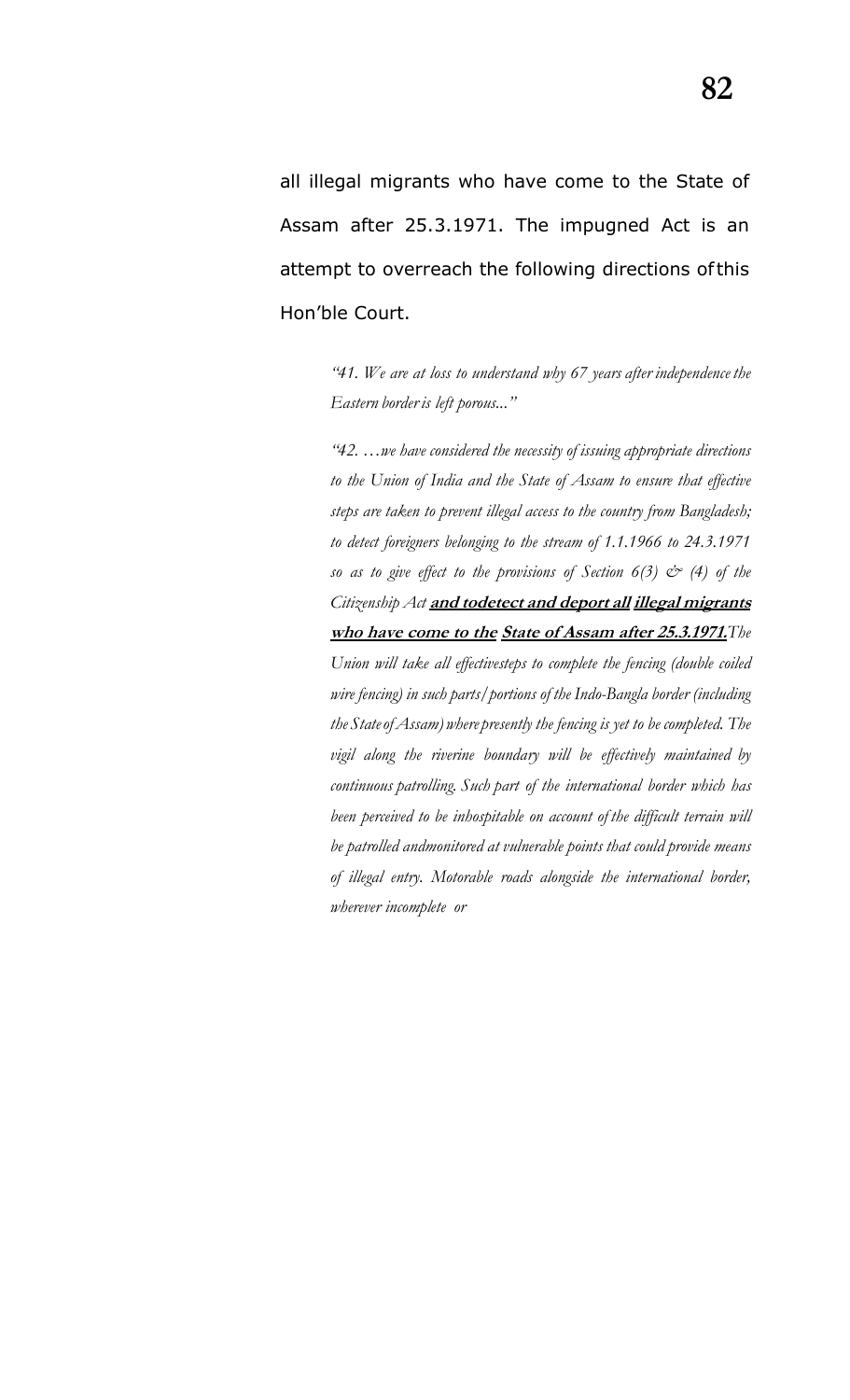*have not yet been built, will be laid so as to enable effective and intensive patrolling. Flood lights, wherever required, will also be provided while maintaining the present arrangements. The completed part of the border fencing will be maintained and repaired so as to constitute an effective barrier to cross border trafficking.*" (Emphasis supplied)

As a result of the above directions of this Hon'ble Court, it is amply clear that the Respondent No. 1 has been directed to completely stem the flow of illegal migrants from Bangladesh into India, as well as to speedily detect and remove permanently all illegal migrants who are residing in the state of Assam, having entered after 25.03.1971. In the light of such directions, the impugned Act is clearly an attempt to bypass the express directions of this Hon'ble Court.

(SS) Because the impugned Act also have the potential to derail and nullify the gains made by updating the National Registrar of Citizens in Assam. Many persons who could not otherwise establish their claims and were therefore excluded from final NRC published recently can now take shelter under the impugned Act and subsequently become legitimate Indian citizens at the cost of the indigenous people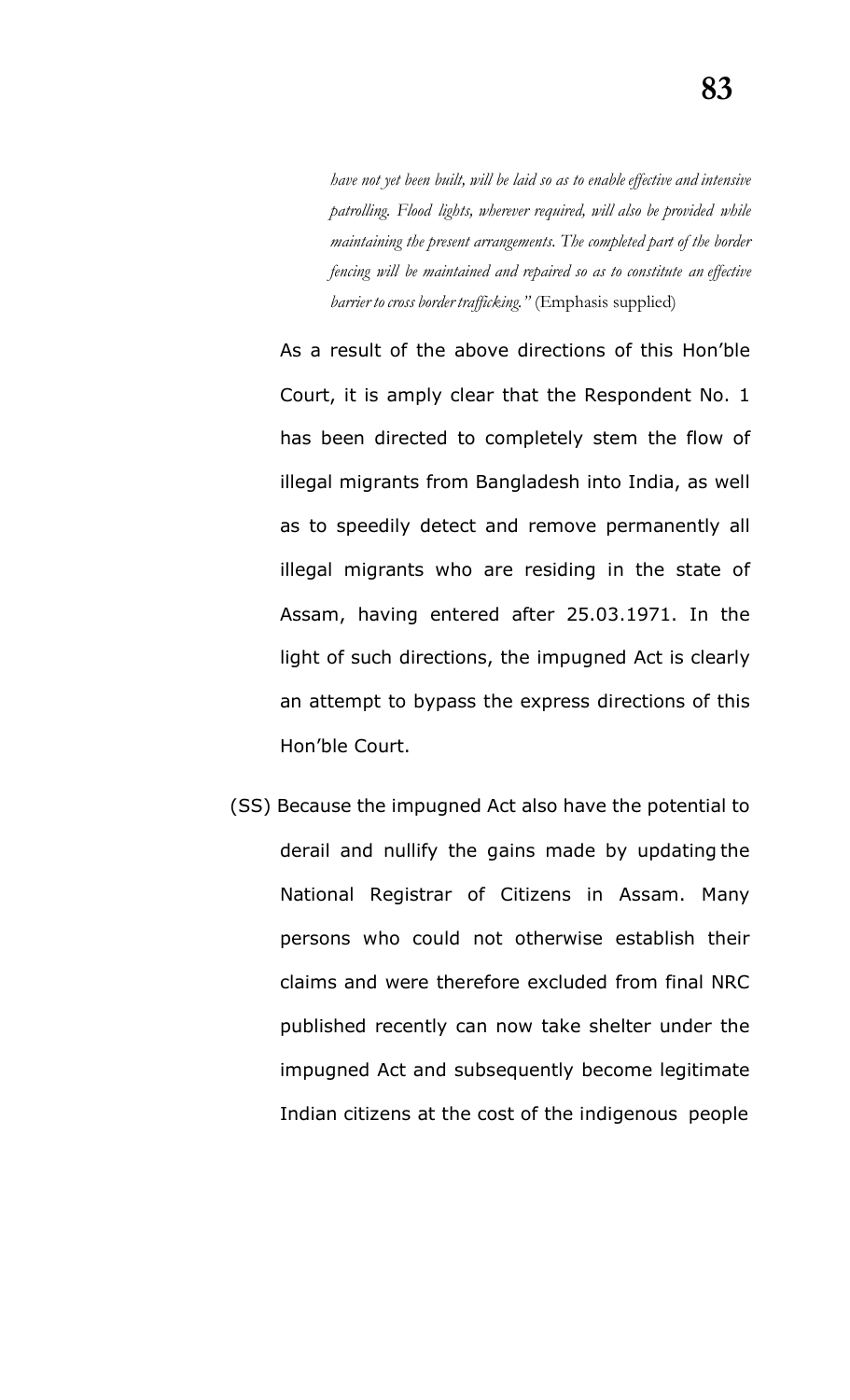of Assam. It is thus apparent that the petitioners have been treated unfairly thus violating their fundamental right to equality. In this view of the matter the impugnednotifications deserve to be declared ultravires and consequently struck down. **INCONSISTENT**

## **WITH THE IMMIGRANTS (EXPULSION FROM ASSAM) ACT, 1950**

(TT) Because Sections 2, 3, 5 and 6 of the impugned Act are also inconsistent with the immigrants (Expulsion from Assam) Act, 1950 which- was enacted to protect the indigenous inhabitants of Assam. As per the Statement of Objects and Reasons of the Immigrants (Expulsion from Assam) Act, 1950, refers inter alia to a serious situation having arisen from the immigration of a very large number of East Bengal residents into Assam, and states that such large migration is disturbing the economy of the province, besides giving rise to a serious law and order problem. The impugned Act is inconsistent with the powers granted to the Central Government under Sections 2 and 4 of the Immigrants (Expulsion from Assam) Act, 1950.

## **ABSURDITY AND UNREASONABLENESS WITH RESPECT TO APPLICABILITY OF THE ACT:**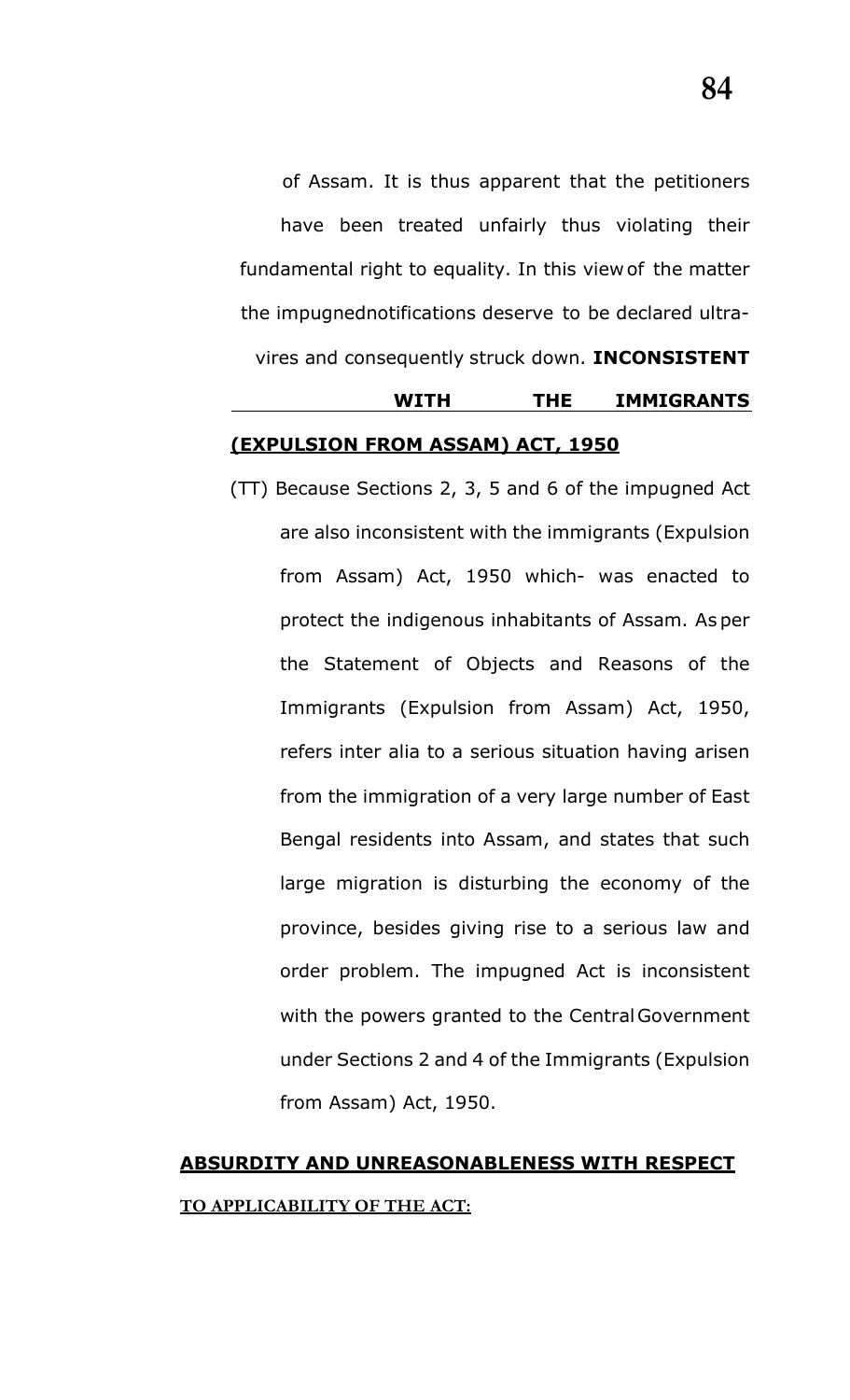(UU) Because even if the Respondents justify the class created by the impugned Act on the grounds of religious persecution, it is submitted that the same was not identified as one of the causes of illegal migration by the Government of India before this Hon'bleCourt in Sonowal (I). The stand of the Government of India was thatBangladeshis enter India due to, "*steep and continuous increase inpopulation, sharp deterioration in land-man ratio and low rates of economic growth particularly poor performance in agriculture".* Itwas further submitted that people of all religions from Pakistan and Bangladesh have come for the same reason. The same was recorded by this

Hon'ble Court in its judgment in Sonowal (I), as follows.

*"A true copy of the latest status report filed by the Government in Writ Petition No. 125 of 1998, which has been filed seeking deportation of all Bangladeshi nationals from India, has been filed as Annexure R-1 to the Counter Affidavit and paragraphs 3 to 7 ofthe said status report are being reproduced below*

*:*

**3.** *Continuing influx of Bangladeshi nationals into India has been on account of a variety of reasons including religious and economic. There is a combination of*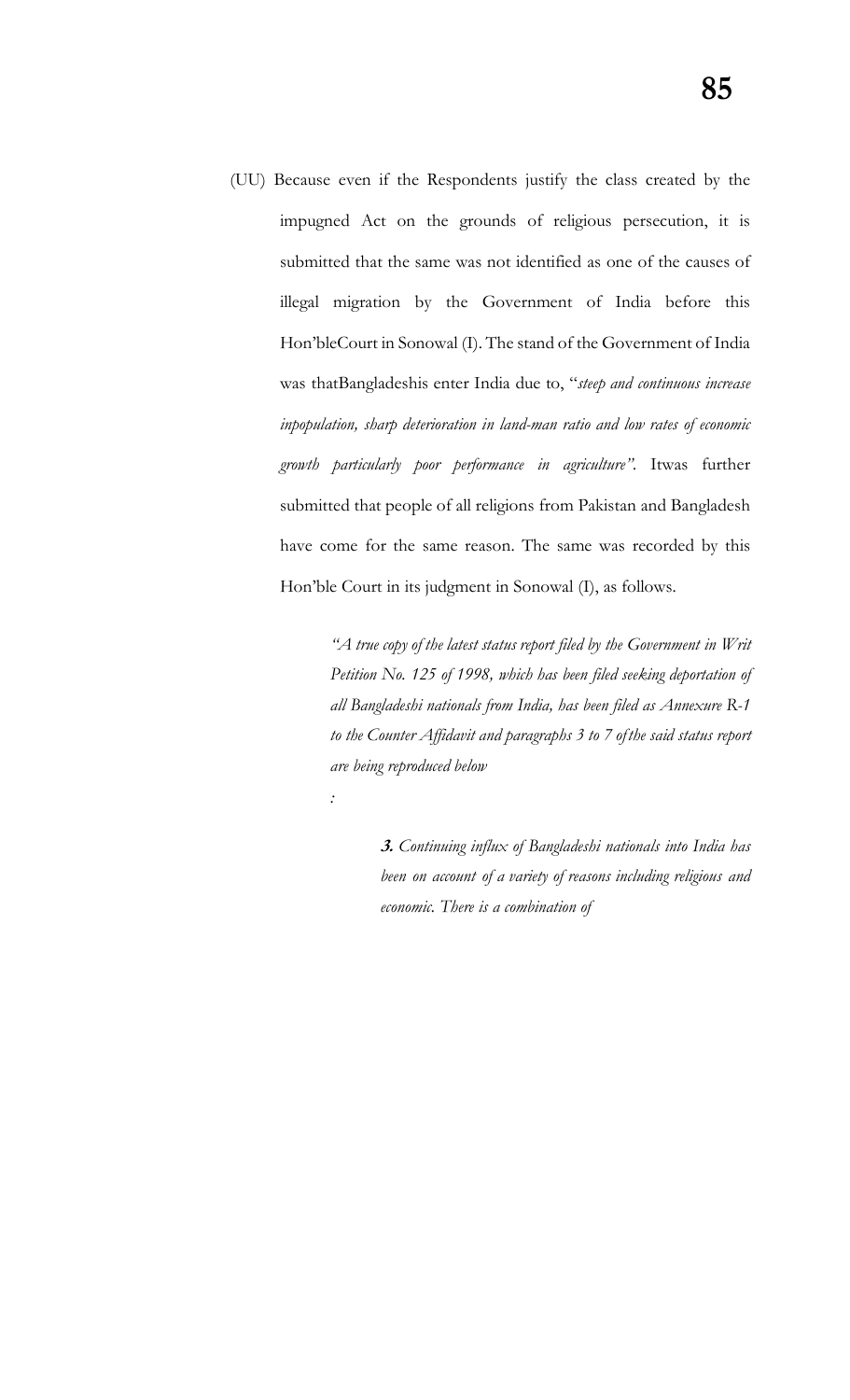*factors on both sides which are responsible for continuing influx of illegal immigration from Bangladesh. The important "Push Factors" on the Bangladesh side include: -*

*a) steep and continuous increase in population;*

*b) sharp deterioration in land-man ratio;*

*c) low rates of economic growth particularly poor performance in agriculture;*

*The "Pull Factors" on the Indian side include: -*

*a) ethnic proximity and kinship enabling easy shelter to the immigrants;*

*b) porous and easily negotiable border with Bangladesh;*

*c) better economic opportunities;*

*d) interested religious and political elements encouraging immigration;"*

(VV) Because the impugned Act imposes an unreasonable and unfair burden on Indian states since no budgetary allocation has been made for the illegal migrants expected to take citizenship of India as a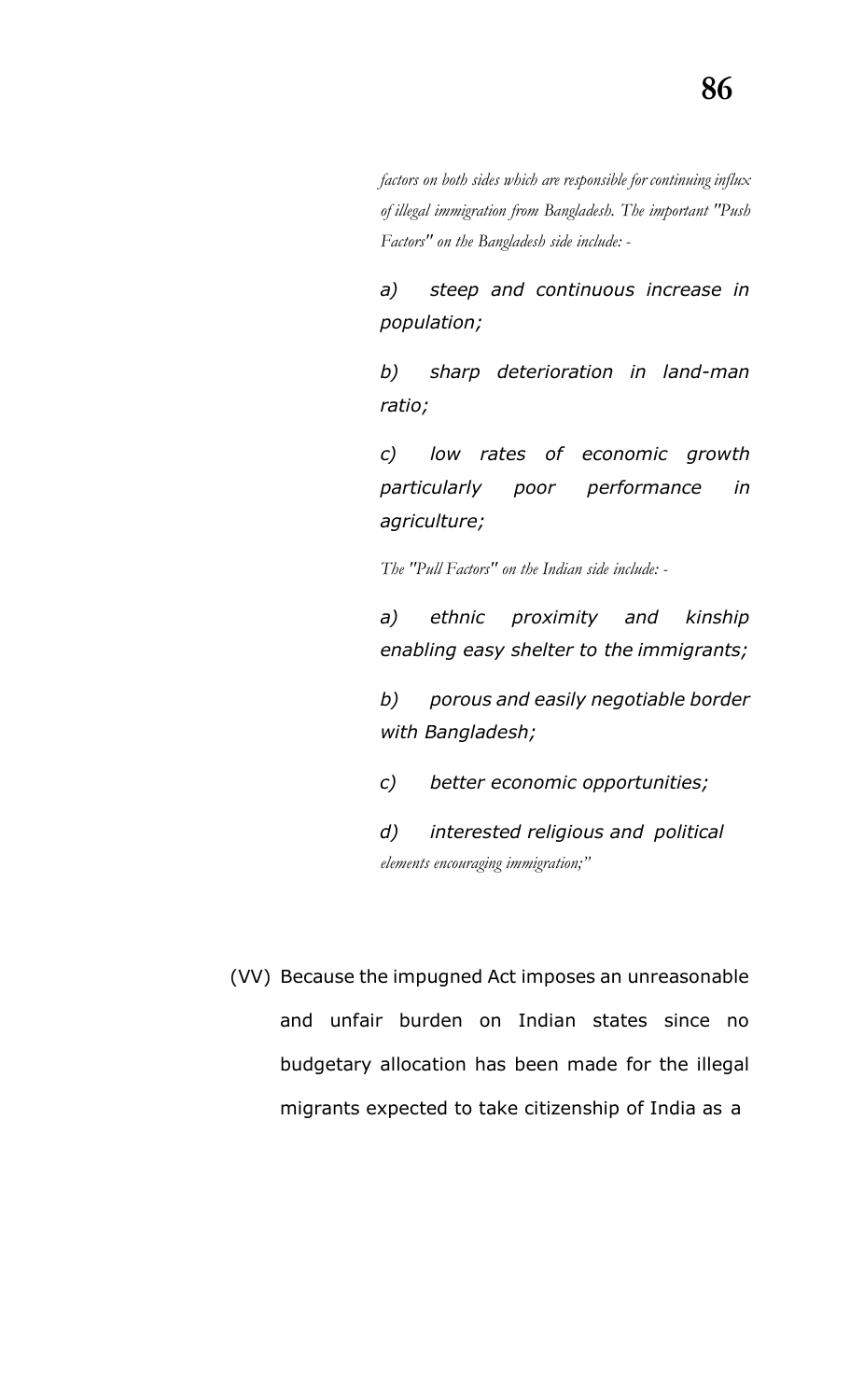result of the impugned Act. The Central Government has vested the power to identify and deport a foreign national illegally staying in the country under section 3 (2)(c) of the Foreigners Act, 1946 to the State Governments/Union Territory Administrations.

- (WW) Because the impugned Act is arbitrary, illegal, null and void.
- (XX) Because the impugned Act is otherwise bad in law.
- 33. That the present Petition is filed bonafide and in the interest of justice.
- 34. That the Petitioners have not filed any other similar petition before this Hon'ble Court or any other court seeking similar reliefs.

#### **PRAYER**

It is, therefore, most respectfully prayed that this Hon'ble Court may be pleased to:

a) Issue a writ in the nature of mandamus and/ or any other writ/ order or direction declaring the Citizenship (Amendment) Act, 2019 as a whole, or Sections 2, 3, 5 and 6 thereof, as discriminatory, arbitrary, illegal and violative of Article 14, 21, 29, 325, 326, 355 consequently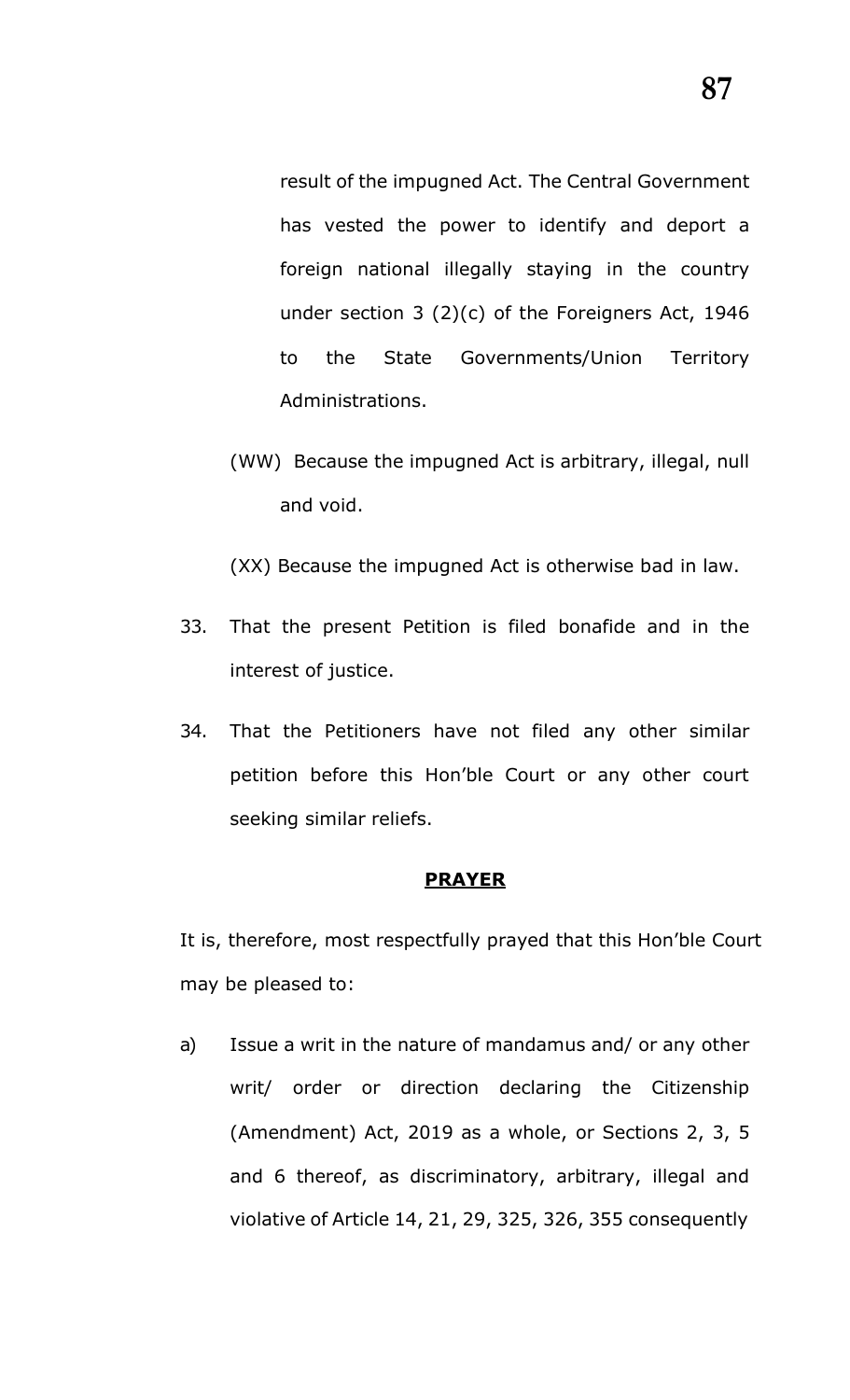setting aside the impugned Act as ultra-vires the Constitution of India;

- b) Pass any writ/order or direction to safeguard and protect the State of Assam and the rights of its indigenous people in the facts and circumstance of the present case by protecting the cultural, economic, linguistic, land and political rights of the people of Assam and also to maintain the internal harmony and peace in the Sate.
- c) Issue Rule Nisi in terms of prayers (a) and (b) above; and/or
- d) Pass any other such further or other writ, order or directions as this Hon'ble Court may deem fit and proper in the facts and circumstances of the present case.

AND FOR THIS ACT OF KINDNESS, THE PETITIONERS AS IN DUTY BOUND SHALL EVER PRAY.

DRAWN ON: /01/2020 FILED BY:

PLACE : NEW DELHI DATED: /01/2020

### **[DHARITRY PHOOKAN]**

Advocate for the Petitioner(s)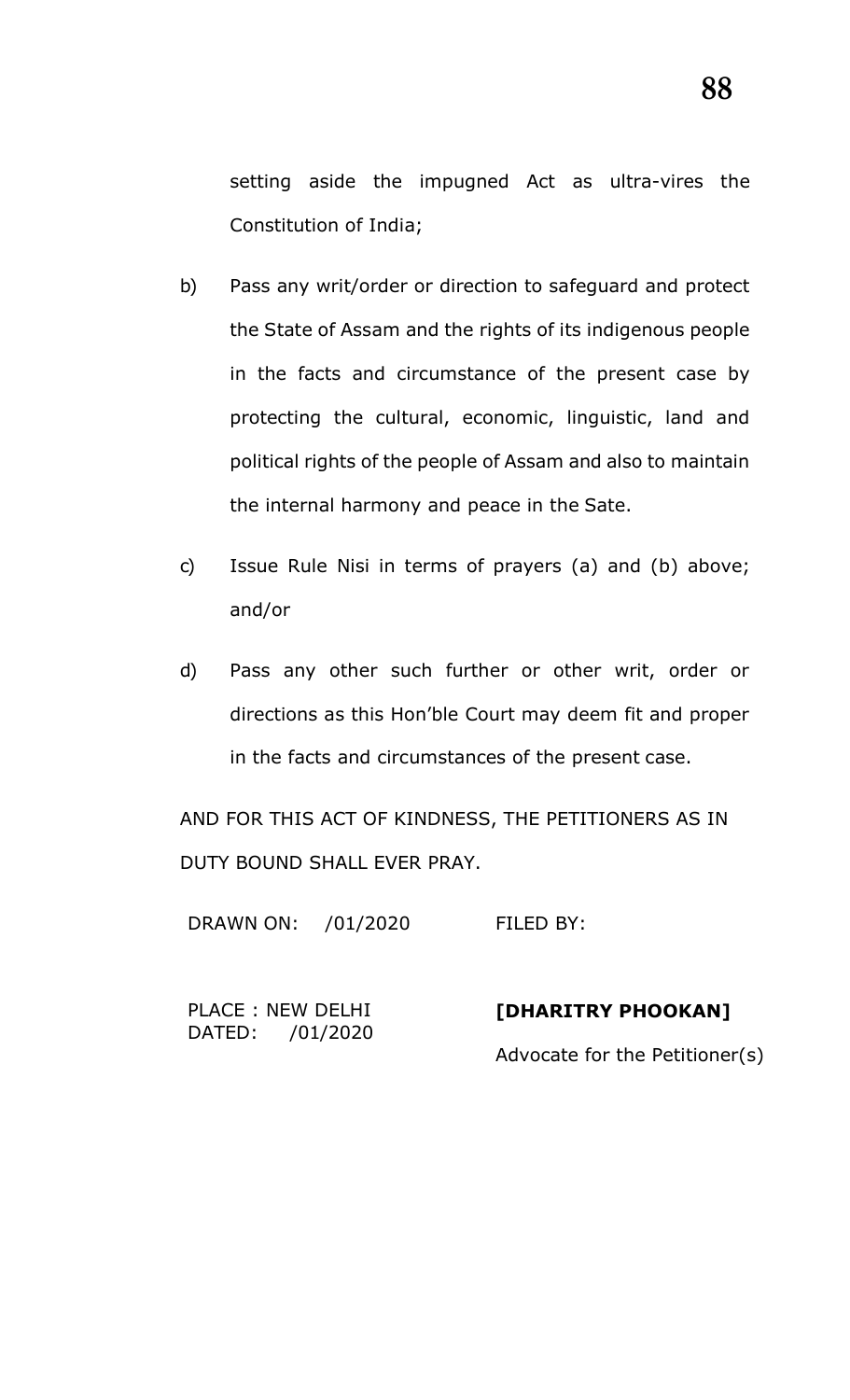## IN THE SUPREME COURT OF INDIA CIVIL ORIGINAL JURISDICTION

#### **WRIT PETITION (CIVIL) NO. \_**

## **IN THE MATTER OF:**

Advocates' Association for Indigenous Rights of Assamese &Anr. ….Petitioners

Versus

Union of India & Ors. <br>
....Respondents

#### **AFFIDAVIT**

I, SamudraguptaDutta, President of Advocates' Association Indigenous Rights of Assamese, Guwahati, S/o Shri DevenDu aged about 40 years R/o House No.12, for

and conversant with the facts of the case and authorized and competent to swear this affidavit.

2. That the Petitioner has no personal interest in the litigation and neither the petitioner nor anybody in the petitioner organization would in any manner benefit from the reliefs sought in the present litigation save as a member of general public. The petition is not guided by self-gain or the institution, and no motive

3. That the accompanying Writ Petition [Pages 1 to ]  $S_{\rm F}$  and  $P_{\rm F}$  and  $P_{\rm F}$  and  $P_{\rm F}$  and  $P_{\rm F}$  and  $P_{\rm F}$  and  $P_{\rm F}$  and  $P_{\rm F}$  $A$  have been drawn by my Advocate under my Advocate under my Advocate under my Advocate under my Advocate under my Advocate under my Advocate under my Advocate under my Advocate under my Advocate under my Advocate under instructions. I have read and understood the contents of the above and I say that the same are true and correct to my 4. That the annexures filed with the petition are true copiesof

**\_ OF 2020**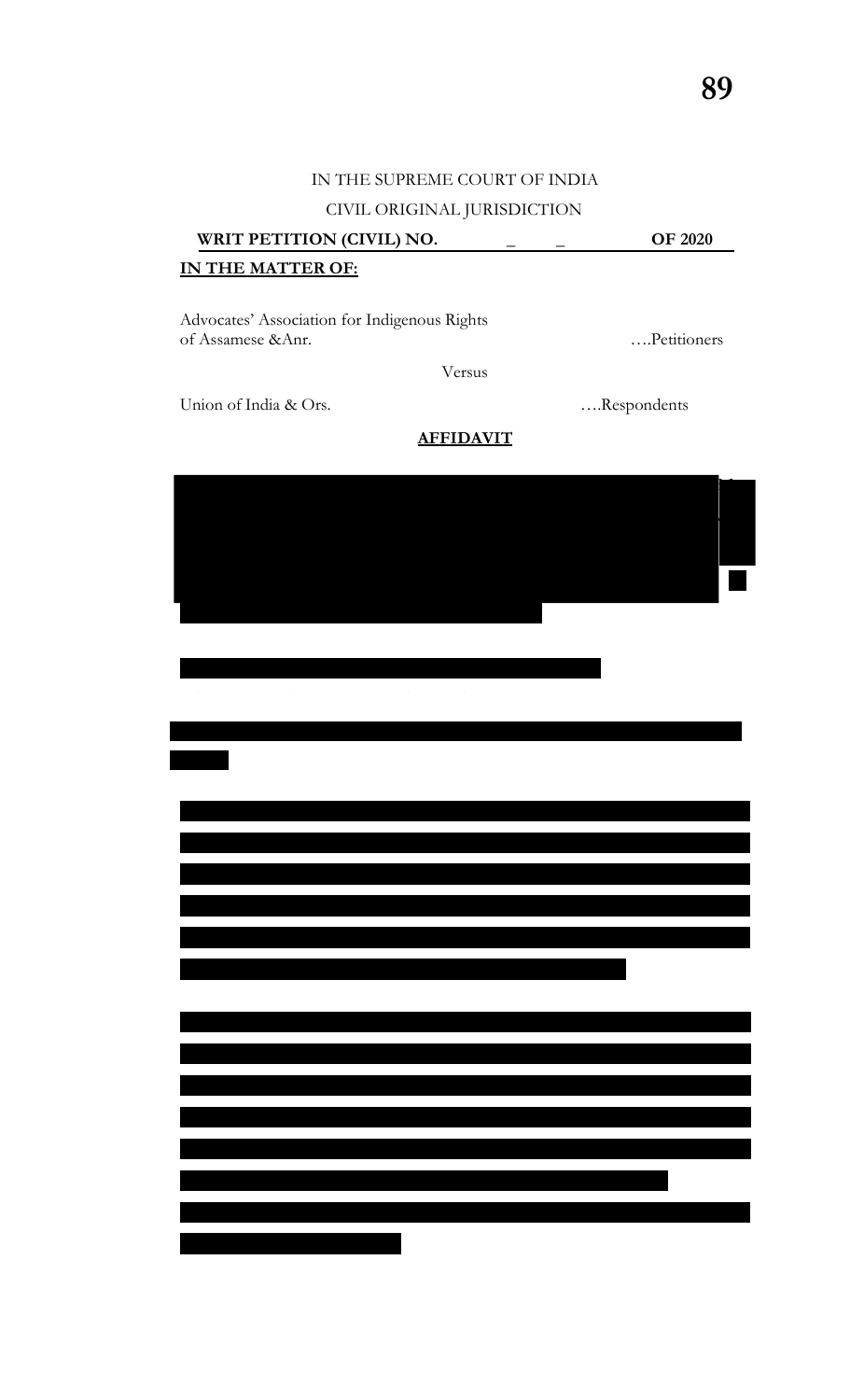

**90**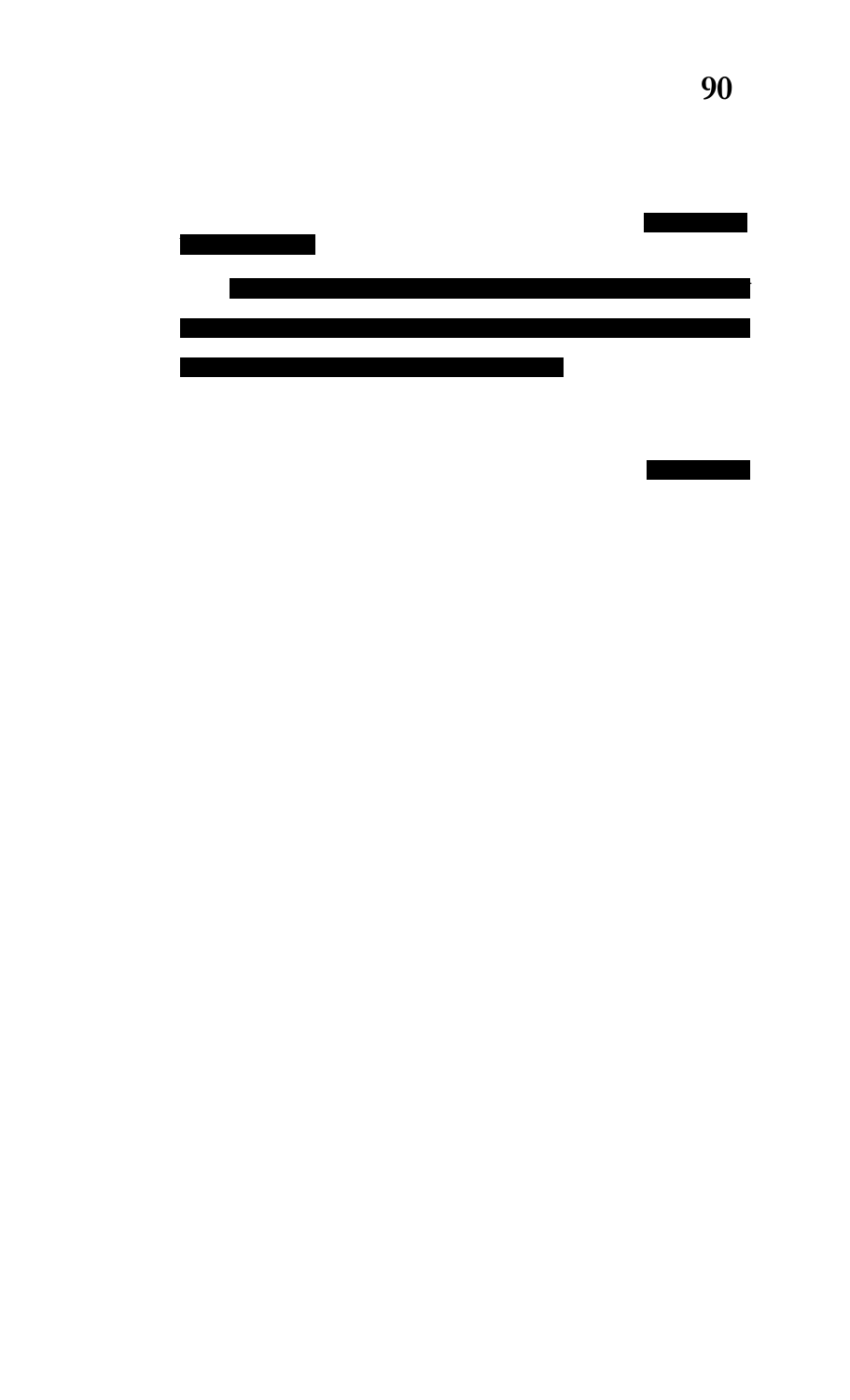#### IN THE SUPREME COURT OF INDIA CIVIL ORIGINAL JURISDICTION

#### **I.A. NO. OF 2020** IN

**WRIT PETITION (CIVIL) NO. IN** 

**OF 2020**

**THE MATTER OF:**

Advocates' Association for Indigenous Rights

of Assamese & Anr. ….Petitioners

Versus

Union of India & Ors. **Example 19 and Struck and America** and Muslim and Muslim and Muslim and Muslim and Muslim and Muslim and Muslim and Muslim and Muslim and Muslim and Muslim and Muslim and Muslim and Muslim and Muslim

To

## **APPLICATION FOR INTERIM DIRECTIONS**

The Hon'ble Chief Justice of India and His Companion Justices of the Hon'ble Supreme Court of India

The Humble Petition of the Petitioner abovenamed

### **MOST RESPECTFULLY SHOWETH**:

1. That the present Petition, in public interest, is being preferred invoking the extraordinary power of this Hon'ble Court under Article 32 of the Constitution of India.The present Petition has been preferred by the Petitioners herein in their personal as well as representative capacity for a large number of people living in Assam who have suffered and are still suffering the consequences of illegal immigration of Bangladeshi citizens in Assam, seeking enforcement of their fundamental rights guaranteed under the Constitution of India, inter alia including the rights contained in Articles 14, 15, 19, 21, 25, 29, 325, 326 and 355 of the Constitution. The present Petition inter alia challenges the Citizenship (Amendment) Act, 2019 as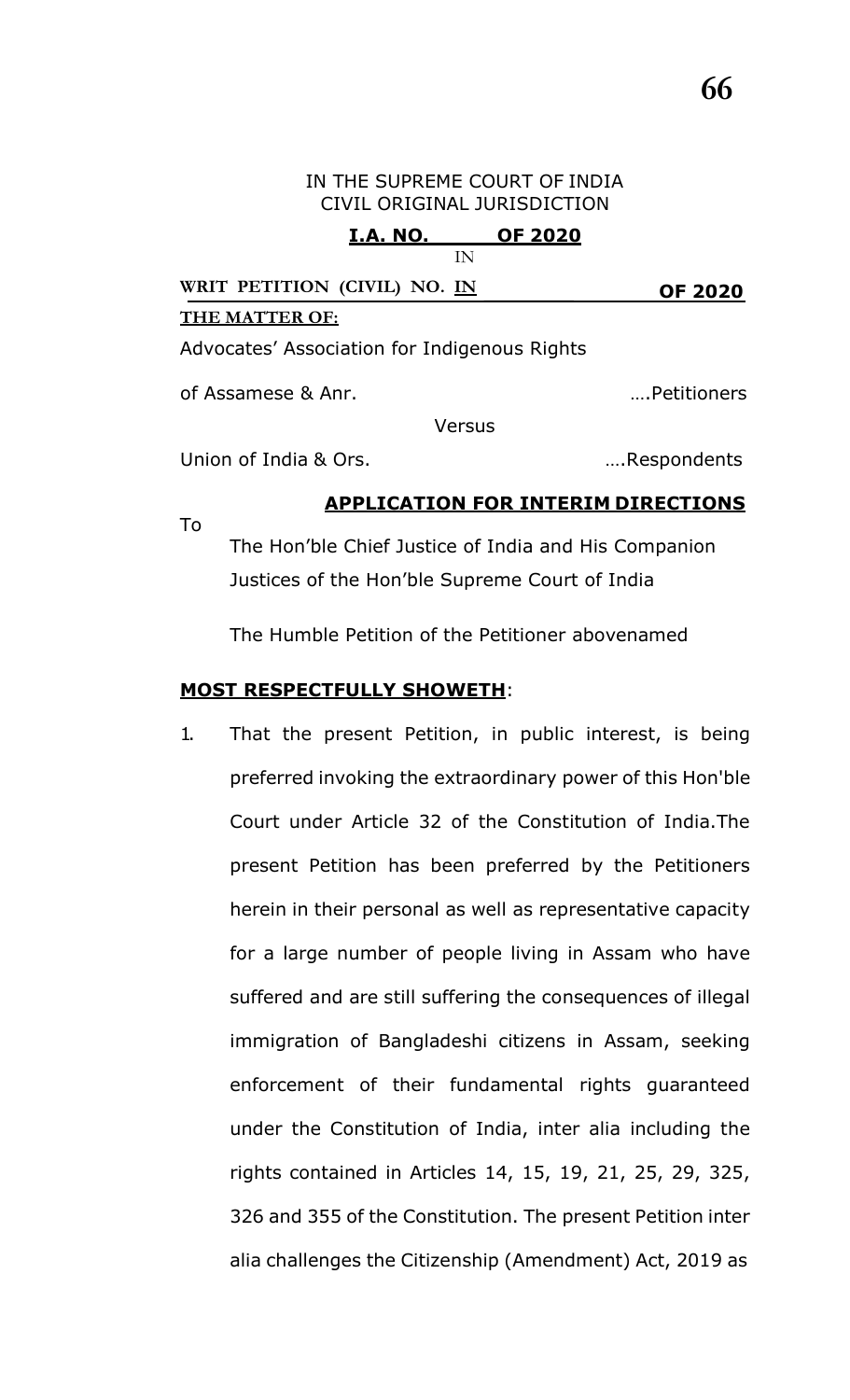a whole, and/or specifically Sections 2, 3, 5 and 6 for being discriminatory, arbitrary, illegaland in violation of their fundamental rights. The Petitioner has made detailed submissions in the writ petition whichmay be read as part and parcel of the present application and the same are not being repeated herein for the sake of brevity.

- 2. That the Union of India enacted the Citizenship (Amendment) Act, 2019, on 12.12.2019 which was notified on 10.01.2020. The impugned Act inter alia seeks to make illegal migrants who are Hindus, Sikhs, Buddhists, Jains, Parsis and Christians from Afghanistan, Bangladesh and Pakistan and who entered India before 31.12.2014 eligible for citizenship. The impugned Act has been made applicable to all areas of Assam except the tribal areas included in the Sixth Schedule of the Constitution.
- 3. That the impugned Act invalidates the guarantees given to the people of Assam by the Union of India in the Assam Accord dated 15 August 1985. The Respondent had accepted and recognised that for the state of Assam the base date for regularising foreigners who came to Assam would be 1.01.1966. It was further agreed that foreigners who came to Assam after 25.03.1971 , "shall continue to be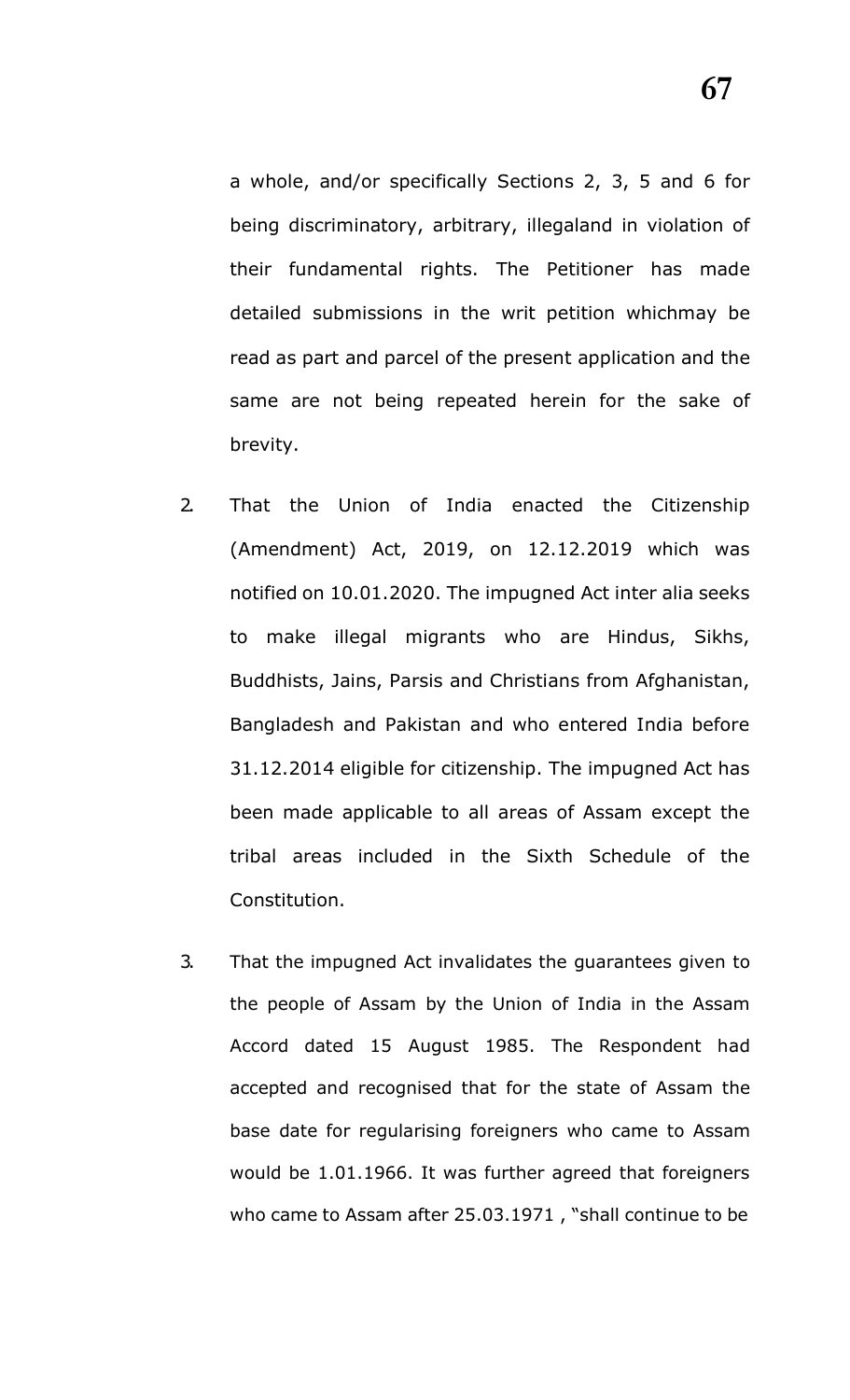detected, deleted and expelled in accordance with thelaw." Therefore, the cutoff date for any foreigner to be regularised in Assam is 25.03.1971. By way of the Citizenship Amendment Act, 2019 the Respondents have extended this date by 43 years to 31.12.2014 for immigrants of five religious identities from three countries to obtain citizenship thereby ensuring that millions of illegal immigrants become lawful citizens in Assam. The Assam Accord have been noticed and dealt with in detail invarious judgments of the Hon'ble Apex Court and have been statutorily imbibed in Section 6A of The Citizenship Act, 1955 and as such it is legally binding on the Respondent, Union of India.

4. That citizenship of persons who migrated to India from Pakistan and Bangladesh is governed by Article 6 of the Constitution of India. Article 6 provides that

*"…..aperson who has migrated to the territory of India from the territory now included in Pakistan shall be deemed to be a citizen of India at the commencement of thisConstitution if*

#### *(a) he or either of his parents or any of his grand parents was born in India as defined in the Government of India Act, 1935 (as originally enacted); and*

*(b)(i) in the case where such person has so migrated before the nineteenth day of July, 1948 , he has been ordinarily resident in the territory of India since the date of his migration, or (ii) in the case where such person has so migrated on or after the nineteenth day of July, 1948 , he has been registered as a citizen of India by an officer appointed in that behalf by the Government of the Dominion of India on an application made by him therefor to such officer before the commencement of this Constitution in the form and*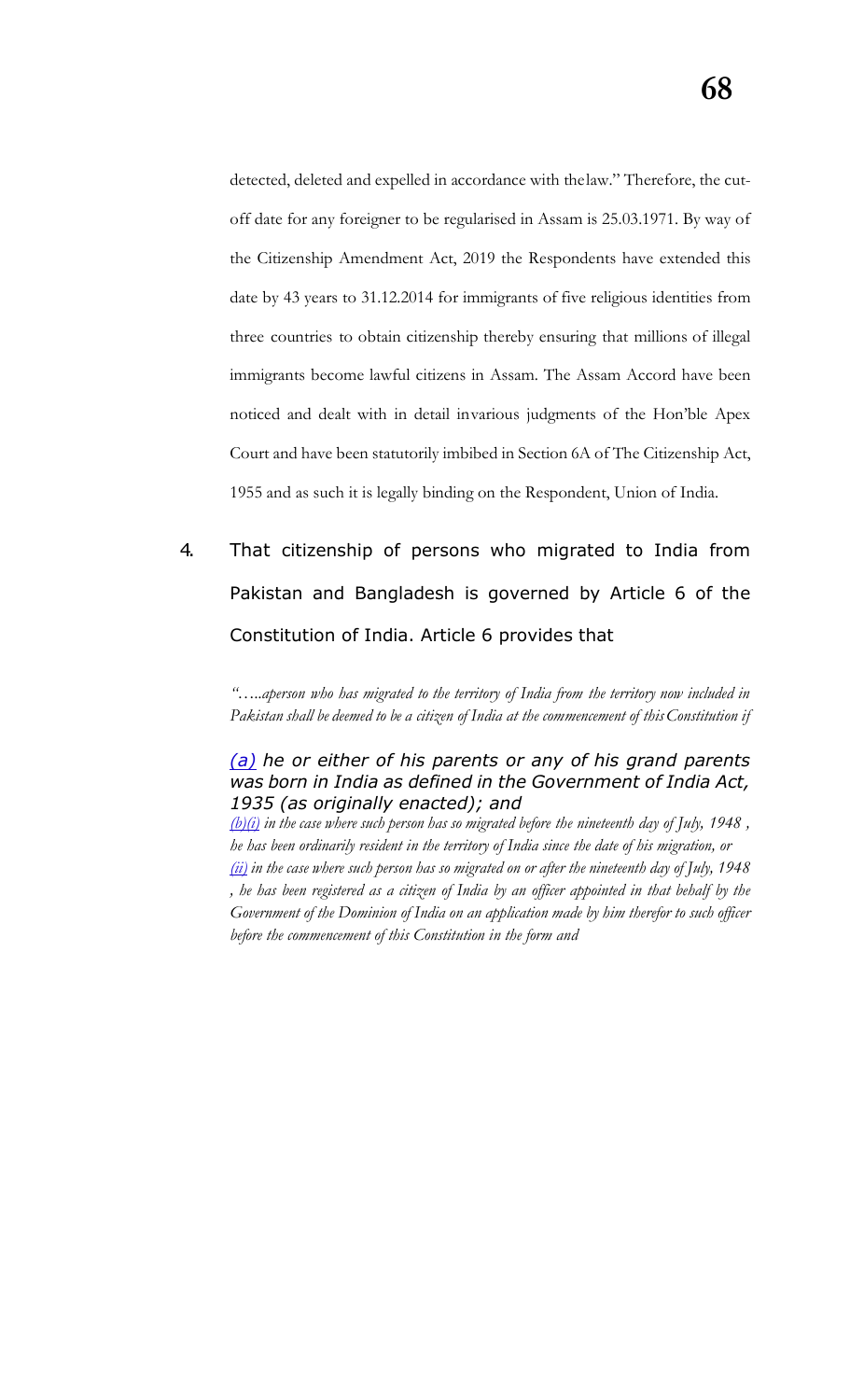*manner prescribed by that Government: Provided that no person shall be so registered unless he has been resident in the territory of India or at least six months immediately preceding the date of his application."*

Since Bangladesh was part of Pakistan at the commencement of the Constitution of India and therefore, the cut-off date for grant of Indian citizenship to persons from Pakistan and Bangladesh under Article 6 of the Constitution of India is 19.07.1948.

*5.* That the question as to whether a new cut-off date for grant of citizenship to foreigners in Assam under Section 6A of the Citizenship Act and different from the date mentioned in Article 6 of the Constitution of India can be prescribed by way of a legislative enactment is sub-judice. This Hon'ble Court in the case of *Assam SanmilitaMahasangha –vs- Union of India*, reported in (2015) 3 SCC 1 framed the following question of law for adjudication by a Constitution Bench *"1. Whether Article 10 and 11 of the Constitution of India permit the enactment of Section 6-A of the Citizenship Act inasmuch as Section 6-A in prescribing a cut-off date different from the cut-off date prescribed in Article 6, can do so without a "variation" of Article 6 itself, regard in particular, being had to the phraseology of Article 4 (2) read with Article 368 (1)?"* The Respondent is well aware that the question as to whether a new cut-off date beyond what the date in Article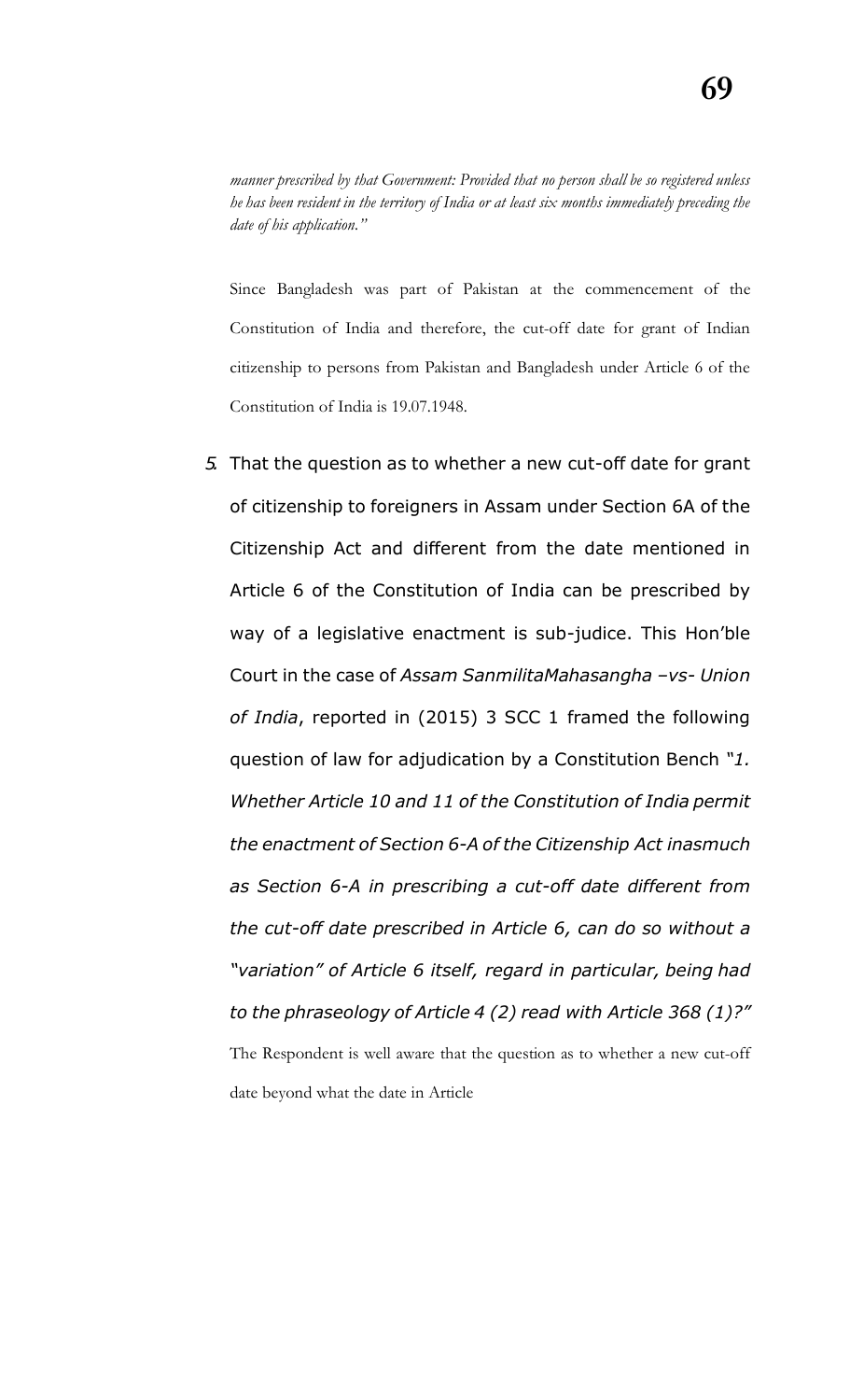6 could have been prescribed for grant of citizenship is yet to be decided by a Constitution Bench of this Hon'ble Court. Despite which the Citizenship Amendment Act, 2019 was enacted giving a new cut-off date of 31.12.2014 which is clearly an attempt to over reach the jurisdiction of this Hon'ble Court.

*6.* That this Hon'ble Court in its judgment dated 17.12.2014 in *Assam SanmilitaMahasangha vs. Union of India*, (2015) 3 SCC 1 while framingthirteen questionsspecific to the rights of people from Assamin view of unabated influx of illegal migrants into their territory, held that since most of the questions are substantial questions as to the interpretation of the Constitution the same needs to be answered by a minimum of 5 Judges under Article 145(3) of the Constitution of India. The Hon'ble Court in its judgment dated 17.12.2014 further held that, *" Section 6A of the Citizenship Act must be deemed to be valid until the larger Bench decides these matters".*

It is submitted that till the 13 substantial questions of law pertaining to the rights of people of Assam are decided by a larger Bench of this Hon'ble Court, the cut-off date for grant of citizenship to foreigners in Assam was to be 25.03.1971 as specified in Section 6A of the Citizenship Act. It is also most pertinent to note that the impugned

**70**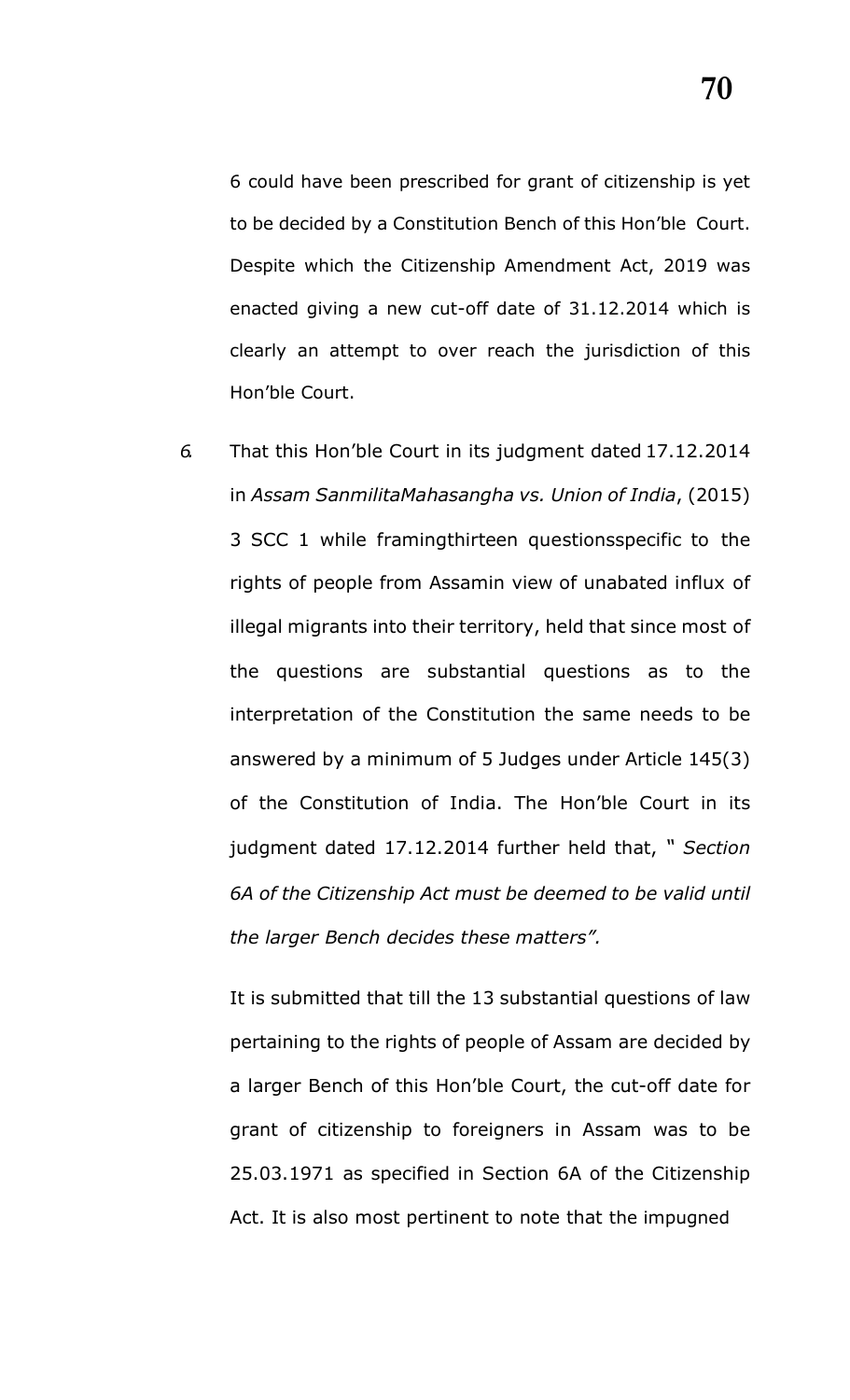Act has not omitted, modified or repealed Section 6 A of the Citizenship Act, 1955. In view of the aforesaid, it is submitted that this Hon'ble Court may in the interest of justice direct that the cut-off date as specified in Section 6A of the Citizenship Act being 25.03.1971 will be applicable to the state of Assam pending decision of a larger Bench of the

13 questions of law referred to it by the judgment dated 17.12.2014 and pending adjudication of the issues raised in present writ petition.

- 7. That the interim directions of staying the operation of the impugned Act in Assam is also sought in view of the fact that the impugned Act have been notified on 10.01.2020 and once the same comes into effect irreparable loss would be caused to the state of Assam and its people as millions of immigrants illegally settled in various parts of Assam would become eligible for grant of citizenship. This is elucidated hereinbelow.
- 8. The second proviso to Section 6B of the Citizenship Amendment Act, 2019 exempts the tribal areas of Assam, Meghalaya, Mizoram and Tripura as included in the Sixth Schedule to the Constitution and the area covered under "The Inner Line". By the exemption in the second proviso of Section 6B, the Citizenship Amendment Act, 2019 will be made applicable only to non-tribal areas of Assam in the whole of North East India. Resultantly, unequal laws of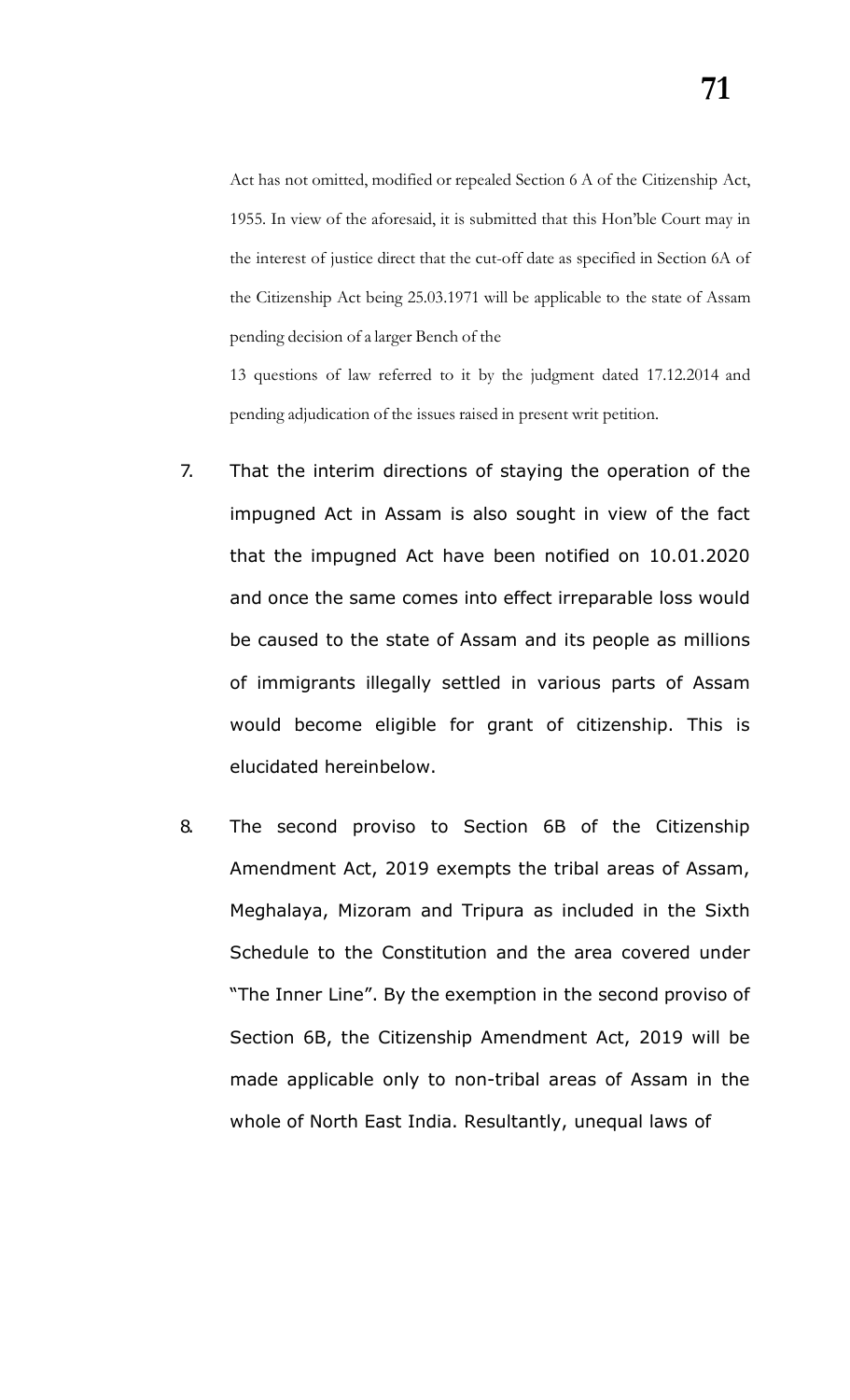acquiring citizenship will be prevalent in North East India sometimes within a range of a kilometer from one place to another. This will consequently result in more influx of immigrants to Assam from all the neighbouring states of North East where illegal immigrants were residing for the purposes of obtaining citizenship of India. Insertion of Section 6A in the Citizenship Act, 1955 giving special protection to Assam from foreigners was necessitated owing to greater presence of Bangladesh origin immigrants in Assam. This Hon'ble Court in the case of SarbanandaSonowal –vs- Union of India reported in (2005) 5 SCC 665 have conclusively arrived at a finding that the unchecked infux of immigrants to Assam has undermined the security of the state and has furthermore resulted in internal disturbance. It is stated that the Citizenship Amendment Act, 2019 will further undermine the security of Assam as huge influx of immigrants will happen not only from the porous borders with Bangladesh but also from other North Eastern States in which the Act is exempted. It is submitted that such a scenario will be disastrous from the political, security, cultural and economic standpoint of Assam. The balance of convenience is therefore in favour of the Petitioner as against the respondent.

9. That the Home Minister, Central Government in his debate in parliament has stated that a self declaration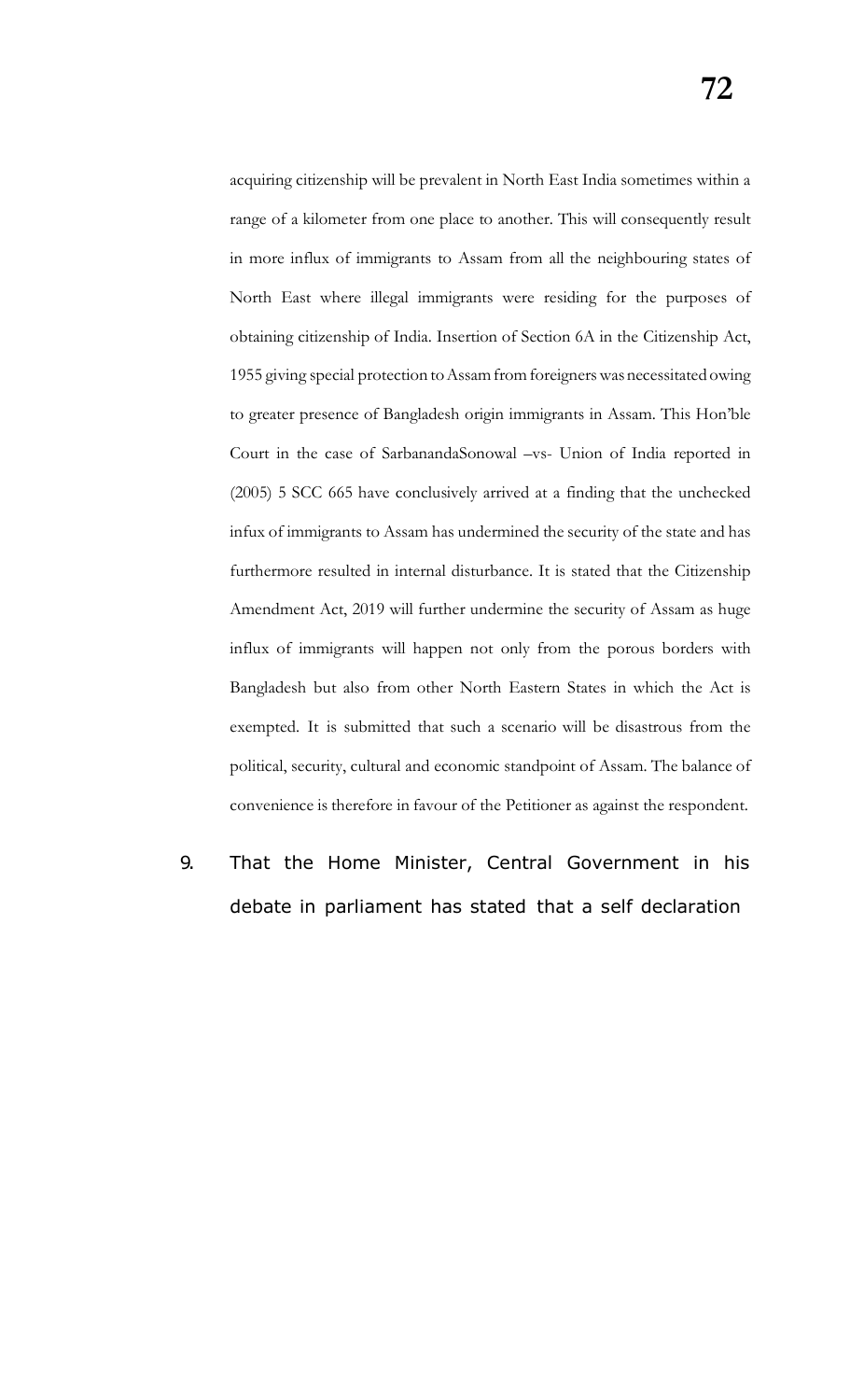from Hindu,- Sikh, Buddhist, Jain, Parsis and Christian  $73$ legal Immigrant stating that he/she entered India prior to 31.12.2014 will be acceptable to consider his grant of citizenship. If the procedure of a self declaration by an immigrant is adopted to grant their citizenship then any person regardless ofthe time when they illegally entered into Assam and claim citizenship. Even persons who do not fall in the definition of the amended Act can change his name and swear a false affidavit and be granted citizenship. It is submitted that the presence of illegal immigrants in Assam originating from Bangladesh is in millions and the simplistic procedure of a self declaration as stated hereinabove would be enough to grant citizenship to all such immigrants. The Petitioner submits that if the impugned Act is not stayed and illegal immigrants numbering in lakhs are allowed to obtain citizenship it will lead to irreparable loss and unforeseeable injury to the citizens of Assam.

10. This application is being filed bonafide and in the interest of justice.